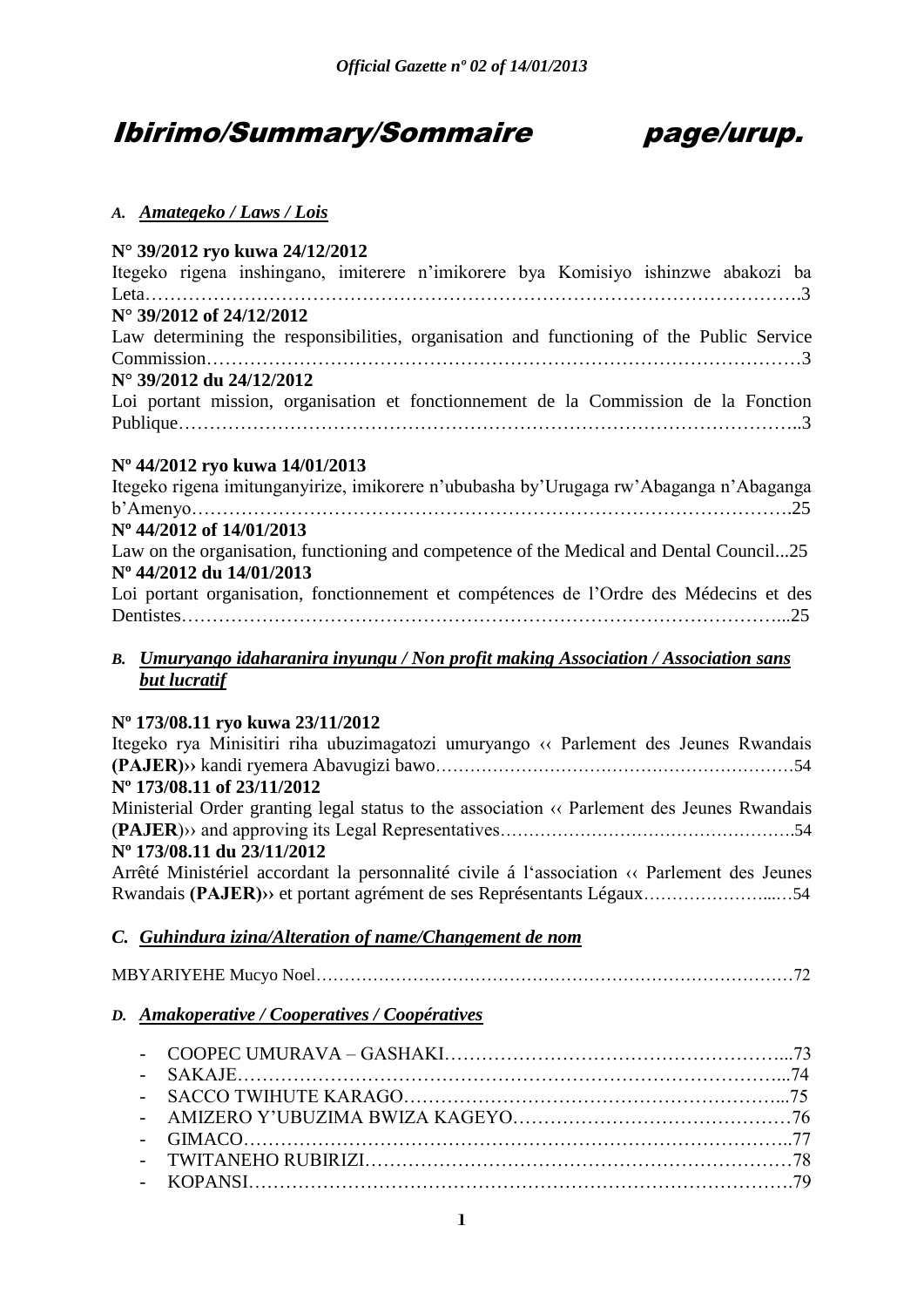|                          | -80 |
|--------------------------|-----|
| $\overline{\phantom{0}}$ |     |
|                          |     |
|                          |     |
|                          |     |
|                          |     |
| $\blacksquare$           |     |
|                          |     |
|                          |     |
|                          |     |
|                          |     |
| $\overline{\phantom{a}}$ |     |
|                          |     |
|                          |     |
|                          |     |
|                          |     |
|                          |     |
|                          |     |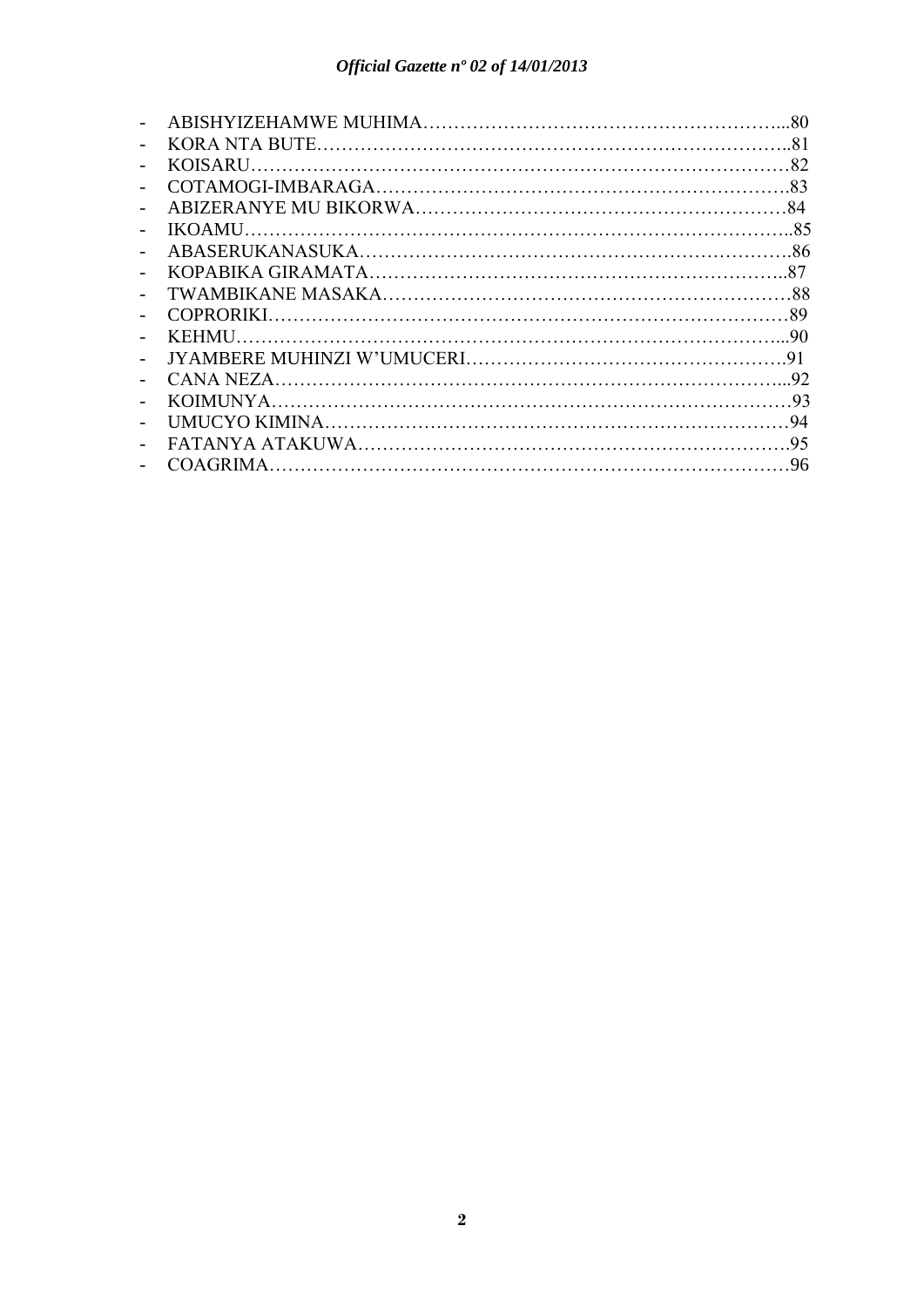**ITEGEKO N°39/2012 RYO KUWA 24/12/2012 RIGENA INSHINGANO. N'IMIKORERE BYA KOMISIYO ISHINZWE ORGANISATION AND FUNCTIONING OF FONCTIONNEMENT DE LA ABAKOZI BA LETA LAW N°39/2012 OF 24/12/2012 LOI N° 39/2012 DU 24/12/2012 PORTANT IMITERERE DETERMINING THE RESPONSIBILITIES, MISSION, THE PUBLIC SERVICE COMMISSION MISSION, ORGANISATION ET COMMISSION DE LA FONCTION PUBLIQUE**

#### **ISHAKIRO UMUTWE WA MBERE: INGINGO RUSANGE TABLE OF CONTENTS CHAPTER ONE: GENERAL PROVISIONS TABLE DES MATIERES CHAPITRE PREMIER : DISPOSITIONS GENERALES**

**Ingingo ya mbere: Icyo iri tegeko rigamije Article One: Purpose of this Law Article Premier : Objet de la présente****loi**

**Ingingo ya 2: Icyicaro cya Komisiyo Article 2: Head office of the Commission** 

**KOMISIYO** 

**Ingingo ya 3: Ubwigenge n'ubwisanzure bya Komisiyo Article 3: Independence and autonomy of the Commission Article 3 : Indépendance et autonomie de la Commission** 

**UMUTWE WA II: INSHINGANO ZA CHAPTER II: RESPONSIBILITIES OF THE COMMISSION CHAPITRE II : MISSION DE LA COMMISSION**

**Article 2 : Siège de la Commission**

**Ingingo ya 4: Inshingano za Komisiyo Article 4: Responsibilities of the Commission Article 4 : Mission de la Commission**

**UMUTWE WA III: IMITERERE N'IMIKORERE BYA KOMISIYO CHAPTER III: ORGANIZATION AND FUNCTIONING OF THE COMMISSION CHAPITRE III : ORGANISATION ET FONCTIONNEMENT DE LA COMMISSION** 

| Ingingo ya 5: Inzego za Komisiyo                   | <b>Article 5: Organs of the Commission</b>                               | Article 5 : Organes de la Commission                            |  |  |  |  |
|----------------------------------------------------|--------------------------------------------------------------------------|-----------------------------------------------------------------|--|--|--|--|
| Icyiciro cya mbere: Inama y'Abakomiseri            | <b>Section One: Council of Commissioners</b>                             | Section première : Conseil des Commissaires                     |  |  |  |  |
| Ingingo ya 6: Inama y'Abakomiseri na manda<br>yabo | Article 6: Council of Commissioners and term<br>of office of its members | Article 6: Conseil des Commissaires et<br>mandat de ses membres |  |  |  |  |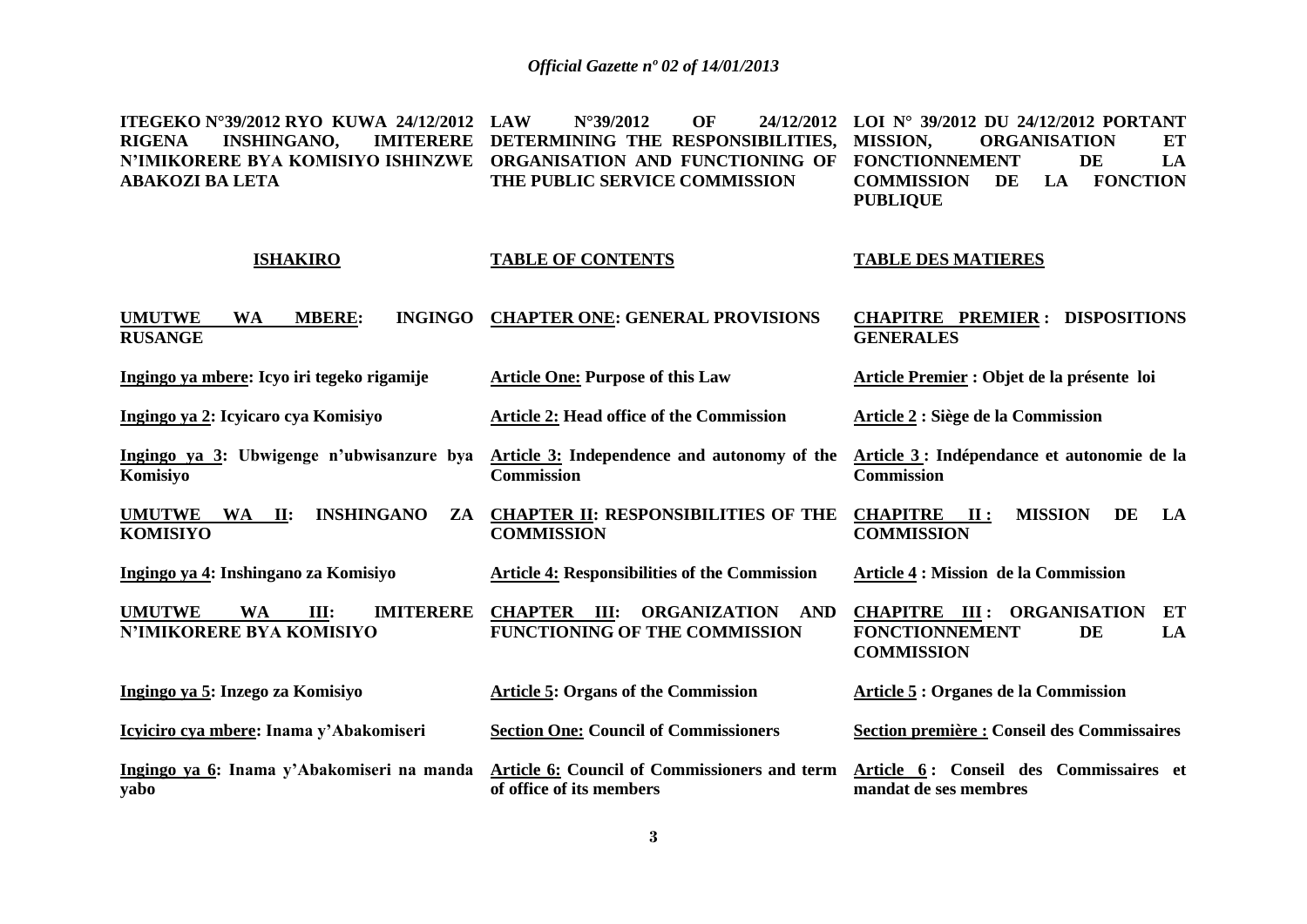**Ingingo ya 7 : Ibyo Umukomiseri agomba kuba yujuje Article 7: Conditions for being a Commissioner Article 7: Conditions pour être Commissaire**

| Ingingo ya 8: Ibitabangikanywa no kuba mu Article 8: Incompatibilities with membership<br>bagize Inama y'Abakomiseri | in the Council of Commissioners                                                                                                             | Article 8 : Incompatibilités avec la qualité de<br>membre du Conseil des Commissaires                                      |
|----------------------------------------------------------------------------------------------------------------------|---------------------------------------------------------------------------------------------------------------------------------------------|----------------------------------------------------------------------------------------------------------------------------|
| 9:<br>Inshingano<br>z'Inama<br>Ingingo<br>va<br>y'Abakomiseri                                                        | Article 9: Responsibilities of the Council of Article 9: Attributions du Conseil des<br><b>Commissioners</b>                                | <b>Commissaires</b>                                                                                                        |
| Ingingo ya 10: Ibigenerwa abagize Inama<br>y'Abakomiseri                                                             | Article 10: Benefits granted to members of the Article 10 : Avantages alloués aux membres<br><b>Council of Commissioners</b>                | du Conseil des Commissaires                                                                                                |
| Ingingo ya 11: Impamvu zituma ugize Inama<br>y'Abakomiseri ava ku mirimo                                             | Article 11: Grounds for loss of membership of Article 11: Raisons de perte de la qualité de<br>the Council of Commissioners                 | membre du Conseil des Commissaires                                                                                         |
| Ingingo ya 12: Isimburwa ry'Umukomiseri<br>utakiri mu mirimo                                                         | Article 12: Replacement of a Commissioner<br>who no longer holds office                                                                     | <b>Article</b><br>12:<br>d'un<br>Remplacement<br>Commissaire ayant cessé ses fonctions                                     |
| Ingingo<br>13:<br><b>Imikorere</b><br>y'Inama<br>va<br>y'Abakomiseri                                                 | Article 13: Functioning of the Council of Article 13: Fonctionnement du Conseil des<br><b>Commissioners</b>                                 | <b>Commissaires</b>                                                                                                        |
| Itumizwa<br>ry'Inama<br>Ingingo<br>14:<br>va<br>y'Abakomiseri igihe Perezida na Visi Perezida<br>badahari            | Article 14: Convening the meeting of the<br>Council of Commissioners in the absence of the<br><b>Chairperson and the Deputy Chairperson</b> | Article 14: Convocation de la réunion du<br>Conseil des Commissaires en cas d'absence<br>du Président et du Vice-Président |
| Ingingo ya 15: Uko Inama y'Abakomiseri<br>iterana n'uko ibyemezo bifatwa                                             | Article 15: Modalities for holding meetings of<br>the Council of Commissioners and for decision-<br>making                                  | Article 15 : Modalités de tenue de la réunion<br>du Conseil des Commissaires et de prise de<br>décisions                   |
| Icyiciro cya 2: Biro ya Komisiyo                                                                                     | <b>Section 2: Bureau of the Commission</b>                                                                                                  | <b>Section 2: Bureau de la Commission</b>                                                                                  |
| Ingingo ya 16: Biro ya Komisiyo                                                                                      | <b>Article 16: Bureau of the Commission</b>                                                                                                 | <b>Article 16 : Bureau de la Commission</b>                                                                                |
| Ingingo ya 17: Inshingano za Perezida w'Inama<br>v'Abakomiseri                                                       | <b>Article 17: Responsibilities of the Chairperson</b><br>of the Council of Commissioners                                                   | Article 17: Attributions du Président du<br><b>Conseil des Commissaires</b>                                                |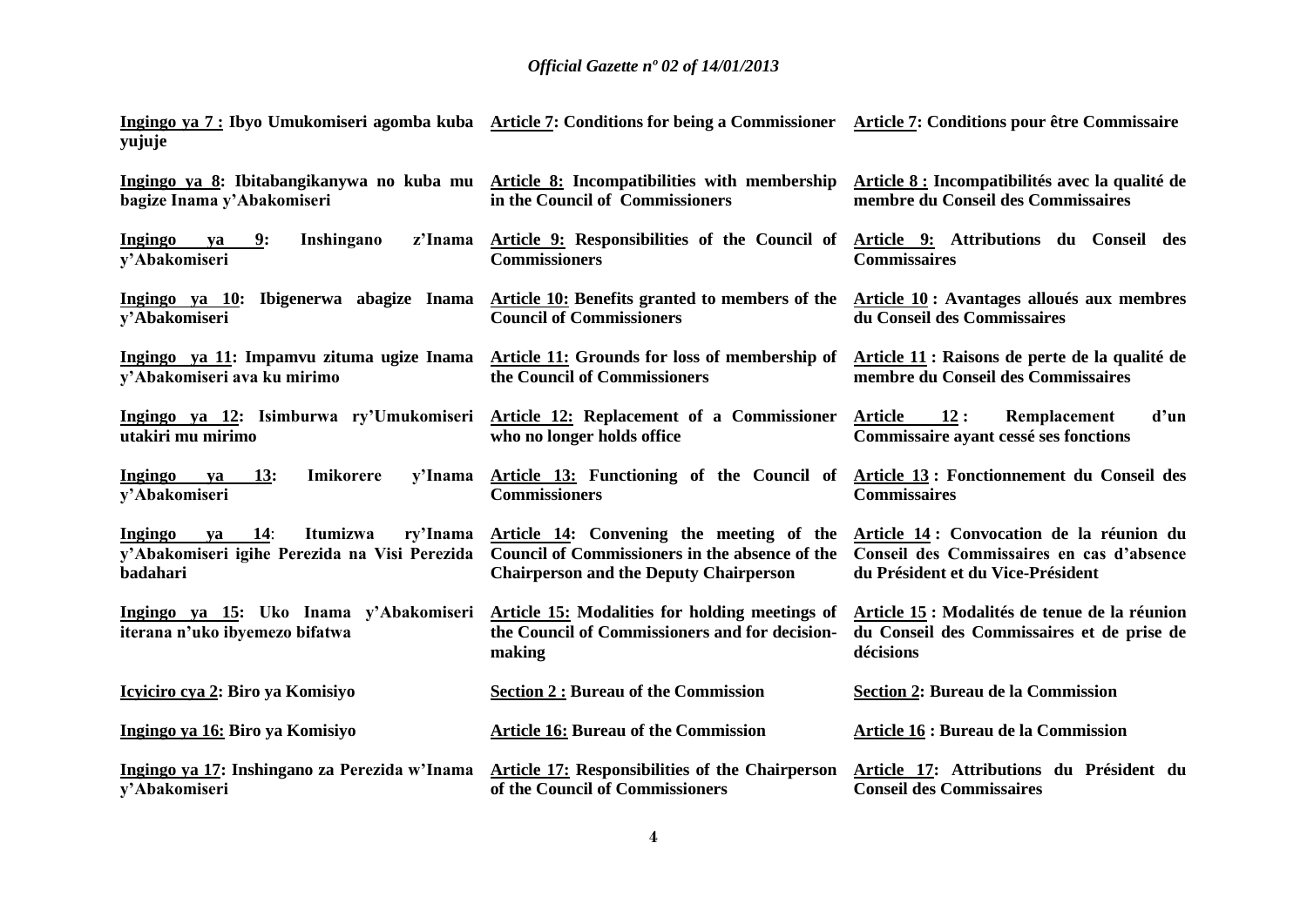| Ingingo ya 18: Inshingano za Visi Perezida<br>w'Inama y'Abakomiseri                                                                            | Article 18: Responsibilities of the Deputy<br><b>Chairperson of the Council of Commissioners</b>                                                                                          | Article 18: Attributions du Vice-Président<br>du Conseil des Commissaires                                            |  |  |
|------------------------------------------------------------------------------------------------------------------------------------------------|-------------------------------------------------------------------------------------------------------------------------------------------------------------------------------------------|----------------------------------------------------------------------------------------------------------------------|--|--|
| <b>Icyiciro</b><br>3:<br>Ubunyamabanga<br>cya<br>Nshingwabikorwa                                                                               | <b>Section 3: Executive Secretariat</b>                                                                                                                                                   | <b>Section 3: Secrétariat Exécutif</b>                                                                               |  |  |
| Ingingo<br>19:<br>Ubunyamabanga<br>ya<br>Nshingwabikorwa                                                                                       | <b>Article 19: Executive Secretariat</b>                                                                                                                                                  | Article 19: Secrétariat Exécutif                                                                                     |  |  |
| ya 20:<br>Ingingo<br>Imiterere<br>n'inshingano<br>z'Ubunyamabanga<br><b>Nshingwabikorwa</b><br>bwa<br>Komisiyo                                 | Article 20: Organisation and responsibilities of<br>the Executive Secretariat of the Commission                                                                                           | Article 20: Organisation et attributions du<br>Secrétariat Exécutif de la Commission                                 |  |  |
| Ingingo ya 21 : Inshingano z'Umunyamabanga<br>Nshingwabikorwa                                                                                  | Article 21: Responsibilities of the Executive Article 21:<br><b>Secretary</b>                                                                                                             | <b>Attributions</b><br>du Secrétaire<br><b>Exécutif</b>                                                              |  |  |
| Ingingo ya 22: Abakozi ba Komisiyo                                                                                                             | <b>Article 22: Staff of the Commission</b>                                                                                                                                                | Article 22: Personnel de la Commission                                                                               |  |  |
| <b>UMUTWE</b><br><b>IBYEMEZO</b><br><b>WA</b><br>IV:<br><b>BYA</b><br><b>KOMISIYO</b><br><b>N'IMIKORANIRE</b><br>YAYO<br><b>N'IZINDI NZEGO</b> | <b>CHAPTER IV:</b><br><b>DECISIONS</b><br>OF<br><b>THE</b><br><b>COMMISSION</b><br><b>AND</b><br><b>ITS</b><br><b>WITH</b><br><b>COLLABORATION</b><br><b>OTHER</b><br><b>INSTITUTIONS</b> | <b>CHAPITRE IV: DECISIONS DE</b><br>LA<br><b>COMMISSION ET SA COLLABORATION</b><br><b>AVEC D'AUTRES INSTITUTIONS</b> |  |  |
| Ingingo ya $23:$<br><b>Ishyirwa</b><br>bikorwa<br>mu<br>ry'ibyemezo bya Komisiyo                                                               | Article 23: Enforcement of decisions of the<br>Commission                                                                                                                                 | Article 23 : Mise en application des décisions<br>de la Commission                                                   |  |  |
| Ingingo ya 24: Ububasha bwo gusaba ibihano                                                                                                     | <b>Article 24: Powers to request for sanctions</b>                                                                                                                                        | Article 24: Pouvoirs de demander des<br>sanctions                                                                    |  |  |
| Ingingo ya 25: Ubwisanzure mu mikoranire<br>n'izindi nzego                                                                                     | <b>Article 25:</b> Extensive powers to collaborate<br>with other institutions                                                                                                             | Article 25: Pouvoirs élargis dans la<br>collaboration avec d'autres institutions                                     |  |  |
| Ingingo ya 26: Inzego Komisiyo ishyikiriza<br>gahunda y'ibikorwa na raporo                                                                     | <b>Article 26: Organs to which the Commission</b><br>submits its action plan and report                                                                                                   | <b>Article 26 : Organes auxquels la Commission</b><br>soumet son plan d'action et son rapport                        |  |  |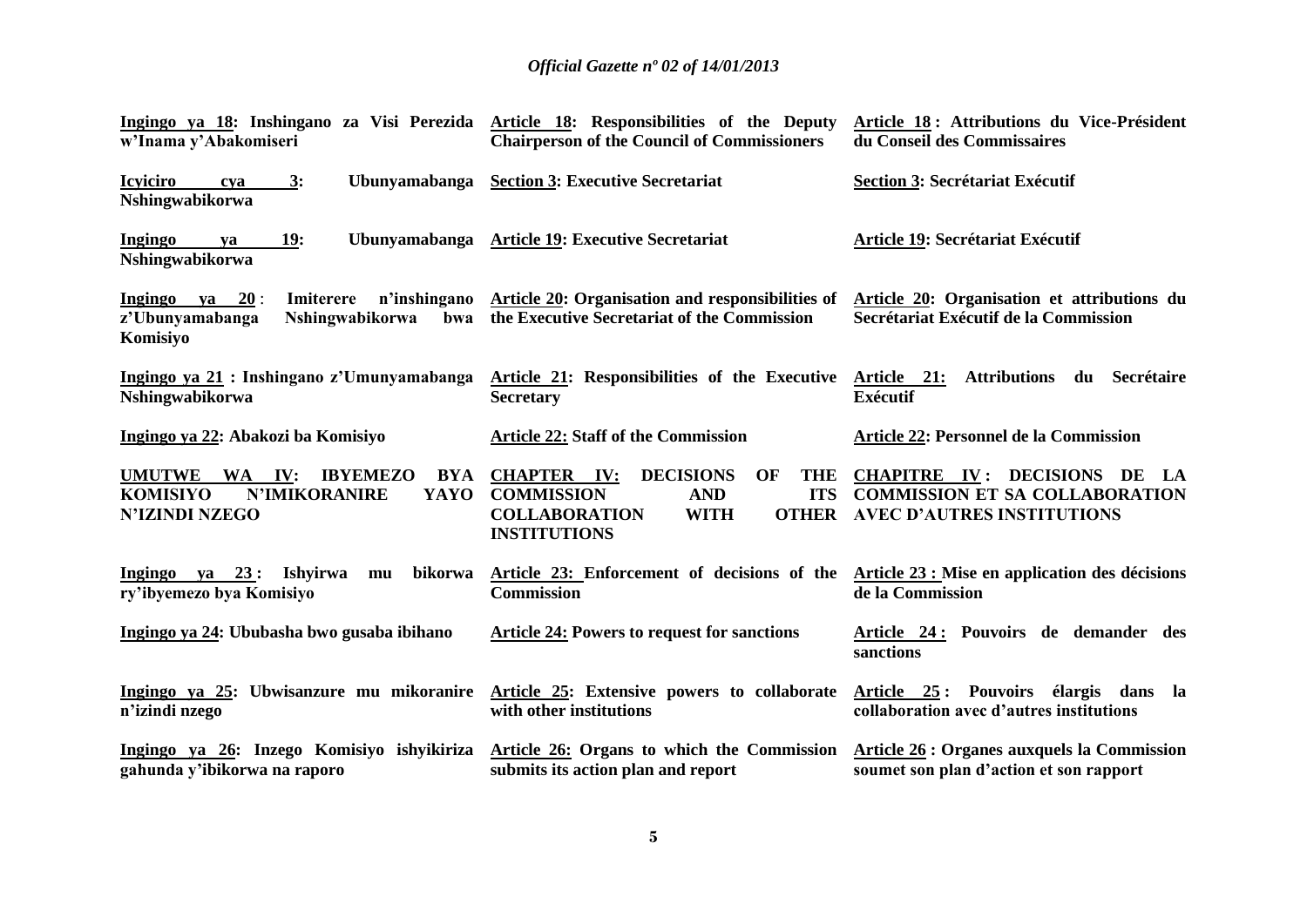| <b>UMUTWE</b><br><b>UMUTUNGO</b><br><b>WA</b><br>WA V:<br><b>KOMISIYO</b>             | <b>CHAPTER</b><br><b>PROPERTY</b><br>OF<br>THE<br>$\mathbf{V:}$<br><b>COMMISSION</b>                                       | CHAPITRE V: PATRIMOINE DE LA<br><b>COMMISSION</b>                |
|---------------------------------------------------------------------------------------|----------------------------------------------------------------------------------------------------------------------------|------------------------------------------------------------------|
| Ingingo ya 27: Umutungo wa Komisiyo n'aho<br>ukomoka                                  | Article 27: Property of the Commission and its Article 27: Patrimoine de la Commission et<br>sources                       | ses sources                                                      |
| Ingingo ya 28: Iyemeza n'imicungire y'ingengo<br>y'imari ya Komisiyo                  | Article 28: Adoption and management of the Article 28: Adoption et gestion du budget de<br><b>budget of the Commission</b> | la Commission                                                    |
| Ingingo ya 29: Imikoreshereze, imicungire<br>n'igenzura by'umutungo                   | Article 29: Use, management and audit of the Article 29: Utilisation, gestion et audit du<br>property                      | patrimoine                                                       |
| UMUTWE WA VI: INGINGO ZISOZA                                                          | <b>CHAPTER VI: FINAL PROVISIONS</b>                                                                                        | <b>CHAPITRE VI: DISPOSITIONS FINALES</b>                         |
| Ingingo ya 30: Itegurwa, isuzumwa n'itorwa Article 30: Drafting,<br>ry'iri tegeko     | consideration<br>and<br>adoption of this Law                                                                               | Article 30: Initiation, examen et adoption de<br>la présente loi |
| Ingingo ya 31: Ivanwaho ry'itegeko n'ingingo<br>z'amategeko zinyuranyije n'iri tegeko | <b>Article 31: Repealing provision</b>                                                                                     | <b>Article 31: Disposition abrogatoire</b>                       |
| Ingingo ya 32:<br>Igihe<br>itegeko<br>gukurikizwa                                     | ritangira Article 32: Commencement                                                                                         | Article 32 : Entrée en vigueur                                   |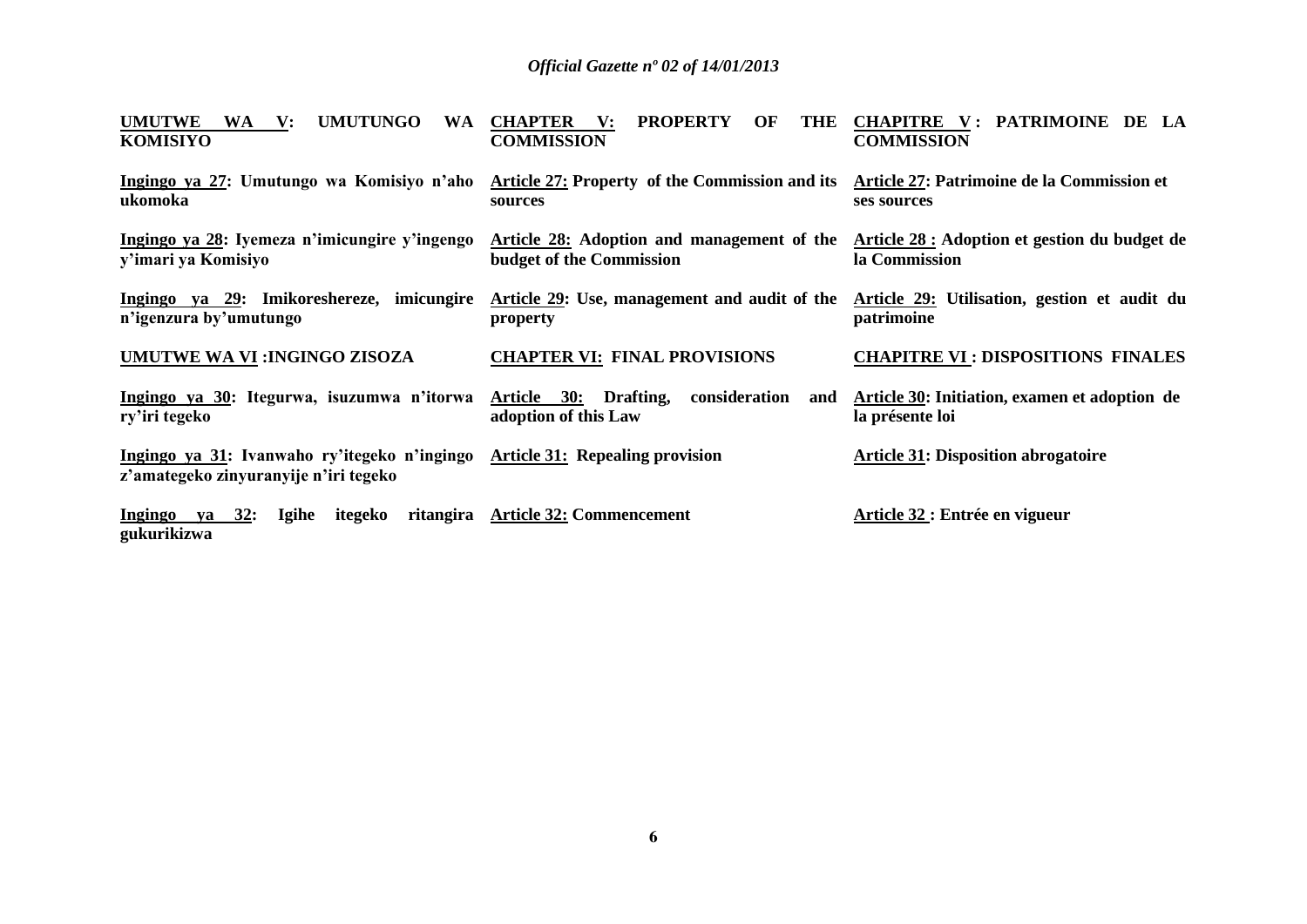|                 |  | ITEGEKO N°39/2012 RYO KUWA 24/12/2012 LAW N°39/2012 OF                               |                               | 24/12/2012 LOI N° 39/2012 DU 24/12/2012 PORTANT |                           |  |    |     |
|-----------------|--|--------------------------------------------------------------------------------------|-------------------------------|-------------------------------------------------|---------------------------|--|----|-----|
|                 |  | RIGENA INSHINGANO, IMITERERE DETERMINING THE RESPONSIBILITIES, MISSION, ORGANISATION |                               |                                                 |                           |  |    | ET  |
|                 |  | N'IMIKORERE BYA KOMISIYO ISHINZWE ORGANISATION AND FUNCTIONING OF FONCTIONNEMENT     |                               |                                                 |                           |  | DE | LA. |
| ABAKOZI BA LETA |  |                                                                                      | THE PUBLIC SERVICE COMMISSION |                                                 | COMMISSION DE LA FONCTION |  |    |     |
|                 |  |                                                                                      |                               |                                                 | <b>PUBLIOUE</b>           |  |    |     |
|                 |  |                                                                                      |                               |                                                 |                           |  |    |     |

**Twebwe , KAGAME Paul,** Perezida wa Repubulika;

**We, KAGAME Paul**, President of the Republic; **Nous, KAGAME Paul,** Président de la République ;

**INTEKO ISHINGA AMATEGEKO YEMEJE THE PARLIAMENT HAS ADOPTED AND LE PARLEMENT A ADOPTE ET NOUS NONE NATWE DUHAMIJE, DUTANGAJE WE SANCTION, PROMULGATE THE ITEGEKO RITEYE RITYA DUTEGETSE KO RYANDIKWA IGAZETI YA LETA YA REPUBULIKA Y'U OF THE REPUBLIC OF RWANDA RWANDA FOLLOWING LAW AND ORDER IT BE LOI DONT LA TENEUR SUIT ET PUBLISHED IN THE OFFICIAL GAZETTE ORDONNONS QU'ELLE SOIT PUBLIEE SANCTIONNONS, PROMULGUONS LA AU JOURNAL OFFICIEL DE LA REPUBLIQUE DU RWANDA**

#### **INTEKO ISHINGA AMATEGEKO: THE PARLIAMENT:**

#### **LE PARLEMENT :**

- Umutwe w'Abadepite, mu nama yawo yo kuwa The Chamber of Deputies, in its session of 31 La Chambre des Députés, en sa séance du 31 31Ukwakira 2012; October 2012; octobre 2012;
- Umutwe wa Sena, mu nama yawo yo kuwa 24 The Senate, in its session of 24 October 2012; Ukwakira 2012; Le Sénat, en sa séance du 24 octobre 2012;

Ishingiye ku Itegeko Nshinga rya Repubulika y'u Pursuant to the Constitution of the Republic of Rwanda ryo kuwa 04 Kamena 2003 nk'uko ryavuguruwe kugeza ubu, cyane cyane mu ngingo zaryo, iya 62, iya 66, iya 67, iya 88, iya 89, iya 90, 93, 95, 108, 113, 118, 126, 167, 176, 181 and 201; iya 92, iya 93, iya 95, iya 108, iya 113, iya 118, iya 126, iya 167, iya 176, iya 181 n'iya 201;

Rwanda of 4 June 2003 as amended to date, especially in Articles 62, 66, 67, 88, 89, 90, 92,

Vu la Constitution de la République du Rwanda du 04 juin 2003 telle que révisée à ce jour, spécialement en ses articles 62, 66, 67, 88, 89, 90, 92, 93, 95, 108, 113, 118, 126, 167, 176, 181 et 201;

Isubiye ku Itegeko n° 06/2007 ryo kuwa Having reviewed Law n° 06/2007 of 01/02/2007 Revu la Loi n° 06/2007 du 01/02/2007 portant 01/02/2007 rigena imiterere n'imikorere ya determining the organization and functioning of organisation et fonctionnement de la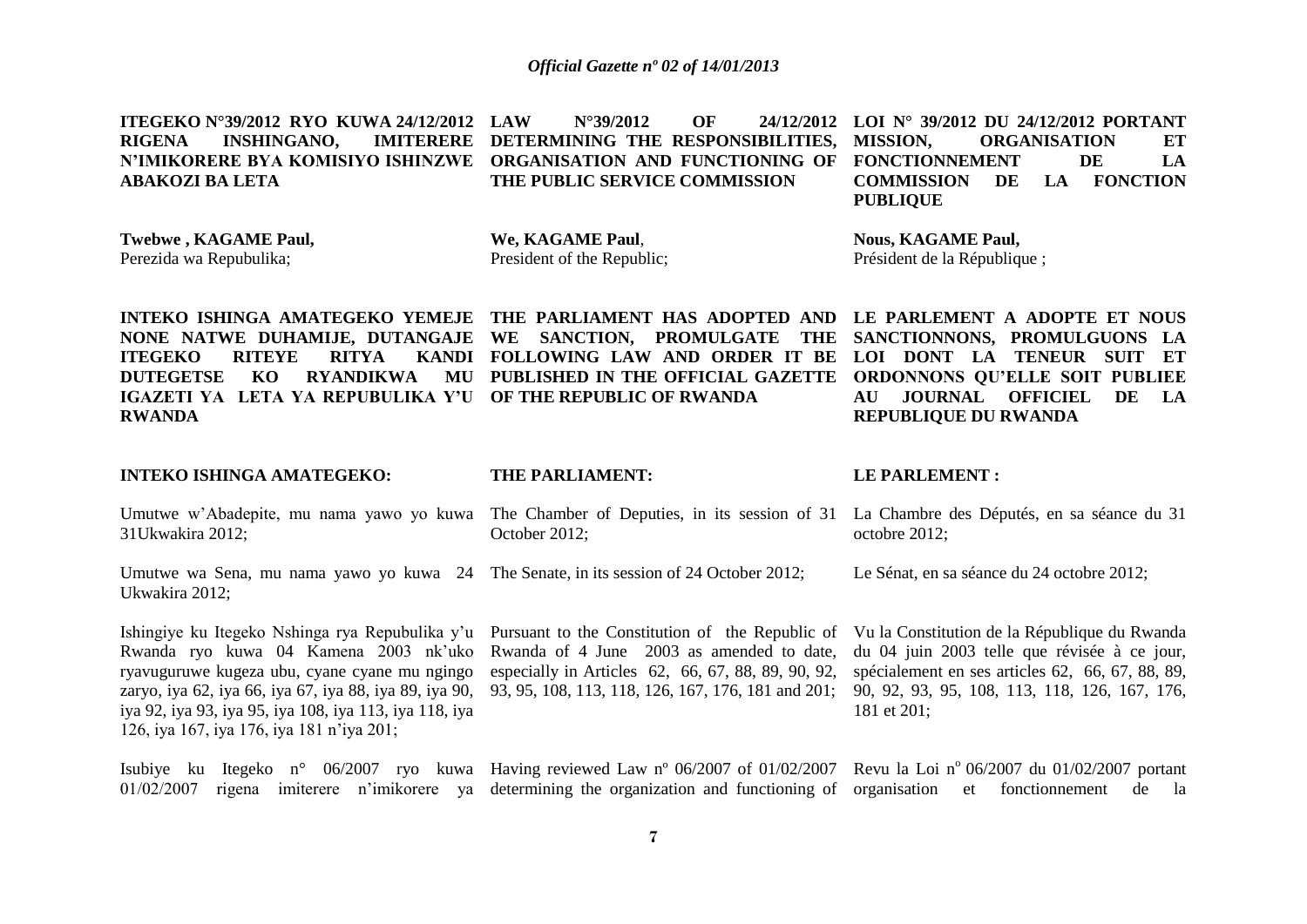Komisiyo ishinzwe Abakozi ba Leta ; **YEMEJE: UMUTWE WA MBERE: INGINGO CHAPTER ONE: GENERAL PROVISIONS RUSANGE Ingingo ya mbere: Icyo iri tegeko rigamije** Iri tegeko rigena inshingano, imiterere n'imikorere bya Komisiyo ishinzwe Abakozi ba Leta yitwa «Komisiyo» muri iri tegeko. **Ingingo ya 2: Icyicaro cya Komisiyo**  Icyicaro cya Komisiyo kiri mu Mujyi wa Kigali, Umurwa Mukuru wa Repubulika y'u Rwanda. Gishobora kwimurirwa ahandi hose mu Rwanda bibaye ngombwa. **Ingingo ya 3: Ubwigenge n'ubwisanzure bya Komisiyo** Komisiyo ni urwego rw'Igihugu rwigenga rufite ubwisanzure mu miyoborere, mu micungire y'abakozi, imari n'umutungo. Mu byerekeye ishyirwa mu bikorwa rya politiki, amahame n'amategeko bijyanye no gushaka no gucunga abakozi ba Leta, Komisiyo ikorana by'umwihariko na Minisiteri ifite abakozi ba Leta n'umurimo mu nshingano zayo. the Public Service Commission; **ADOPTS: Article One: Purpose of this Law** This Law determines the responsibilities, organization and functioning of the Public Service Commission hereinafter referred to as "the Fonction Publique ci-après dénommée « la Commission". **Article 2: Head office of the Commission**  The head office of the Commission shall be located in the City of Kigali, the Capital of the Republic of Rwanda. It may be transferred elsewhere in Rwanda if deemed necessary. **Article 3: Independence and autonomy of the Commission**  The Commission shall be an independent national institution with financial and administrative autonomy. As regards the implementation of policies, principles and laws governing Public Service recruitments and administration, the Commission shall work closely with the Ministry in charge of Public Service and Labour. Commission de la Fonction Publique; ADOPTE : CHAPITRE PREMIER : DISPOSITIONS **GENERALES Article premier: Objet de la présente loi** La présente loi porte mission, organisation et fonctionnement de la Commission de la Commission». **Article 2 : Siège de la Commission** Le siège de la Commission est établi dans la Ville de Kigali, Capitale de la République du Rwanda. Il peut, en cas de nécessité, être transféré en tout autre lieu du territoire du Rwanda. **Article 3: Indépendance et autonomie de la Commission**  La Commission est une institution nationale indépendante dotée de l'autonomie administrative et financière. Concernant la mise en application des politiques, principes et règlementation relatifs au recrutement et à l'administration des agents de l'Etat, la Commission travaille en étroite collaboration avec le Ministère ayant la fonction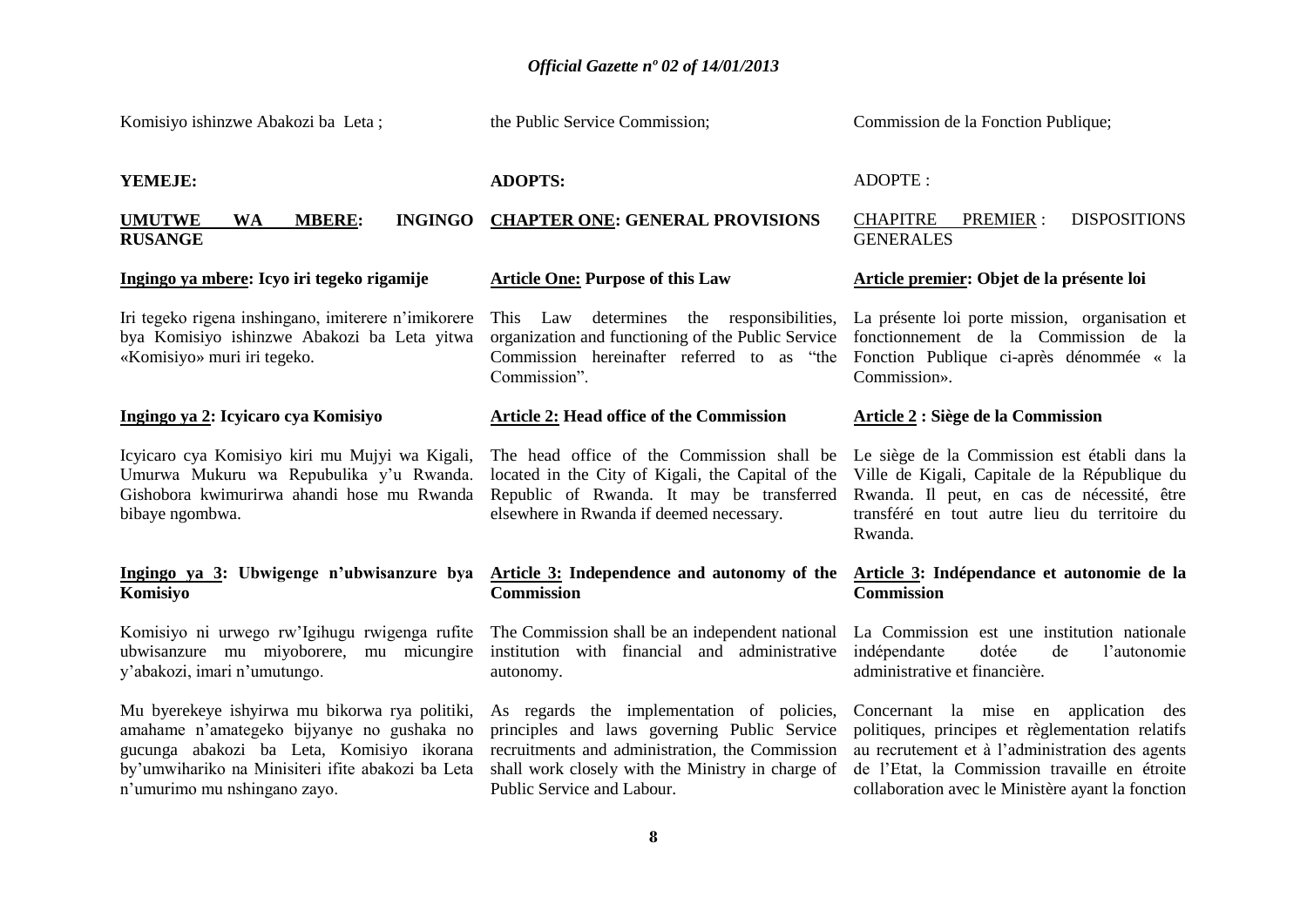publique et le travail dans ses attributions.

**Article 4 : Mission de la Commission**

recrutement des agents de l'Etat ;

2° vérifier si les institutions publiques recrutent le personnel à travers un système de sélection des candidats transparent et

3° analyser les rapports sur les concours de recrutement du personnel organisés par les institutions publiques dans la recherche du

l'Etat.

équitable;

personnel;

La Commission a pour mission globale de superviser la mise en application des politiques, principes et règlementation relatifs au recrutement et à l'administration des agents de

#### **UMUTWE WA II: INSHINGANO KOMISIYO CHAPTER II: RESPONSIBILITIES OF THE COMMISSION CHAPITRE II : MISSION DE LA COMMISSION**

**Article 4: Responsibilities of the Commission** 

#### **Ingingo ya 4: Inshingano za Komisiyo**

Komisiyo ifite inshingano rusange yo kugenzura uko inzego za Leta zishyira mu bikorwa politiki, amahame n'amategeko ajyanye no gushaka no gucunga abakozi ba Leta.

By'umwihariko Komisiyo ishinzwe:

- abakozi ba Leta;
- abakozi mu mirimo binyuze mu mucyo kandi mu buryo bumwe ku bashaka akazi bose;
- 3° gusuzuma raporo z'amapiganwa 3° to analyze reports on staff recruitment yakoreshejwe n'Inzego za Leta zishaka abakozi;
- amategeko, amabwiriza n'ibyemezo bijyanye n'imicungire y'abakozi ba Leta;

The Commission shall be responsible for ensuring that policies, principles and laws governing public service recruitments and administration are adhered to and put into effect by all Government institutions.

- The Commission shall be specifically responsible La Commission est particulièrement chargée de for the following: ce qui suit :
- 1° gushyiraho uburyo buboneye bwo gushaka 1° to put in place an effective public service 1° mettre en place un système efficace de recruitment system;
- 2° kugenzura ko inzego za Leta zishyira 2° to verify whether Government institutions recruit staff using a transparent and equitable candidate selection system;
	- competitions organized by Government institutions looking for staff;
- 4° kugenzura ko Inzego za Leta zubahiriza 4° to verify whether Government institutions comply with laws, regulations and decisions relating to the management of public service employees;
- 4° vérifier si les institutions publiques se conforment aux lois, aux règlements et aux décisions en rapport avec la gestion des agents de l'Etat;
- 5° kugenzura uko inzego za Leta zitanga 5° to monitor service delivery in Government 5° faire le contrôle de la prestation des services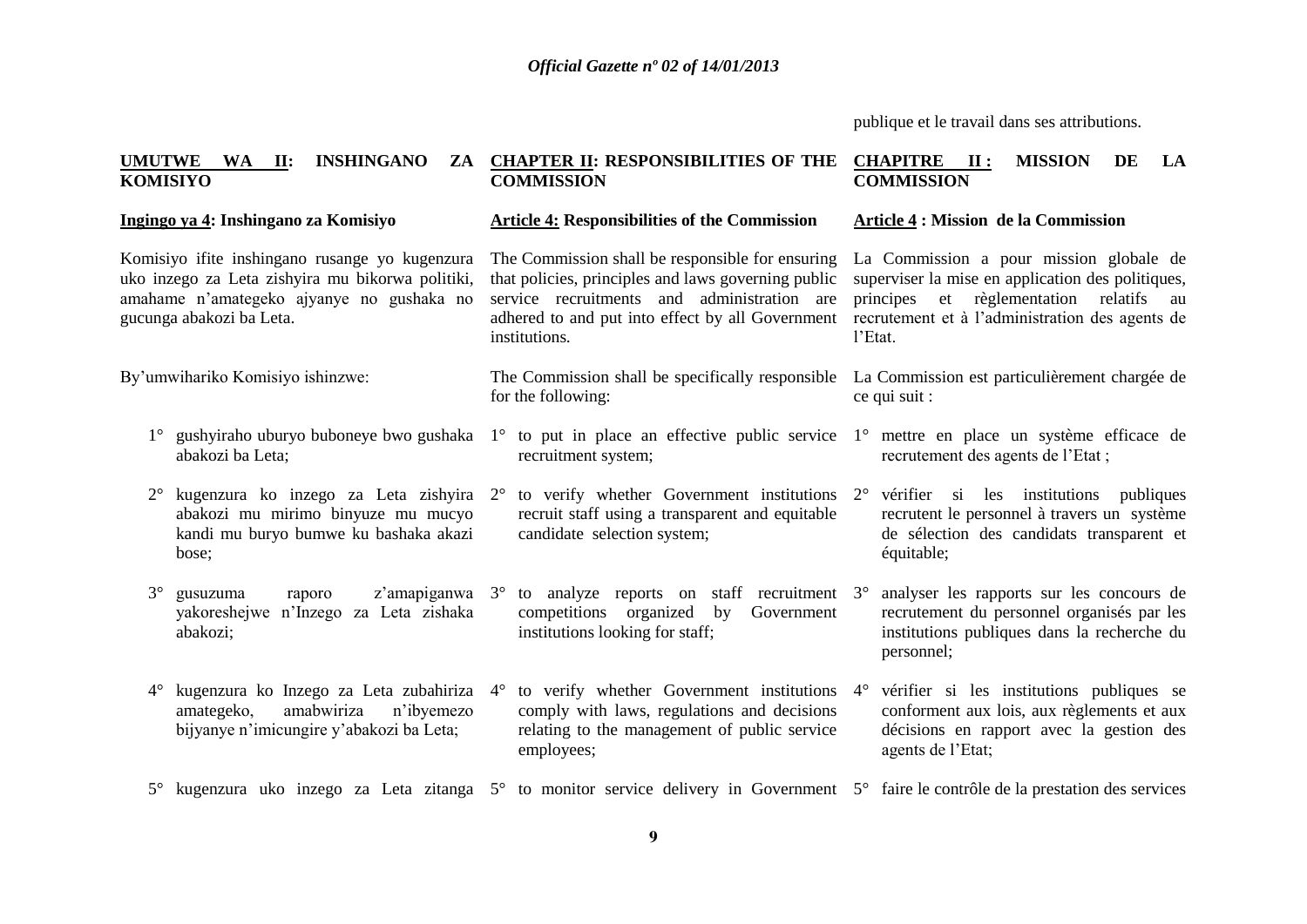serivisi n'uburyo abagana izo Nzego bakira serivisi bahabwa;

- 6° kugenzura imyifatire n'imyitwarire mbonezamurimo by'abakozi ba Leta n'ingaruka bigira ku itangwa rya Serivisi;
- 7° gukora ubushakashatsi ku mategeko, amateka, ubumenyi bukenewe, n'ibindi byerekeye imicungire n'iterambere ry'abakozi n'inzego z'imirimo ya Leta kugira ngo igire Guverinoma inama;
- 8° gufata imyanzuro ku rwego rwa nyuma ku byemezo byo mu rwego rw'Ubutegetsi yajuririwe.

**UMUTWE WA III: IMITERERE N'IMIKORERE BYA KOMISIYO** 

institutions and the level of satisfaction of clients of such institutions regarding services received;

- to oversee professional conduct and behaviour 6° of public service employees and their impact on service delivery;
- to carry out research on laws, orders, required qualifications and other issues related to staff management and development and on entities providing public services in order to make recommendations to Government;
- 8° to make in last instance decisions on administrative actions which are brought to it on appeal.

par les institutions publiques et du niveau de satisfaction des clients de ces institutions par rapport aux services reçus;

- surveiller la conduite et le comportement professionnels des agents de l'Etat et leur impact sur la prestation des services;
- 7° effectuer la recherche sur les lois, les arrêtés, les qualifications requises et sur d'autres questions relatives à la gestion et au développement du personnel et sur les entités fournissant des services publics en vue de faire des recommandations au Gouvernement;
- 8° prendre en dernier ressort, des décisions sur des mesures administratives lui soumises en appel.

#### **CHAPTER III: ORGANIZATION AND FUNCTIONING OF THE COMMISSION CHAPITRE III : ORGANISATION ET FONCTIONNEMENT DE LA COMMISSION**

| Ingingo ya 5: Inzego za Komisiyo                 | <b>Article 5: Organs of the Commission</b>                                                                     | Article 5 : Organes de la Commission     |  |  |  |
|--------------------------------------------------|----------------------------------------------------------------------------------------------------------------|------------------------------------------|--|--|--|
| Komisiyo igizwe n'inzego z'ubuyobozi zikurikira: | The Commission shall be composed of the La Commission est composée des organes<br>following management organs: | administratifs suivants :                |  |  |  |
| $1^\circ$ Inama y'Abakomiseri;                   | 1° the Council of Commissioners;                                                                               | $1^{\circ}$ le Conseil des Commissaires; |  |  |  |
| $2^{\circ}$ Biro ya Komisiyo;                    | $2^{\circ}$ the Bureau of the Commission;                                                                      | $2^{\circ}$ le Bureau de la Commission;  |  |  |  |
| 3° Ubunyamabanga Nshingwabikorwa.                | 3° the Executive Secretariat.                                                                                  | 3° le Secrétariat Exécutif.              |  |  |  |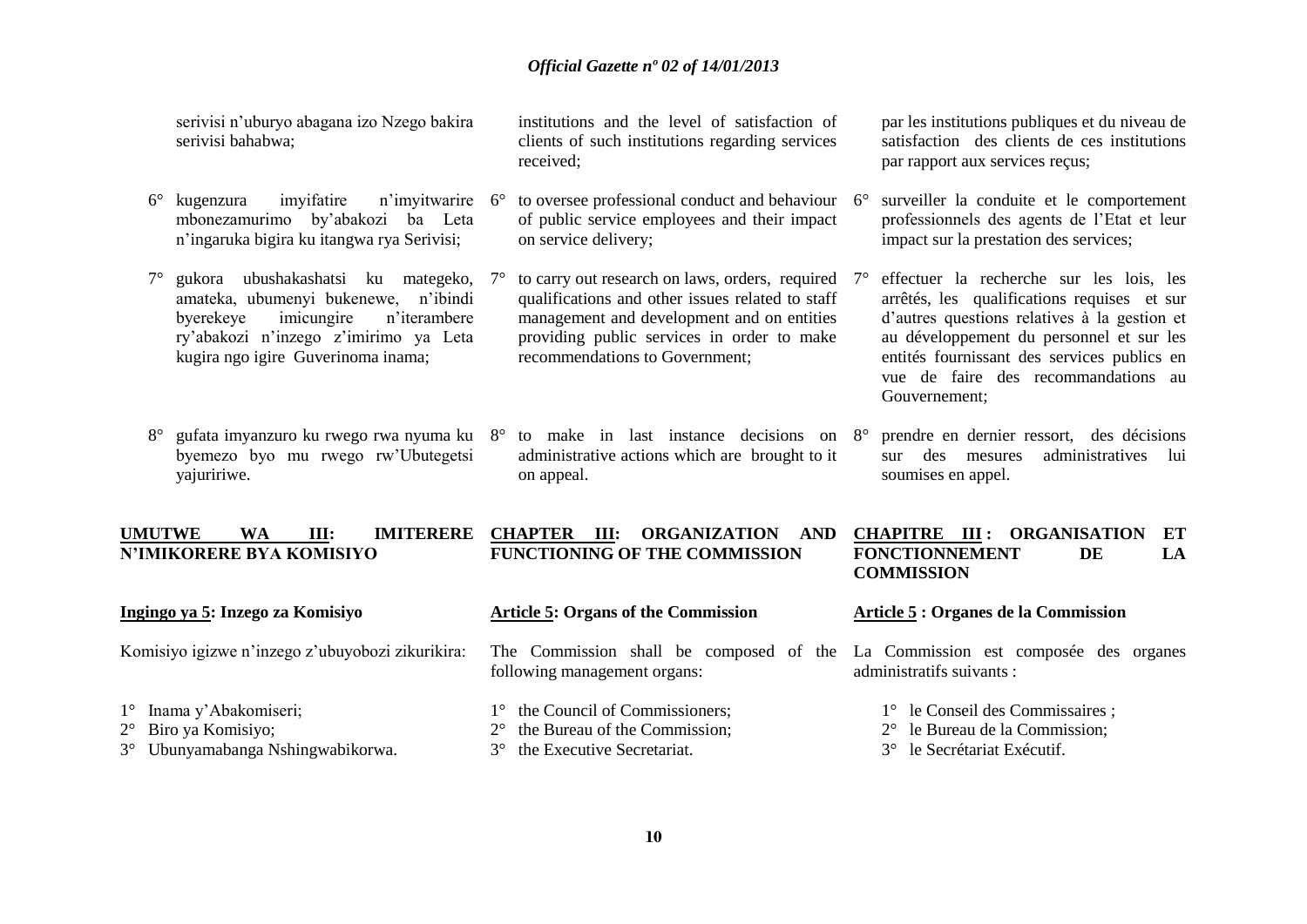| Icyiciro cya mbere: Inama y'Abakomiseri                                                                                                                                   | <b>Section One: Council of Commissioners</b>                                                                                                                                                                                                                              | Section première: Conseil des Commissaires                                                                                        |  |  |  |
|---------------------------------------------------------------------------------------------------------------------------------------------------------------------------|---------------------------------------------------------------------------------------------------------------------------------------------------------------------------------------------------------------------------------------------------------------------------|-----------------------------------------------------------------------------------------------------------------------------------|--|--|--|
| Ingingo ya 6: Inama y'Abakomiseri na manda<br>yabo                                                                                                                        | <b>Article 6:</b> Council of Commissioners and term<br>of office of its members                                                                                                                                                                                           | Article 6: Conseil des Commissaires et<br>mandat de ses membres                                                                   |  |  |  |
| y'Abakomiseri igizwe<br>n'abakomiseri<br>Inama<br>barindwi (7) barimo Perezida na Visi Perezida,<br>bashyirwaho n'iteka<br>Perezida<br>bamaze<br>rya<br>kwemezwa na Sena. | The Council of Commissioners shall consist of Le Conseil des Commissaires est composé de<br>Commissioners<br>including<br>(7)<br>the<br>seven<br>Deputy<br>Chairperson<br>Chairperson<br>and<br>the<br>appointed by a Presidential Order after approval<br>by the Senate. | sept (7) Commissaires dont le Président et le<br>Vice-Président nommés par arrêté présidentiel<br>après approbation par le Sénat. |  |  |  |
| Nibura<br>mirongo<br>$(30\%)$<br>itatu<br>ku<br>ijana<br>by'Abakomiseri bagomba kuba ari abagore.                                                                         | At least thirty percent (30%) of the members of<br>the Council of Commissioners must be females.                                                                                                                                                                          | Au moins trente pour cent (30%) des membres<br>du Conseil des Commissaires doivent être de<br>sexe féminin.                       |  |  |  |
| Abakomiseri bakora ku buryo budahoraho kandi<br>bagira manda y'imyaka ine (4) ishobora kongerwa<br>inshuro imwe.                                                          | Commissioners shall serve on a non-permanent<br>basis and their term of office shall be four (4)<br>years renewable once.                                                                                                                                                 | Les Commissaires exercent leurs fonctions de<br>façon non permanente et ont un mandat de<br>quatre (4) ans renouvelable une fois. |  |  |  |
| Ingingo ya 7 : Ibyo Umukomiseri agomba kuba<br>yujuje                                                                                                                     | <b>Article 7: Conditions for being a Commissioner</b>                                                                                                                                                                                                                     | <b>Article 7: Conditions pour être Commissaire</b>                                                                                |  |  |  |
| Kugira ngo umuntu abe umukomiseri agomba kuba<br>yujuje ibi bikurikira:                                                                                                   | For a person to be a Commissioner, he/she must<br>satisfy the following conditions:                                                                                                                                                                                       | Pour être commissaire, il faut remplir les<br>conditions suivantes :                                                              |  |  |  |
| ari Umunyarwanda;<br>$1^{\circ}$                                                                                                                                          | to be a Rwandan by nationality;<br>$1^{\circ}$                                                                                                                                                                                                                            | 1° être de nationalité rwandaise;                                                                                                 |  |  |  |
| ari inyangamugayo;<br>$2^{\circ}$                                                                                                                                         | to be a person of integrity;<br>$2^{\circ}$                                                                                                                                                                                                                               | être intègre;<br>$2^{\circ}$                                                                                                      |  |  |  |
| afite nibura impamyabumenyi yo mu $3^\circ$ to have at least a Bachelor's Degree;<br>$3^\circ$<br>rwego rwa A0;                                                           |                                                                                                                                                                                                                                                                           | être détenteur d'un diplôme de niveau $A_0$ au<br>$3^\circ$<br>moins;                                                             |  |  |  |
| afite nibura uburambe mu kazi bw'imyaka 4°<br>$4^\circ$<br>icumi $(10)$ ;                                                                                                 | to have a professional experience of at least 4°<br>ten $(10)$ years;                                                                                                                                                                                                     | avoir une expérience professionnelle de dix<br>$(10)$ ans au moins;                                                               |  |  |  |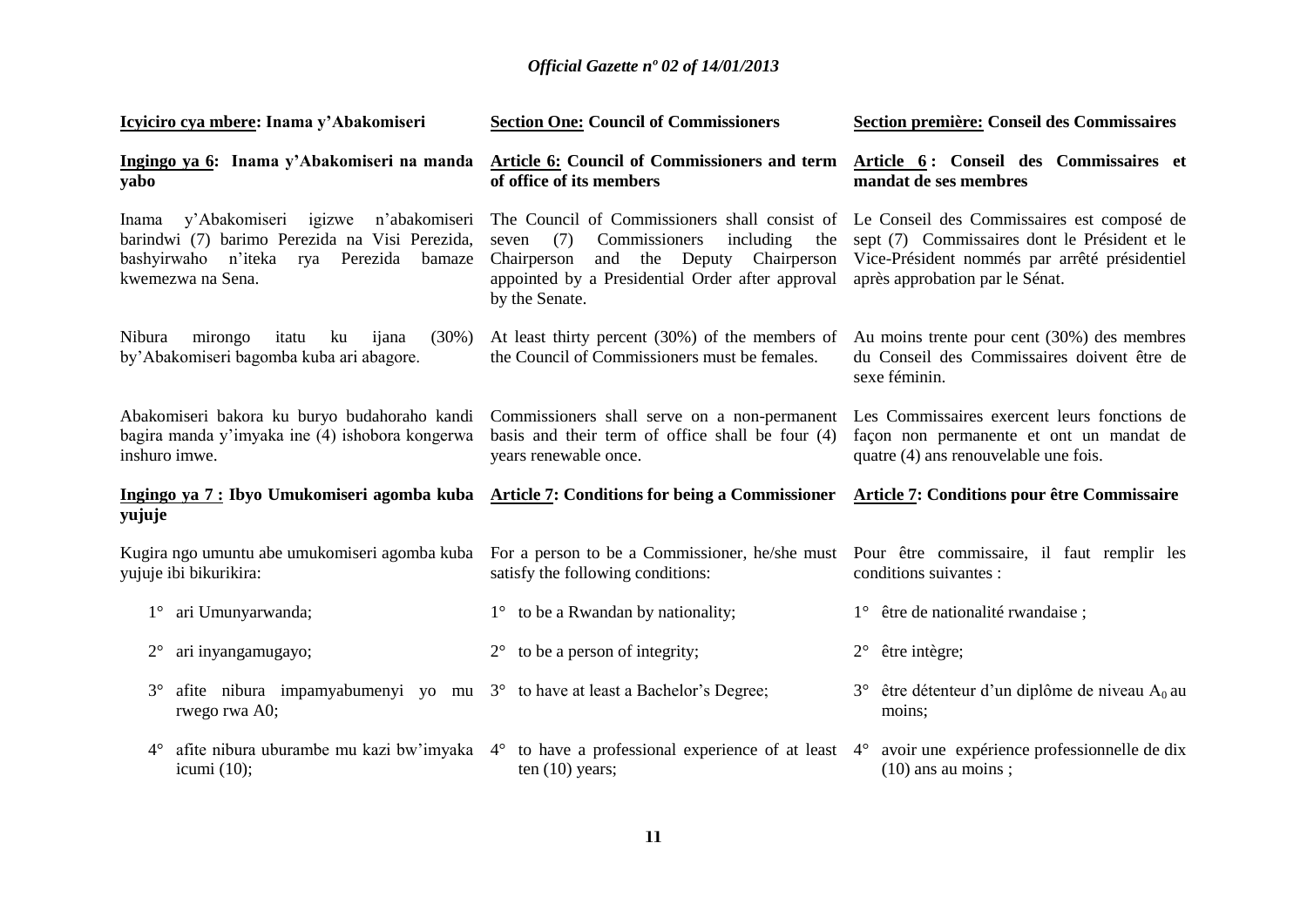- 5° afite nibura imyaka mirongo itatu n'itanu 5° to be at least thirty five (35) years old; (35) y'amavuko; 5° être âgé de trente- cinq (35) ans au moins ;
- 6° ari inararibonye mu miyoborere cyangwa 6° to have experience in administrative yarabaye umuyobozi; management or have held a managerial position;
- 7° adakurikiranyweho icyaha cya jenoside cyangwa icy'ingengabitekerezo yayo
- 8° atarakatiwe burundu igihano cy'igifungo kingana cyangwa kirenze amezi atandatu  $(6)$ .

#### **Ingingo ya 8: Ibitabangikanywa no kuba mu bagize Inama y'Abakomiseri**

Umukomiseri ntashobora kubangikanya imirimo yo kuba umukomiseri no kuba umukozi wa Leta.

Umukomiseri ntibyemewe kandi, haba ku giti cye, ikigo afitemo imigabane cyangwa umwanya w'ubuyobozi, gupiganira amasoko atangwa na Komisiyo ishinzwe abakozi ba Leta.

#### **Ingingo ya 9: Inshingano z'Inama y'Abakomiseri**

Inama y'Abakomiseri ni rwo rwego rukuru rwa Komisiyo. Ishinzwe ibi bikurikira:

- 
- not to be subject to prosecution for the crime  $7^\circ$ of genocide or genocide ideology;
	- not to have been definitively sentenced to a  $8^\circ$ term of imprisonment equal or exceeding six (6) months.

## **Article 8: Incompatibilities with membership in the Council of Commissioners**

The office of Commissioner shall be incompatible Les with serving as a public servant.

company in which he/she holds shares or a managerial position, shall not be allowed to bid for tenders of the Commission.

**Article 9: Responsibilities of the Council of** 

The Council of Commissioners shall be the supreme organ of the Commission. It shall have

**Commissioners**

the following responsibilities:

- 6° avoir une expérience dans la gestion administrative ou avoir occupé un poste de direction;
- 7° ne pas faire l'objet de poursuites pour crime de génocide ou d'idéologie du génocide ;
- 8° ne pas avoir été condamné définitivement à une peine d'emprisonnement supérieure ou égale à six (6) mois.

### **Article 8 : Incompatibilités avec la qualité de membre du Conseil des Commissaires**

fonctions de commissaire sont incompatibles avec celles de l'agent de l'Etat.

A Commissioner, either individually or a Un commissaire, soit à titre individuel, soit l'organisme dont il est actionnaire ou au sein duquel il occupe un poste de direction, ne sont pas autorisés à soumissionner aux marchés de la Commission.

#### **Article 9: Attributions du Conseil des Commissaires**

Le Conseil des Commissaires est l'organe suprême de la Commission. Ses attributions sont les suivantes:

 $1^\circ$  gukurikirana ishyirwa mu ry'inshingano za Komisiyo; 1° to make follow-up on the fulfilment of the 1° assurer le suivi de l'accomplissement de la performance of the responsibilities of the mission de la Commission ;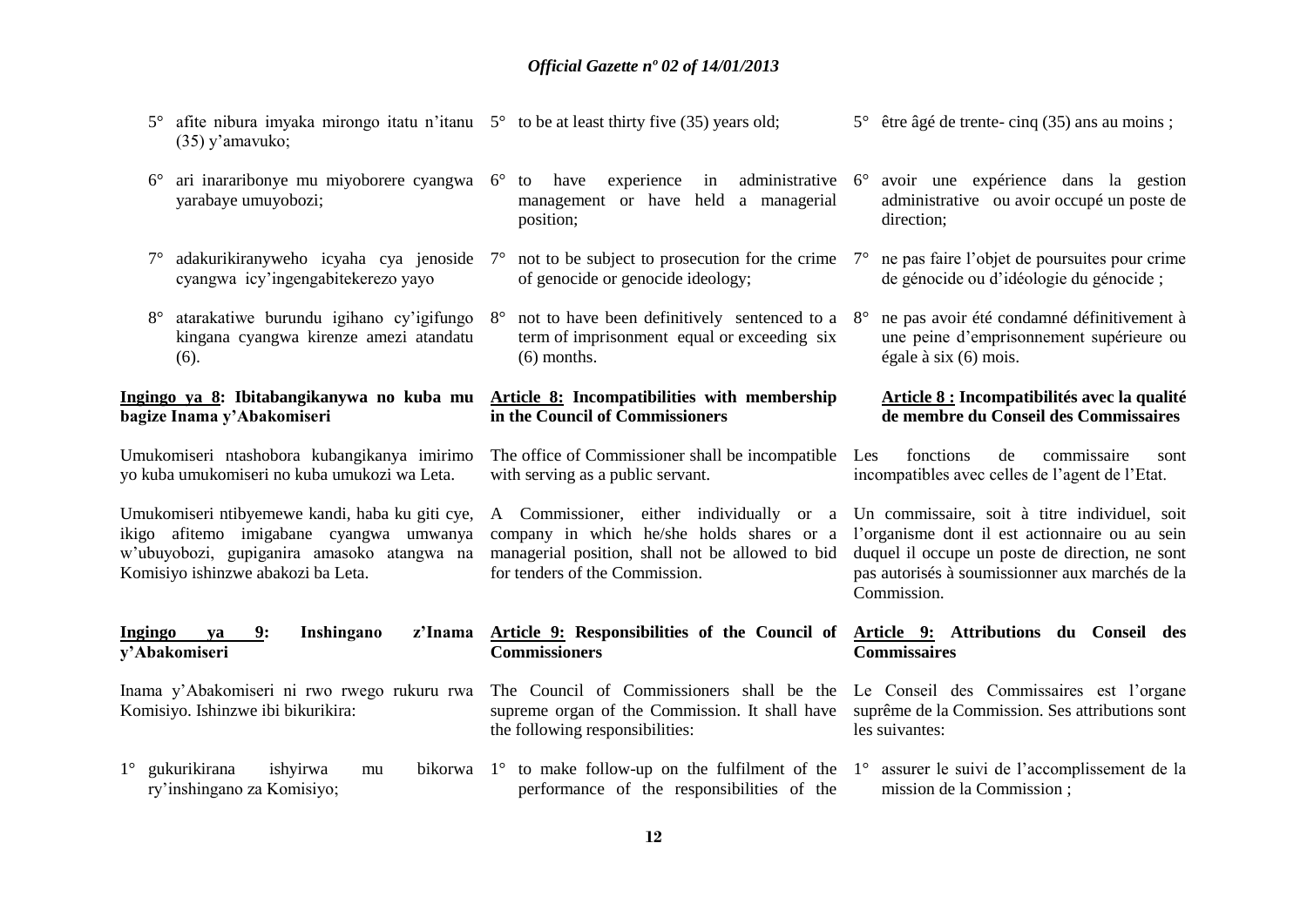#### Commission;

|           |  |  | $2^{\circ}$ gukurikirana imicungire y'umutungo wa $2^{\circ}$ to make follow-up on the management of the $2^{\circ}$ faire le suivi de la gestion du patrimoine de |                 |
|-----------|--|--|--------------------------------------------------------------------------------------------------------------------------------------------------------------------|-----------------|
| Komisiyo; |  |  | property of the Commission;                                                                                                                                        | la Commission : |

3° kwemeza raporo na gahunda y'ibikorwa bya 3° to approve the report and activity plan of the Komisiyo; Commission ; la Commission ;

responsibilities;

**Council of Commissioners**

**the Council of Commissioners** 

Presidential Order.

reasons:

- 4° gushyira mu myanya abakozi ba Komisiyo no 4° to assign the staff of the Commission to 4° affecter le personnel de la Commission et gukurikirana imicungire yabo; positions and make follow-up on the management of such staff;
- 5° kwemeza imbanzirizamushinga y'ingengo 5° to approve the draft budget proposal of the 5° approuver l'avant-projet de budget de la y'imari ya Komisiyo; Commission ;
- 6° gutanga inama no gufata ibyemezo byose 6° to provide advice and take any decisions bituma Komisiyo igera ku nshingano zayo;
- 7° kwemeza amategeko ngengamikorere ya 7° to approve the rules and regulations of the Komisiyo. **Commission**

**Ingingo ya 10: Ibigenerwa abagize Inama Article 10: Benefits granted to members of the Article 10 : Avantages alloués aux membres y'Abakomiseri**

Ibigenerwa abagize Inama y'Abakomiseri bishyirwaho n'iteka rya Perezida.

#### **Ingingo ya 11: Impamvu zituma ugize Inama y'Abakomiseri ava ku mirimo**

Ugize Inama y'Abakomiseri ava muri uwo mwanya kubera imwe mu mpamvu zikurikira:

- 3° approuver le rapport et le plan d'activités de
- faire le suivi de la gestion de ce personnel;
- Commission ;
- enabling the Commission to fulfil its 6° donner des conseils et prendre toutes les décisions permettant à la Commission d'accomplir sa mission;
	- 7° approuver le règlement d'ordre intérieur de la Commission.

## **du Conseil des Commissaires**

The benefits granted to the members of the Les avantages alloués aux membres du Conseil Council of Commissioners are determined by a des Commissaires sont déterminés par arrêté présidentiel.

#### **Article 11: Raisons de perte de la qualité de membre du Conseil des Commissaires**

A member of the Council of Commissioners shall lose his/her office for any of the following Un membre du Conseil des Commissaires perd sa qualité de commissaire pour l'une des raisons suivantes:

**Article 11: Grounds for loss of membership of**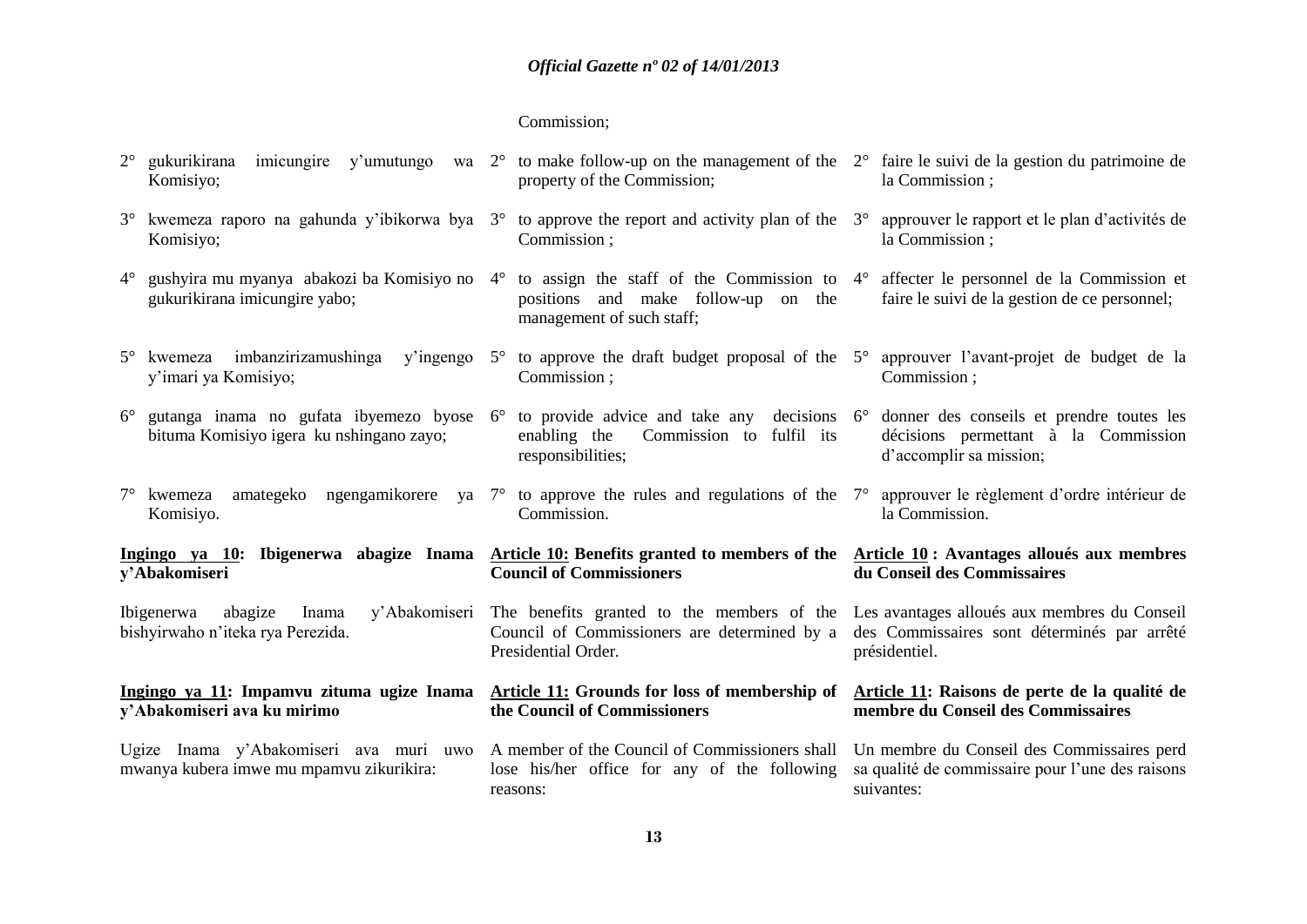| $1^{\circ}$ | manda irangiye;                                                                                                                         |             | $1^{\circ}$ expiry of the term of office;                                                                                                                                                                                                                                         |             | $1^\circ$ expiration du mandat;                                                                                          |
|-------------|-----------------------------------------------------------------------------------------------------------------------------------------|-------------|-----------------------------------------------------------------------------------------------------------------------------------------------------------------------------------------------------------------------------------------------------------------------------------|-------------|--------------------------------------------------------------------------------------------------------------------------|
| $2^{\circ}$ | uburwayi bw'umubiri cyangwa bwo mu<br>mutwe byemejwe na muganga wemewe na<br>Leta;                                                      |             | atagishoboye gukora imirimo ye kubera $2^{\circ}$ if he/she can no longer perform his/her duties<br>due to physical or mental disability duly<br>confirmed by a licensed medical doctor;                                                                                          | $2^{\circ}$ | s'il ne peut plus remplir ses fonctions suite à<br>une incapacité physique ou mentale<br>constatée par un médecin agréé; |
| $3^{\circ}$ | akoresheje inyandiko;                                                                                                                   |             | yeguye ku mirimo ku bushake bwe $3^{\circ}$ written notification of voluntary resignation;                                                                                                                                                                                        |             | 3° démission volontaire par notification écrite;                                                                         |
| $4^{\circ}$ | Nama y'Abakomiseri;                                                                                                                     |             | atacyujuje ibyashingiweho ashyirwa mu $4^{\circ}$ if he/she no longer fulfils the requirements<br>considered at the time of his/her appointment<br>to the Council of Commissioners;                                                                                               |             | 4° s'il ne remplit plus les conditions pour<br>lesquelles il avait été nommé au Conseil des<br>Commissaires;             |
| $5^{\circ}$ | imyitwarire<br>agaragaje<br>n'inshingano ze;                                                                                            |             | itajyanye $5^\circ$ if he/she demonstrates behaviour unworthy of $5^\circ$ s'il fait montre d'un comportement indigne<br>his/her duties;                                                                                                                                          |             | de ses fonctions;                                                                                                        |
| $6^{\circ}$ | abangamiye inyungu za Komisiyo;                                                                                                         | $6^{\circ}$ | if he/she acts against the interests of the $6^\circ$ agissement contre les intérêts de la<br>Commission;                                                                                                                                                                         |             | Commission;                                                                                                              |
| $7^{\circ}$ | (3) zikurikirana mu mwaka umwe nta<br>mpamvu zifite ishingiro;                                                                          |             | asibye inama za Komisiyo inshuro eshatu $7^{\circ}$ three (3) consecutive unjustified absences<br>from meetings of the Commission within a<br>year;                                                                                                                               | $7^{\circ}$ | trois (3) absences consécutives aux réunions<br>de la Commission au cours d'une même<br>année sans raisons valables;     |
|             | 8° apfuye.                                                                                                                              | $8^{\circ}$ | death.                                                                                                                                                                                                                                                                            |             | 8° décès.                                                                                                                |
|             | Ukwegura k'umwe mu bakomiseri kugezwa kuri<br>Perezida wa Repubulika mu ibaruwa ishinganye<br>mu iposita cyangwa itanzwe mu ntoki ifite |             | The resignation of a Commissioner shall be La démission d'un commissaire est présentée au<br>tendered to the President of the Republic by Président de la République par lettre<br>registered post mail or by letter hand-delivered recommandée à la poste ou remise en main avec |             |                                                                                                                          |

**14**

resignation is considered as accepted.

with acknowledgement of receipt. If a period of thirty (30) days elapses with no response, the un accusé de réception. Passé le délai de trente (30) jours sans réponse, la démission est réputée

acceptée.

icyemezo cy'iyakira. Iyo iminsi mirongo itatu (30) irangiye nta gisubizo, ukwegura gufatwa nk'aho

kwemewe.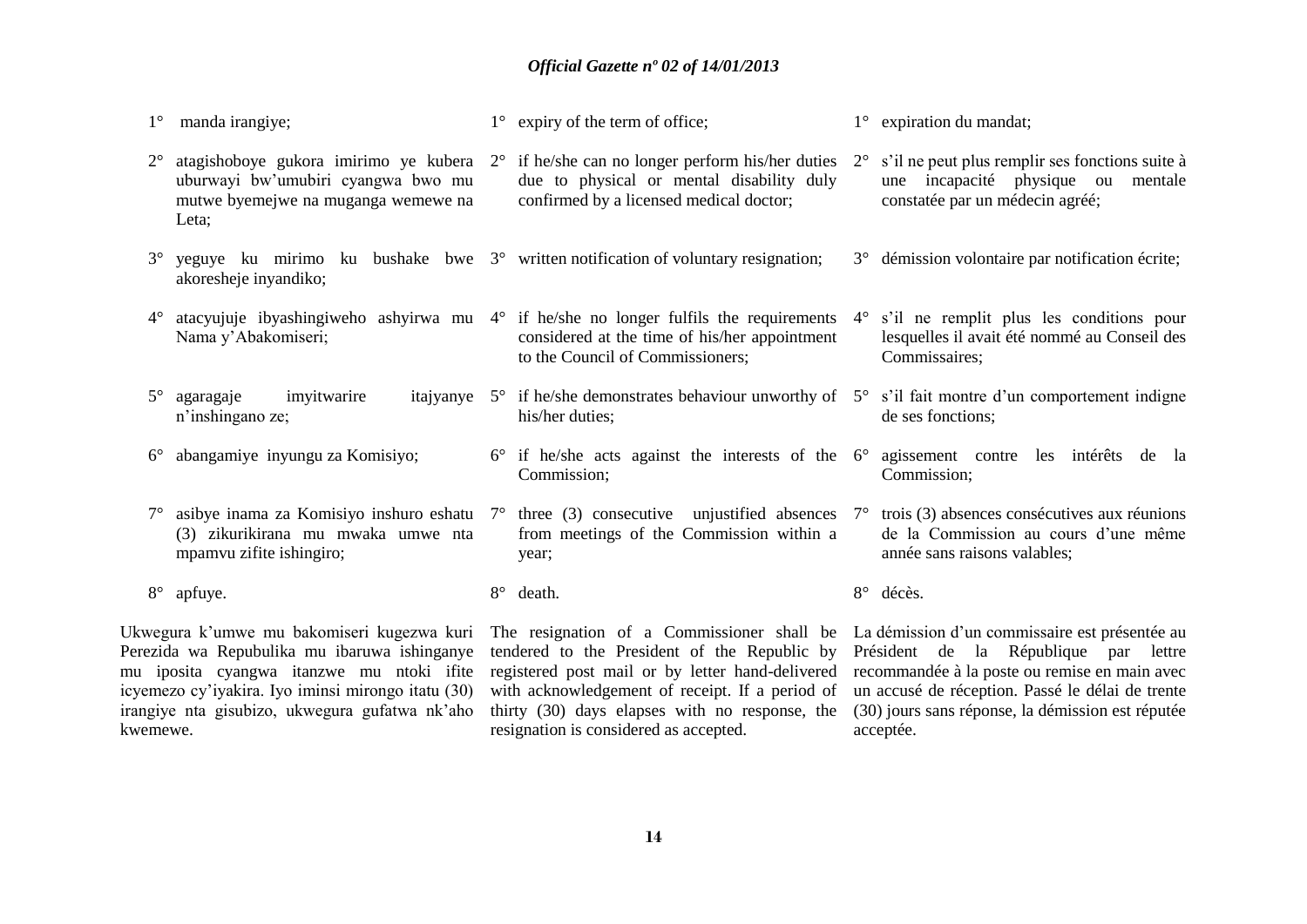| Ingingo ya 12: Isimburwa ry'umukomiseri<br>utakiri mu mirimo                                                                                                                                                                                                                                                                                | Article 12: Replacement of a Commissioner Article 12: Remplacement d'un commissaire<br>who no longer holds office                                                                                                                                                                                                                                                                               | ayant cessé ses fonctions                                                                                                                                                                                                                                                               |  |
|---------------------------------------------------------------------------------------------------------------------------------------------------------------------------------------------------------------------------------------------------------------------------------------------------------------------------------------------|-------------------------------------------------------------------------------------------------------------------------------------------------------------------------------------------------------------------------------------------------------------------------------------------------------------------------------------------------------------------------------------------------|-----------------------------------------------------------------------------------------------------------------------------------------------------------------------------------------------------------------------------------------------------------------------------------------|--|
| Iyo umwe mu bakomiseri avuye ku mirimo ye,<br>Perezida wa Komisiyo abimenyesha Perezida wa<br>Repubulika akagenera kopi Sena na Guverinoma<br>mu gihe kitarenze iminsi umunani (8).                                                                                                                                                         | In case one of the Commissioners ceases holding<br>office, the Chairperson of the Commission shall<br>inform the President of the Republic with a copy<br>to the Senate and the Government in a period not<br>exceeding eight (8) days.                                                                                                                                                         | En cas de cessation de fonctions d'un<br>commissaire, le Président de la Commission en<br>informe le Président de la République et réserve<br>une copie au Sénat et au Gouvernement dans un<br>délai ne dépassant pas huit (8) jours.                                                   |  |
| Umukomiseri utakiri mu mirimo ye asimburwa<br>uburyo<br>yashyizweho<br>hakurikijwe<br>gihe<br>mu<br>kitarenze amezi atatu (3).                                                                                                                                                                                                              | A Commissioner who ceases holding office shall<br>be replaced in accordance with the procedure<br>applicable to his/her appointment in a period not<br>exceeding three (3) months.                                                                                                                                                                                                              | Un commissaire qui cesse ses fonctions est<br>remplacé suivant les modalités de sa nomination<br>endéans trois (3) mois.                                                                                                                                                                |  |
| Icyakora iyo umubare w'Abakomiseri ugiye munsi<br>ya bane (4), ugomba kuba wujujwe mu minsi<br>itarenze mirongo itandatu (60).                                                                                                                                                                                                              | However, where the number of Commissioners is<br>less than four $(4)$ , it must be filled within a period<br>not exceeding sixty (60) days.                                                                                                                                                                                                                                                     | Toutefois, lorsque le nombre de commissaires<br>est inférieur à quatre (4), il doit être comblé<br>dans un délai ne dépassant pas soixante (60)<br>jours.                                                                                                                               |  |
| Iyo umukomiseri avuye ku mirimo atarangije<br>manda ye asimburwa mu mwanya we n'undi<br>mukomiseri akarangiza igice cya manda cyari<br>gisigaye iyo kirengeje amezi atatu (3).                                                                                                                                                              | In case a commissioner ceases holding office<br>before the end of his/her term of office, he/she is<br>replaced by another Commissioner who serves the<br>remainder of the term of office if it exceeds three<br>$(3)$ months.                                                                                                                                                                  | En cas de cessation des fonctions par un<br>commissaire avant la fin de son mandat, il est<br>remplacé par un autre Commissaire pour la<br>durée du mandat restant à courir si elle est<br>supérieure à trois (3) mois.                                                                 |  |
| Imikorere<br><b>Ingingo</b><br>13:<br>y'Inama<br>ya<br>y'Abakomiseri                                                                                                                                                                                                                                                                        | Article 13: Functioning of the Council of<br><b>Commissioners</b>                                                                                                                                                                                                                                                                                                                               | Article 13: Fonctionnement du Conseil des<br><b>Commissaires</b>                                                                                                                                                                                                                        |  |
| Inama y'Abakomiseri iterana rimwe mu kwezi mu<br>nama isanzwe n'igihe cyose bibaye ngombwa mu<br>nama idasanzwe. Itumizwa kandi ikayoborwa na<br>Perezida wayo cyangwa Visi Perezida igihe<br>adahari. Inama idasanzwe iterana<br>Perezida<br>cyangwa Visi Perezida igihe Perezida<br>Perezida<br>adahari babyibwirije cyangwa babisabwe mu | The Council of Commissioners shall hold its Le Conseil des Commissaires se réunit en<br>ordinary meeting once a month and its<br>extraordinary meetings whenever necessary. It<br>shall be convened and chaired by its Chairperson<br>or Deputy Chairperson in case of absence of the<br>Chairperson. The extraordinary meeting shall be<br>held upon the initiative of the Chairperson or Vice | réunion ordinaire une fois par mois et en<br>réunion extraordinaire chaque fois que de<br>besoin. Il est convoqué et présidé par son<br>Président ou son Vice-président<br>en<br>cas<br>Président.<br>d'absence<br>du<br>réunion<br>La<br>extraordinaire se réunit à l'initiative<br>du |  |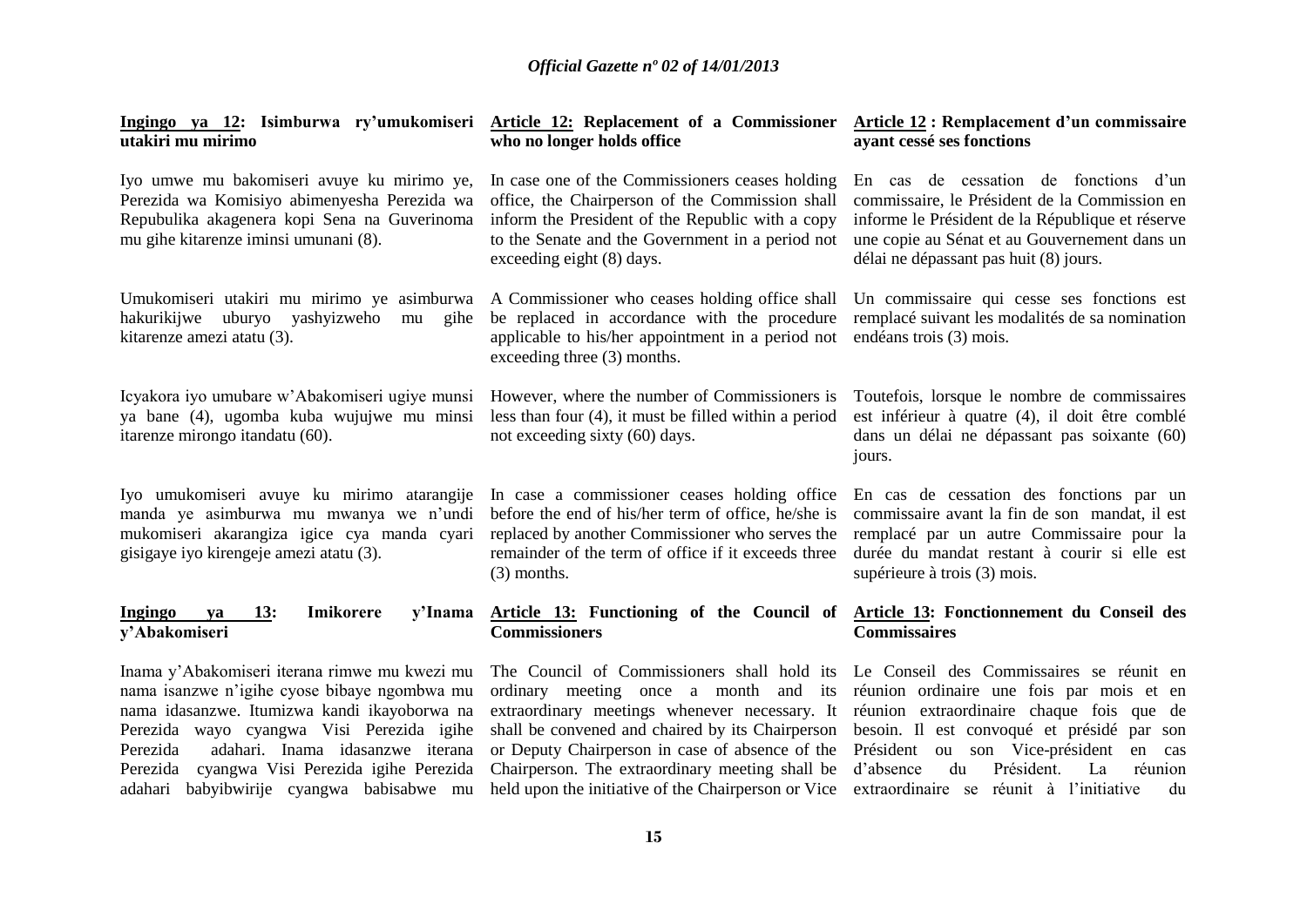nyandiko nibura na kimwe cya gatatu (1/3) cy'abayigize.

Ubutumire bw'inama isanzwe bugezwa ku bakomiseri nibura iminsi irindwi (7) mbere y'uko inama iterana.

Iyo ari inama idasanzwe ubutumire bugezwa ku Bakomiseri nibura iminsi itatu (3) mbere y'uko inama iterana.

Perezida wa Komisiyo cyangwa Visi Perezida igihe Perezida adahari, abyumvikanyeho n'abandi bakomiseri, ashobora gutumira mu nama undi muntu wese w'inzobere ushobora kuyungura inama ku ngingo runaka iri ku murongo w'ibyigwa. Uwatumiwe ntiyemerewe gutora no gukurikirana iyigwa ry'izindi ngingo ziri ku murongo w'ibyigwa.

**Ingingo ya 14**: **Itumizwa ry'Inama y'Abakomiseri igihe Perezida na Visi Perezida Council of Commissioners in the absence of the badahari**

Iyo Perezida na Visi Perezida badahari cyangwa batagishoboye gukora akazi kabo, mu gihe batarasimburwa nk'uko bigenwa n'iri tegeko, umukuru mu myaka atumiza inama y'Inama y'Abakomiseri ikitoramo ababasimbura by'agateganyo.

Chairperson in case of absence of the Chairperson or upon written request of at least one third (1/3) of its members.

The invitation to ordinary meetings shall reach Commissioners at least seven (7) days prior to the meeting date.

In case of extraordinary meetings, the invitation shall reach Commissioners at least three (3) days prior to the meeting date.

After receiving a favourable opinion of other Commissioners, the Chairperson of the Commission or Deputy Chairperson in case of absence of the Chairperson may invite to the meetings any resource person who can provide advice on any item on the agenda. The person invited shall not take part in the vote the consideration of other items on the agenda.

**Article 14: Convening the meeting of the Chairperson and the Deputy Chairperson**

In the absence of the Chairperson and Deputy Chairperson or in case of their inability to perform their duties while they have not yet been replaced in accordance with this law, the oldest member shall convene the meeting of the Council of Commissioners which shall elect from among its members their temporary replacements.

Président ou du Vice Président en cas d'absence du Président ou sur demande écrite d'au moins un tiers (1/3) de ses membres.

L'invitation aux réunions ordinaires parvient aux commissaires au moins sept (7) jours avant la date de tenue de la réunion.

En cas de réunion extraordinaire, l'invitation parvient aux commissaires au moins trois (3) jours avant la date de tenue de la réunion.

Le Président de la Commission ou le Vice-Président en cas d'absence du Président peut, après avis favorable d'autres commissaires, inviter aux séances toute personne qui peut être consultée sur un point quelconque inscrit à l'ordre du jour. La personne invitée ne participe ni au vote, ni à l'examen d'autres points inscrits à l'ordre du jour.

## **Article 14 : Convocation de la réunion du Conseil des Commissaires en cas d'absence du Président et du Vice-Président**

En cas d'absence du Président et du Vice-Président ou en cas de leur incapacité à remplir leurs fonctions alors qu'il n'est pas encore pourvu à leur remplacement conformément à la présente loi, le doyen d'âge convoque la réunion du Conseil des Commissaires qui élit en son sein leurs remplaçants provisoires.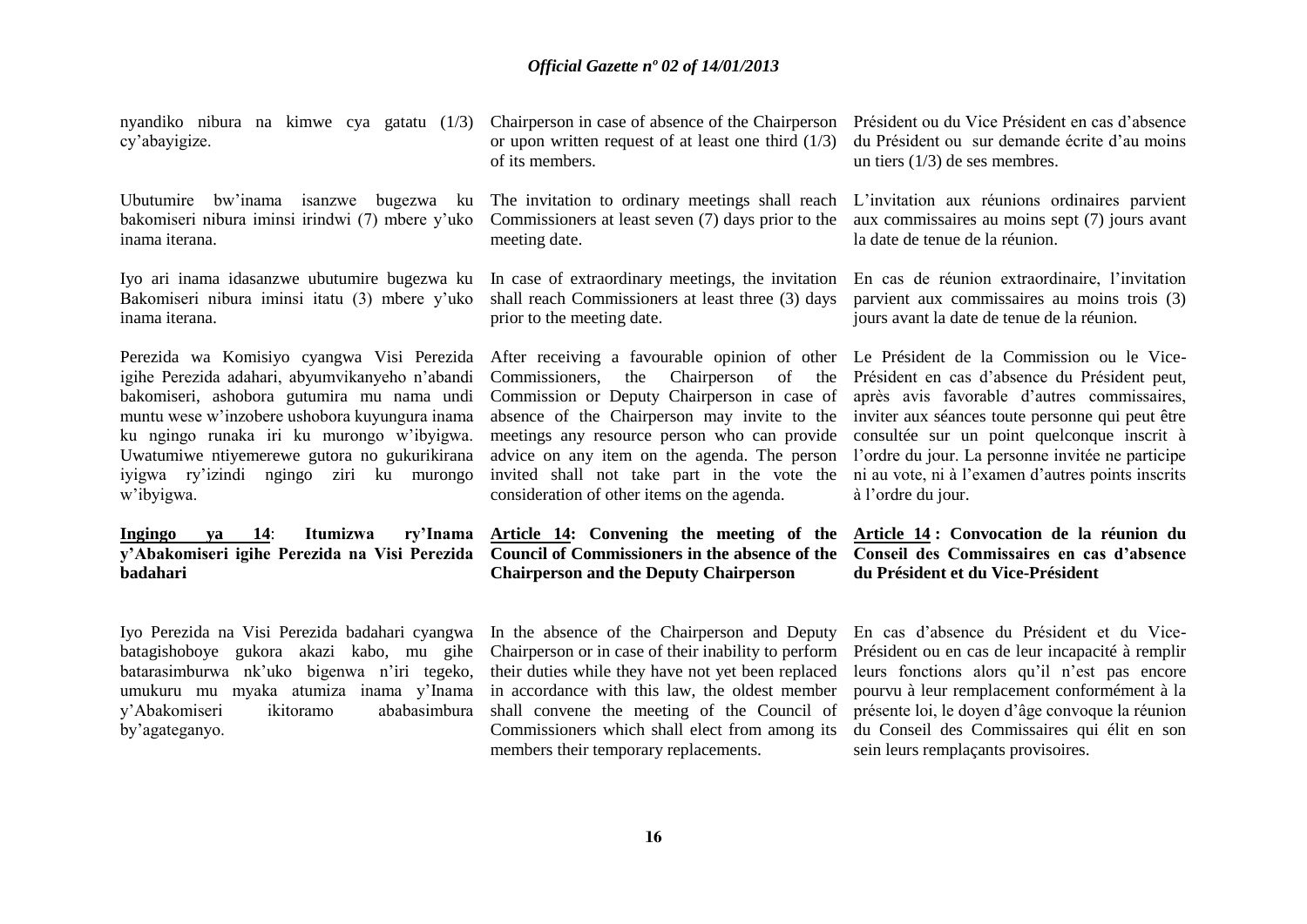| Ingingo ya 15: Uko Inama y'Abakomiseri Article 15: Modalities for holding meetings of Article 15: Modalités de tenue de la réunion                                                           | the Council                                                                                                                                                                                                                | of Commissioners and for du Conseil des Commissaires et de prise de                                                                                                                                                                                      |  |
|----------------------------------------------------------------------------------------------------------------------------------------------------------------------------------------------|----------------------------------------------------------------------------------------------------------------------------------------------------------------------------------------------------------------------------|----------------------------------------------------------------------------------------------------------------------------------------------------------------------------------------------------------------------------------------------------------|--|
| iterana n'uko ibyemezo bifatwa                                                                                                                                                               | decision-making                                                                                                                                                                                                            | décisions                                                                                                                                                                                                                                                |  |
| Kugira ngo Inama y'Abakomiseri iterane hagomba<br>kuba hari nibura abakomiseri batanu (5).                                                                                                   | The Council of Commissioners shall validly meet<br>only if at least five (5) of its members are present.                                                                                                                   | Le Conseil des Commissaires ne peut se réunir<br>valablement que lorsqu'au moins cinq (5) de ses<br>membres sont présents.                                                                                                                               |  |
| Ibyemezo bifatwa ku bwumvikane busesuye, byaba<br>bidashobotse bigafatwa ku bwiganze burunduye<br>bw'amajwi y'abari mu nama.                                                                 | The decisions shall be made by consensus, failing<br>which, by an absolute majority of the members<br>present at the meeting.                                                                                              | Les décisions sont prises par consensus. A<br>défaut de consensus, elles sont prises à la<br>majorité absolue des membres présents à la<br>réunion.                                                                                                      |  |
| Icyiciro cya 2: Biro ya Komisiyo                                                                                                                                                             | <b>Section 2: Bureau of the Commission</b>                                                                                                                                                                                 | <b>Section 2: Bureau de la Commission</b>                                                                                                                                                                                                                |  |
| Ingingo ya 16: Biro ya Komisiyo                                                                                                                                                              | <b>Article 16: Bureau of the Commission</b>                                                                                                                                                                                | Article 16: Bureau de la Commission                                                                                                                                                                                                                      |  |
| Biro ya Komisiyo igizwe na Perezida na Visi                                                                                                                                                  | The Bureau of the Commission shall be composed                                                                                                                                                                             | Le Bureau de la Commission est composé du                                                                                                                                                                                                                |  |
| Perezida.                                                                                                                                                                                    | of the Chairperson and Deputy Chairperson.                                                                                                                                                                                 | Président et le Vice-Président.                                                                                                                                                                                                                          |  |
| Biro ya Komisiyo ifata ibyemezo byihutirwa igihe<br>y'Abakomiseri<br>Inama<br>batabashije<br>abagize<br>guterana, bikemezwa burundu n'abagize Inama<br>y'Abakomiseri igihe bongeye guterana. | When the Council of Commissioners is unable to<br>meet, the Bureau of the Commission shall make<br>urgent decisions which shall be submitted to the<br>next meeting of the Council of Commissioners for<br>final approval. | Le Bureau de la Commission prend des<br>décisions urgentes en cas d'incapacité du<br>Conseil des Commissaires de siéger, lesquelles<br>décisions sont soumises à l'approbation<br>définitive du Conseil des Commissaires lors de<br>sa réunion suivante. |  |
| Umunyamabanga Nshingwabikorwa yitabira inama                                                                                                                                                 | The Executive Secretary shall attend the meeting                                                                                                                                                                           | Le Secrétaire Exécutif assiste aux réunions du                                                                                                                                                                                                           |  |
| za Biro akanazibera umwanditsi.                                                                                                                                                              | of the Bureau and serve as rapporteur.                                                                                                                                                                                     | Bureau et en est le rapporteur.                                                                                                                                                                                                                          |  |
| Ingingo ya 17: Inshingano za Perezida w'Inama                                                                                                                                                | <b>Article 17: Responsibilities of the Chairperson</b>                                                                                                                                                                     | Article 17: Attributions du Président du                                                                                                                                                                                                                 |  |
| y'Abakomiseri                                                                                                                                                                                | of the Council of Commissioners                                                                                                                                                                                            | <b>Conseil des Commissaires</b>                                                                                                                                                                                                                          |  |
| Perezida w'Inama y'Abakomiseri ashinzwe ibi                                                                                                                                                  | The responsibilities of the Chairperson of the                                                                                                                                                                             | Le Président du Conseil des Commissaires a les                                                                                                                                                                                                           |  |
| bikurikira:                                                                                                                                                                                  | Council of Commissioners shall be the following:                                                                                                                                                                           | attributions suivantes:                                                                                                                                                                                                                                  |  |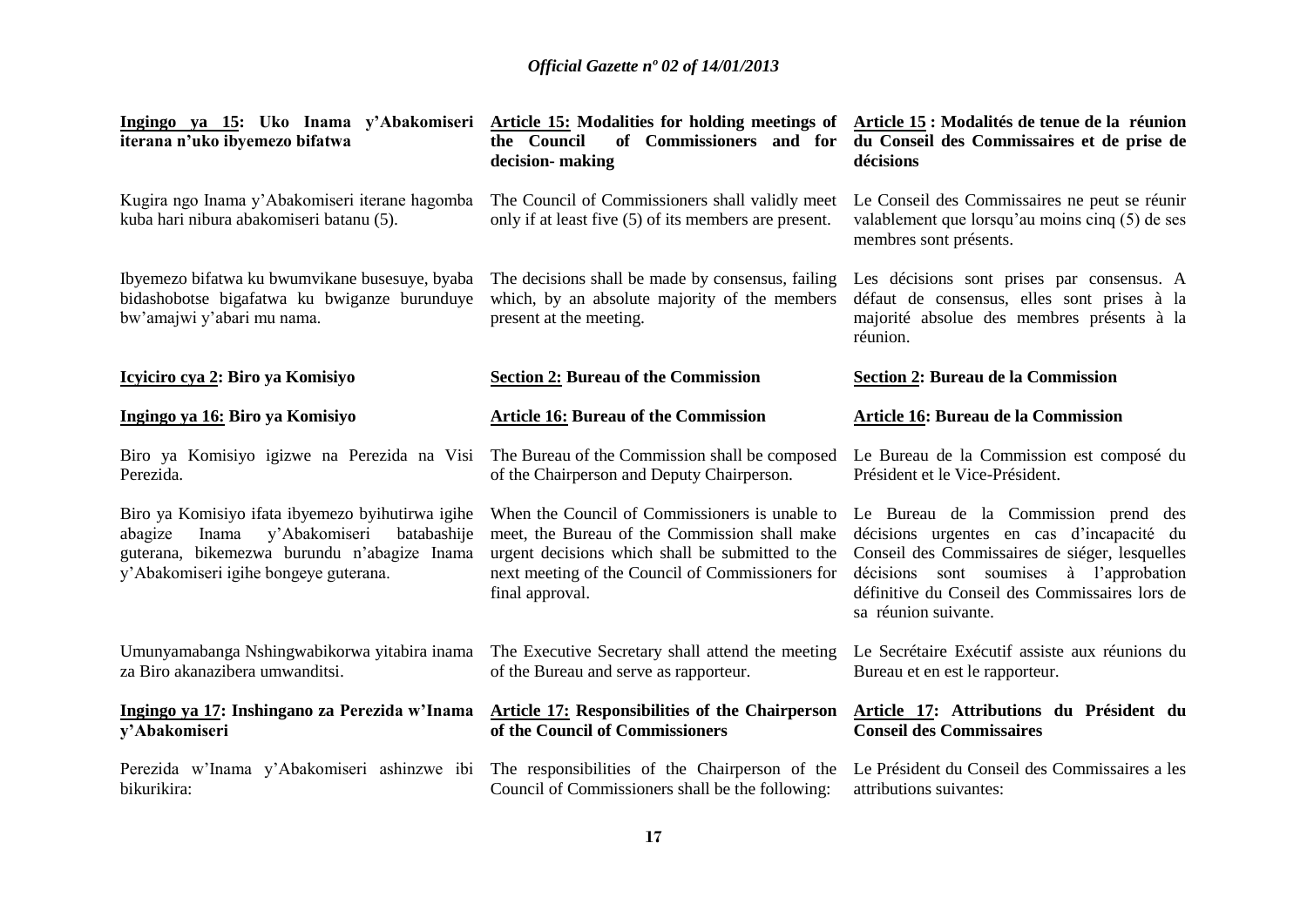|                                                                                                                                                           | 1° gutumiza no kuyobora Inama y'Abakomiseri;                                                                                                                                                                                     |             | 1° to convene and preside over the meetings of 1° convoquer et diriger les réunions du Conseil<br>the Council of Commissioners;                                                                                            | des Commissaires;                                                                                                                                      |
|-----------------------------------------------------------------------------------------------------------------------------------------------------------|----------------------------------------------------------------------------------------------------------------------------------------------------------------------------------------------------------------------------------|-------------|----------------------------------------------------------------------------------------------------------------------------------------------------------------------------------------------------------------------------|--------------------------------------------------------------------------------------------------------------------------------------------------------|
|                                                                                                                                                           | $2^{\circ}$ guhuza ibikorwa bya Komisiyo;                                                                                                                                                                                        | $2^{\circ}$ | to coordinate<br>the activities<br>Commission;                                                                                                                                                                             | of the 2° coordonner les activités de la Commission;                                                                                                   |
|                                                                                                                                                           | 3° guhagararira Komisiyo mu Gihugu no mu 3° to represent the Commission within and 3° représenter la Commission dans le pays et à<br>mahanga;                                                                                    |             | outside the country;                                                                                                                                                                                                       | l'étranger;                                                                                                                                            |
| $4^\circ$                                                                                                                                                 | gahunda<br>y'inama<br>gutegura<br>y'Abakomiseri;                                                                                                                                                                                 |             | z'Inama 4° to prepare the agenda of the meetings of the 4° préparer l'agenda des réunions du Conseil<br>Council of Commissioners;                                                                                          | des Commissaires;                                                                                                                                      |
|                                                                                                                                                           | $5^\circ$ gushyikiriza raporo na gahunda y'ibikorwa bya $5^\circ$ to submit activity reports and action plan of $5^\circ$ transmettre aux institutions compétentes les<br>Komisiyo inzego zibifitiye ububasha;                   |             | the Commission to relevant institutions;                                                                                                                                                                                   | rapports et le plan d'action de la<br>Commission;                                                                                                      |
|                                                                                                                                                           | $6^{\circ}$ gukora indi mirimo yose yasabwa n'Inama $6^{\circ}$ to perform such other duties in connection $6^{\circ}$ exécuter toutes autres tâches en rapport avec<br>y'Abakomiseri ijyanye<br>n'inshingano<br>za<br>Komisiyo. |             | with the responsibilities of the Commission<br>as may be assigned by the Council of<br>Commissioners.                                                                                                                      | la mission de la Commission qui pourraient<br>lui être assignées par le Conseil des<br>Commissaires.                                                   |
| Ingingo ya 18: Inshingano za Visi Perezida Article 18: Responsibilities of the Deputy Article 18: Attributions du Vice-Président<br>w'Inama y'Abakomiseri |                                                                                                                                                                                                                                  |             | <b>Chairperson of the Council of Commissioners</b>                                                                                                                                                                         | du Conseil des Commissaires                                                                                                                            |
|                                                                                                                                                           | Visi Perezida w'Inama y'Abakomiseri<br>inshingano zikurikira:                                                                                                                                                                    |             | afite The responsibilities of the Deputy Chairperson of Le Vice-Président du Conseil des Commissaires<br>the Council of Commissioners shall be the<br>following:                                                           | a les attributions suivantes:                                                                                                                          |
|                                                                                                                                                           | 1° kunganira Perezida no kumusimbura mu 1° to assist the Chairperson and deputize for 1° assister le Président et le remplacer chaque<br>igihe cyose adahari;                                                                    |             | him/her whenever he/she is absent;                                                                                                                                                                                         | fois qu'il est absent;                                                                                                                                 |
|                                                                                                                                                           | $2^{\circ}$<br>y'Abakomiseri ijyanye n'inshingano za<br>Komisiyo.                                                                                                                                                                |             | gukora imirimo yose yasabwa n'Inama $2^{\circ}$ to perform such other duties in connection $2^{\circ}$<br>with the responsibilities of the Commission as<br>may be assigned to him/her by the Council of<br>Commissioners. | accomplir toutes autres tâches en rapport<br>avec la mission de la Commission qui<br>pourraient lui être assignées par le Conseil<br>des Commissaires. |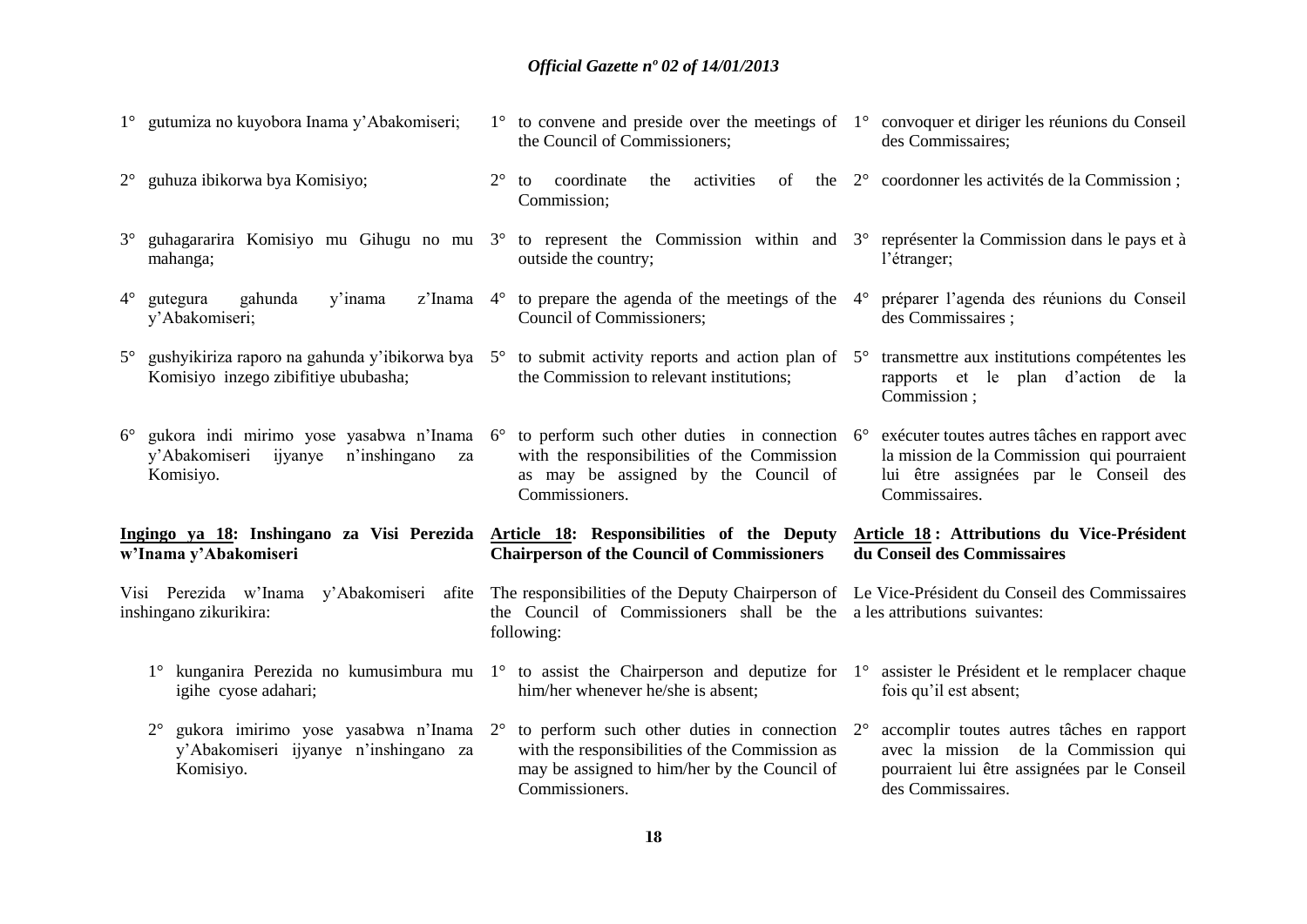| <b>Icyiciro</b><br>3:<br>cya<br>Nshingwabikorwa                                                                                                                                      | Ubunyamabanga Section 3: Executive Secretariat                                                                                                                     | <b>Section 3: Secrétariat Exécutif</b>                                                                                                                                     |
|--------------------------------------------------------------------------------------------------------------------------------------------------------------------------------------|--------------------------------------------------------------------------------------------------------------------------------------------------------------------|----------------------------------------------------------------------------------------------------------------------------------------------------------------------------|
| Ingingo<br><b>19:</b><br><b>Ubunyamabanga</b><br>ya<br>Nshingwabikorwa                                                                                                               | <b>Article 19: Executive Secretariat</b>                                                                                                                           | Article 19: Secrétariat Exécutif                                                                                                                                           |
| Ubunyamabanga Nshingwabikorwa bwa Komisiyo<br>buyoborwa n'Umunyamabanga Nshingwabikorwa<br>wa Komisiyo. Umunyamabanga Nshingwabikorwa<br>ashyirwaho n'iteka rya Minisitiri w'Intebe. | The Executive Secretariat of the Commission<br>shall be headed by the Executive Secretary. The<br>Executive Secretary is appointed by a Prime<br>Minister's Order. | Le Secrétariat Exécutif de la Commission est<br>dirigé par le Secrétaire Exécutif de la<br>Commission. Le Secrétaire Exécutif est nommé<br>par arrêté du Premier Ministre. |
| Ingingo ya<br>20:<br>n'inshingano<br>Imiterere<br>z'Ubunyamabanga<br>Nshingwabikorwa<br>bwa<br>Komisiyo                                                                              | Article 20: Organisation and responsibilities of<br>the Executive Secretariat of the Commission                                                                    | Article 20: Organisation et attributions du<br>Secrétariat Exécutif de la Commission                                                                                       |
| z'Ubunyamabanga<br>Imiterere<br>n'inshingano<br>Nshingwabikorwa bwa Komisiyo bishyirwaho<br>n'Iteka rya Minisitiri w'Intebe.                                                         | The organisation and responsibilities of the<br>Executive Secretariat of the Commission shall be<br>determined by a Prime Minister's order.                        | L'organisation et les attributions du Secrétariat<br>Exécutif de la Commission sont déterminées par<br>Arrêté du Premier Ministre.                                         |
| Ingingo ya 21: Inshingano z'Umunyamabanga<br>Nshingwabikorwa                                                                                                                         | Article 21: Responsibilities of the Executive<br><b>Secretary</b>                                                                                                  | du Secrétaire<br><u>Article 21:</u><br><b>Attributions</b><br><b>Exécutif</b>                                                                                              |
| Nshingwabikorwa<br>Umunyamabanga<br>afite<br>inshingano zikurikira:                                                                                                                  | The responsibilities of Executive Secretary shall<br>be the following:                                                                                             | Le Secrétaire Exécutif a les attributions<br>suivantes:                                                                                                                    |
| gutunganya no guhuza ibikorwa byose byo<br>$1^{\circ}$<br>mu Bunyamabanga Nshingwabikorwa;                                                                                           | 1° to organize and coordinate all the<br>activities within the Executive Secretariat;                                                                              | 1° organiser et coordonner toutes les<br>activités au sein du Secrétariat Exécutif;                                                                                        |
| gukurikirana imirimo ya buri munsi ya<br>Komisiyo;                                                                                                                                   | to monitor the daily activities of the<br>$2^{\circ}$<br>Commission;                                                                                               | 2° faire le suivi des activités quotidiennes<br>de la Commission;                                                                                                          |
| gucunga abakozi, ibikoresho n'umutungo<br>$3^\circ$                                                                                                                                  |                                                                                                                                                                    |                                                                                                                                                                            |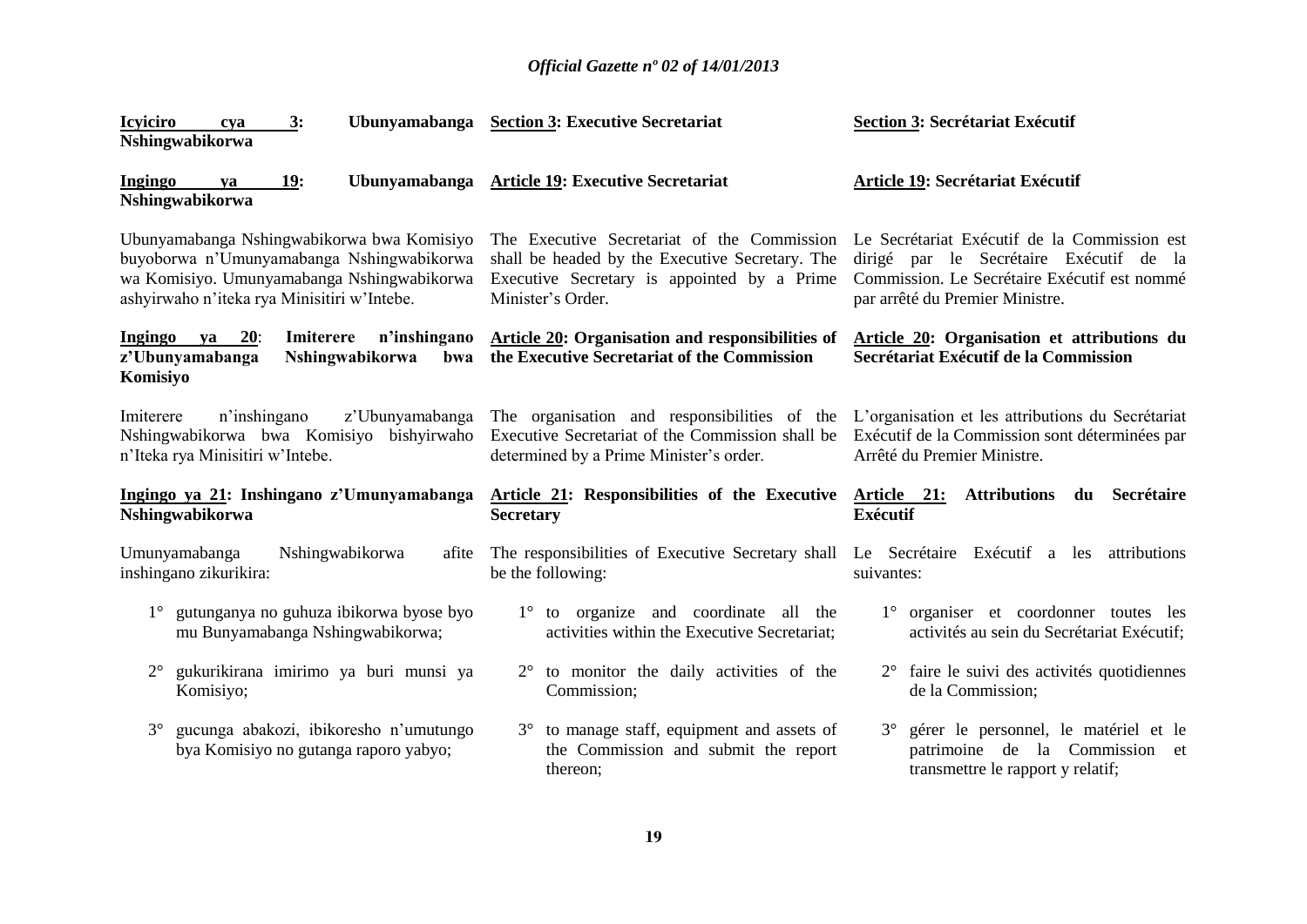- 4° gushyira mu bikorwa ibyemezo by'Inama y'Abakomiseri;
- 5° kwiga amadosiye y'akazi n'aya tekiniki ajyanye n'inshingano za Komisiyo ;
- 6° kuba umwanditsi w'Inama y'Abakomiseri;
- 7° gutegura imbanzirizamushinga y'ingengo y'imari, gahunda y'ibikorwa na raporo y'ibikorwa akabishikiriza Inama y'Abakomiseri;
- 8° gutegura imbanzirizamushinga y'amategeko ngengamikorere ya Komisiyo;
- 9° gukora indi mirimo yose yasabwa n'Inama y'Abakomiseri cyangwa Perezida w'Inama y'Abakomiseri iri mu nshingano za Komisiyo.

#### **Ingingo ya 22: Abakozi ba Komisiyo**

Abakozi ba Komisiyo bashyirwaho kandi bagacungwa hakurikijwe Sitati rusange igenga Abakozi bo mu Butegetsi bwa Leta.

- 4° to implement the decisions of the Council of Commissioners;
- 5° to examine service and technical files relating to the responsibilities of the Commission;
- 6° to serve as the rapporteur of the Council of Commissioners;
- 7° to prepare the draft budget proposal, action plan and activity report and submit them to the Council of Commissioners;
- 8° to prepare the draft proposal of the internal rules and regulation of the Commission;
- 9° to perform such other duties falling within the responsibilities of the Commission as may be assigned to him/her by the Council of Commissioners or Chairperson of the Council of Commissioners.

#### **Article 22: Staff of the Commission**

The staff of the Commission shall be recruited and managed in accordance with the General Statutes for Rwanda Public Service.

- 4° mettre en exécution les décisions du Conseil des Commissaires;
- 5° étudier les dossiers de service et techniques relatifs à la mission de la Commission ;
- 6° être le rapporteur du Conseil des Commissaires;
- 7° élaborer l'avant-projet de budget, le plan d'action et le rapport d'activités et les soumettre au Conseil des Commissaires ;
- 8° préparer l'avant-projet de règlement d'ordre intérieur de la Commission;
- 9° accomplir toutes autres tâches relevant de la mission de la Commission qui pourraient lui être assignées par le Conseil des Commissaires ou le Président du Conseil des Commissaires.

#### **Article 22: Personnel de la Commission**

Le personnel de la Commission est recruté et géré conformément au Statut Général de la Fonction Publique Rwandaise.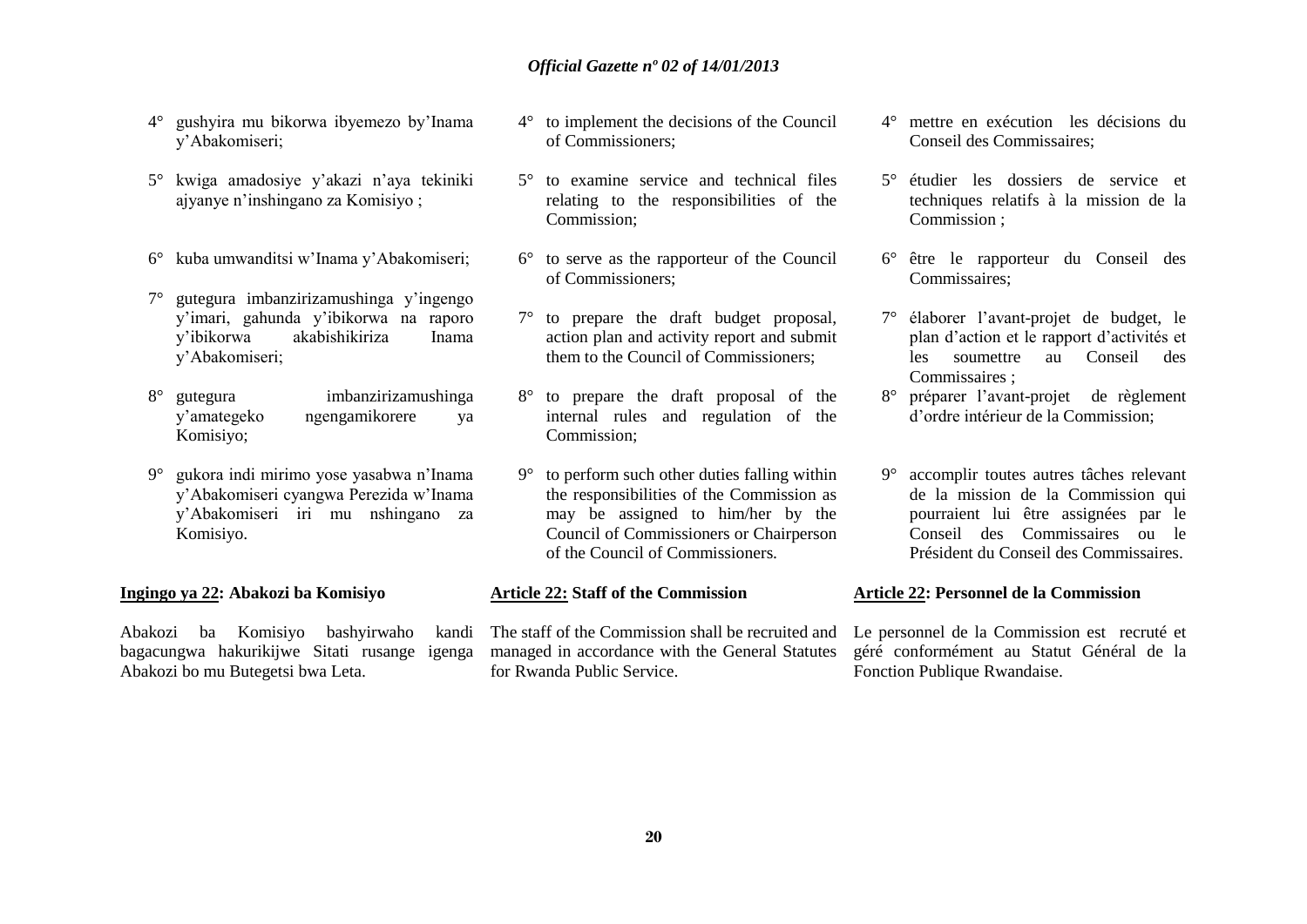| <b>UMUTWE</b><br>WA IV:<br><b>IBYEMEZO</b><br>BYA<br><b>N'IMIKORANIRE</b><br>KOMISIYO<br>YAYO<br><b>N'IZINDI NZEGO</b>                                                                                                                                                                                                                                       | <b>CHAPTER IV:</b><br><b>DECISIONS</b><br>OF<br><b>COMMISSION</b><br><b>AND</b><br><b>ITS</b><br><b>COLLABORATION</b><br><b>WITH</b><br><b>OTHER</b><br><b>INSTITUTIONS</b>                                                                                                                                                                                                                | THE CHAPITRE IV: DECISIONS DE LA<br><b>COMMISSION ET SA COLLABORATION</b><br><b>AVEC D'AUTRES INSTITUTIONS</b>                                                                                                                                                                                                                                                                       |  |
|--------------------------------------------------------------------------------------------------------------------------------------------------------------------------------------------------------------------------------------------------------------------------------------------------------------------------------------------------------------|--------------------------------------------------------------------------------------------------------------------------------------------------------------------------------------------------------------------------------------------------------------------------------------------------------------------------------------------------------------------------------------------|--------------------------------------------------------------------------------------------------------------------------------------------------------------------------------------------------------------------------------------------------------------------------------------------------------------------------------------------------------------------------------------|--|
| Ingingo ya $23$ :<br><b>Ishyirwa</b><br>bikorwa<br>mu<br>ry'ibyemezo bya Komisiyo                                                                                                                                                                                                                                                                            | Article 23: Enforcement of Decisions of the<br><b>Commission</b>                                                                                                                                                                                                                                                                                                                           | Article 23 : Mise en application des décisions<br>de la Commission                                                                                                                                                                                                                                                                                                                   |  |
| Ibyemezo bya Komisiyo bigomba gushyirwa mu<br>bikorwa n'inzego bireba mu gihe kigenwa na<br>Komisiyo.                                                                                                                                                                                                                                                        | The decisions of the Commission shall be<br>enforced by the organs concerned by such<br>decisions within deadlines set by the Commission.                                                                                                                                                                                                                                                  | Les décisions de la Commission sont mises en<br>application par les organes concernées par<br>lesdites décisions, dans les délais fixés par la<br>Commission.                                                                                                                                                                                                                        |  |
| Ibyemezo bya Komisiyo ku bujurire yagejejweho<br>bigomba gushyirwa mu bikorwa n'inzego zose<br>bireba mu gihe kitarenze iminsi mirongo itatu (30).                                                                                                                                                                                                           | The decisions of the Commission on the appeals<br>received must be implemented by all institutions<br>concerned by such decisions within a period not<br>exceeding thirty (30) days.                                                                                                                                                                                                       | Les décisions de la Commission sur les recours<br>reçus doivent être exécutées par toutes les<br>institutions concernées par lesdites décisions<br>dans un délai ne dépassant pas trente (30) jours.                                                                                                                                                                                 |  |
|                                                                                                                                                                                                                                                                                                                                                              |                                                                                                                                                                                                                                                                                                                                                                                            |                                                                                                                                                                                                                                                                                                                                                                                      |  |
| Ingingo ya 24: Ububasha bwo gusaba ibihano                                                                                                                                                                                                                                                                                                                   | <b>Article 24: Powers to request for sanctions</b>                                                                                                                                                                                                                                                                                                                                         | Article 24: Pouvoirs de demander des<br>sanctions                                                                                                                                                                                                                                                                                                                                    |  |
| Iyo nyuma y'iminsi mirongo itatu (30) ibarwa<br>uhereye igihe umuyobozi w'urwego ashyikirijwe<br>ibaruwa imusaba gushyira mu bikorwa icyemezo<br>cya Komisiyo ku bujurire yagejejweho, yinangiye<br>ntashyire mu bikorwa icyo cyemezo nta mpamvu<br>ifatika yagaragaje mu nyandiko, Komisiyo isaba<br>mu nyandiko<br>urwego rubifitiye ububasha<br>kumuhana. | The Commission shall write to the relevant<br>authority requesting for sanctions against an<br>authority of an organ who, without valid reason<br>notified in writing, stubbornly refuses to enforce a<br>decision on an appeal received by the<br>Commission after a period of thirty (30) days<br>from the date of receipt of a letter requesting<br>him/her to enforce such a decision. | La Commission fait une demande écrite à<br>l'autorité compétente demandant des sanctions<br>contre une autorité d'un organe qui, après trente<br>(30) jours à compter de la date de réception<br>d'une lettre l'enjoignant d'exécuter une décision<br>de la Commission sur un appel reçu, refuse<br>obstinément d'exécuter cette décision sans<br>raison valable signalée par écrit. |  |
| Ingingo ya 25: Ubwisanzure mu mikoranire<br>n'izindi nzego                                                                                                                                                                                                                                                                                                   | Article 25: Extensive powers to collaborate<br>with other institutions                                                                                                                                                                                                                                                                                                                     | Article 25: Pouvoirs élargis dans<br>- la<br>collaboration avec d'autres institutions                                                                                                                                                                                                                                                                                                |  |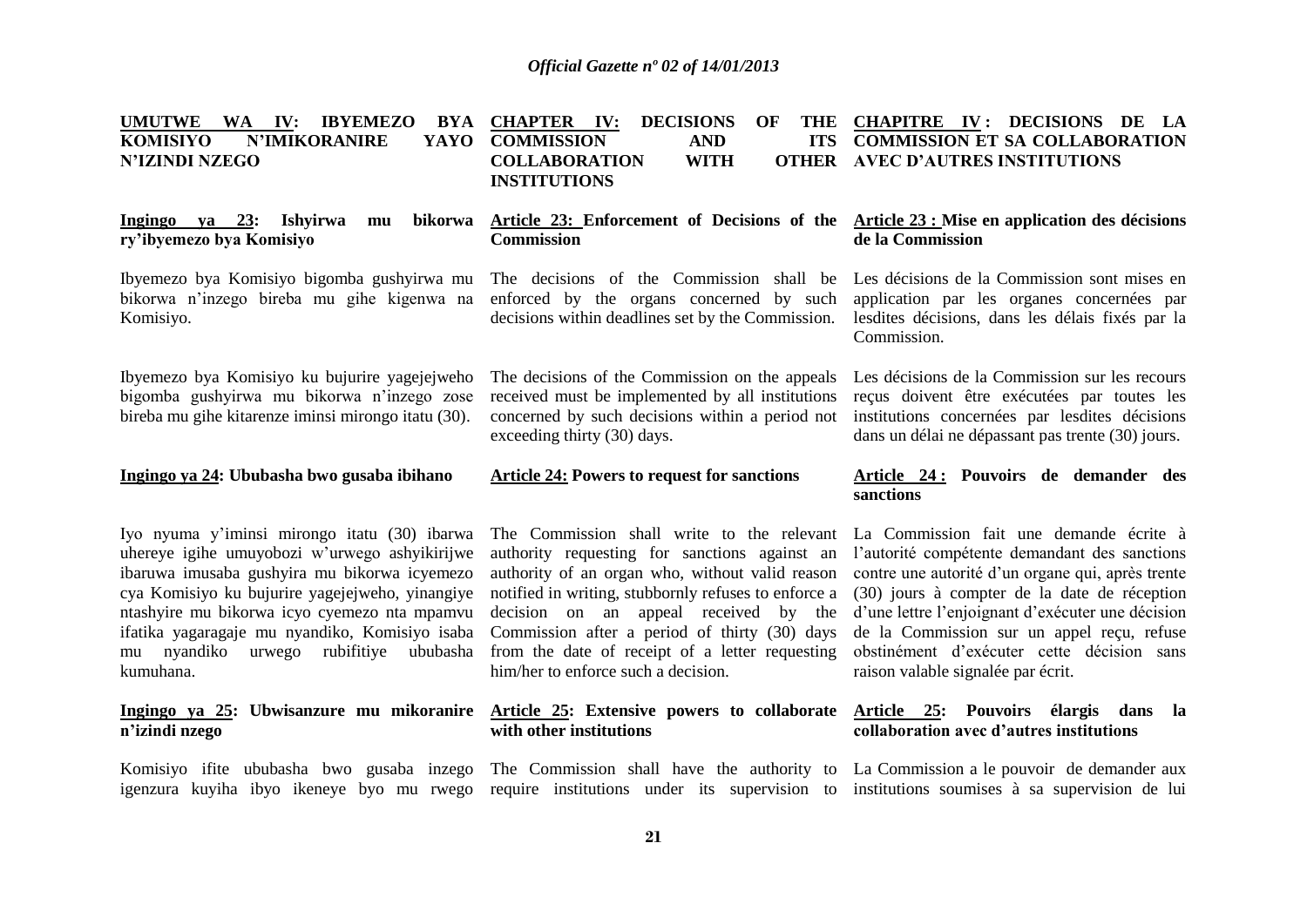| rw'imirimo ishinzwe.                                                                                                                                                                                   | provide it with what it needs to fulfil its mission.                                                                                                                                                                                                                         | remettre ce dont elle a<br>besoin<br>dans<br>l'accomplissement de sa mission.                                                                                                                                                                                                     |
|--------------------------------------------------------------------------------------------------------------------------------------------------------------------------------------------------------|------------------------------------------------------------------------------------------------------------------------------------------------------------------------------------------------------------------------------------------------------------------------------|-----------------------------------------------------------------------------------------------------------------------------------------------------------------------------------------------------------------------------------------------------------------------------------|
| Bitabangamiye ibiteganywa n'amategeko agenga<br>abakozi bafite sitati zihariye, Komisiyo igenzura<br>iyubahirizwa rya politiki, amahame n'amategeko<br>bijyanye no gushaka no gucunga abakozi ba Leta. | Without prejudice to the provisions of the laws<br>applicable to the staff governed by specific<br>Commission<br>statutes,<br>shall<br>monitor<br>the<br>compliance with policies, principles and laws<br>public service recruitments<br>governing<br>and<br>administration. | Sans préjudice des dispositions des lois<br>applicables au personnel régi par un statut<br>particulier, la Commission contrôle la mise en<br>application des politiques, principes et la<br>règlementation relatifs au recrutement et à<br>l'administration des agents de l'Etat. |
| Ingingo ya 26: Inzego Komisiyo ishyikiriza<br>gahunda y'ibikorwa na raporo                                                                                                                             | Article 26: Organs to which the Commission<br>submits its action plan and report                                                                                                                                                                                             | <b>Article 26: Organes auxquels la Commission</b><br>soumet son plan d'action et son rapport                                                                                                                                                                                      |
| Komisiyo ishyikiriza buri mwaka Inteko Ishinga<br>Amategeko na Guverinoma gahunda na raporo<br>z'ibikorwa byayo, mu gihe kitarenze amezi atatu<br>(3) ya mbere y'umwaka ukurikiyeho.                   | The Commission shall submit, within a period not<br>exceeding the first three (3) months of the<br>following year, its action plan and activity report<br>to the Cabinet and the Parliament.                                                                                 | La Commission soumet, dans un délai ne<br>dépassant pas les trois (3) premiers mois de<br>l'exercice suivant, au Gouvernement et au<br>Parlement, son plan d'action et son rapport<br>d'activités.                                                                                |
|                                                                                                                                                                                                        |                                                                                                                                                                                                                                                                              |                                                                                                                                                                                                                                                                                   |
| <b>UMUTWE</b><br><b>UMUTUNGO</b><br>WA V:<br><b>WA</b><br><b>KOMISIYO</b>                                                                                                                              | <b>PROPERTY</b><br>THE<br><b>CHAPTER</b> V:<br>OF<br><b>COMMISSION</b>                                                                                                                                                                                                       | <b>CHAPITRE V: PATRIMOINE DE LA</b><br><b>COMMISSION</b>                                                                                                                                                                                                                          |
| Ingingo ya 27: Umutungo wa Komisiyo n'aho<br>ukomoka                                                                                                                                                   | <b>Article 27: Property of the Commission and its</b><br>sources                                                                                                                                                                                                             | Article 27: Patrimoine de la Commission et<br>ses sources                                                                                                                                                                                                                         |
| Umutungo<br>Komisiyo<br>ugizwe<br>n'ibintu<br>wa<br>byimukanwa n'ibitimukanwa.                                                                                                                         | The property of the Commission shall consist of<br>movables and immovables.                                                                                                                                                                                                  | Le patrimoine de la Commission est constitué<br>des biens mobiliers et immobiliers.                                                                                                                                                                                               |
| Uwo mutungo ukomoka kuri ibi bikurikira:                                                                                                                                                               | Such property shall derive from the following:                                                                                                                                                                                                                               | Le patrimoine de la Commission provient des                                                                                                                                                                                                                                       |
| 1° ingengo y'imari igenerwa na Leta;                                                                                                                                                                   | 1° state budget allocations;                                                                                                                                                                                                                                                 | sources suivantes:<br>1° dotations budgétaires de l'Etat;                                                                                                                                                                                                                         |
| $2^{\circ}$<br>inkunga<br>zaba<br>iza<br>Leta<br>cyangwa<br>iz'abafatanyabikorwa;                                                                                                                      | 2° subsidies from Government or partners;                                                                                                                                                                                                                                    | subventions de l'Etat ou des partenaires;<br>$2^{\circ}$                                                                                                                                                                                                                          |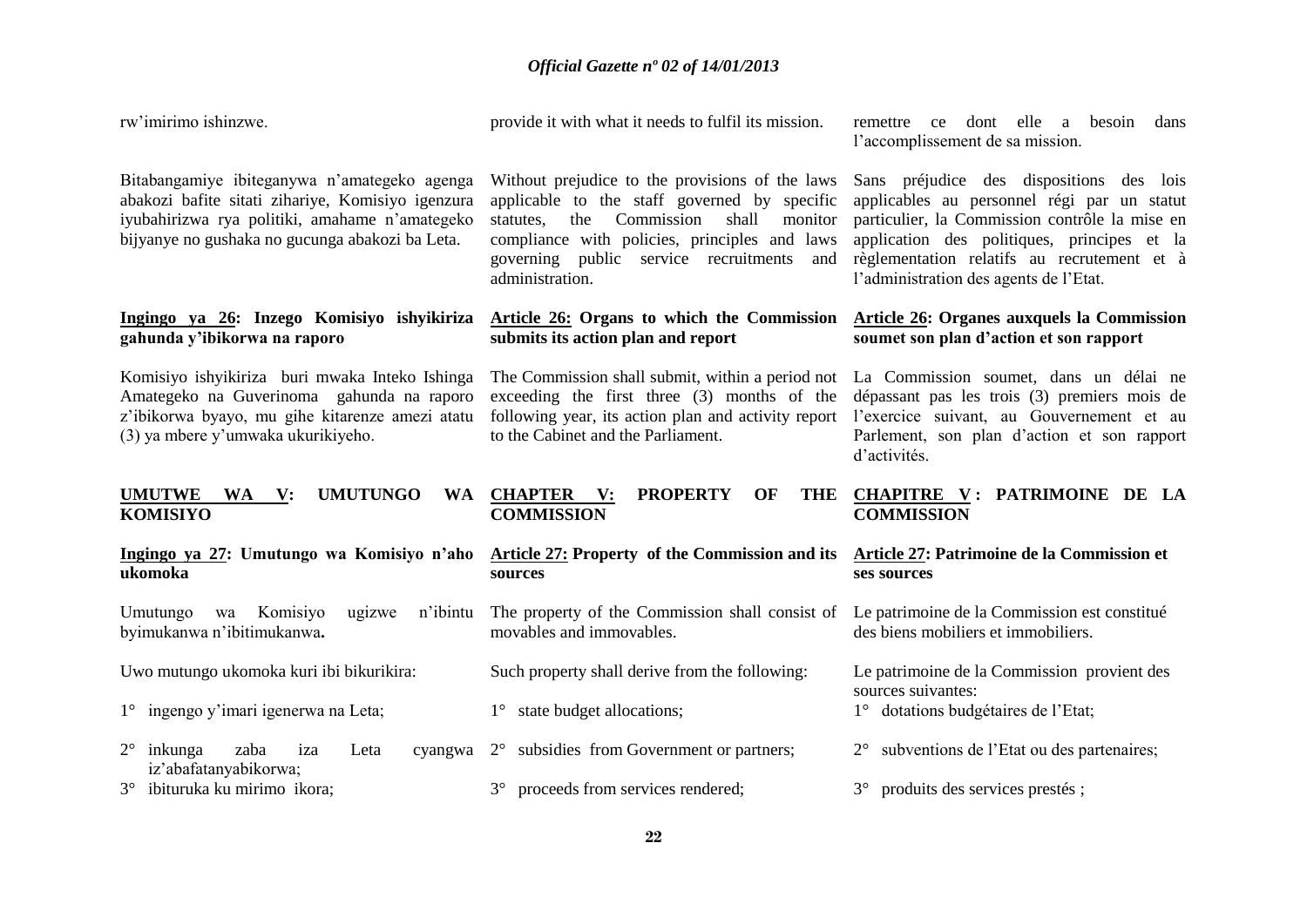| $4^{\circ}$ inyungu ku mutungo wayo;                                                                                         | 4° revenues from its assets;                                                                                                                                                                                                 | $4^{\circ}$ revenus de son patrimoine;                                                                                           |
|------------------------------------------------------------------------------------------------------------------------------|------------------------------------------------------------------------------------------------------------------------------------------------------------------------------------------------------------------------------|----------------------------------------------------------------------------------------------------------------------------------|
| $5^{\circ}$ impano n'indangano.                                                                                              | donations and bequests.<br>$5^{\circ}$                                                                                                                                                                                       | dons et legs.<br>$5^{\circ}$                                                                                                     |
| Ingingo ya 28: Iyemeza n'imicungire y'ingengo<br>y'imari ya Komisiyo                                                         | Article 28: Adoption and management of the<br>budget of the Commission                                                                                                                                                       | Article 28: Adoption et gestion du budget de<br>la Commission                                                                    |
| Ingengo y'imari ya Komisiyo yemezwa kandi<br>igacungwa hakurikijwe amategeko abigenga.                                       | The budget of the Commission shall be approved<br>Le budget de la Commission est approuvé et<br>and managed in accordance with relevant legal<br>géré conformément aux dispositions légales en<br>la matière.<br>provisions. |                                                                                                                                  |
| Ingingo ya 29: Imikoreshereze, imicungire<br>n'igenzura by'umutungo                                                          | Article 29: Use, management and audit of the<br>property                                                                                                                                                                     | Article 29: Utilisation, gestion et audit du<br>patrimoine                                                                       |
| Umutungo wa Komisiyo ukoreshwa gusa mu<br>kuzuza inshingano zayo.                                                            | The property of the Commission shall only be<br>used for the purpose of accomplishing its mission.                                                                                                                           | Le patrimoine de la Commission est uniquement<br>utilisé aux fins d'accomplir sa mission.                                        |
| Imikoreshereze n'imicungire by'umutungo wa<br>bikorwa<br>hakurikijwe<br>Komisiyo<br>amategeko<br>abigenga.                   | The use and management of the property of the<br>Commission shall be carried out in accordance<br>with relevant legal provisions.                                                                                            | L'utilisation et la gestion du patrimoine de la<br>Commission se font conformément<br>aux<br>dispositions légales en la matière. |
| Ubugenzuzi bushinzwe igenzura rya buri munsi<br>ry'imikoreshereze y'umutungo wa Komisiyo buha<br>raporo Inama y'Abakomiseri. | The internal audit department of the Commission Le service d'audit interne de la Commission<br>shall submit its report to the Council of<br>Commissioners.                                                                   | Conseil<br>transmet son<br>rapport<br>au<br>des<br>Commissaires.                                                                 |
| <b>UMUTWE WA VI: INGINGO ZISOZA</b>                                                                                          | <b>CHAPTER VI: FINAL PROVISIONS</b>                                                                                                                                                                                          | <b>CHAPITRE VI: DISPOSITIONS FINALES</b>                                                                                         |
| Ingingo ya 30: Itegurwa, isuzumwa n'itorwa<br>ry'itegeko                                                                     | consideration<br>Article 30:<br>Drafting,<br>and<br>adoption of this Law                                                                                                                                                     | Article 30: Initiation, examen et adoption de<br>la présente loi                                                                 |
| Iri tegeko ryateguwe, risuzumwa kandi ritorwa mu<br>rurimi rw'Ikinyarwanda.                                                  | This Law was drafted, considered and adopted in<br>Kinyarwanda.                                                                                                                                                              | La présente loi a été initiée, examinée et adoptée<br>en Kinyarwanda.                                                            |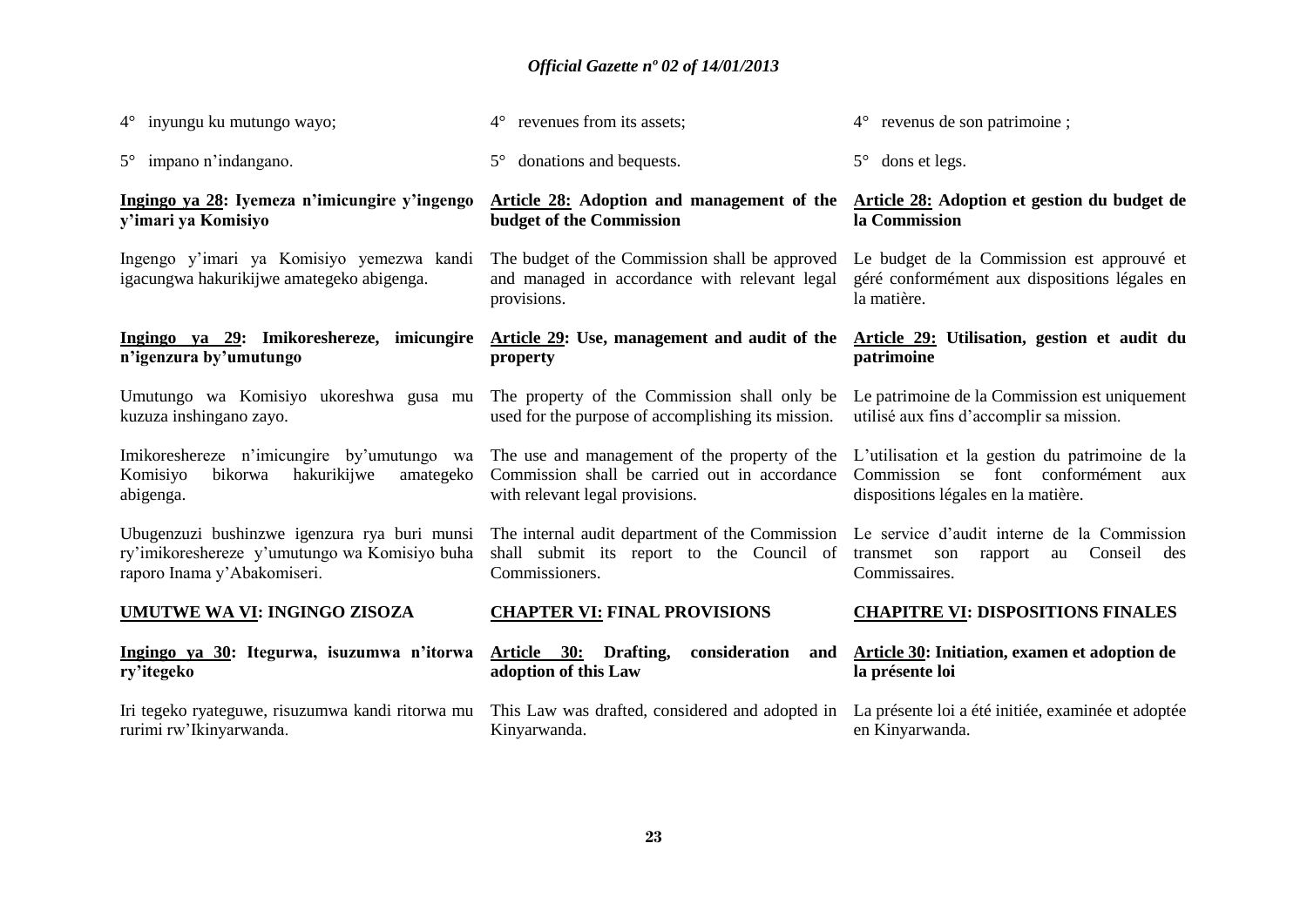| Ingingo ya 31: Ivanwaho ry'itegeko n'ingingo<br>z'amategeko zinyuranyije n'iri tegeko                                                                                                                | <b>Article 31: Repealing provision</b>                                                                                                                                                           | <b>Article 31: Disposition abrogatoire</b>                                                                                                                                                                                            |  |
|------------------------------------------------------------------------------------------------------------------------------------------------------------------------------------------------------|--------------------------------------------------------------------------------------------------------------------------------------------------------------------------------------------------|---------------------------------------------------------------------------------------------------------------------------------------------------------------------------------------------------------------------------------------|--|
| Itegeko n° 06/2007 ryo ku wa 01/02/2007 rigena<br>imiterere n'imikorere ya Komisiyo ishinzwe<br>Abakozi ba Leta n'ingingo zose z'andi mategeko<br>abanziriza iri kandi zinyuranije na ryo bivanweho. | Law n° $06/2007$ of $01/02/2007$ determining the<br>organization and functioning of the Public Service<br>Commission and all prior legal provisions<br>contrary to this Law are hereby repealed. | La Loi nº 06/2002 du 01/02/2007<br>portant<br>fonctionnement<br>organisation<br>et<br>de<br>la<br>Commission de la Fonction Publique et toutes<br>les dispositions légales antérieures contraires à<br>la présente loi sont abrogées. |  |
| Ingingo ya<br><b>Igihe</b><br>itegeko<br>32:<br>gukurikizwa                                                                                                                                          | ritangira Article 32: Commencement                                                                                                                                                               | Article 32: Entrée en vigueur                                                                                                                                                                                                         |  |
| Iri tegeko ritangira gukurikizwa ku munsi<br>ritangarijweho mu Igazeti ya Leta ya Repubulika<br>y'u Rwanda.                                                                                          | This Law shall come into force on the date of its<br>publication in the Official Gazette of the Republic<br>of Rwanda.                                                                           | La présente loi entre en vigueur le jour de sa<br>publication au Journal Officiel de la République<br>du Rwanda.                                                                                                                      |  |
| Kigali, kuwa 24/12/2012                                                                                                                                                                              | Kigali, on 24/12/2012                                                                                                                                                                            | Kigali, le 24/12/2012                                                                                                                                                                                                                 |  |
| $(s\acute{e})$<br><b>KAGAME Paul</b><br>Perezida wa Repubulika                                                                                                                                       | $(s\acute{e})$<br><b>KAGAME Paul</b><br>President of the Republic                                                                                                                                | $(s\acute{e})$<br><b>KAGAME Paul</b><br>Président de la République                                                                                                                                                                    |  |
| $(s\acute{e})$<br>Dr. HABUMUREMYI Pierre Damien<br>Minisitiri w'Intebe                                                                                                                               | $(s\acute{e})$<br>Dr. HABUMUREMYI Pierre Damien<br>Prime Minister                                                                                                                                | $(s\acute{e})$<br>Dr. HABUMUREMYI Pierre Damien<br><b>Premier Ministre</b>                                                                                                                                                            |  |
| Bibonywe kandi bishyizweho Ikirango cya<br>Repubulika:                                                                                                                                               | Seen and sealed with the Seal of the Republic:                                                                                                                                                   | Vu et scellé du Sceau de la République:                                                                                                                                                                                               |  |
| $(s\acute{e})$                                                                                                                                                                                       | $(s\acute{e})$                                                                                                                                                                                   | $(s\acute{e})$                                                                                                                                                                                                                        |  |

**KARUGARAMA Tharcisse** Minisitiri w'Ubutabera/Intumwa Nkuru ya Leta

(sé) **KARUGARAMA Tharcisse** Minister of Justice/Attorney General

**KARUGARAMA Tharcisse**

Ministre de la Justice/Garde des Sceaux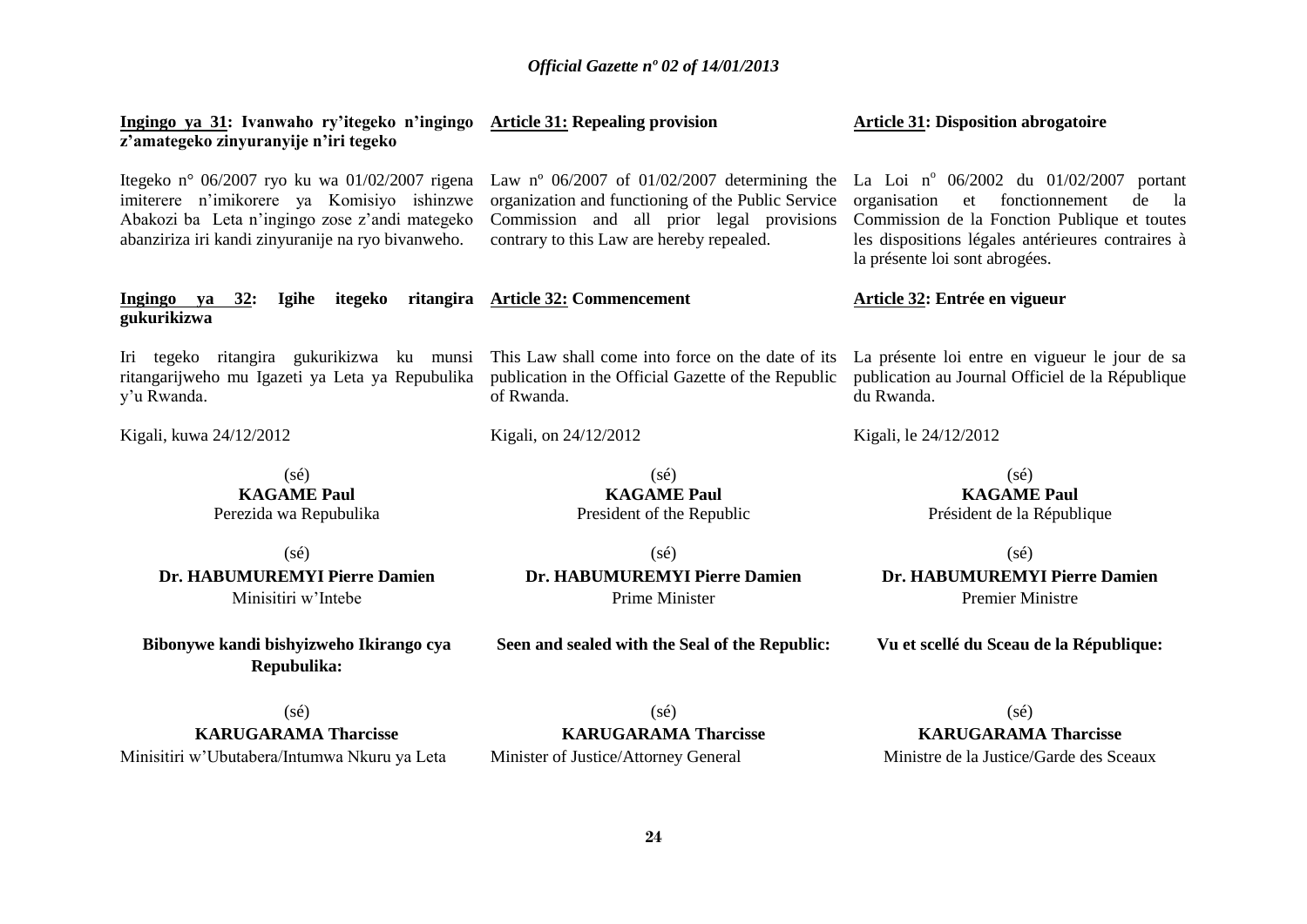**ITEGEKO Nº44/2012 RYO KUWA 14/01/2013 LAW Nº44/2012 OF 14/01/2013 ON THE LOI Nº 44/2012 DU 14/01/2013 PORTANT RIGENA IMITUNGANYIRIZE, ORGANISATION, FUNCTIONING AND ORGANISATION, FONCTIONNEMENT ET IMIKORERE N'UBUBASHA BY'URUGAGA COMPETENCE OF THE MEDICAL AND COMPETENCES DE L'ORDRE DES RW'ABAGANGA B'AMENYO N'ABAGANGA DENTAL COUNCIL MEDECINS ET DES DENTISTES**

#### **ISHAKIRO**

#### **TABLE OF CONTENTS**

**Article One**: **Purpose of this Law**

**Article 3**: **Mission of the Council**

**Article 4 :Competence of the Council**

#### **TABLE DES MATIERES**

**Article premier** : **Objet de la présente loi**

**Article 2** : **Définitions des termes**

**Article 4 : Compétences de l'Ordre**

**Article 5** : **Autonomie de l'Ordre**

**Article 3** : **Mission de l'Ordre**

| <b>UMUTWE</b>  | <b>WA</b> | <b>MBERE:</b> | INGINGO CHAPTER ONE: GENERAL PROVISIONS | <b>CHAPITRE</b>  | <b>PREMIER: DISPOSITIONS</b> |
|----------------|-----------|---------------|-----------------------------------------|------------------|------------------------------|
| <b>RUSANGE</b> |           |               |                                         | <b>GENERALES</b> |                              |

**Ingingo ya mbere** : **Icyo iri tegeko rigamije**

**Ingingo ya 2: Ibisobanuro by'amagambo Article 2: Definitions of terms**

**Ingingo ya 3 : Inshingano y'Urugaga**

**Ingingo ya 4: Ububasha bw'Urugaga**

**Ingingo ya 5: Ubwigenge n'ubwisanzure Article 5: Autonomy of the Council by'Urugaga**

**Ingingo 6**: **Icyicaro cy'Urugaga Article 6** : **Head Office of the Council Article 6** : **Siège de l'Ordre**

**UMUTWE WA II: IMITERERE CHAPTER II: ORGANISATION OF THE Y'URUGAGA COUNCIL CHAPITRE II : ORGANISATION DE L'ORDRE** 

**Board** 

**Ingingo ya 7** : **Inzego zigize Urugaga**

**Ingingo ya 8** : **Inama y'Igihugu y'Urugaga Article 8** : **National Council Board** 

**Ingingo ya 9: Abagize Inama y'Igihugu y'Urugaga** 

**Article 7** : **Organs of the Council**

**Article 7 : Organes de l'Ordre**

**Article 8 : Conseil National de l'Ordre**

**Article 9: Composition of the National Council Article 9 : Composition du Conseil National de l'Ordre**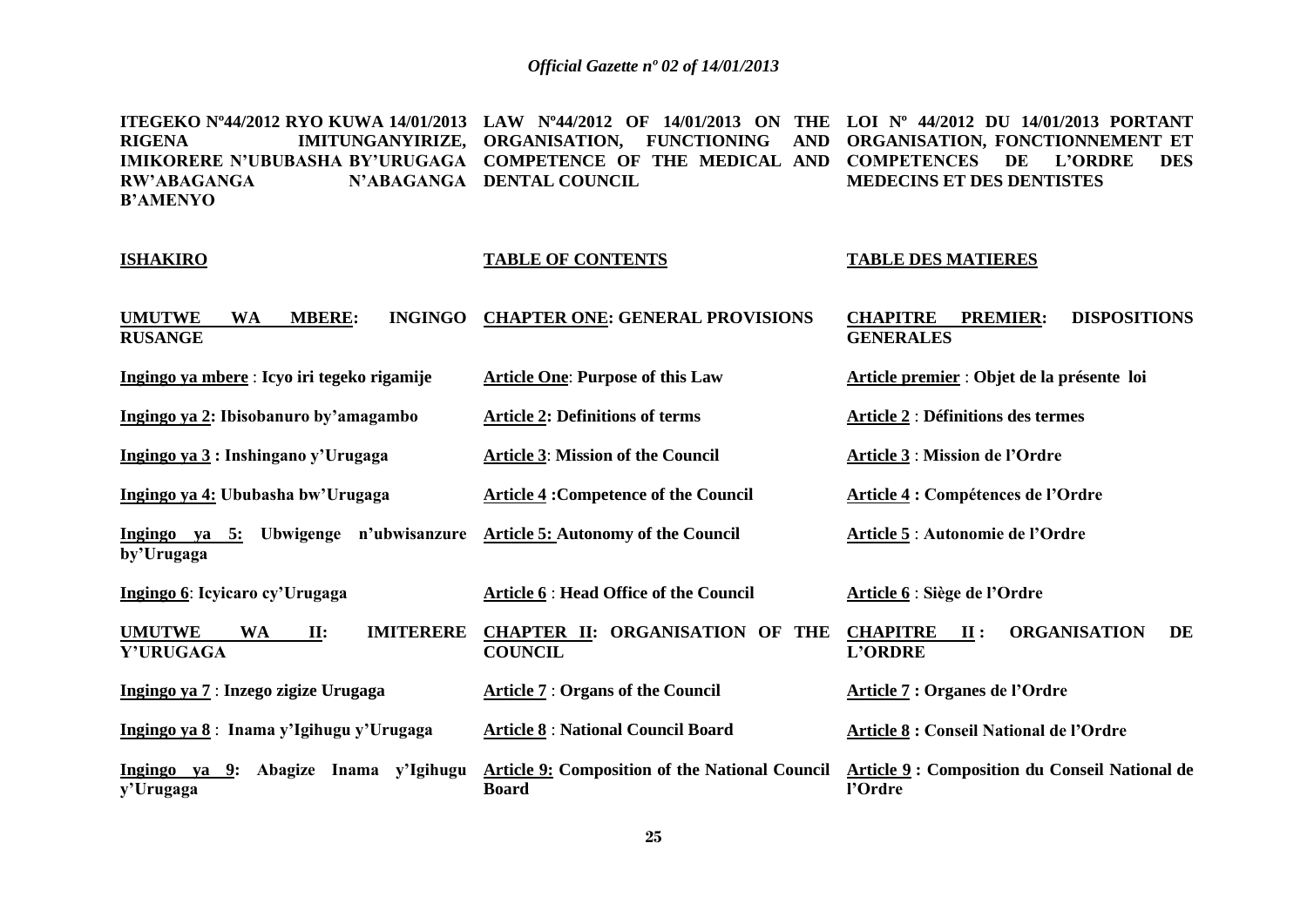| Ingingo ya 10: Manda y'abagize Inama Article 10: Term of office of members of the<br>y'Igihugu y'Urugaga | <b>National Council Board</b>                                                                                     | Article 10 : Mandat des membres du Conseil<br><b>National de l'Ordre</b>                                                           |
|----------------------------------------------------------------------------------------------------------|-------------------------------------------------------------------------------------------------------------------|------------------------------------------------------------------------------------------------------------------------------------|
| Ingingo ya 11: Impamvu zituma uri mu Nama<br>y'Igihugu y'Urugaga ayivamo                                 | Article 11: Grounds for termination of<br>membership of the National Council Board                                | Article 11 : Raisons de cessation de la qualité<br>de membres du Conseil National de l'Ordre                                       |
| Ingingo ya 12: Isimburwa ry'ugize Inama<br>y'Igihugu y'Urugaga                                           | Article 12: Replacement of a member of the<br><b>National Council Board</b>                                       | Article 12: Remplacement d'un membre du<br><b>Conseil National de l'Ordre</b>                                                      |
| Ingingo ya 13: Biro y'Inama y'Igihugu<br>y'Urugaga                                                       | Article 13: Bureau of the National Council<br><b>Board</b>                                                        | Article 13 : Bureau du Conseil National de<br>l'Ordre                                                                              |
| Ingingo ya 14: Komisiyo tekiniki                                                                         | <b>Article 14 : Technical committees</b>                                                                          | <b>Article 14: Commissions techniques</b>                                                                                          |
| Guhagararirwa<br>Ingingo ya<br>$\overline{\phantom{1}15}$ :<br>y'amategeko                               | imbere Article 15 : Legal representation                                                                          | <b>Article 15 : Représentation légale</b>                                                                                          |
| <b>UMUTWE</b><br><b>WA</b><br>III:<br><b>UBUBASHA</b><br>N'INSHINGANO BY'INZEGO Z'URUGAGA                | <b>CHAPTER</b><br>III:<br><b>COMPETENCE</b><br><b>AND</b><br>RESPONSIBILITIES OF THE COUNCIL'S<br><b>ORGANS</b>   | <b>COMPETENCES</b><br><b>CHAPITRE</b><br>III:<br>ET<br>DE<br><b>ATTRIBUTIONS</b><br><b>DES</b><br><b>ORGANES</b><br><b>L'ORDRE</b> |
| Icyiciro cya mbere : Ububasha n'inshingano<br>z'inzego z'Urugaga                                         | <b>Section One: Competence and responsibilities</b><br>of the Council's organs                                    | Section première : Compétences et attributions<br>des organes de l'Ordre                                                           |
| Ingingo ya 16: Ububasha bw'Inama y'Igihugu<br>y'Urugaga                                                  | <b>Article 16: Competence of the National Council</b>                                                             | Article 16 : Compétences du Conseil National<br>de l'Ordre                                                                         |
| Ingingo ya 17 : Inshingano z'Inama y'Igihugu<br>y'Urugaga                                                | Article 17: Responsibilities of the National Article 17: Attributions du Conseil National<br><b>Council Board</b> |                                                                                                                                    |
| Ingingo ya 18: Inshingano za Biro y'inama<br>y'Igihugu y'Urugaga                                         | Article 18: Responsibilities of the Bureau of the<br><b>National Council Board</b>                                | Article 18: Attributions du Bureau du Conseil<br>National de l'Ordre                                                               |
| Icyiciro 2: Amahugurwa n'isuzumabumenyi                                                                  | <b>Section 2: Training and knowledge evaluation</b>                                                               | Section 2: Formation et évaluation des<br>connaissances                                                                            |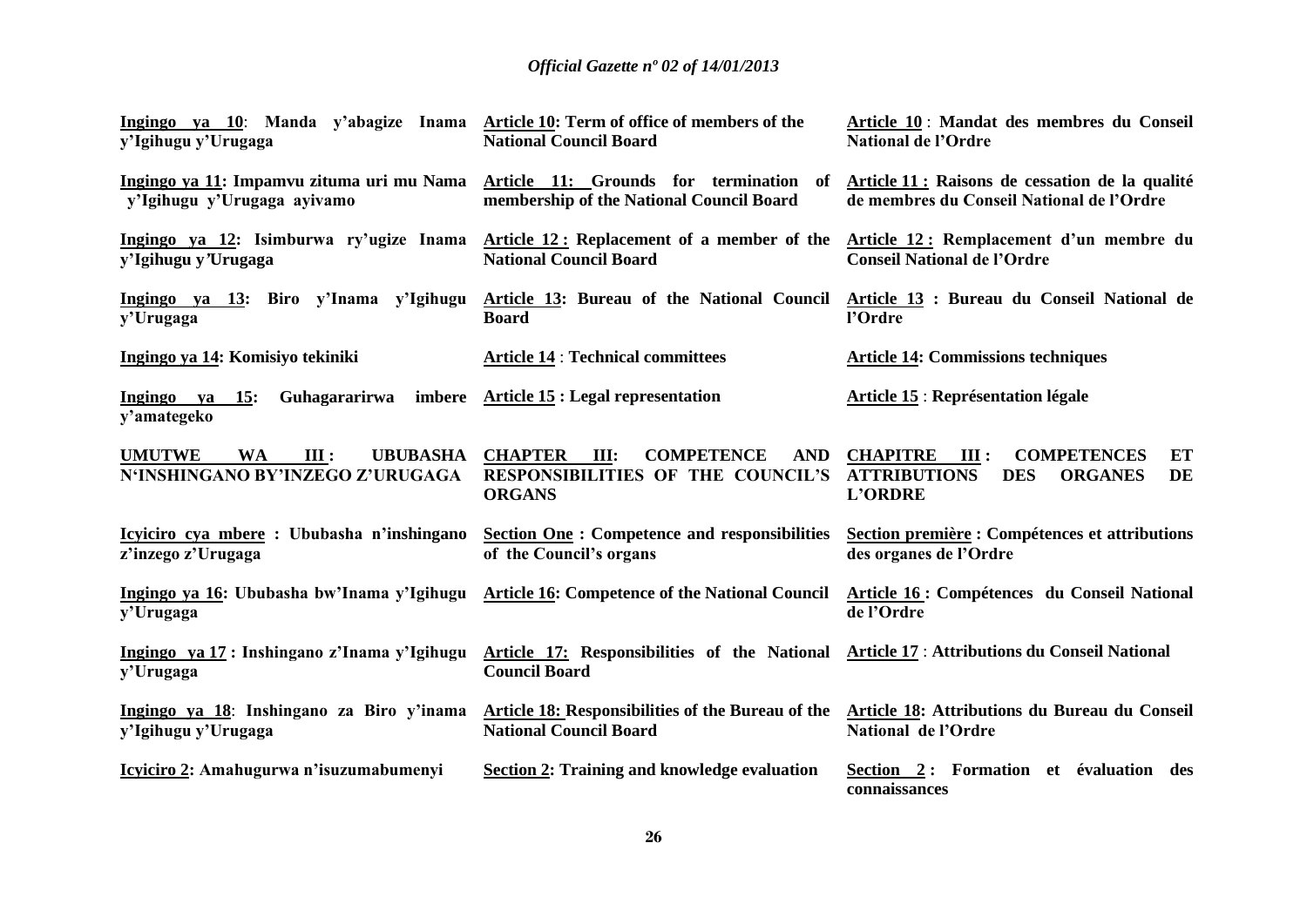| Ingingo ya 19: Amahugurwa                                                            | <b>Article 19: Training</b>                                                                                                                                                                         | <b>Article 19: Formation</b>                                                                                  |
|--------------------------------------------------------------------------------------|-----------------------------------------------------------------------------------------------------------------------------------------------------------------------------------------------------|---------------------------------------------------------------------------------------------------------------|
| Ingingo ya 20: Isuzumabumenyi                                                        | Article 20: Knowledge assessment                                                                                                                                                                    | <b>Article 20: Evaluation des connaissances</b>                                                               |
| Ingingo ya 21: Ibyemezo ku isuzumabumenyi                                            | Article 21: Post-knowledge assessment                                                                                                                                                               | Article 21: Mesures prises après évaluation des<br>connaissances                                              |
| <b>UMUTWE</b><br><b>IMIKORERE</b><br><b>WA</b><br>IV:<br>Y'URUGAGA                   | CHAPITRE IV: FUNCTIONING OF THE CHAPITRE IV: FONCTIONNEMENT<br><b>COUNCIL</b>                                                                                                                       | <b>DE L'ORDRE</b>                                                                                             |
| Ingingo ya 22: Uyobora Inama y'igihugu<br>y'Urugaga                                  | Chairperson of the National<br><u>Article 22:</u><br>Council                                                                                                                                        | Article 22 : Président du Conseil National de<br>l'Ordre                                                      |
| y'Urugaga                                                                            | Ingingo ya 23: Inama z'Inama y'igihugu Article 23: Meetings of the National Council<br><b>Board</b>                                                                                                 | Article 23: Réunions du Conseil National de<br>l'Ordre                                                        |
| z'Inama y'Igihugu y'Urugaga                                                          | Ingingo ya 24 : Itumira ry'inzobere mu nama Article 24: Invitation of a resource person to<br>the meetings of the National Council Board                                                            | Invitation<br>d'une<br>Article $24$ :<br>personne<br>ressource aux réunions du Conseil National de<br>l'Ordre |
| $ya$ 25:<br>Ingingo<br>Kohereza<br>rw'abaganga n'abaganga b'amenyo bagize<br>Urugaga | urutonde Article 25: Transmission of the register of the Article 25: Transmission du tableau des<br>medical doctors and dentists members of the médecins et dentistes membres de l'Ordre<br>Council |                                                                                                               |
| Ingingo ya 26: Ubunyamabanga Buhoro                                                  | <b>Article 26: Permanent Secretariat</b>                                                                                                                                                            | <b>Article 26 : Secrétaire Permanant</b>                                                                      |
| <b>UMUTWE</b><br><b>IMYITWARIRE</b><br>WA V:<br><b>N'IBIHANO</b>                     | <b>CHAPTER V: CODE OF ETHICS AND</b><br><b>DISCIPLINARY MEASURES</b>                                                                                                                                | CHAPITRE V: CODE D'ETHIQUE ET<br><b>SANCTIONS DISCIPLINAIRES</b>                                              |
| Ingingo ya 27: Ibihano n'inzego zishinzwe<br>kubitanga                               | Article 27: Disciplinary measures and organs<br>with the power to impose them                                                                                                                       | Article 27: Mesures disciplinaires et organes<br>habilités à les infliger                                     |
| Ingingo ya 28: Ingaruka zo guhagarikwa<br>by'agateganyo                              | Article 28:<br><b>Consequences</b><br>of<br>temporary<br>suspension                                                                                                                                 | Article 28: Conséquences de la suspension<br>temporaire                                                       |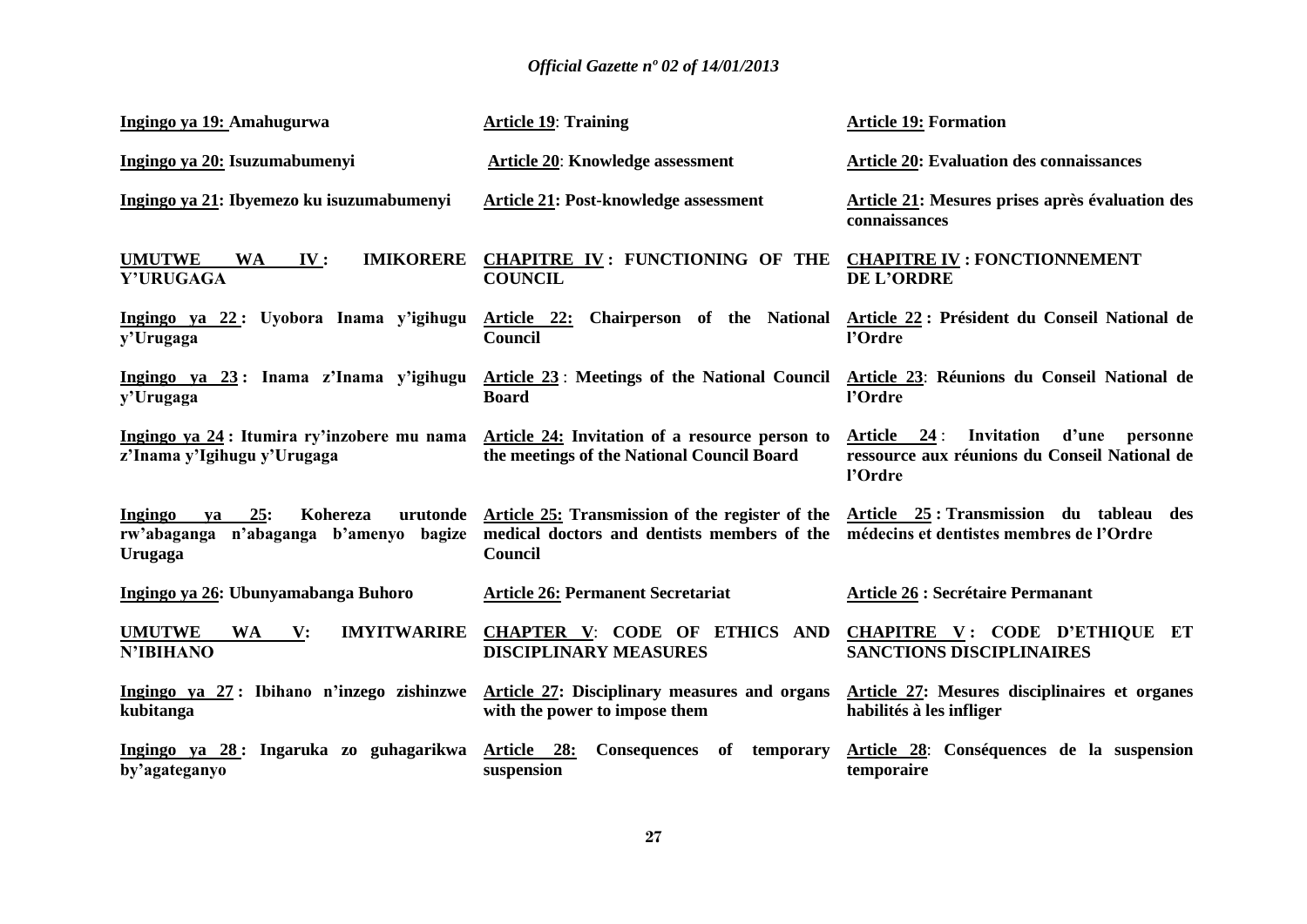| Ingingo ya 29: Gukurwa mu mwanya nta Article 29: Automatic removal from office<br>mpaka                                                           |                                                                                                                                                                | <b>Article 29: Révocation d'office</b>                                                                                                     |
|---------------------------------------------------------------------------------------------------------------------------------------------------|----------------------------------------------------------------------------------------------------------------------------------------------------------------|--------------------------------------------------------------------------------------------------------------------------------------------|
| Ingingo ya 30 : Kutavangura                                                                                                                       | <b>Article 30 : Non discrimination</b>                                                                                                                         | <b>Article 30 : Non discrimination</b>                                                                                                     |
| Ingingo ya 31 : Ibanga ry'umwuga                                                                                                                  | <b>Article 31 : Professional secrecy</b>                                                                                                                       | <b>Article 31 : Secret professionnel</b>                                                                                                   |
| Ingingo ya 32: Ikurikiranwa ry'umuganga<br>w'amenyo<br>ukora<br>cyangwa<br>umuganga<br>atanditswe ku rutonde rw'Urugaga cyangwa<br>yarahagaritswe | Article 32 : Prosecution of a medical doctor or<br>dentist practicing without being registered in<br>the register of the Council or while on the<br>suspension | Article 32 : Poursuite d'un médecin ou dentiste<br>exerçant sans être inscrit au tableau de l'Ordre<br>ou ayant fait l'objet de suspension |
| Ingingo ya 33: Gukurikiranwa mu rwego Article 33: Disciplinary proceedings<br>rw'imyitwarire ku murimo                                            |                                                                                                                                                                | Article 33: Poursuite en matière de discipline                                                                                             |
| <b>UMUTWE</b><br>WA<br><b>IKURIKIRANWA</b><br>$\mathbf{VI}$ :<br><b>RY'AMAKOSA</b><br><b>N'INZIRA</b><br>ZO<br><b>GUTAKAMBA</b>                   | <b>CHAPTER</b><br>VI:<br><b>DISCIPLINARY</b><br>PROCEDURES AND APPEAL                                                                                          | <b>CHAPITRE</b><br>VI:<br><b>PROCEDURES</b><br><b>DISCIPLINAIRES ET VOIES DE RECOURS</b>                                                   |
| Ingingo ya 34 : Ikurikiranwa ry'ikosa n'Inama<br>y'Igihugu y'Urugaga                                                                              | <b>Article 34: Disciplinary action by the National</b><br><b>Council Board</b>                                                                                 | Article 34 : Action disciplinaire par le Conseil<br><b>National de l'Ordre</b>                                                             |
| Ingingo 35: Guhagarikwa ry'agateganyo na<br><b>Biro</b><br>v'Inama<br>y'igihugu<br>y'Urugaga<br>k'umuganga cyangwa umuganga w'amenyo              | Article 35 : Temporary suspension of a medical<br>doctor or a dentist by the Bureau of the<br><b>National Council Board</b>                                    | Article 35: Suspension temporaire d'un<br>médecin ou un dentiste par le Bureau du<br><b>Conseil National de l'Ordre</b>                    |
| Ingingo ya 36: Icyemezo gifatiwe umuganga<br>cyangwa umuganga w'amenyo adahari                                                                    | Article 36: Measure taken against a medical<br>doctor or a dentist in absentia                                                                                 | Article 36: Mesure prise contre un médecin ou<br>un dentiste en son absence                                                                |
| 37:<br>Ingingo<br>Gusaba<br>ko<br>icyemezo<br>ya<br>gisubirwaho                                                                                   | <b>Article 37 : Appeal</b>                                                                                                                                     | Article 37: Appel                                                                                                                          |
| Ingingo ya 38 : Gukomeza ibihano                                                                                                                  | <b>Article 38 : Aggravation of the sanctions</b>                                                                                                               | <b>Article 38: Aggravation des sanctions</b>                                                                                               |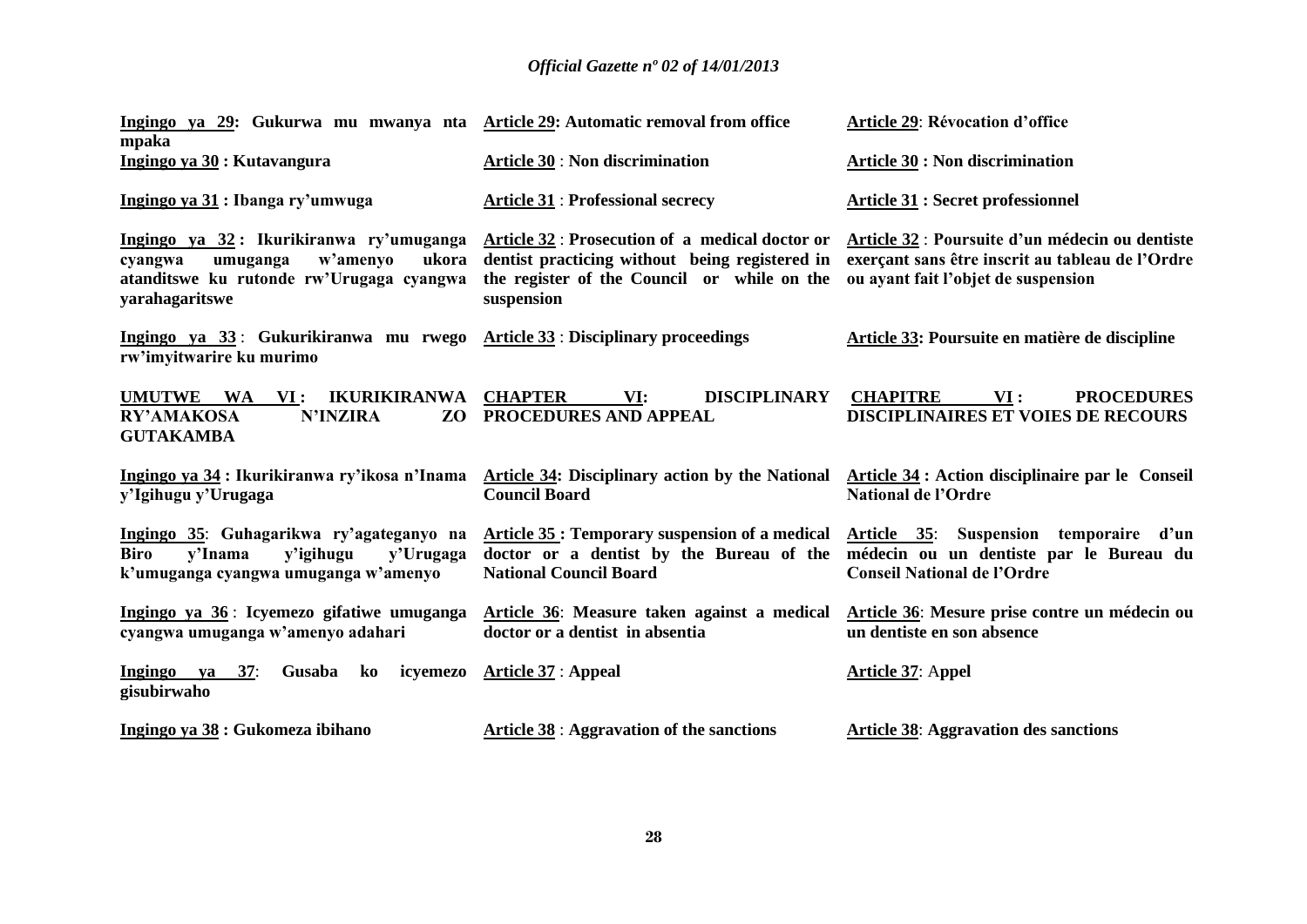| <b>WA</b><br><b>UMUTUNGO</b><br><b>UMUTWE</b><br>VII:                       | <b>CHAPTER</b><br><b>PROPERTY</b><br><b>THE</b><br>VII:<br>OF          | <b>PATRIMOINE</b><br><b>CHAPITRE</b><br>VII:<br>DE               |
|-----------------------------------------------------------------------------|------------------------------------------------------------------------|------------------------------------------------------------------|
| <b>W'URUGAGA</b>                                                            | <b>COUNCIL</b>                                                         | <b>L'ORDRE</b>                                                   |
| Ingingo ya 39 : Inkomoko y'umutungo                                         | Article 39 : Sources of the property                                   | Article 39 : Source du patrimoine                                |
| <b>INGINGO</b><br><b>UMUTWE</b><br>VIII:<br>WA                              | <b>CHAPTER VIII: MISCELLANEOUS AND</b>                                 | VIII:<br><b>DISPOSITIONS</b><br><b>CHAPITRE</b>                  |
| ZINYURANYE N'IZISOZA                                                        | <b>FINAL PROVISIONS</b>                                                | <b>DIVERSES ET FINALES</b>                                       |
| Ingingo ya 40: Igitabo cy'imyifatire igenga<br>umwuga                       | <b>Article 40 : Code of ethics</b>                                     | <b>Article 40: Code d'éthique professionnelle</b>                |
| Ingingo ya 41: Itegurwa, isuzumwa n'itorwa<br>ry'iri tegeko                 | <b>Article 41: Drafting, consideration and</b><br>adoption of this Law | Article 41: Initiation, examen et adoption de la<br>présente loi |
| 42:<br>ry'ingingo<br>Ingingo<br>Ivanwaho<br>va<br>zinyuranyije n'iri tegeko | <b>Article 42: Repealing provision</b>                                 | <b>Article 42: Disposition abrogatoire</b>                       |
| Igihe<br>ritangira<br>43:<br>itegeko<br><b>Ingingo</b><br>ya<br>gukurikizwa | <b>Article 43: Commencement</b>                                        | Article 43: Entrée en vigueur                                    |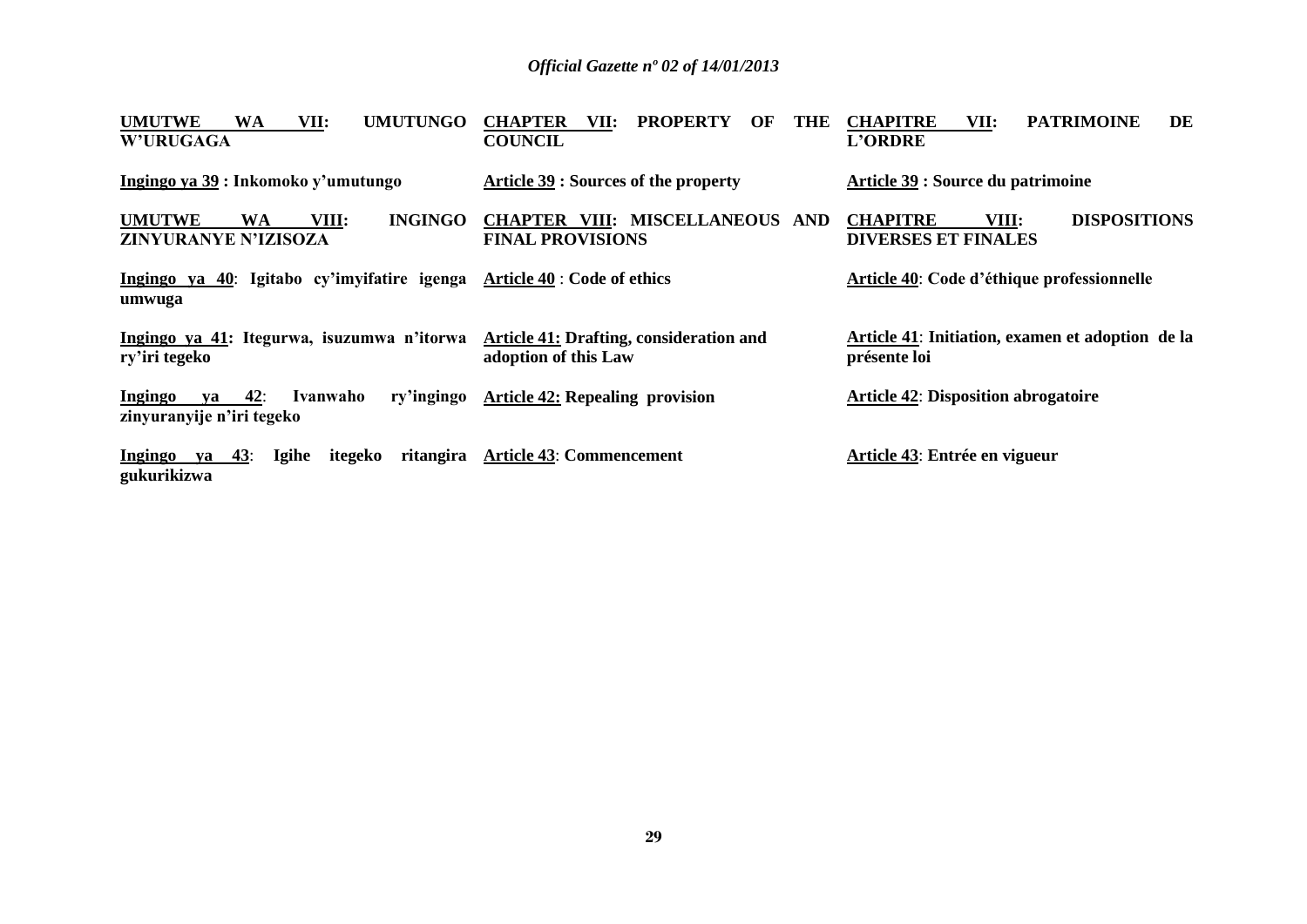**ITEGEKO Nº44/2012 RYO 14/01/2013 RIGENA IMITUNGANYIRIZE, ORGANISATION, FUNCTIONING AND ORGANISATION, FONCTIONNEMENT ET IMIKORERE N'UBUBASHA BY'URUGAGA COMPETENCE OF THE MEDICAL AND COMPETENCES DE L'ORDRE DES RW'ABAGANGA B'AMENYO LAW Nº44/2012 OF 14/01/2013 ON THE LOI Nº44/2012 DU 14/01/2013 PORTANT N'ABAGANGA DENTAL COUNCIL MEDECINS ET DES DENTISTES**

**Twebe, KAGAME Paul,** Perezida wa Repubulika;

04 Ukuboza 2012;

iya 93, iya 108 n'iya 201;

zaryo iya 283 n'iya 284;

kuwa  $02/05/2012$  rishyiraho

**We, KAGAME Paul,** President of the Republic; **Nous, KAGAME Paul,** Président de la République ;

**INTEKO ISHINGA AMATEGEKO YEMEJE, THE PARLIAMENT HAS ADOPTED AND LE PARLEMENT A ADOPTE ET NOUS IGAZETI YA LETA YA REPUBULIKA Y'U OF THE REPUBLIC OF RWANDA RWANDA**

Rwanda ryo kuwa 04 Kamena 2003 nk'uko ryavuguruwe kugeza ubu, cyane cyane mu ngingo

cy'Amategeko Ahana cyane cyane mu ngingo in Articles 283 and 284;

**NONE NATWE DUHAMIJE, DUTANGAJE WE SANCTION, PROMULGATE THE ITEGEKO RITEYE RITYA KANDI FOLLOWING LAW AND ORDER IT BE DONT LA TENEUR SUIT ET ORDONNONS DUTEGETSE KO RYANDIKWA MU PUBLISHED IN THE OFFICIAL GAZETTE QU'ELLE SOIT PUBLIEE AU JOURNAL** 

**SANCTIONNONS, PROMULGUONS LA LOI OFFICIEL DE LA REPUBLIQUE DU RWANDA**

#### **INTEKO ISHINGA AMATEGEKO:**

#### **THE PARLIAMENT:**

Umutwe w'Abadepite, mu nama yawo yo kuwa The Chamber of Deputies, in its session of 04 La Chambre des Députés en sa séance du 04 December, 2012;

zaryo iya 41, iya 62, iya 66, iya 67, iya 90, iya 92, 108 and 201; Rwanda of 04 June 2003, as amended to date, especially in Articles 41, 62, 66, 67, 90, 92, 93,

#### **LE PARLEMENT :**

décembre 2012;

Ishingiye ku Itegeko Nshinga rya Repubulika y'u Pursuant to the Constitution of the Republic of Vu la Constitution de la République du Rwanda du 04 juin 2003 telle que révisée à ce jour, spécialement en ses articles 41, 62, 66, 67, 90, 92, 93, 108 et 201;

Ishingiye ku Itegeko Ngenga n° 01/2012 OL ryo Pursuant to Organic Law n° 01/2012/OL of Vu la Loi Organique n° 01/2012/OL du 02/05/2012 instituting the Penal Code especially 02/05/2012 portant Code Pénal, spécialement en ses articles 283 et 284 ;

Ishingiye ku Itegeko n<sup>o</sup> 10/98 ryo kuwa Pursuant to Law n<sup>o</sup> 10/98 of 28/10/1998 relating Vu la Loi n<sup>o</sup> 10/98 du 28/10/1998 portant exercice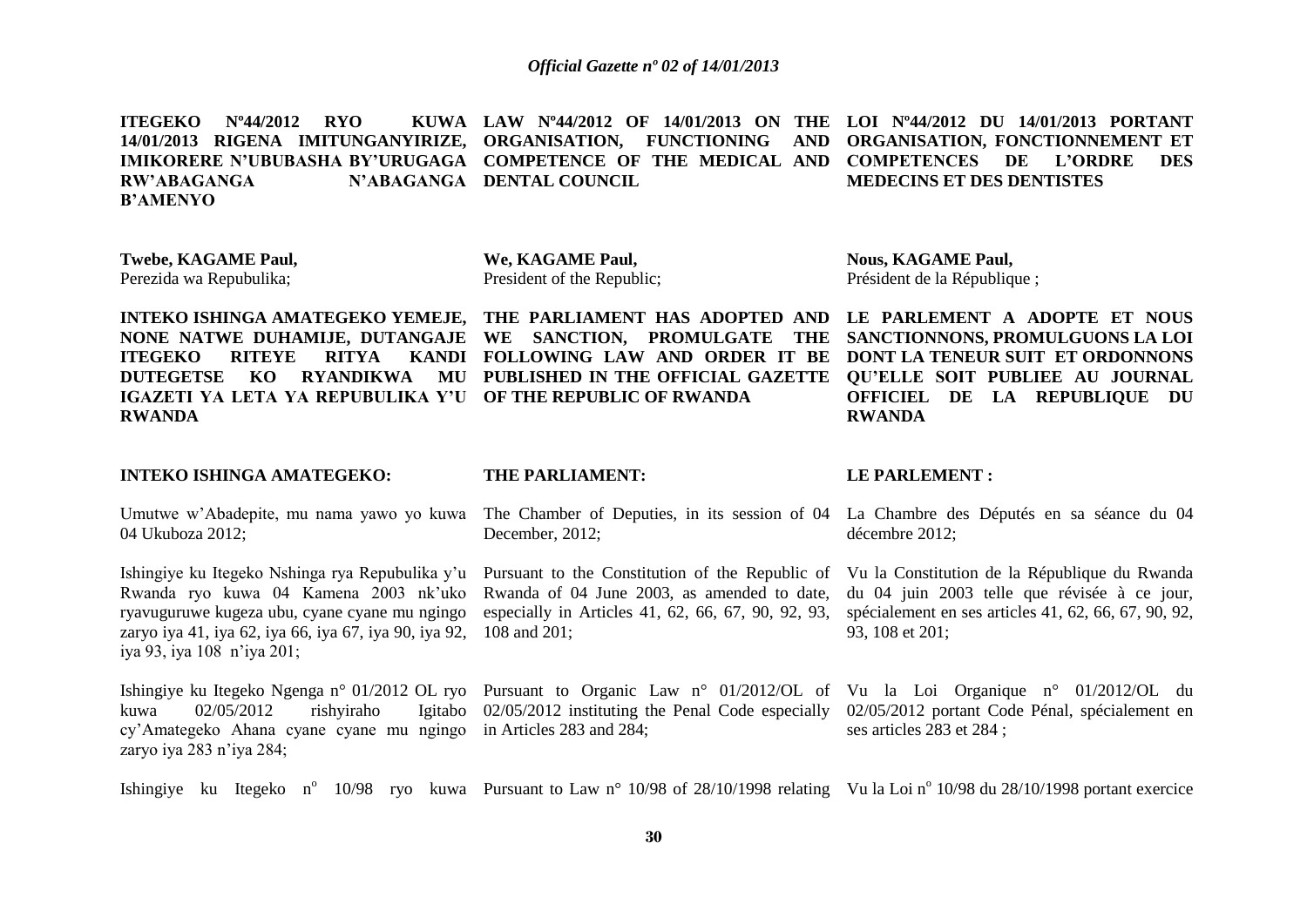| 28/10/1998 ryerekeye ubuhanga bwo kuvura,<br>cyane cyane mu ngingo zaryo iya 34 n'iya 35;                                                                              | to the practice of the Art of Healing, especially in<br>Articles 34 and 35;                                                                  | de l'art de guérir, spécialement en ses articles 34<br>et $35$ ;                                                                                                                  |
|------------------------------------------------------------------------------------------------------------------------------------------------------------------------|----------------------------------------------------------------------------------------------------------------------------------------------|-----------------------------------------------------------------------------------------------------------------------------------------------------------------------------------|
| Isubiye ku Itegeko n° 30/2001 ryo kuwa<br>12/06/2001 rigena imitunganyirize, imikorere<br>n'ububasha by'Urugaga rw'Abaganga;                                           | Having reviewed Law $n^{\circ}$ 30/2001 of 12/06/2001<br>on the organization, functioning and scope of<br>activities of the Medical Council; | Revu la Loi nº 30/2001 du 12/06/2001 portant<br>organisation, fonctionnement et compétence de<br>l'Ordre des Médecins;                                                            |
| YEMEJE:                                                                                                                                                                | <b>ADOPTS:</b>                                                                                                                               | <b>ADOPTE:</b>                                                                                                                                                                    |
| <b>UMUTWE</b><br><b>MBERE:</b><br><b>INGINGO</b><br><b>WA</b><br><b>RUSANGE</b>                                                                                        | <b>CHAPTER ONE: GENERAL PROVISIONS</b>                                                                                                       | <b>CHAPITRE</b><br><b>DISPOSITIONS</b><br><b>PREMIER:</b><br><b>GENERALES</b>                                                                                                     |
| Ingingo ya mbere : Icyo iri tegeko rigamije                                                                                                                            | <b>Article One: Purpose of this Law</b>                                                                                                      | Article premier : Objet de la présente loi                                                                                                                                        |
| rigena imitunganyirize, imikorere<br>Iri tegeko<br>n'ububasha by'Urugaga rw'abaganga n'abaganga<br>b'amenyo.                                                           | This Law determines the organisation, functioning<br>and competence of the Medical and Dental<br>Council.                                    | La présente loi détermine l'organisation, le<br>fonctionnement et les compétences de l'Ordre des<br>Médecins et des dentistes.                                                    |
| Ingingo ya 2: Ibisobanuro by'amagambo                                                                                                                                  | <b>Article 2: Definitions of terms</b>                                                                                                       | <b>Article 2: Définitions des termes</b>                                                                                                                                          |
| Muri iri tegeko, amagambo akurikira asobanura<br>ibi bikurikira:                                                                                                       | For the purpose of this Law, the following terms<br>shall have the following meanings :                                                      | Au sens de la présente loi, les termes repris ci-<br>après ont des significations suivantes:                                                                                      |
| $1^{\circ}$<br><b>umuganga</b> : umuntu wese wemerewe<br>gukora ubuvuzi bw'abantu bishingiye ku<br>mpamyabumenyi y'icyiciro cya kabiri cya<br>Kaminuza mu by'ubuganga; | $1^\circ$ a medical doctor: every person qualified<br>to practice the medical art after obtaining<br>a Bachelor's Degree in Medicine;        | 1° un médecin : toute personne habilitée à<br>exercer la médecine après l'obtention<br>d'un diplôme sanctionnant le deuxième<br>cycle d'enseignement supérieur<br>en<br>médecine; |
| umuganga w'amenyo : umuntu wese<br>$2^{\circ}$<br>wemerewe gukora imirimo y'ubuvuzi<br>bw'amenyo<br>bishingiye<br>ku                                                   | $2^{\circ}$ a dentist: every person qualified to<br>practice the dental medicine after<br>Bachelor's Degree<br>obtaining a<br>in             | 2° un dentiste : toute personne habilitée à<br>exercer la médecine dentaire<br>après<br>l'obtention d'un diplôme sanctionnant le                                                  |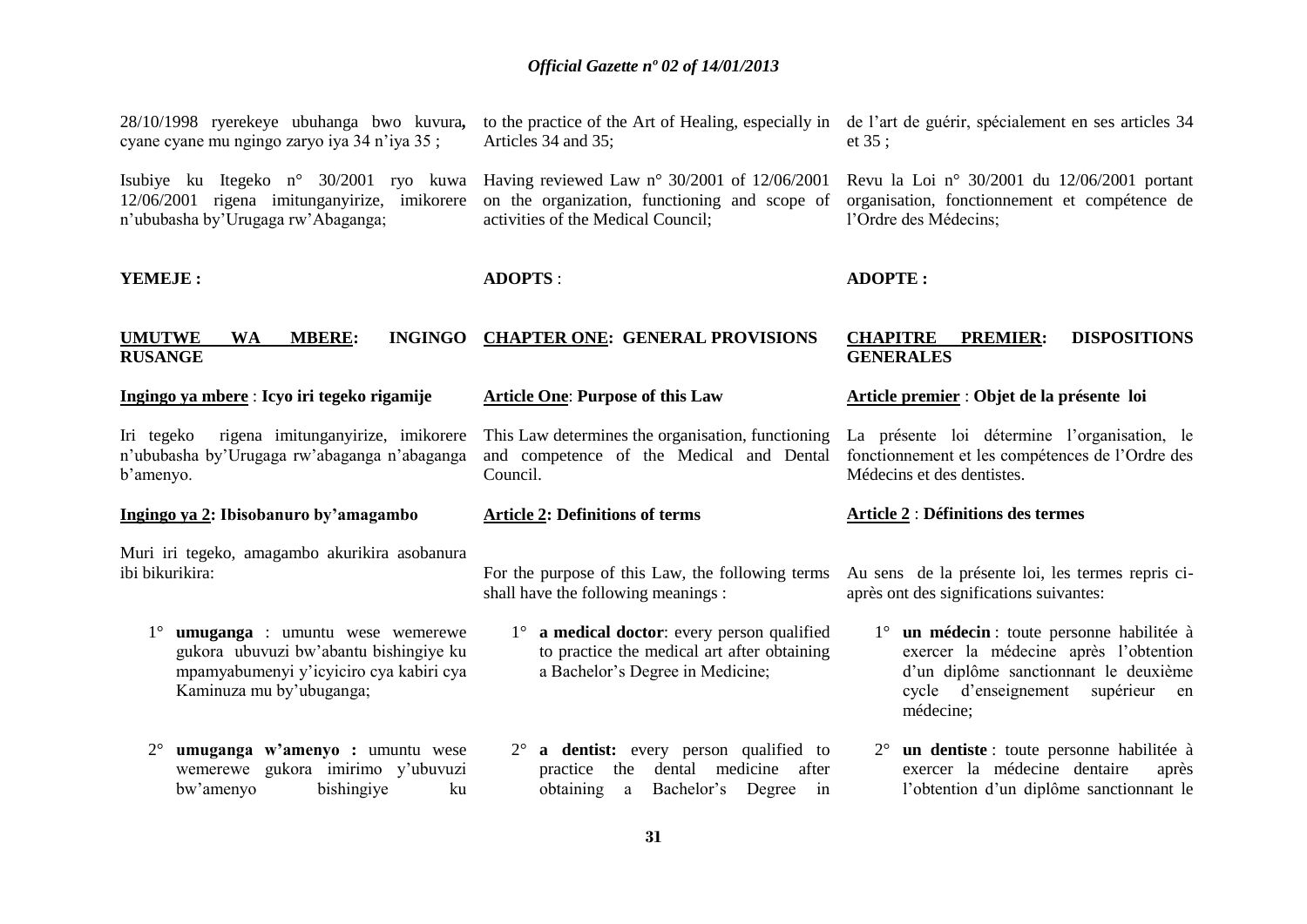mpamuyabumenyi y'icyiciro cya kabiri cya Kaminuza mu by'ubuvuzi bw'amenyo;

3° **urugaga:** Urugaga rw'abaganga n'abaganga b'amenyo.

**Ingingo ya 3 : Inshingano y'Urugaga**

Urugaga ni rwo murinzi w'amategeko, icyubahiro n'ishema by'umwuga w'ubuvuzi.

Urugaga rubungabunga ubusugire bw'amahame yerekeye imyifatire myiza, ubunyangamugayo n'ubwitange bya ngombwa mu buvuzi, rukanareba ko abarugize bose bubahiriza ibyo bashingwa n'umwuga wabo, kimwe n'amategeko n'amabwiriza agenga ubuvuzi.

#### **Ingingo ya 4: Ububasha bw'Urugaga**

Urugaga rufite ububasha bukurikira:

- 1° gushyiraho amabwiriza agena ubumenyi n'ubushobozi fatizo umuganga wese mu cyiciro cye agomba kuba afite;
- 2° gutanga no kwambura uburenganzira bwo gukora umwuga w'ubuganga n'ubuganga bw'amenyo;
- 3° gufatira ibihano abaganga n'abaganga b'amenyo bakoze amakosa yo mu rwego rw'akazi.

dentistry;

3° **the Council:** the Council of Medical doctors and Dentists.

**Article 3**: **Mission of the Council**

The Council shall be responsible for the L'Ordre est le garant du respect des règles, de the medical profession.

principles of morality, integrity and dedication essential to the practice of the medical profession. It shall also ensure that all its members comply with their professional requirements and the laws and regulations governing the medical profession.

#### **Article 4 : Competence of the Council**

The Council shall have the following competence: L'Ordre a les compétences suivantes :

- 1° to establish rules determining the skills and capacity requirements for each category to perform a medical profession;
- 2° to grant and revoke the authorization to perform a medical or dental profession;
- 3° to take disciplinary measures against medical doctors and dentists.

deuxième cycle d'enseignement supérieur en dentisterie;

 **3° l'Ordre** : l'Ordre des Médecins et des dentistes.

#### **Article 3** : **Mission de l'Ordre**

compliance with the rules, honor and dignity of l'honneur et de la dignité de la profession médicale.

The Council shall ensure compliance with the L'Ordre veille au respect des principes de moralité, d'intégrité et de dévouement indispensables à l'exercice de la profession médicale. Il s'assure aussi que tous ses membres se conforment aux exigences de leur profession ainsi qu'aux lois et règlements régissant la profession médicale.

#### **Article 4 : Compétences de l'Ordre**

- 1° édicter des règles qui définissent, pour chaque catégorie, la qualification et la capacité requises pour pratiquer la profession médicale;
- 2° délivrer et révoquer l'autorisation de pratiquer la profession de médecin ou de dentiste;
- 3° prendre des mesures disciplinaires à l'encontre des médecins et dentistes.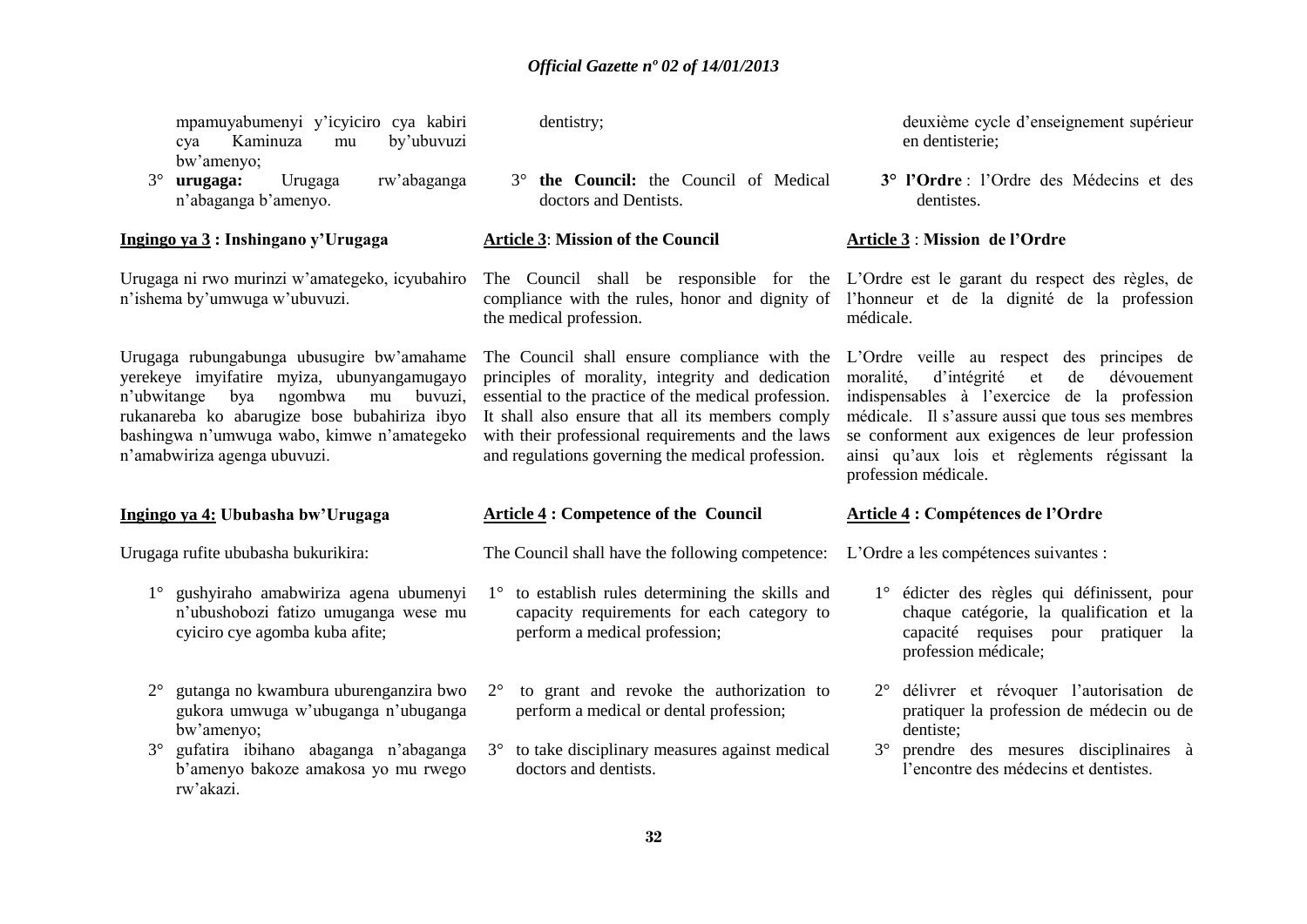| Ingingo ya 5: Ubwigenge n'ubwisanzure Article 5: Autonomy of the Council<br>by'Urugaga                                                                                                                 |                                                                                                                                                                                                                                                                | Article 5 : Autonomie de l'Ordre                                                                                                                                                                                                                                |
|--------------------------------------------------------------------------------------------------------------------------------------------------------------------------------------------------------|----------------------------------------------------------------------------------------------------------------------------------------------------------------------------------------------------------------------------------------------------------------|-----------------------------------------------------------------------------------------------------------------------------------------------------------------------------------------------------------------------------------------------------------------|
| ubuzimagatozi,<br>Urugaga<br>rufite<br>n'ubwisanzure mu miyoborere, mu micungire financial and administrative autonomy.<br>y'umutungo, imari n'abakozi barwo.                                          | ubwigenge The Council shall have the legal personality,                                                                                                                                                                                                        | L'Ordre est doté de la personnalité juridique et de<br>l'autonomie financière et administrative.                                                                                                                                                                |
| Ingingo 6: Icyicaro cy' Urugaga                                                                                                                                                                        | <b>Article 6 : Head Office of the Council</b>                                                                                                                                                                                                                  | Article 6 : Siège de l'Ordre                                                                                                                                                                                                                                    |
| Icyicaro cy'Urugara kiri mu Mujyi wa Kigali,<br>Umurwa Mukuru wa Repubulika y'u Rwanda.<br>Gishobora kwimurirwa ahandi hose mu Rwanda<br>igihe bibaye ngombwa byemejwe n'Inama<br>y'Igihugu y'Urugaga. | The Head office of the Council shall be located in<br>Kigali City, the Capital of the Republic of<br>Rwanda. It may be transferred to any other<br>location in the Republic of Rwanda when deemed<br>necessary upon decision of the National Council<br>Board. | Le siège de l'Ordre est établi dans la Ville de<br>Kigali, la Capitale de la République du Rwanda.<br>Il peut être transféré en tout autre lieu du territoire<br>de la République du Rwanda en cas de nécessité<br>sur décision du Conseil National de l'Ordre. |
| <b>IMITERERE</b><br><b>UMUTWE</b><br><b>WA</b><br>II:<br>Y'URUGAGA                                                                                                                                     | <b>CHAPTER II: ORGANISATION OF THE</b><br><b>COUNCIL</b>                                                                                                                                                                                                       | <b>CHAPITRE</b><br><b>ORGANISATION</b><br>DE<br>$\mathbf{II}$ :<br><b>L'ORDRE</b>                                                                                                                                                                               |
| Ingingo ya 7 : Inzego zigize Urugaga                                                                                                                                                                   | <b>Article 7: Organs of the Council</b>                                                                                                                                                                                                                        | Article 7 : Organes de l'Ordre                                                                                                                                                                                                                                  |
| Urugaga rugizwe n'inzego eshatu (3) zikurikira:                                                                                                                                                        |                                                                                                                                                                                                                                                                |                                                                                                                                                                                                                                                                 |
|                                                                                                                                                                                                        | The Council shall have the following three (3)                                                                                                                                                                                                                 | L'Ordre a trois $(3)$ organes suivants:                                                                                                                                                                                                                         |
| Inama y'Igihugu y'Urugaga;<br>$1^{\circ}$                                                                                                                                                              | organs:<br>the National Council Board;<br>$1^{\circ}$                                                                                                                                                                                                          | 1° le Conseil National de l'Ordre;                                                                                                                                                                                                                              |
| Biro y'Inama y'Igihugu y'Urugaga;<br>$2^{\circ}$                                                                                                                                                       | the Bureau of the National Council<br>$2^{\circ}$<br>Board;                                                                                                                                                                                                    | le Bureau du Conseil National de<br>$2^{\circ}$<br>l'Ordre;                                                                                                                                                                                                     |
| Komisiyo tekiniki.<br>$3^\circ$                                                                                                                                                                        | <b>Technical Committees.</b><br>$3^\circ$                                                                                                                                                                                                                      | les Commissions techniques.<br>$3^\circ$                                                                                                                                                                                                                        |
| Ingingo ya 8 : Inama y'Igihugu y'Urugaga                                                                                                                                                               | <b>Article 8: National Council Board</b>                                                                                                                                                                                                                       | Article 8 : Conseil National de l'Ordre                                                                                                                                                                                                                         |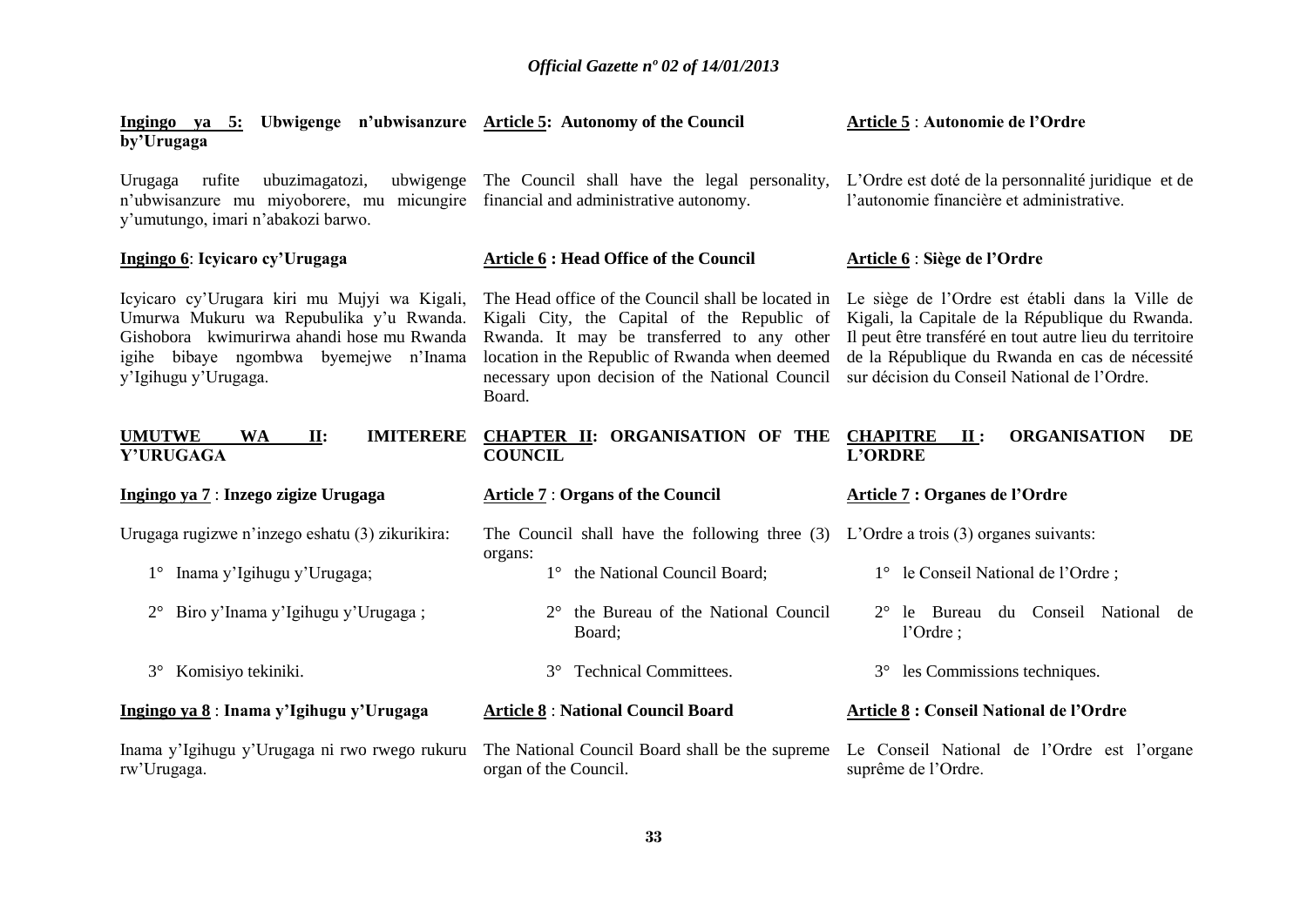| y'Urugaga                                                                                                                                                                                                        | Ingingo ya 9: Abagize Inama y'Igihugu Article 9: Composition of the National Council Article 9: Composition du Conseil National de<br><b>Board</b>                                                                                          | l'Ordre                                                                                                                                                                                                                     |
|------------------------------------------------------------------------------------------------------------------------------------------------------------------------------------------------------------------|---------------------------------------------------------------------------------------------------------------------------------------------------------------------------------------------------------------------------------------------|-----------------------------------------------------------------------------------------------------------------------------------------------------------------------------------------------------------------------------|
| Abagize Inama y'Igihugu y'Urugaga batorwa na<br>bagenzi babo muri buri Ntara no mu Mujyi wa<br>hakurikijwe<br>umubare<br>w'abaganga<br>Kigali<br>n'abaganga b'amenyo bari ku rutonde muri ako<br>gace.           | Members of the National Council Board shall be<br>elected by their peers in each Province and in the<br>City of Kigali on the basis of the number of<br>medical doctors and dentists registered in such an<br>area.                         | Les membres du Conseil National de l'Ordre sont<br>élus par leurs pairs dans chaque Province et dans<br>la Ville de Kigali sur base de l'effectif des<br>médecins et dentistes enregistrés sur la liste dans<br>cette zone. |
| Amategeko ngengamikorere y'Urugaga ateganya                                                                                                                                                                      | The internal rules and regulation of the Council                                                                                                                                                                                            | Le règlement d'ordre intérieur de l'Ordre prévoit                                                                                                                                                                           |
| uko batorwa.                                                                                                                                                                                                     | shall provide for modalities for their election.                                                                                                                                                                                            | les modalités de leur élection.                                                                                                                                                                                             |
| Ingingo ya 10: Manda y'abagize Inama                                                                                                                                                                             | Article 10: Term of office of members of the                                                                                                                                                                                                | Article 10 : Mandat des membres du Conseil                                                                                                                                                                                  |
| y'Igihugu y'Urugaga                                                                                                                                                                                              | <b>National Council Board</b>                                                                                                                                                                                                               | <b>National de l'Ordre</b>                                                                                                                                                                                                  |
| Abagize Inama y'Igihugu y'Urugaga bafite manda                                                                                                                                                                   | Members of the National Council Board shall                                                                                                                                                                                                 | Les membres du Conseil National de l'Ordre ont                                                                                                                                                                              |
| y'imyaka ine (4), ishobora kongerwa inshuro                                                                                                                                                                      | serve for a four (4) year term of office renewable                                                                                                                                                                                          | un mandat de quatre (4) ans renouvelable une                                                                                                                                                                                |
| imwe $(1)$ gusa.                                                                                                                                                                                                 | only once $(1)$ .                                                                                                                                                                                                                           | seule (1) fois.                                                                                                                                                                                                             |
| Abaganga n'abaganga b'amenyo bamaze nibura<br>imyaka itatu (3)<br>banditswe<br>rutonde<br>ku<br>rw'Urugaga igihe cy'amatora nibo<br>bonyine<br>bashobora gutorerwa kuba abagize<br>Inama<br>y'Igihugu y'Urugaga. | Only medical doctors and dentists whose names<br>have been registered on the register of the Council<br>for a period of at least three (3) years at the time<br>of elections shall be eligible as members of the<br>National Council Board. | Sont seuls éligibles comme membres du Conseil<br>National de l'Ordre, les médecins et dentistes<br>inscrits au tableau de l'Ordre depuis au moins<br>trois (3) ans au moment des élections.                                 |
| Ingingo ya 11: Impamvu zituma uri mu Nama                                                                                                                                                                        | Article 11: Grounds for termination of                                                                                                                                                                                                      | Article 11 : Motifs de cessation de la qualité de                                                                                                                                                                           |
| y'Igihugu y'Urugaga ayivamo                                                                                                                                                                                      | membership in the National Council Board                                                                                                                                                                                                    | membre du Conseil National de l'Ordre                                                                                                                                                                                       |
| Imirimo y'ugize Inama y'Igihugu y'Urugaga                                                                                                                                                                        | A person shall cease to be member of the National                                                                                                                                                                                           | La qualité de membre du Conseil National de                                                                                                                                                                                 |
| irangira iyo:                                                                                                                                                                                                    | Council Board if he/she:                                                                                                                                                                                                                    | l'Ordre cesse dans les cas suivants:                                                                                                                                                                                        |
| manda ye irangiye;<br>$1^{\circ}$<br>yeguye akoresheje inyandiko;<br>$2^{\circ}$<br>atagishoboye gukora imirimo ye kubera<br>$3^\circ$<br>ubumuga bw'umubiri cyangwa uburwayi                                    | 1° concludes his/her term of office;<br>resigns in writing;<br>$2^{\circ}$<br>$3^\circ$ is no longer able to perform his/ her duties<br>due to physical or mental disability duly                                                           | expiration du mandat;<br>$1^{\circ}$<br>démission par notification écrite;<br>$2^{\circ}$<br>3° s'il ne peut plus remplir ses fonctions<br>suite à une incapacité physique ou                                               |
|                                                                                                                                                                                                                  |                                                                                                                                                                                                                                             |                                                                                                                                                                                                                             |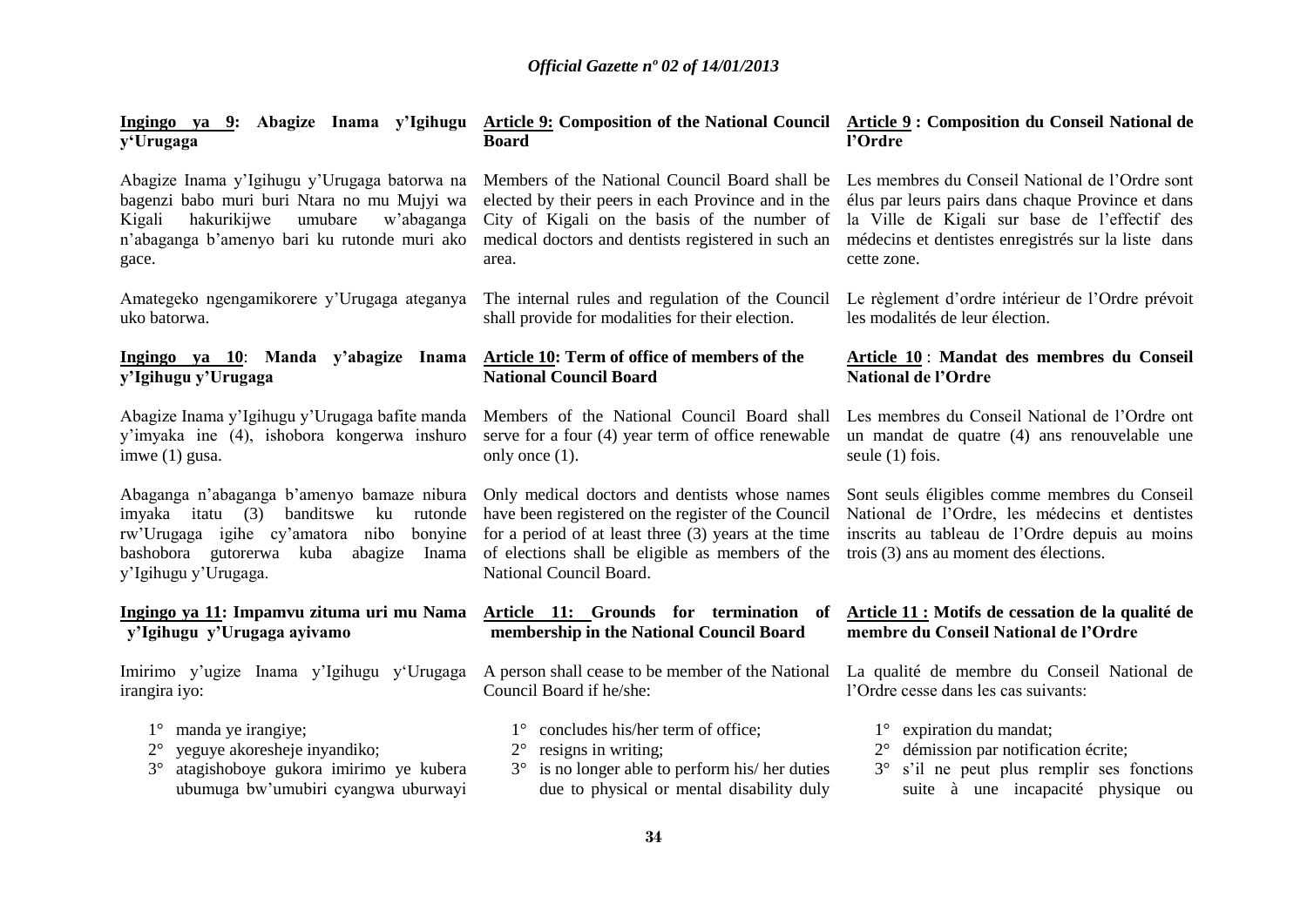bwo mu mutwe, byemejwe na muganga wemewe na Leta;

- 4° akatiwe burundu igihano cy'igifungo kingana cyangwa kirengeje amezi atandatu (6) nta subikagihano;
- 5° asibye inama z'Inama y'Igihugu z'Urugaga inshuro eshatu (3) zikurikirana mu mwaka umwe nta mpamvu zifite ishingiro;
- 6° abangamiye inyungu z'Urugaga ;
- 7° agaragaje imyitwarire itajyanye n'inshingano ze;
- 8° bigaragaye ko atacyujuje ibyashingiweho ashyirwa mu Nama y'Igihugu y'Urugaga;
- 9° yireze akemera icyaha cya jenoside;
- 10° ahamwe n'icyaha cy'ingengabitekerezo ya jenoside;
- 11° apfuye.

## **y'Igihugu y'Urugaga**

Iyo umwe mu bagize Inama y'Igihugu y'Urugaga atakiri mu mirimo ye ku mpamvu zivugwa mu confirmed by an authorized medical doctor;

- 4° is definitively sentenced to a term of imprisonment equal to or exceeding six (6) months without suspension;
- 5° misses three (3) consecutive meetings of the National Council Board in a year without justified reasons:
- 6° jeopardizes the interests of the Council;
- 7° demonstrates behaviors inconsistent with his/her duties;
- 8° no longer meets the requirements considered at the time of his/her election in the National Council Board;
- 9° confesses and pleads guilty of the crime of genocide;
- $10^{\circ}$  is convicted of the crime of genocide ideology;

 $11^\circ$  dies

## **National Council Board**

mentale constatée par un médecin agréé;

- 4° condamnation définitive à une peine d'emprisonnement égale ou supérieure à six (6) mois sans sursis;
- 5° trois (3) absences consécutives dans une année aux réunions du Conseil National de l'Ordre sans raisons valables ;
- 6° agissement contre les intérêts de l'Ordre;
- 7° comportement incompatible avec ses fonctions;
- 8° s'il ne remplit plus les conditions sur base desquelles il avait été élu membre du Conseil National de l'Ordre;
- 9° aveu et plaidoyer de culpabilité pour crime de génocide;
- 10° s'il est reconnu coupable du crime d'idéologie du génocide;

11° décès.

#### **Ingingo ya 12: Isimburwa ry'ugize Inama Article 12 : Replacement of a member of the Article 12 : Remplacement d'un membre du Conseil National de l'Ordre**

ngingo ya 11 y'iri tegeko asimburwa hakurikijwe in Article 11 of this Law, he/she shall be replaced motifs prévus par l'article 11 de la présente loi, il When a member of the National Council Board Lorsqu'un membre du Conseil National de ceases to be member due to the reasons provided l'Ordre perd sa qualité de membre suite à des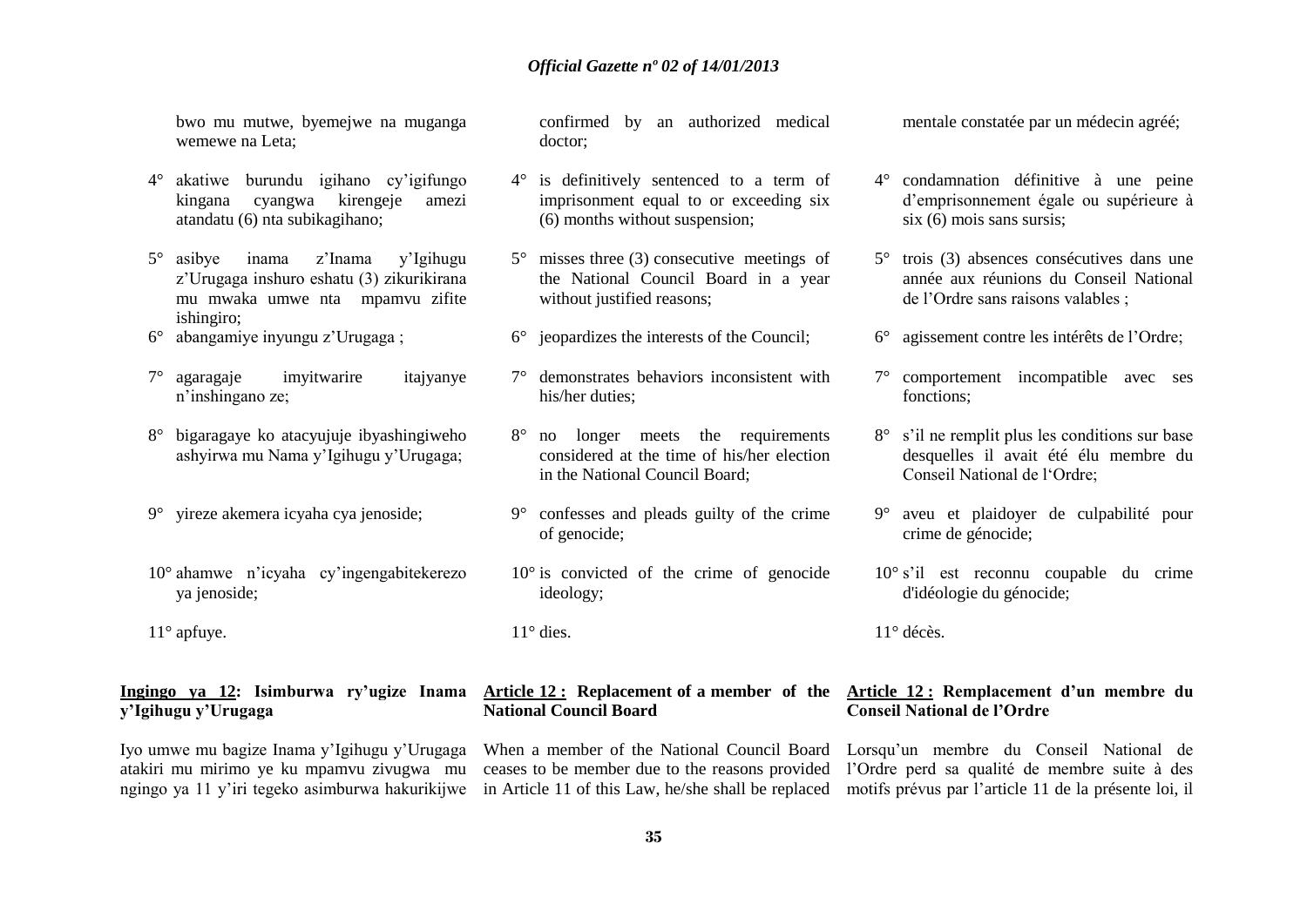uburyo yashyizweho mu gihe kitarenze amezi atatu (3).

Iyo ugize Inama y'Igihugu y'Urugaga avanywe ku mirimo atarangije manda ye asimburwa mu mwanya we n'undi akarangiza igice cya manda cyari gisigaye iyo kirengeje amezi atandatu (6).

#### **Ingingo ya 13: Biro y'Inama y'Igihugu Article 13 : Bureau of the National Council y'Urugaga**

Biro y'Inama y'Igihugu y'Urugaga igizwe The Bureau of the National Council Board shall n'abantu barindwi (7) barimo Perezida, Visi Perezida, Umunyamabanga, ushinzwe umutungo Chairperson, a Deputy Chairperson, a Secretary, a n'Abajyanama batatu (3).

Uko batorwa bigenwa n'amategeko ngengamikorere ry'Urugaga.

#### **Ingingo ya 14: Komisiyo tekiniki**

Inama y'Igihugu y'Urugaga ifashwa mu kazi kayo na Komisiyo tekiniki.

Imiterere yazo n'uburyo zikora biteganywa n'amategeko ngengamikorere y'Urugaga.

within three (3) months under the same conditions est remplacé endéans trois (3) mois dans les as those under which he/she acquired membership.

When a member of the National Council Board Lorsqu'un membre du Conseil National de his/her term if such a remainder is more than six (6) months.

## **Board**

be comprised of seven (7) members including a Treasurer and three (3) Advisors.

mêmes conditions que celles par lesquelles il a acquis la qualité de membre.

ceases to be member before the expiry of his/her l'Ordre perd sa qualité de membre avant term, he/she shall be replaced for the remainder of l'expiration de son mandat, il est pourvu à son remplacement pour la durée du mandat restant à courir si celle-ci est supérieure à six (6) mois.

#### **Article 13: Bureau du Conseil National de l'Ordre**

Le Bureau du Conseil National de l'Ordre est composé de sept (7) membres dont un Président, un Vice- Président, un Secrétaire, un Trésorier et trois (3) Conseillers.

Modalities for their election shall be determined Les modalités de leur élection sont déterminées by the internal rules and regulations of the par le règlement d'ordre intérieur de l'Ordre.

#### **Article 14** : **Technical Committees**

Council.

responsibilities.

# rules and regulations of the Council.

#### **Article 14: Commissions techniques**

The National Council Board shall be assisted by Le Conseil National de l'Ordre est assisté par des technical Committees in carrying out its Commissions techniques dans l'accomplissement de ses attributions.

The Organization and functioning of such L'organisation et le fonctionnement de ces committees shall be determined by the internal Commissions sont déterminés par le règlement d'ordre intérieur de l'Ordre.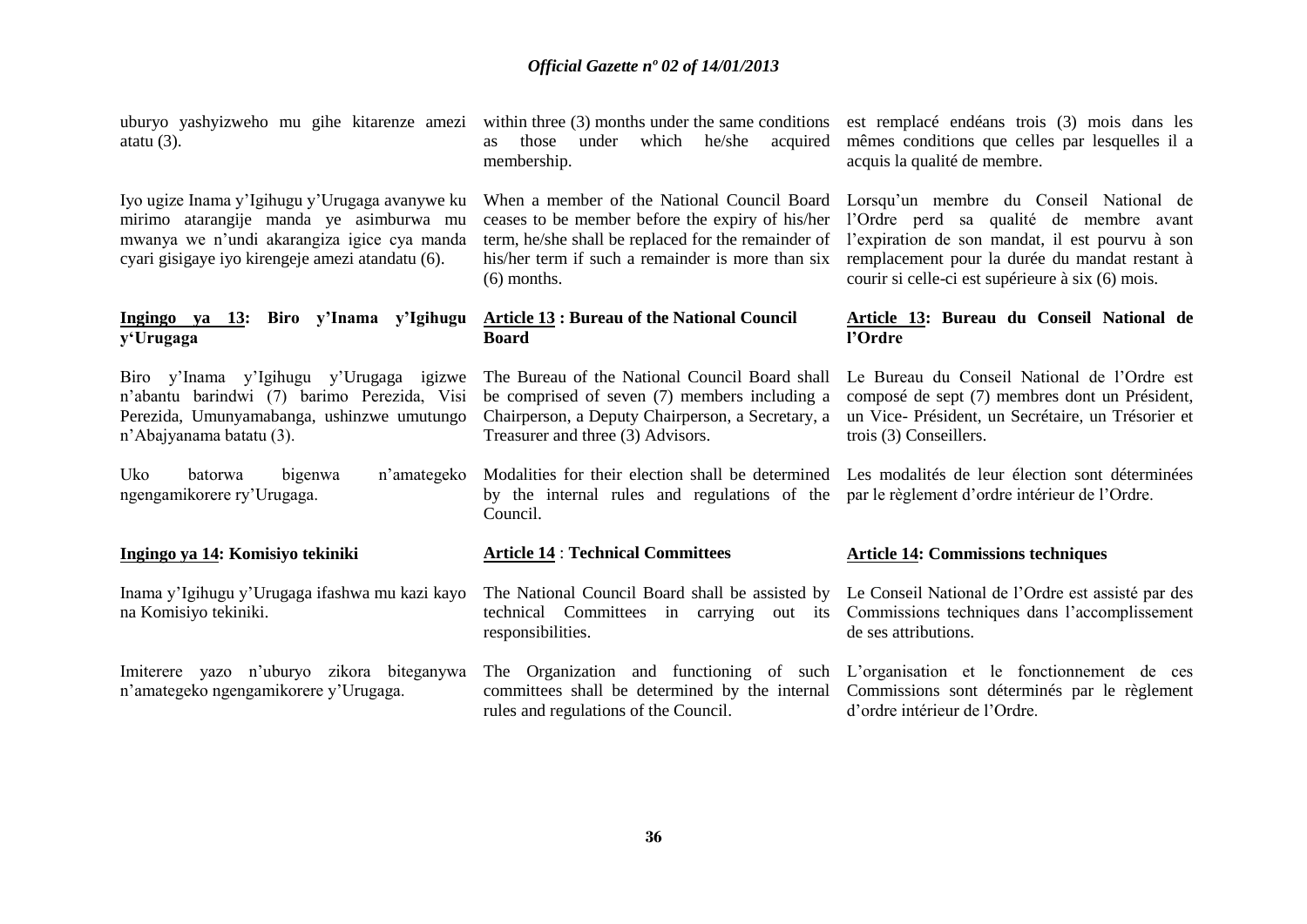| Guhagararirwa<br>15:<br>Ingingo ya<br>y'amategeko                                                                                                                                                                                                                | imbere Article 15 : Legal representation                                                                                                                                                                                                                                                       | <b>Article 15 : Représentation légale</b>                                                                                                                                                                                                                                                                  |
|------------------------------------------------------------------------------------------------------------------------------------------------------------------------------------------------------------------------------------------------------------------|------------------------------------------------------------------------------------------------------------------------------------------------------------------------------------------------------------------------------------------------------------------------------------------------|------------------------------------------------------------------------------------------------------------------------------------------------------------------------------------------------------------------------------------------------------------------------------------------------------------|
| Urugaga rukorera mu nzego zirugize.                                                                                                                                                                                                                              | The Council shall carry out its mission through its<br>organs.                                                                                                                                                                                                                                 | L'Ordre accomplit sa mission à travers ses<br>organes.                                                                                                                                                                                                                                                     |
| Haba imbere y'ubucamanza cyangwa mu bindi<br>birebana<br>n'imitunganyirize<br>bikorwa<br>byose<br>y'inshingano zarwo, Urugaga ruhagararirwa na<br>w'Inama<br>y'Urugaga,<br>Perezida<br>y'Igihugu<br>ataboneka agasimburwa na Visi-Perezida.                      | In legal proceedings and other acts in connection<br>with its mission, the Council shall be represented<br>by the Chairperson of the National Council Board,<br>and in case of his/her absence, by the Deputy-<br>Chairperson.                                                                 | L'Ordre est représenté, tant en justice que dans<br>d'autres actes en rapport avec l'accomplissement<br>de sa mission, par le Président du Conseil<br>National de l'Ordre et en cas d'absence de celui-<br>ci, par le Vice-Président.                                                                      |
| <b>UMUTWE</b><br><b>WA</b><br>III:<br><b>UBUBASHA</b><br>N'INSHINGANO BY'INZEGO Z'URUGAGA                                                                                                                                                                        | <b>CHAPTER</b><br>III:<br><b>COMPETENCE</b><br><b>AND</b><br><b>RESPONSIBILITIES OF THE COUNCIL'S</b><br><b>ORGANS</b>                                                                                                                                                                         | <b>COMPETENCES</b><br><b>CHAPITRE</b><br>ET<br>Ш:<br><b>ATTRIBUTIONS</b><br><b>DES</b><br><b>ORGANES</b><br>DE<br><b>L'ORDRE</b>                                                                                                                                                                           |
| Icyiciro cya mbere: Ububasha n'inshingano<br>by'inzego z'Urugaga                                                                                                                                                                                                 | <b>Section One : Competence and responsibilities</b><br>of the Council's organs                                                                                                                                                                                                                | Section première : Compétences et attributions<br>des organes de l'Ordre                                                                                                                                                                                                                                   |
|                                                                                                                                                                                                                                                                  |                                                                                                                                                                                                                                                                                                |                                                                                                                                                                                                                                                                                                            |
| Ingingo ya 16: Ububasha bw'Inama y'Igihugu<br>y'Urugaga                                                                                                                                                                                                          | <b>Board</b>                                                                                                                                                                                                                                                                                   | Article 16: Competence of the National Council Article 16: Compétences du Conseil National<br>de l'Ordre                                                                                                                                                                                                   |
| Inama y'Igihugu y'Urugaga itegura amategeko<br>ngengamikorere n'amahame remezo rusange<br>yerekeranye n'imyifatire myiza, icyubahiro,<br>ibanga, ishema n'ubwitange bya ngombwa mu<br>mikorere y'umwuga wo kuvura, ari nayo agize<br>amahame y'umwuga w'ubuvuzi. | The National Council Board shall establish<br>internal rules and regulations and<br>general<br>principles<br>relating<br>to<br>morality,<br>honor,<br>confidentiality, dignity and devotion essential to<br>the practice of the profession and which constitute<br>the code of medical ethics. | Le Conseil National de l'Ordre élabore le<br>règlement d'ordre intérieur et les principes<br>généraux relatifs à la moralité, à l'honneur, à la<br>discrétion, à la dignité et au dévouement<br>indispensables à l'exercice de la profession et<br>constituant le code de déontologie de l'art<br>médical. |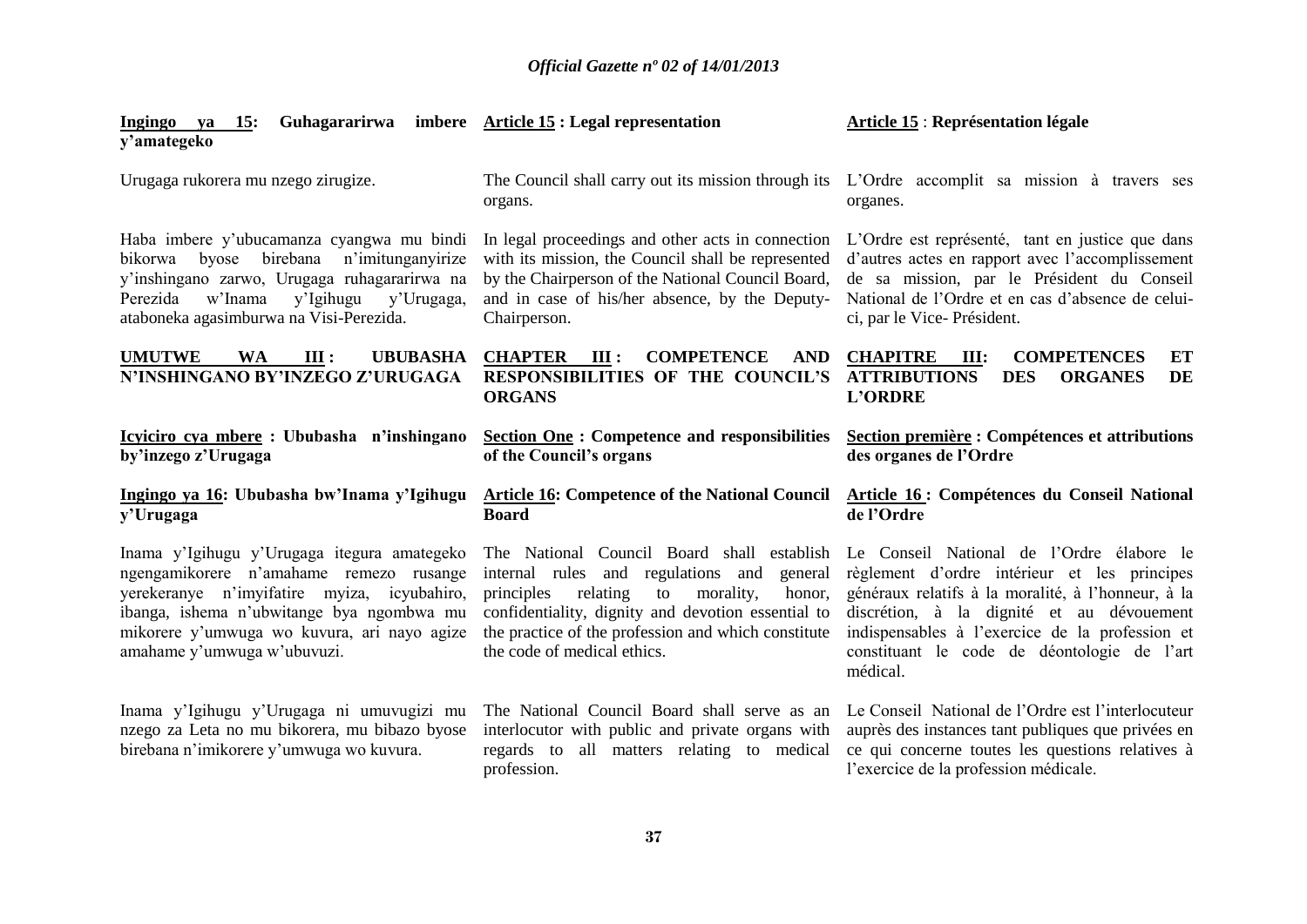Inama y'Igihugu y'Urugaga ifatanya n'ayandi mashami yose akora umwuga w'ubuvuzi.

#### **Ingingo ya 17 : Inshingano z'Inama y'Igihugu y'Urugaga**

Bitabangamiye ibivugwa mu ngingo ya 3 y'iri tegeko, Inama y'Igihugu ishinzwe cyane cyane imirimo ikurikira :

- 1° kugira uruhare mu ireme ry'ibyo umuganga n'umuganga w'amenyo agomba kuba ashobora gukora no kugira uruhare mu kugena uburyo inyigisho zikwiye gutangwa mu kwigisha ubuvuzi muri za kaminuza mu Rwanda;
- 2° gushyiraho amabwiriza agena ubumenyi n'ubushobozi fatizo umuganga cyangwa umuganga w'amenyo wese mu cyiciro cye agomba kuba afite;
- 3° gutanga no kwambura uburenganzira bwo gukora umwuga w'ubuganga n'ubuganga bw'amenyo;
- 4° kwemeza amategeko ngengamikorere y'Urugaga;
- 5° kugena amafaranga agomba kwishyurwa mu kwiyandikisha ku rutonde rw'Urugaga buri mwaka;
- 6° kugena uburyo bw'itunganywa

The National Council Board shall collaborate with all other organs involved in medical profession.

#### **Article 17: Responsibilities of the National Council Board**

Without prejudice to the provisions of Article 3 of this Law, the National Council Board shall fulfill in particular, the following responsibilities:

- 1° to participate in the process of defining the quality of a medical doctor and dentist services and in determining standards of medical education at the university level in Rwanda;
- 2° to set up regulations on the minimum knowledge and skills required for each category of any medical doctor or dentist;
- 3° to grant and revoke the authorisation to practice medicine and dentistry;
- 4° to approve the internal rules and regulations of the Council;
- 5° to decide on the annual registration fee;
- 6° to determine the conditions for organizing

Le Conseil National de l'Ordre collabore avec tous les autres organes impliqués dans l'exercice de la profession médicale.

#### **Article 17** : **Attributions du Conseil National de l'Ordre**

Sans préjudice des dispositions de l'article 3 de la présente loi, le Conseil National de l'Ordre remplit notamment des attributions suivantes :

- 1° participer au processus de définition de la qualité des services des médecins et dentistes et à la détermination des normes pour la formation médicale dans les universités au Rwanda;
- 2° élaborer les règlements qui déterminent les connaissances et compétence minimales requises pour chaque catégorie de médecin ou dentiste ;
- 3° délivrer et révoquer l'autorisation d'exercer l'art médical et dentaire ;
- 4° approuver le règlement d'ordre intérieur de l'Ordre ;
- 5° arrêter chaque année les frais requis pour l'inscription des membres de l'Ordre ;
- 6° arrêter les conditions d'organisation des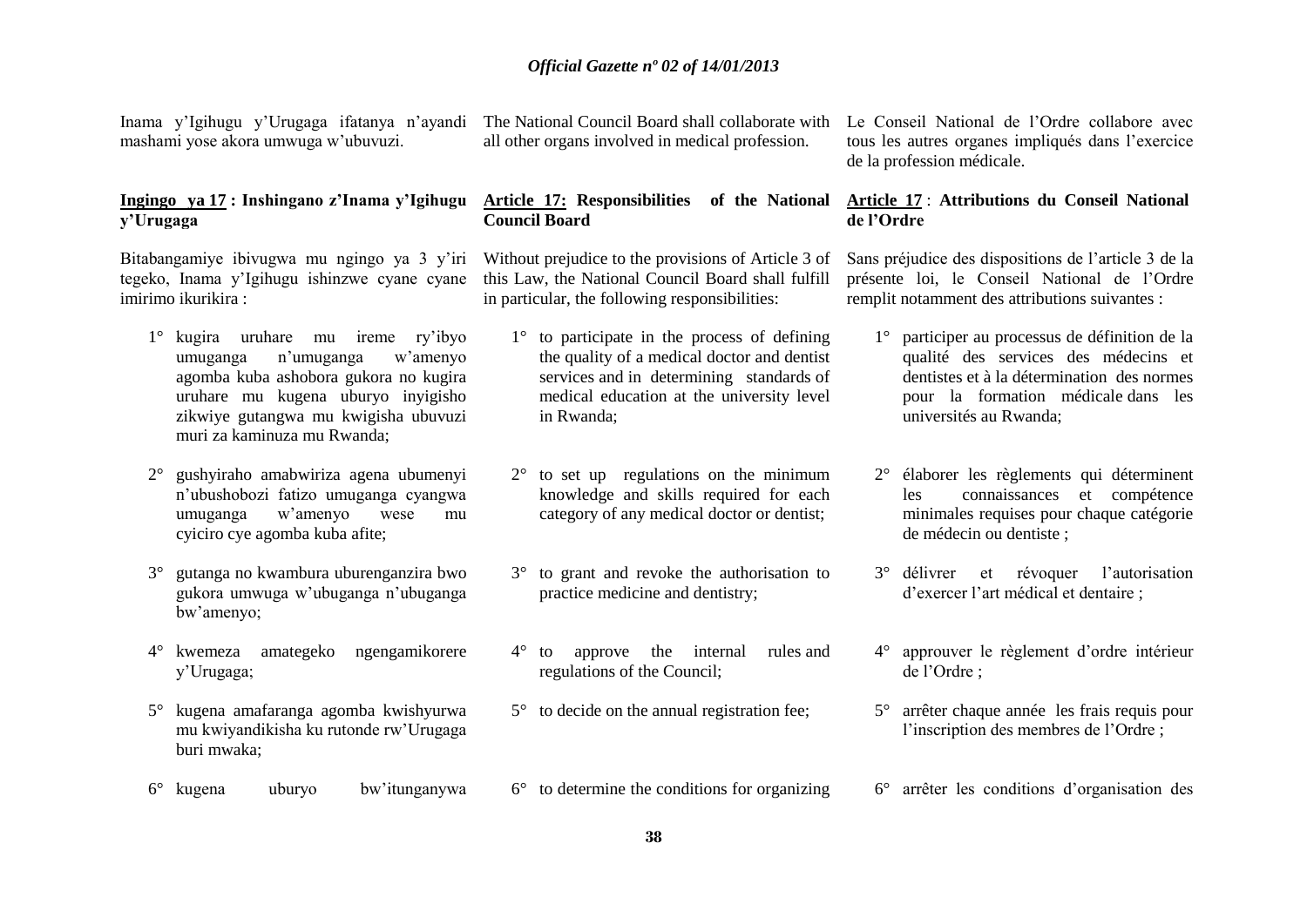ry'amatora, inzira z'ijurira n'iz'ikemura ry'ibibazo ;

- 7° kuba urwego rw'ubujurire ku byemezo byafashwe na biro y'Inama y'Igihugu y'Urugaga;
- 8° kwemeza amafaranga agenerwa abitabiriye inama z'Urugaga ndetse n'akoreshwa n'inzego z'Urugaga mu kazi ka buri munsi;
- 9° kwemeza igenamigambi y'igihe kirambye na gahunda y'ibikorwa biteganywa buri mwaka;
- 10° kwemeza ingengo y'imari ;
- 11° gushyigikira ibikorwa n'ibitekerezo bigamije guteza imbere ubuvuzi bw'abaturarwanda.

**Ingingo ya 18**: **Inshingano za Biro y'Inama y'Igihugu y'Urugaga**

Biro y'Inama y'Igihugu y'Urugaga ifite inshingano zikurikira :

- 1° gukora ibishoboka byose kugira ngo imirimo y'Urugaga na Komisiyo zarwo itungane ;
- 2° gutunganya buri gihe Urutonde rw'abagize Urugaga ;

elections, the procedure of appeal and dispute settlement;

- 7° to serve as an appellate body for decisions made by the Bureau of the National Council Board;
- 8° to approve the sitting allowances and functioning fees of the organs of the Council;
- 9° to approve strategic and annual action plans;

10<sup>°</sup> to approve the budget:

11° to support all activities and initiatives designated to promote the medical services rendered to the population of Rwanda.

#### **Article 18: Responsibilities of the Bureau of the National Council Board**

- The Bureau of the National Council Board shall have the following responsibilities:
	- 1° to do its utmost to ensure the smooth running of the activities of the Council and those of its committees;
	- 2° to update the register of members of the Council;

élections, la procédure de recours et de règlement des différends;

- 7° servir d'organe de recours pour les décisions prises par le Bureau du Conseil National de l'Ordre;
- 8° arrêter le montant de jetons de présence ainsi que les frais de fonctionnement des organes de l'Ordre ;
- 9° approuver le plan stratégique et les plans d'action annuels ;

10° approuver le budget ;

11° appuyer toutes les activités visant l'amélioration des services médicaux rendus à la population du Rwanda.

#### **Article 18: Attributions du Bureau du Conseil National de l'Ordre**

Le Bureau du Conseil National de l'Ordre a les attributions suivantes :

- 1° faire de son mieux pour assurer le bon déroulement des activités de l'Ordre et de ses commissions ;
- 2° tenir à jour le tableau des membres de l'Ordre ;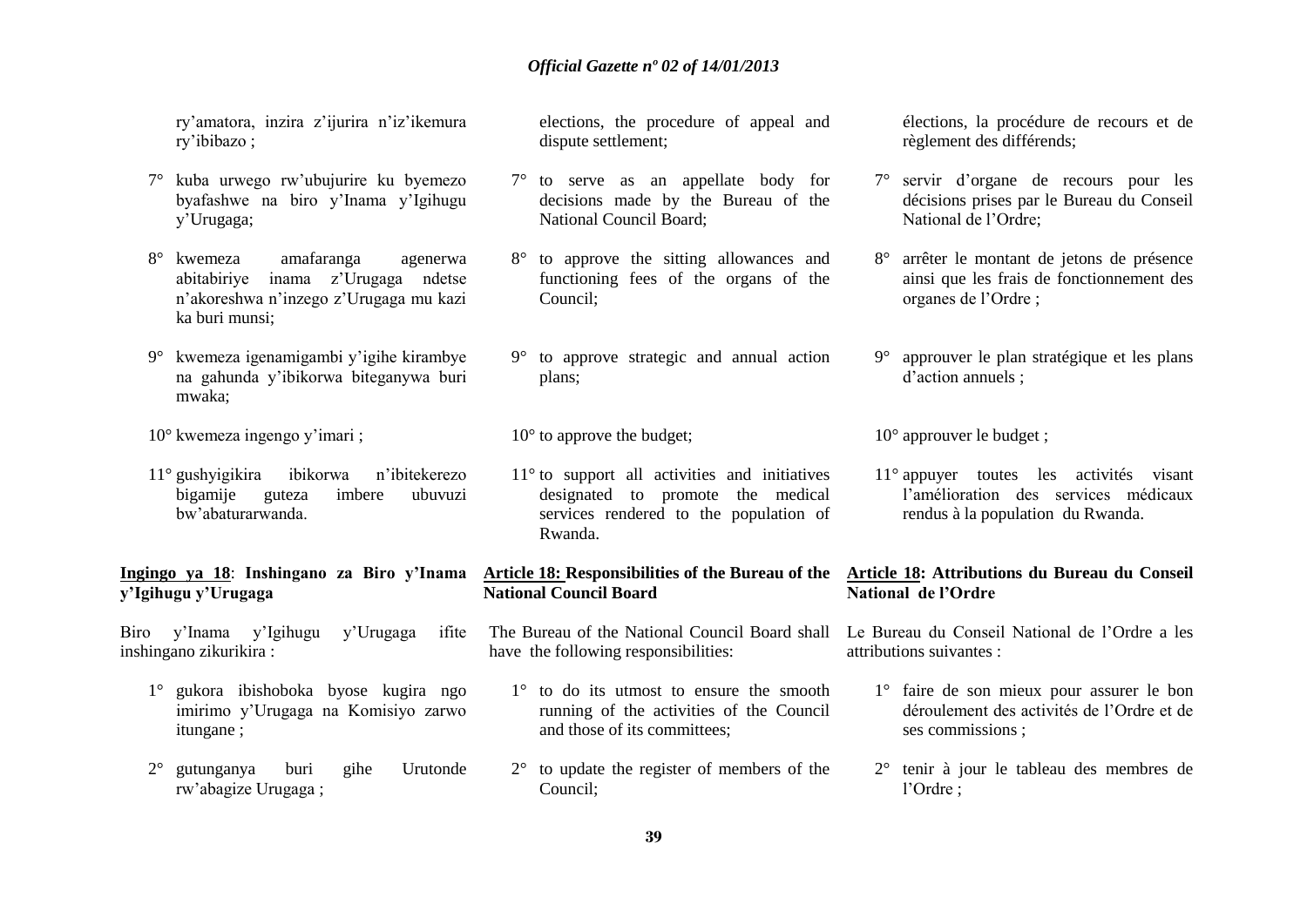- 3° gushyira mu bikorwa ibyemezo n'amabwiriza by'Inama y'Igihugu y'Urugaga;
- 4° guhagarika igikorwa cyose, amasezerano cyangwa amategeko-shingiro umuganga cyangwa umuganga w'amenyo yagiramo uruhare n'ibiyakubiyemo bishobora kubangamira amahame agenga umwuga wo kuvura;
- 5° kumenyesha ubuyobozi bubigenewe ibikorwa byo mu mwuga wo kuvura yamenye ko binyuranyije n'amategeko no kubifatira ibihano byo mu rwego rw'umurimo;
- 6° guhana amakosa umuganga cyangwa umuganga w'amenyo yakoze ari mu kazi ke, kimwe n'amakosa akomeye yakora atajyane n'umwuga we ariko ashobora kuwutesha icyubahiro n'ishema;
- 7° gushyira mu bikorwa ibyemezo bifatwa n'inzego z'Urugaga zirebwa n'imyifatire y'abaganga n'abaganga b'amenyo;
- 8° guha akazi no gusezerera abakozi b'Urugaga no kubagenera inshingano n'umushahara hakurikijwe amategeko abigenga;
- 3° to implement the decisions, regulations and instructions of the National Council Board;
- 4° to put an end to any act, contract or statutes to which a medical doctor or a dentist is a party but which include clauses that undermine the principles of medical ethics :
- 5° to report to relevant authorities acts of illegal practices of the profession it becomes aware of and impose disciplinary measures accordingly;
- 6° to impose disciplinary sanctions for professional misconduct committed by a doctor or a dentist as well as serious misconduct committed outside the course of professional practice but that are likely to undermine the honour and dignity of the medical profession;
- 7° to enforce any disciplinary measure taken by organs of the Council responsible for the ethics of medical doctors and dentists;
- 8° to hire and dismiss the staff of the Council, and define their duties as well as their remunerations in accordance with the relevant laws;
- 3° exécuter les décisions, les règlements et les instructions du Conseil National de l'Ordre ;
- 4° mettre fin à tout acte, contrat ou statuts auquel un médecin ou un dentiste est partie prenante et dont les clauses peuvent compromettre les principes de la déontologie médicale;
- 5° signaler aux autorités compétentes les actes d'exercice illégal de la profession dont il a eu connaissance et prendre les mesures disciplinaires en conséquence;
- 6° sanctionner les fautes professsionnelles commises par un médecin ou un dentiste dans l'exercice de sa profession ainsi que les fautes lourdes commises en dehors de l'activité professionnelle mais de nature à entacher l'honneur ou la dignité de la profession médicale ;
- 7° exécuter les mesures disciplinaires prises par les organes de l'Ordre chargés de l'éthique des médecins et dentistes;
- 8° engager et licencier le personnel de l'Ordre et fixer ses attributions ainsi que ses rémunérations conformément aux lois en la matière;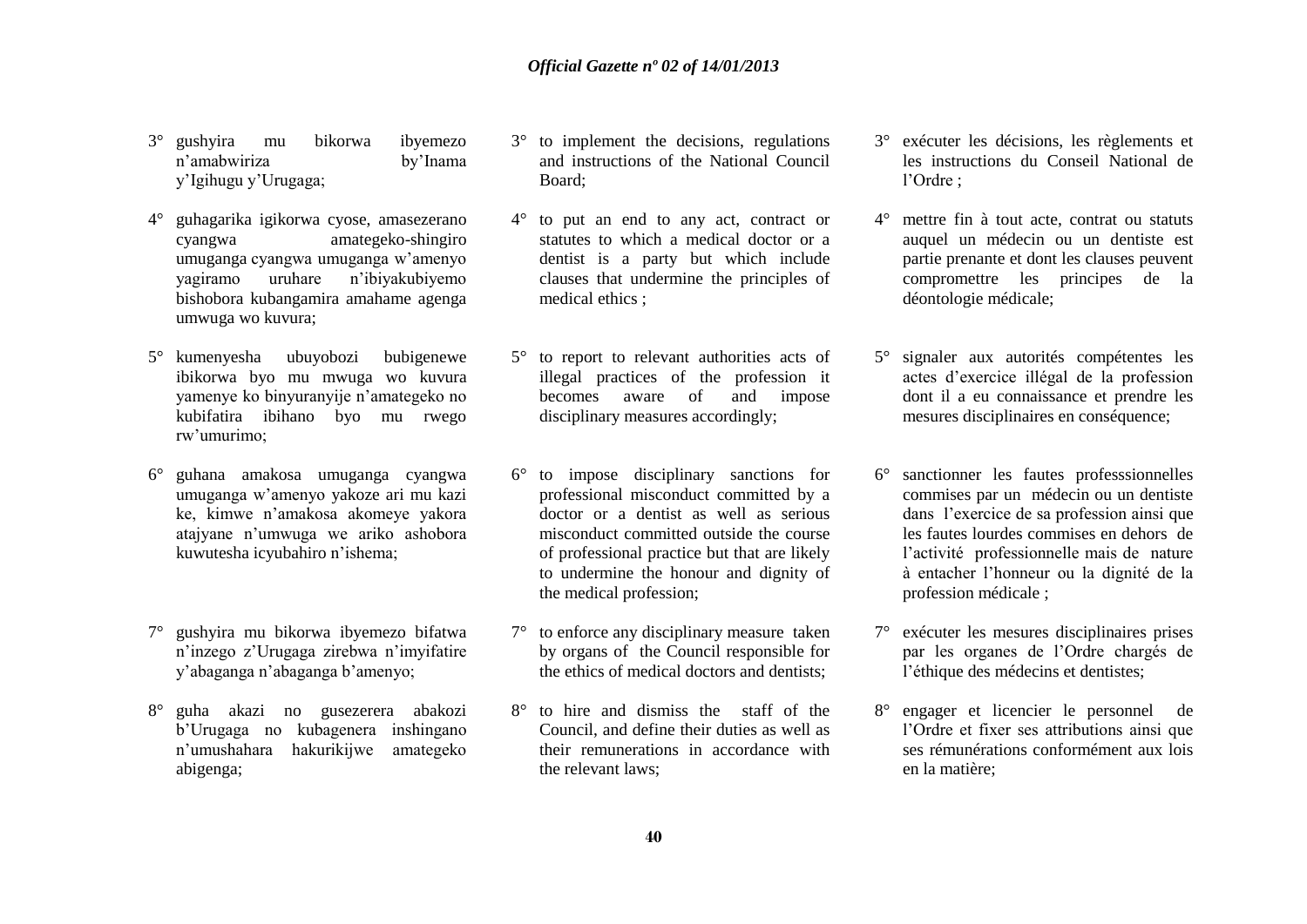| $9^\circ$<br>gukora undi murimo<br>wose Inama<br>y'Igihugu<br>y'Urugaga<br>yasanga<br>ari<br>ngombwa.                                                                             | $9^{\circ}$ to perform any other duty as may be<br>deemed necessary by the National<br>Council Board.                                                               | 9° exécuter toute autre tâche que le Conseil<br>National de l'Ordre peut juger nécessaire.                                                                              |
|-----------------------------------------------------------------------------------------------------------------------------------------------------------------------------------|---------------------------------------------------------------------------------------------------------------------------------------------------------------------|-------------------------------------------------------------------------------------------------------------------------------------------------------------------------|
| <b>Icyiciro</b><br>Amahugurwa<br>2:<br>cya<br>n'isuzumabumenyi                                                                                                                    | Section 2: Training and knowledge evaluation                                                                                                                        | Section 2: Formation et évaluation des<br>connaissances                                                                                                                 |
| Ingingo ya 19: Amahugurwa                                                                                                                                                         | <b>Article 19: Training</b>                                                                                                                                         | <b>Article 19: Formation</b>                                                                                                                                            |
| y'Urugaga<br>y'Igihugu<br>rw'abaganga<br>Inama<br>n'abaganga b'amenyo ishyiraho uburyo bwo<br>guhugura buri muganga cyangwa umuganga<br>w'amenyo hagamijwe kumwongerera ubumenyi. | The National Council Board shall put in place a<br>training system for each medical doctor and<br>dentist to enhance knowledge on an ongoing<br>basis.              | Le Conseil National de l'Ordre met en place un<br>système de formation de chaque médecin et<br>dentiste en vue de renforcer ses connaissances de<br>façon continue.     |
| Buri muganga cyangwa umuganga w'amenyo<br>kwiyongerera<br>ubumenyi<br>agomba<br>kandi<br>agakorerwa isuzuma ry'ubumenyi n'uburyo akora<br>akazi ke.                               | Each medical doctor or dentist shall enhance<br>his/her knowledge and be subject to a knowledge<br>and performance assessment.                                      | Tout médecin ou dentiste doit renforcer ses<br>connaissances et faire l'objet d'une évaluation des<br>connaissances et des performances.                                |
|                                                                                                                                                                                   |                                                                                                                                                                     |                                                                                                                                                                         |
| Ingingo ya 20: Isuzumabumenyi                                                                                                                                                     | <b>Article 20: Knowledge assessment</b>                                                                                                                             | <b>Article 20: Evaluation des connaissances</b>                                                                                                                         |
| Inama y'Igihugu y'Urugaga ishyiraho uburyo bwo<br>gukora isuzumabumenyi n' inzego zikora<br>isuzumabumenyi kandi igakurikirana uko rikorwa.                                       | The National Council Board shall put in place a<br>knowledge assessment system and organs<br>responsible for conducting such assessment and<br>monitor its conduct. | Le Conseil National de l'Ordre met en place un<br>système d'évaluation des connaissances et des<br>organes chargés de réaliser cette évaluation et en<br>fait le suivi. |
| Uburyo isuzumabumenyi rikorwa bugenwa<br>n'amategeko ngengamikorere y'Urugaga.                                                                                                    | The internal rules and regulations of the Council<br>shall determine modalities for conducting the<br>assessment.                                                   | Le règlement d'ordre intérieur de l'Ordre<br>détermine les modalités de réalisation de cette<br>évaluation.                                                             |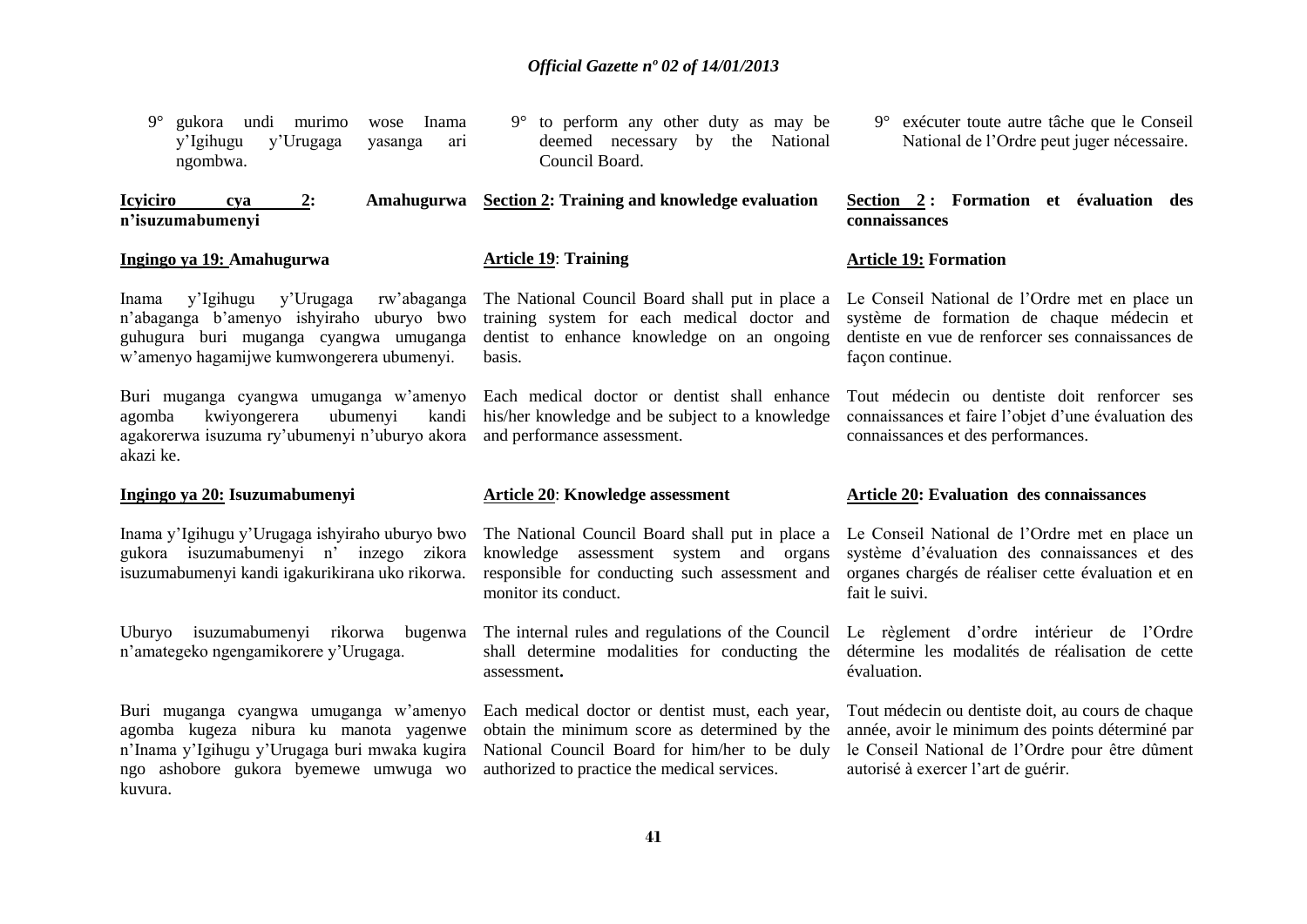#### **Ingingo ya 21: Ibyemezo ku isuzumabumenyi**

#### **Article 21: Post-knowledge assessment**

Iyo umuganga cyangwa umuganga w'amenyo atagejeje ku manota yagenwe, Inama y'Igihugu y'Urugaga ifata kimwe cyangwa byinshi mu shall take one or more of the following measures: byemezo bikurikira:

- 1° kumushyira muri gahunda yihariye y'amahugurwa ahoraho;
- 2° kumukoresha ikizamini cyanditse;
- 3° kumuha umuganga cyangwa umuganga w'amenyo umugenzura mu mikorere ye cyangwa akagira ibyo atemererwa gukora;
- 4° kumukura ku rutonde rw'Abagize Urugaga.

**UMUTWE WA IV : Y'URUGAGA**

**Ingingo ya 22 : Uyobora Inama y'igihugu y'Urugaga**

Perezida w'Inama y'Igihugu y'Urugaga ayobora imirimo y'Inama y'Igihugu y'Urugaga, yaba atabonetse agasimburwa na Visi-Perezida.

When a medical doctor or a dentist fails to obtain the required score, the National Council Board

- 1° to subject him/her to a specific ongoing training programme;
- 2° to require him/her to sit for a written examination;
- 3° to require him/her to work under the supervision of another medical doctor or dentist or impose some restrictions;
- 4° to remove his/her name from the register of members of the Council.
- **CHAPITRE IV : FUNCTIONING OF THE CHAPITRE IV : FONCTIONNEMENT COUNCIL**
- **Council Board**

The activities of the National Council Board shall be led by the Chairperson of the National Council Chairperson.

#### **Article 21: Mesures prises après l'évaluation des connaissances**

Lorsqu'un médecin ou un dentiste ne parvient pas à obtenir la note requise, le Conseil National de l'Ordre prend une ou plusieurs des mesures suivantes :

- 1° le soumettre à un programme spécifique de formation continue ;
- 2° lui faire subir un examen écrit ;
- 3° le faire travailler sous la supervision d'un autre médecin ou dentiste ou ne pas lui autoriser certains actes ;
- 4° le rayer du tableau des membres de l'Ordre.

# **DE L'ORDRE**

#### **Article 22: Chairperson of the National Article 22 : Président du Conseil National de l'Ordre**

Board and, in his/her absence, by the Deputy-l'Ordre et, en cas de son absence, par le Vice-Les travaux du Conseil National de l'Ordre sont dirigés par le Président du Conseil National de Président.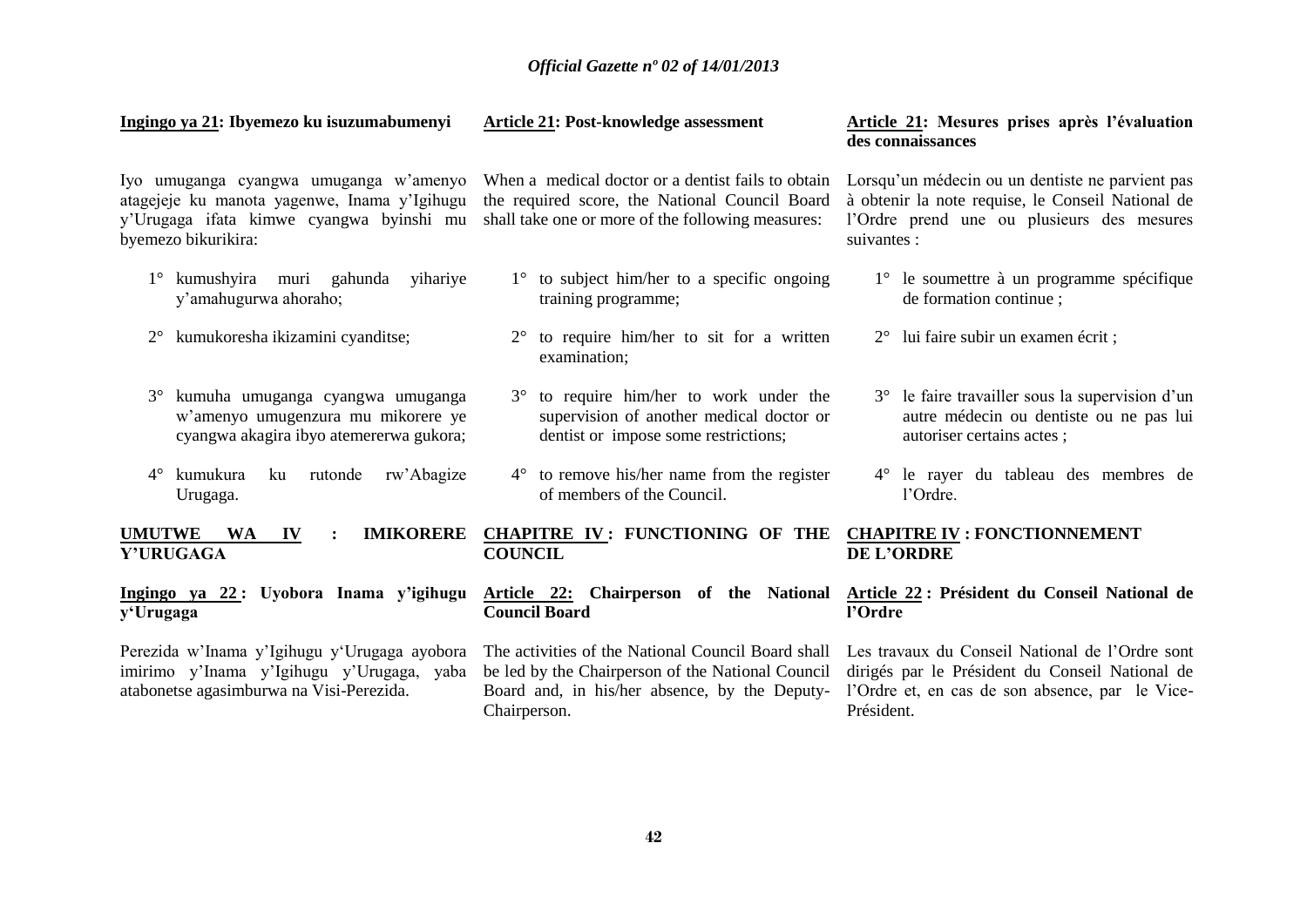**y'Urugaga**

Uburyo inama z'Inama y'Igihugu y'Urugaga zitegurwa, uburyo ibyemezo bifatwa n'ibihano by'abatitabiriye inama biteganywa n'amategeko ngengamikorere y'Urugaga**.**

#### **Ingingo ya 24 : Itumira ry'inzobere mu nama z'Inama y'Igihugu y'Urugaga**

y'Igihugu y'Urugaga ishobora gutumira umuntu wese ibona ashobora kuyungura inama ku ngingo runaka ifite ku murongo w'ibyigwa. Uwatumiwe ntiyemerewe gutora no gukurikirana iyigwa ry'izindi ngingo ziri ku murongo w'ibyigwa.

## **Ingingo ya 25: Kohereza Urugaga**

Mbere y'itariki ya 31 Nyakanga ya buri mwaka, Biro y'Inama y'Igihugu y'Urugaga yoherereza Minisitiri ufite Ubuzima mu nshingano ze urutonde rw'Abaganga n'abaganga b'amenyo bagize Urugaga rwatunganyijwe ku itariki ya 30 Kamena z'uwo mwaka.

Isibwa cyangwa se ikurwa ry'umuganga cyangwa umuganga w'amenyo ku rutonde rimenyeshwa urwego rwavuzwe haruguru.

#### **Ingingo ya 23 : Inama z'Inama y'igihugu Article 23** : **Meetings of the National Council Article 23**: **Réunions du Conseil National de Board l'Ordre**

National Council Board, procedures for taking decisions and sanctions for absence from meetings shall be determined by the internal rules and regulations of the Council.

### **Article 24: Invitation of a resource person to the meetings of the National Council Board**

Igamije kurangiza inshingano zayo, Inama In order to carry out its responsibilities, the National Council Board may invite to its meetings any person whose opinion may be useful for the consideration of a particular item on the agenda. The invited person shall not participate in vote or discussion on other items on the agenda.

### **rw'abaganga n'abaganga b'amenyo bagize medical doctors and dentists members of the médecins et dentistes, membres de l'Ordre Council**

National Council Board shall transmit to the Minister in charge of Health, the register of members of the Council drawn up on the  $30<sup>th</sup>$  of June of the same year.

authority referred to above.

Modalities for preparing the meetings of the Les modalités de préparation des réunions du Conseil National de l'Ordre et de prise de décisions ainsi que les sanctions en cas d'absence aux réunions sont déterminées par le Règlement d'Ordre Intérieur de l'Ordre.

#### **Article 24** : **Invitation d'une personne ressource aux réunions du Conseil National de l'Ordre**

En vue de l'accomplissement de ses attributions, le Conseil National de l'Ordre peut inviter à ses réunions toute personne dont l'avis serait jugé utile pour l'examen d'un point donné figurant à l'ordre du jour. La personne invitée ne peut participer ni au vote ni aux discussions sur les autres questions à l'ordre du jour.

# **Article 25: Transmission of the register of the Article 25 : Transmission du tableau des**

Before 31st July of each year, the Bureau of the Avant le 31 juillet de chaque année, le Bureau du Conseil National de l'Ordre transmet au Ministre ayant la Santé dans ses attributions, le tableau des membres de l'Ordre arrêté au 30 juin de la même année.

Any deletion or removal of a medical doctor or a Toute radiation ou suppression d'un médecin ou dentist from the register shall be notified to the d'un dentiste du Tableau est communiquée à l'autorité précitée.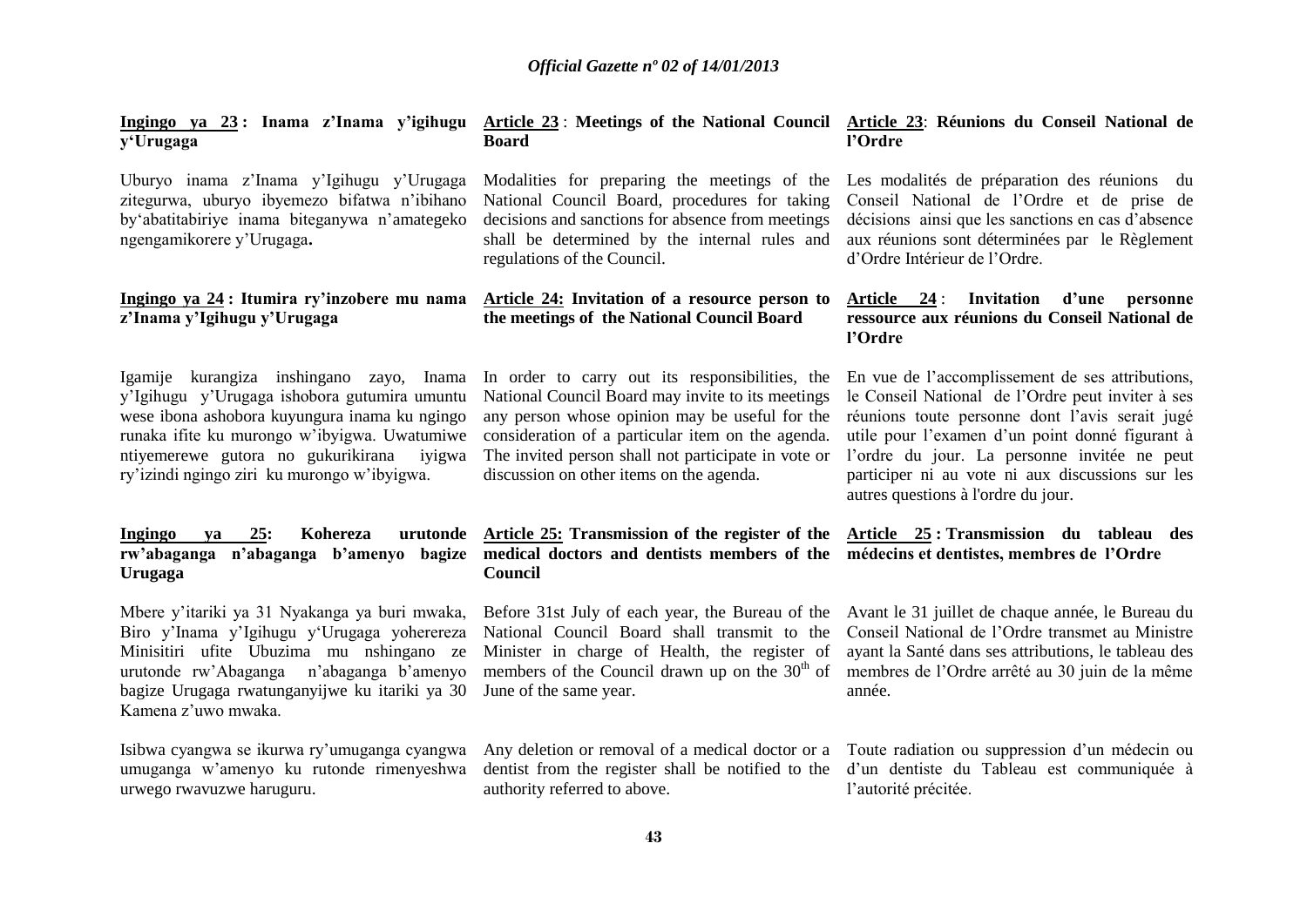| Ingingo ya 26: Ubunyamabanga Buhoraho                                                                                                                             | <b>Article 26: Permanent Secretariat</b>                                                                                                                            | <b>Article 26 : Secrétariat Permanent</b>                                                                                                                                    |
|-------------------------------------------------------------------------------------------------------------------------------------------------------------------|---------------------------------------------------------------------------------------------------------------------------------------------------------------------|------------------------------------------------------------------------------------------------------------------------------------------------------------------------------|
| Kugira ngo Urugaga rushobore kuzuza inshingano<br>zarwo, Biro y'Inama y'Igihugu y'Urugaga<br>yunganirwa mu mirimo yayo ya buri munsi<br>n'Ubunyamabanga buhoraho. | For the Council to carry out its mission, the<br>Bureau of the National Council Board shall be<br>assisted in its daily activities by the Permanent<br>Secretariat. | Pour l'accomplissement de la mission de l'Ordre,<br>le Bureau du Conseil National de l'Ordre est<br>assisté dans ses activités quotidiennes par un<br>Secrétariat Permanent. |
| Inama y'Igihugu y'Urugaga ishobora guha akazi<br>abandi bantu yakenera kugira ngo ihe ingufu<br>Ubunyamabanga buhoraho.                                           | The National Council Board may recruit other<br>staff to support the Permanent Secretariat.                                                                         | Le Conseil National de l'Ordre peut recruter<br>d'autres personnes pour appuyer le Secrétariat<br>Permanent.                                                                 |
| y'ubunyamabanga<br>Inshingano<br>n'imikorere<br>buhoraho bw'Urugaga bigenwa n'amategeko<br>ngengamikorere y'Urugaga.                                              | Responsibilities and functioning of the Permanent<br>Secretariat of the Council shall be determined by<br>the internal rules and regulations of the Council.        | Les attributions et le fonctionnement<br>du<br>Secrétariat Permanent de l'Ordre sont déterminés<br>par le règlement d'ordre intérieur de l'Ordre.                            |
| <b>IMYITWARIRE</b><br><b>UMUTWE</b><br><b>WA</b><br>$\mathbf{V}$ :<br><b>N'IBIHANO</b>                                                                            | <b>CHAPTER V: CODE OF ETHICS AND</b><br><b>DISCIPLINARY ACTIONS</b>                                                                                                 | CHAPITRE V: CODE D'ETHIQUE ET<br><b>SANCTIONS DISCIPLINAIRES</b>                                                                                                             |
|                                                                                                                                                                   |                                                                                                                                                                     |                                                                                                                                                                              |
| Icyiciro cya mbere: Imyitwarire                                                                                                                                   | <b>Section One: Code of ethics</b>                                                                                                                                  | Section première : Code d'éthique                                                                                                                                            |
| Ingingo ya 27: Ibihano n'inzego zishinzwe<br>kubitanga                                                                                                            | <b>Article 27: Disciplinary measures and organs</b><br>with the power to impose them                                                                                | <b>Article 27: Mesures disciplinaires et organes</b><br>habilités à les infliger                                                                                             |
| Ibihano bigenwa n'inzego z'Urugaga bijyanye<br>n'imyifatire<br>n'imyitwarire<br>y'abaganga<br>n'abaganga b'amenyo ni:                                             | Disciplinary measures on medical doctors and<br>dentists which can be taken by the organs of the<br>Council are as follows:                                         | Les sanctions disciplinaires que les organes de<br>l'Ordre peuvent infliger aux médecins et dentistes<br>sont les suivantes :                                                |
| kwihanangirizwa;<br>$1^{\circ}$                                                                                                                                   | $1^{\circ}$ warning;                                                                                                                                                | 1° l'avertissement ;                                                                                                                                                         |
| $2^{\circ}$<br>kugawa;                                                                                                                                            | reprimand;<br>$2^{\circ}$                                                                                                                                           | $2^{\circ}$ le blâme;                                                                                                                                                        |
| guhagarikwa by'agateganyo ku kazi mu<br>$3^\circ$<br>gihe kitarenze amezi (6);                                                                                    | 3° temporary suspension of practice for a<br>period not exceeding six (6) months;                                                                                   | suspension temporaire de l'exercice<br>$3^\circ$<br>pour un délai ne dépassant pas six (6)<br>mois;                                                                          |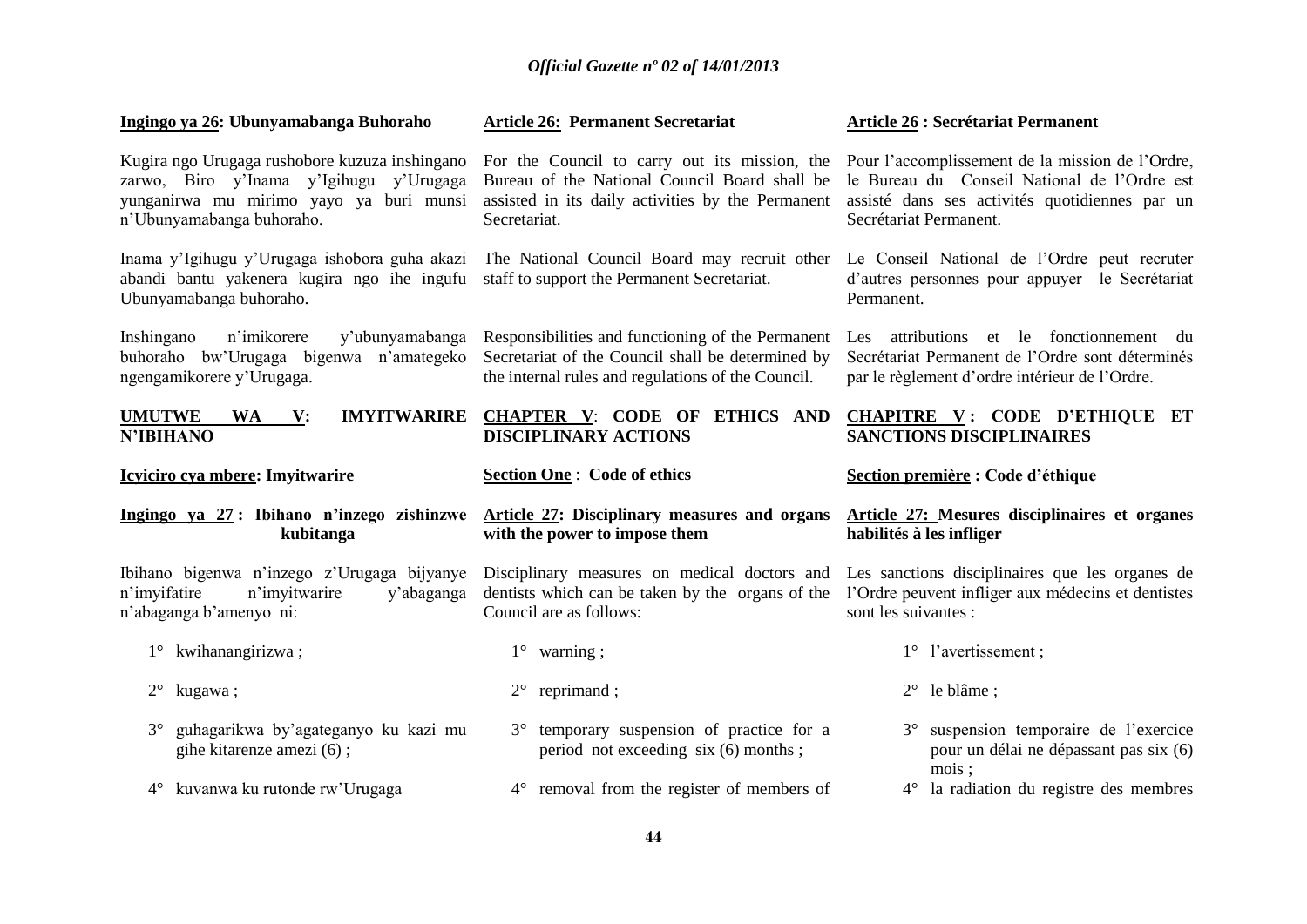#### the Council.

cya mbere cy'iyi ngingo bitangwa na Biro y'Inama y'Igihugu y'Urugaga ku makosa yoroheje adahungabanya ubuzima bw'abarwayi cyangwa adatesha ishema umwuga w'ubuvuzi.

Igihano kivugwa mu gace ka 3º k'igika cya mbere cy'iyi ngingo gitangwa na Biro y'Inama y'Igihugu y'Urugaga ku makosa ashobora guhungabanya ubuzima bw'umurwayi cyangwa gutesha ishema umwuga w'ubuvuzi ; kandi amakosa yo mu rwego rwa gatatu agomba kumenyeshwa Minisitiri w'ubuzima.

cy'iyi ngingo gitangwa na Biro y'Inama y'Igihugu y'Urugaga iyo hakozwe ibintu bikabije bidashobora kujyana n'umwuga w'ubuganga cyangwa ubuganga bw'amenyo.

Igihano cyo mu rwego rwa kane gitangarizwa abaturage. Ibisobanuro by' ibikorwa bibi n'ibihano bigendana bisobanurwa neza mu mategeko ngengamikorere y'Urugaga.

Mbere y'uko afatirwa icyemezo, umuganga cyangwa umuganga w'amenyo bireba agomba kuba yarahawe umwanya wo kwisobanura imbere y'urwego rufite ububasha bwo kumuha igihano.

2º of Paragraph One of this Article shall be taken by the Bureau of the National Council Board for light faults that do not endanger the life of a patient or the dignity of the medical profession.

Paragraph One of this Article shall be taken by the Bureau of the National Council Board for faults which may put at risk the life of the patient or the dignity of the profession; and faults of the third order must be communicated to the Minister of Health.

Paragraph One of this Article shall be taken by the Bureau of the National Council Board for faults that are not seriously compatible with the profession of a medical doctor or a dentist.

Disciplinary measure of fourth order shall be communicated to the public. Serious faults and their disciplinary measures shall be specified in the internal rules and regulations of the Council.

Before any disciplinary measure is taken against a medical doctor or a dentist, he/she must be given an opportunity to be heard by the organ with the power to impose such a measure against him/her.

#### de l'Ordre.

Ibihano bivugwa mu gace ka 1<sup>°</sup> n'aka 2<sup>°</sup> tw'igika Disciplinary measures referred to in items 1<sup>°</sup> and Les sanctions disciplinaires visées aux points 1<sup>°</sup> et 2º de l'alinéa premier du présent article sont infligées par le Bureau du Conseil National de l'Ordre pour des fautes légères ne mettant pas en danger la vie du malade ou la dignité de la profession médicale.

> Disciplinary measure referred to in item 3° of La sanction disciplinaire prévue au point 3° de l'alinéa premier du présent article est infligée par le Bureau du Conseil National de l'Ordre pour fautes pouvant mettre en danger la vie du malade ou la dignité de la profession tandis que les fautes du troisième degré doivent être communiquées au Ministre de la santé.

Igihano kivugwa mu gace ka 4° k'igika cya mbere The disciplinary measure referred to in item 4° of La sanction disciplinaire visée au point 4° de l'alinéa premier du présent article est infligéé par le Bureau du Conseil National de l'Ordre en cas de faute grave incompatible avec la profession de médecin ou dentiste.

> La sanction disciplinaire du quatrième degré doit être communiquée au public. Les détails des manquements graves et leurs sanctions sont définis par le règlement d'ordre Intérieur de l'Ordre.

> Avant de prendre une mesure disciplinaire, tout médecin ou tout dentiste doit avoir été donné l'occasion d'être entendu par l'organe habilité à lui infliger cette sanction.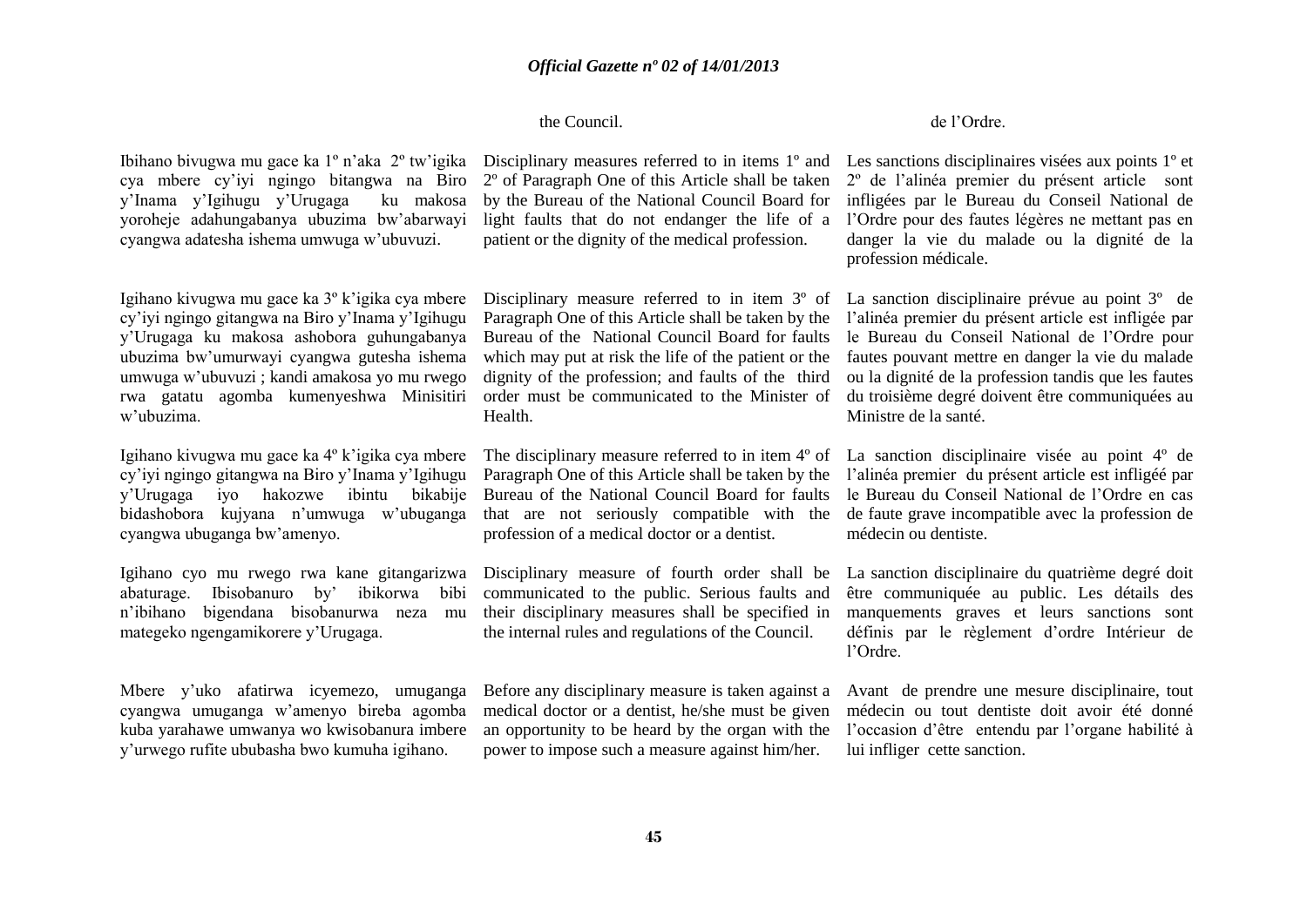| <u>Ingingo ya 28:</u> Ingaruka zo guhagarikwa Article 28:<br>by'agateganyo                                                                                                                                                         | Consequences of temporary<br>suspension                                                                                                                                                                                                                            | Article 28: Conséquences de la suspension<br>temporaire                                                                                                                                                                             |
|------------------------------------------------------------------------------------------------------------------------------------------------------------------------------------------------------------------------------------|--------------------------------------------------------------------------------------------------------------------------------------------------------------------------------------------------------------------------------------------------------------------|-------------------------------------------------------------------------------------------------------------------------------------------------------------------------------------------------------------------------------------|
| Umuganga<br>w'amenyo<br>cyangwa<br>umuganga<br>wafatiwe<br>icyemezo<br>guhagarikwa<br>cyo<br>by'agateganyo ku murimo wo kuvura aba<br>yambuwe uburenganzira bwo gutora no gutorwa<br>mu Nzego z'Urugaga mu gihe cy'imyaka ine (4). | A medical doctor or a dentist who is subject to a<br>disciplinary measure of temporary suspension of<br>practice of medical profession shall be deprived of<br>the right to vote and to be elected in the organs of<br>the Council for a period of four (4) years. | Tout médecin ou dentiste faisant l'objet de la<br>sanction disciplinaire de suspension temporaire<br>d'exercice est privé du droit de vote et d'être élu<br>au sein des organes de l'Ordre pour une période<br>de quatre $(4)$ ans. |
| Ingingo ya 29: Gukurwa mu mwanya nta Article 29: Automatic removal from office<br>mpaka                                                                                                                                            |                                                                                                                                                                                                                                                                    | <b>Article 29: Révocation d'office</b>                                                                                                                                                                                              |
| Umuganga<br>cyangwa<br>umuganga<br>arimo rwose<br>watowe,<br>rwego<br>urwo<br>mu<br>rw'Urugaga, akurwa nta mpaka mu mwanya removal from office if he/she:<br>arimo, iyo :                                                          | w'amenyo A medical doctor or a dentist elected on any organ<br>of the Council shall be subject to automatic                                                                                                                                                        | Tout médecin ou dentiste élu dans un quelconque<br>organe de l'Ordre fait l'objet d'une révocation<br>d'office s'il a:                                                                                                              |
| 1° yafatiwe icyemezo cyo<br>guhagarikwa<br>by'agateganyo;                                                                                                                                                                          | 1° was subject to a disciplinary measure of<br>temporary suspension;                                                                                                                                                                                               | fait l'objet d'une mesure disciplinaire de<br>suspension temporaire;                                                                                                                                                                |
| yakuwe ku rutonde rw'Urugaga;<br>$2^{\circ}$                                                                                                                                                                                       | was removed from the register of<br>members of the Council:                                                                                                                                                                                                        | 2° été radié du tableau des membres de<br>l'Ordre :                                                                                                                                                                                 |
| n'Urukiko<br>$3^\circ$<br>yakatiwe<br>ku<br>buryo<br>budasubirwaho igifungo kingana cyangwa<br>kirenze amezi atandatu (6).                                                                                                         | 3° was definitively sentenced to a term of an<br>imprisonment equal to or exceeding six<br>$(6)$ months.                                                                                                                                                           | fait l'objet de condamnation définitive à<br>$3^\circ$<br>une peine d'emprisonnements égale ou<br>supérieure à six (6) mois.                                                                                                        |
| Kugira ngo hemezwe ko umuganga cyangwa<br>watowe mu<br>w'amenyo<br>umuganga<br>nzego<br>z'Urugaga akurwa muri uwo mwanya, Inama<br>y'Igihugu y'Urugaga ibikora ibyibwirije cyangwa<br>ikabisabwa n'umwe mubayigize.                | In order to take a decision on removal of an<br>elected member to one of the organs of the<br>Council, the National Council Board shall act on<br>its own initiative or upon request by one of its<br>members.                                                     | Pour statuer sur la révocation d'office d'un<br>médecin ou dentiste élu dans des organes de<br>l'Ordre, le Conseil National de l'Ordre se saisit<br>soit d'office, soit sur requête d'un de ses<br>membres.                         |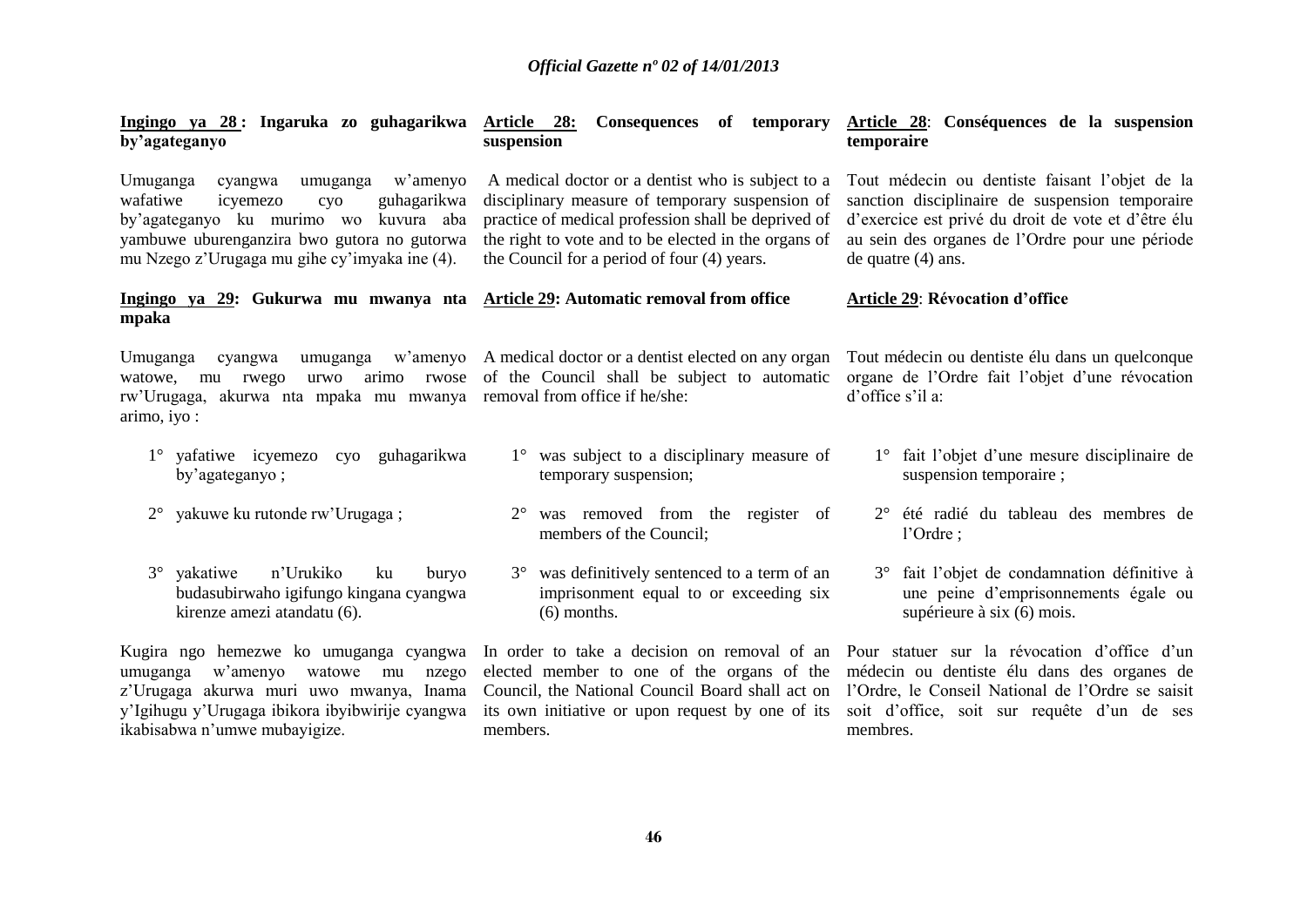#### **Ingingo ya 30 : Kutavangura**

z'Urugaga cyerekeye itangwa ry'ibihano a medical doctor or a dentist by the organs of the à un médecin ou un dentiste par les organes de bigenewe gukosora umuganga gishobora gushingira ku mpamvu z'ivangura iryo ari ryo discrimination. ryose.

#### **Ingingo ya 31 : Ibanga ry'umwuga**

Abagize inzego z'Urugaga bose bagomba kugira ibanga ry'umwuga ku bintu byose bamenye igihe bari mu mirimo bashinzwe cyangwa igihe bayikoraga ndetse bakarikomeza na nyuma yo kuva muri iyo mirimo.

Ibivugwa mu gika cya mbere cy'iyi ngingo bireba kandi undi muntu wese, icyo yaba akora cyose, ufite uruhare mu mirimo y'Urugaga.

Kumena ibanga ry'umwuga bihanwa hakurikijwe ibiteganywa n'igitabo cy'amategeko ahana.

#### **Ingingo ya 32 : Ikurikiranwa ry'umuganga cyangwa umuganga w'amenyo ukora atanditswe ku rutonde rw'Urugaga cyangwa yarahagaritswe**

Umuganga cyangwa umuganga w'amenyo ukora imirimo y'ubuganga mu by'ubuvuzi atanditswe ku rutonde rw'Urugaga kimwe n'umuganga cyangwa umuganga w'amenyo ukora mu gihe yahagaritswe by'agateganyo cyangwa burundu, ashyikirizwa inkiko zibifitiye ububasha.

#### **Article 30** : **Non discrimination**

#### **Article 31** : **Professional secrecy**

The members of the organs of the Council shall be bound by professional secrecy for any information gained from their duties or they have acquired in the course of performance of their duties even after they cease to perform such duties.

The provisions of Paragraph One of this Article shall apply also to any person who, in whatever capacity, participates in the functioning of the Council.

punishable in accordance with the Penal Code.

#### **Article 32** : **Prosecution of a medical doctor or dentist practicing without being registered in the register of the Council or while on the suspension**

Any medical doctor or dentist who practices his/her profession without being registered in the register of the Council as well as one who permanent suspension shall be brought before the est traduit devant les juridictions compétentes. competent courts of law.

#### **Article 30 : Non discrimination**

Nta cyemezo na kimwe gishyirwaho n'inzego No disciplinary measure shall be imposed against Aucune sanction disciplinaire ne peut être infligée Council on the ground of any form of l'Ordre en raison d'une quelconque forme de discrimination.

#### **Article 31 : Secret professionnel**

Les membres des organes de l'Ordre sont tenus au secret professionnel pour toute information dont ils on eu connaissance dans le cadre ou dans l'exercice de leurs fonctions et même après la cessation de ces dernières.

Les dispositions de l'alinéa premier du présent article s'appliquent également à toute personne qui, à titre quelconque, participe au fonctionnement de l'Ordre.

The breach of professional secrecy shall be La violation du secret professionnel est punie conformément aux dispositions du Code Pénal.

#### **Article 32** : **Poursuite d'un médecin ou dentiste exerçant sans être inscrit au tableau de l'Ordre ou ayant fait l'objet de suspension**

practices while he/she is subject to temporary or l'objet de la suspension temporaire ou définitive Tout médecin ou dentiste qui exerce l'art médical sans être inscrit au tableau de l'Ordre ainsi que tout médecin ou dentiste qui exerce alors qu'il fait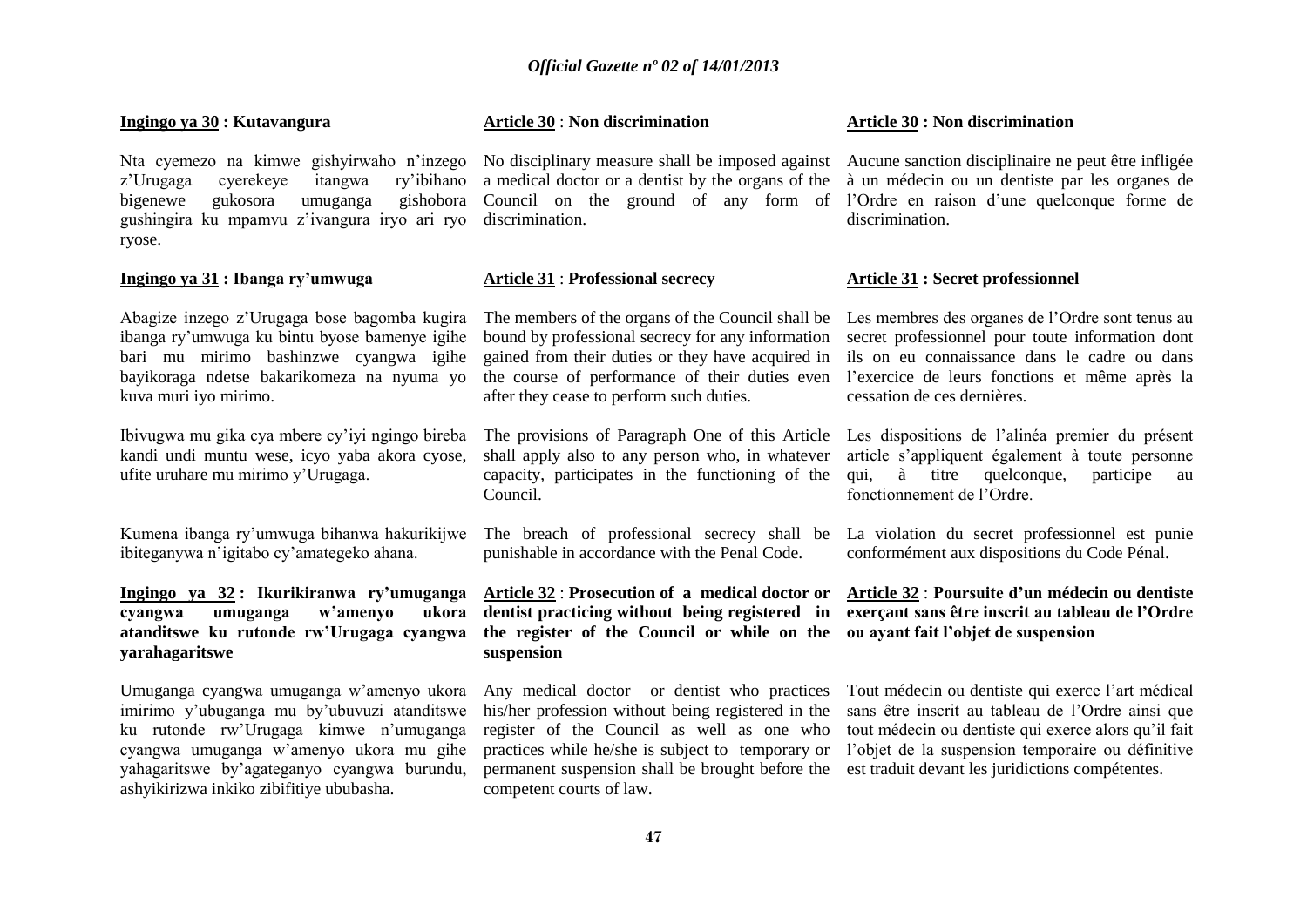| Ibivugwa mu gika cya mbere cy'iyi ngingo bireba<br>umukoresha<br>w'umuganga<br>kandi<br>cyangwa<br>umuganga w'amenyo uvugwa muri icyo gika. | The provisions of Paragraph One of this Article<br>shall apply also to any employer of a medical<br>doctor or a dentist referred to in that Paragraph. | Les dispositions de l'alinéa premier du présent<br>article s'appliquent également à l'employeur d'un<br>médecin ou dentiste visé dans cet alinéa. |
|---------------------------------------------------------------------------------------------------------------------------------------------|--------------------------------------------------------------------------------------------------------------------------------------------------------|---------------------------------------------------------------------------------------------------------------------------------------------------|
| Ingingo ya 33: Gukurikiranwa mu rwego Article 33: Disciplinary proceedings<br>rw'imyitwarire ku murimo                                      |                                                                                                                                                        | Article 33: Poursuite en matière disciplinaire                                                                                                    |
| Gukurikiranwa kw'umuganga cyangwa umuganga<br>w'amenyo mu rwego rw'imyitwarire ku murimo<br>ntibibuza :                                     | or a dentist shall not prevent:                                                                                                                        | Disciplinary proceedings against a medical doctor L'exercice de l'action disciplinaire contre un<br>médecin ou un dentiste n'exclut pas :         |
| ikurikiranwa<br>mu rukiko<br>ruburanisha<br>imanza nshinjabyaha;                                                                            | legal proceedings in criminal courts;<br>$1^{\circ}$                                                                                                   | les poursuites devant les juridictions<br>répressives;                                                                                            |
| ikurikiranwa<br>rukiko<br>ruburanisha<br>$2^{\circ}$<br>mu<br>imanza mboneza mubano;                                                        | legal proceedings before civil courts;<br>$2^{\circ}$                                                                                                  | $2^{\circ}$ les poursuites devant les juridictions<br>civiles;                                                                                    |
| ikurikiranwa<br>$3^\circ$<br>imbere<br>y'ubuyobozi<br>bumushinzwe.                                                                          | proceedings<br>disciplinary<br>before<br>$3^\circ$<br>the<br>superior in the administrative hierarchy.                                                 | disciplinaire<br>$3^{\circ}$ l'action<br>par<br>son<br>supérieur hiérarchique au niveau de<br>l'administration.                                   |
| <b>UMUTWE</b><br><b>WA</b><br>VI:<br><b>IKURIKIRANWA</b><br>RY'AMAKOSA N'INZIRA ZO GUSABA KO<br><b>IBYEMEZO BYAFASHE BIKURWAHO</b>          | <b>CHAPTER</b><br><b>DISCIPLINARY</b><br>VI<br><b>PROCEDURES AND APPEAL</b>                                                                            | <b>CHAPITRE</b><br><b>PROCEDURES</b><br>VI:<br><b>DISCIPLINAIRES ET VOIES DE RECOURS</b>                                                          |

**Ingingo ya 34 : Ikurikiranwa ry'ikosa n'Inama Article 34: Disciplinary action by the National Article 34 : Action disciplinaire par le Conseil y'Igihugu y'Urugaga Council Board National de l'Ordre**

Inama y'Igihugu y'Urugaga ikurikirana ikosa ryakozwe n'umuganga cyangwa umuganga w'amenyo uri ku rutonde rw'Urugaga ibyibwirije cyangwa ibisabwe n'undi muntu wese ubifitemo inyungu.

disciplinary action against a medical doctor or a dentist on its own initiative or upon request by any interested person.

The National Council Board shall institute the Le Conseil National de l'Ordre engage l'action disciplinaire contre un médecin ou un dentiste, de sa propre initiative ou à la demande de toute personne intéressée.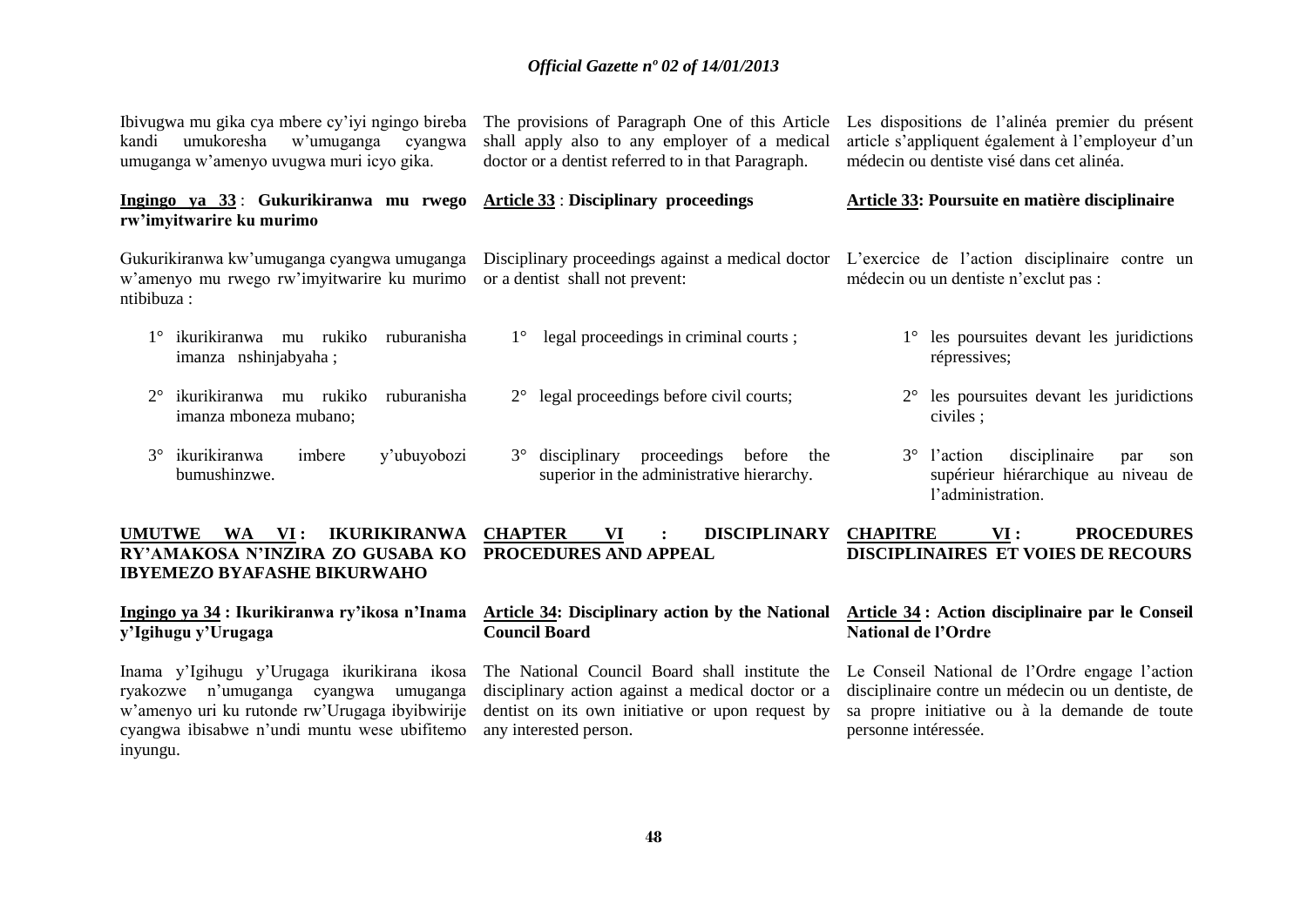### **Biro y'Inama y'Igihugu y'Urugaga k'umuganga cyangwa umuganga w'amenyo**

Mu gihe hagitegerejwe icyemezo cy'Inama y'Igihugu y'Urugaga gifatwa mu gihe kitarenze ukwezi kumwe (1), Biro y'Inama y'Igihugu y'Urugaga ishobora guhagarika by'agateganyo, umuganga cyangwa umuganga w'amenyo ukekwaho ikosa rikomeye rihanishwa igihano cyo guhagarikwa by'agateganyo cyangwa cyo from the register of the members of the Council. kuvanwa ku rutonde rw'abagize Urugaga.

#### **Ingingo ya 36** : **Icyemezo gifatiwe umuganga cyangwa umuganga w'amenyo adahari**

Umuganga cyangwa umuganga w'amenyo wafatiwe icyemezo adahari, ashobora gusaba ko gisubirwaho mu gihe kitarenze iminsi cumi n'itanu (15) uhereye igihe yakimenyesherejweho.

Icyo gihe, ikirego kigarurwa imbere ya Biro y'Inama y'Igihugu.Yaba atanogewe n'imyanzuro akajuririra Inama y'Igihugu y'Urugaga.

Iyo uwasabye isubirwaho ry'icyemezo yongeye kubura nta mpamvu igaragara yerekanye, ntashobora kongera gusaba ko gisubirwaho.

### **doctor or dentist by the Bureau of the National Council Board**

Pending the National Council Board decision within a period not exceeding one (1) month, the Bureau of the National Council Board may suspected of having committed misconduct punishable by temporary suspension or removal

#### **Article 36**: **Measure taken against a medical doctor or a dentist in absentia**

Any medical doctor or dentist against whom a measure was taken in absentia may file an opposition to such a measure within fifteen (15) days of notification.

In that situation, the case is again referred to the Bureau of the National Council Board. If he/she is not satisfied with the decision taken, he/she shall appeal against it before the National Council recours devant le Conseil National de l'Ordre. Board.

When the person who has filed an opposition fails to appear once again without reasonable grounds, he/she can no longer file a new opposition.

#### **Ingingo 35**: **Guhagarikwa by'agateganyo na Article 35 : Temporary suspension of a medical Article 35**: **Suspension temporaire d'un médecin ou un dentiste par le Bureau du Conseil National de l'Ordre**

temporarily suspend a medical doctor or a dentist l'Ordre peut suspendre temporairement un En attendant que le Conseil National de l'Ordre prenne la décision dans un délai ne dépassant pas un (1) mois, le Bureau du Conseil National de médecin ou un dentiste soupçonné d'avoir commis une faute grave punissable d'une suspension temporaire ou de radiation du tableau des membres de l'Ordre.

#### **Article 36**: **Mesure prise contre un médecin ou un dentiste en son absence**

Tout médecin ou dentiste contre lequel une mesure a été prise par défaut, peut former une opposition contre cette mesure dans un délai ne dépassant pas quinze (15) jours à compter de la notification.

Dans ce cas, l'affaire est alors ramenée devant le Bureau du Conseil National de l'Ordre. S'il n'est pas satisfait de la décision prise, il peut faire

Si la personne qui a formé opposition fait défaut encore une fois sans raison valable, elle ne peut plus former une nouvelle opposition.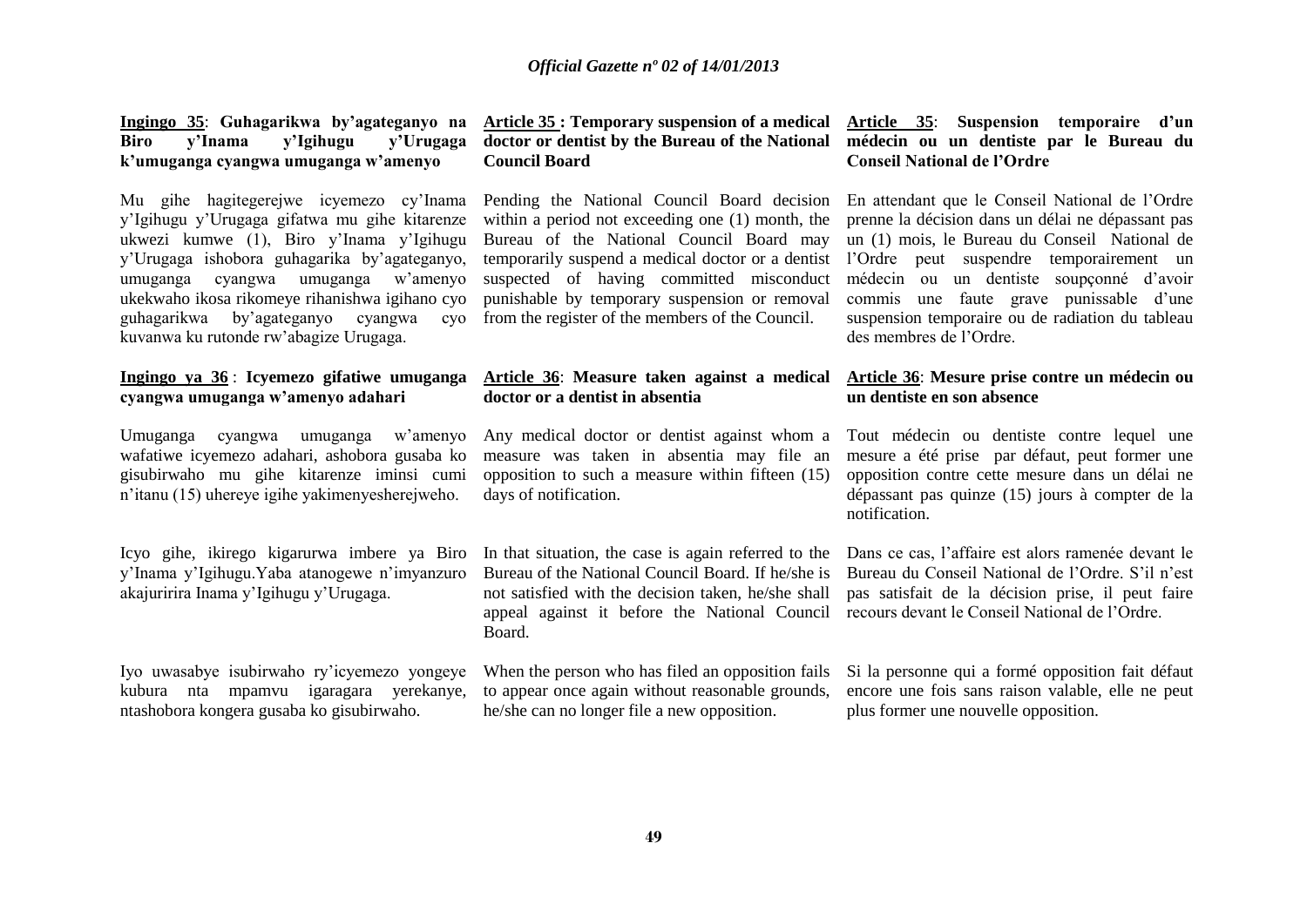#### **Ingingo ya 37**: **Gusaba ko icyemezo Article 37** : **Appeal gisubirwaho**

Irangizwa ry'igihano gikosora umuganga cyangwa umuganga w'amenyo kitagishoboye gusubirwaho ritangira nyuma y'iminsi mirongo

#### **Article 37**: **Recours**

Gusaba ko icyemezo cyafashwe gisubirwaho bikorwa mu nyandiko ishyikirizwa Ubunyamabanga Buhoraho bw'Inama y'Igihugu y'Urugaga. Iyo nyandiko ishobora gukorwa n'umuganga cyangwa umuganga w'amenyo mu gihe cy'iminsi itarenze mirongo itatu (30) uhereye being appealed against. igihe amenyesherejwe icyemezo asabira gusubirwamo. Gusaba ko icyemezo gisubirwaho biba bihagaritse The appeal against a measure shall lead to the ishyirwa mu bikorwa ryacyo. Inama y'Igihugu y'Urugaga yiyemeza kwiga ikibazo no gukora imirimo yose ya ngombwa yuzuza iperereza. Icyemezo cy'Inama y'Igihugu y'Urugaga kimenyeshwa uwo kireba mu ibaruwa ku buryo haboneka icyimenyetso cyanditse ko yayibonye. **Ingingo ya 38 : Gukomeza ibihano**  Inama y'Igihugu y'Urugaga ntishobora gukomeza igihano cyatanzwe na Biro y'Inama y'Igihugu y'Urugaga cyangwa ngo igire igihano itanga Biro nta cyo yatanze, cyeretse byemejwe ku bwiganze bw'amajwi angana na bitatu bya kane (3/4) by'abasuzumye ikirego. The appeal shall be made in writing and sent to Le recours est formé par écrit auprès du the Permanent Secretariat of the National Council Board. Such an appeal may be made by the l'Ordre. Cette déclaration peut être faite par le concerned medical doctor or dentist, within thirty (30) days of notification of the decision that is suspension of its enforcement. The National Council Board shall consider the Le Conseil National de l'Ordre se charge case and carry out further investigations. The decision of the National Council Board shall be notified to the concerned person by mail with acknowledgement of receipt. **Article 38** : **Aggravation of the sanctions** The National Council Board shall not aggravate the sanction imposed by the Bureau of the National Council Board or apply a sanction where the Bureau has not imposed any, unless it is approved by three quarter  $(3/4)$  of those who decided on the issue. Secrétariat Permanent du Conseil National de médecin ou par le dentiste intéressé dans un délai de trente (30) jours à partir de la notification de la décision faisant objet de recours. contre une mesure entraîne la suspension de son exécution. d'examiner la requête et de procéder à tous les devoirs complémentaires d'instruction. La décision du Conseil National de l'Ordre est notifiée par écrit à la partie intéressée avec accusé de réception. **Article 38**: **Aggravation des sanctions** Le Conseil National de l'Ordre ne peut aggraver la sanction prononcée par le Bureau du Conseil National de l'Ordre ou appliquer une sanction alors que le Bureau n'en avait prononcé aucune qu'à la majorité des trois quarts (3/4) de ceux qui ont statué sur l'affaire.

> shall begin at the expiry of thirty (30) days définitive prend cours à l'expiration du délai de reserved for an appeal as from the notification of trente (30) jours réservés à l'appel à compter de la

> The enforcement of a final disciplinary sanction L'exécution d'une sanction disciplinaire devenue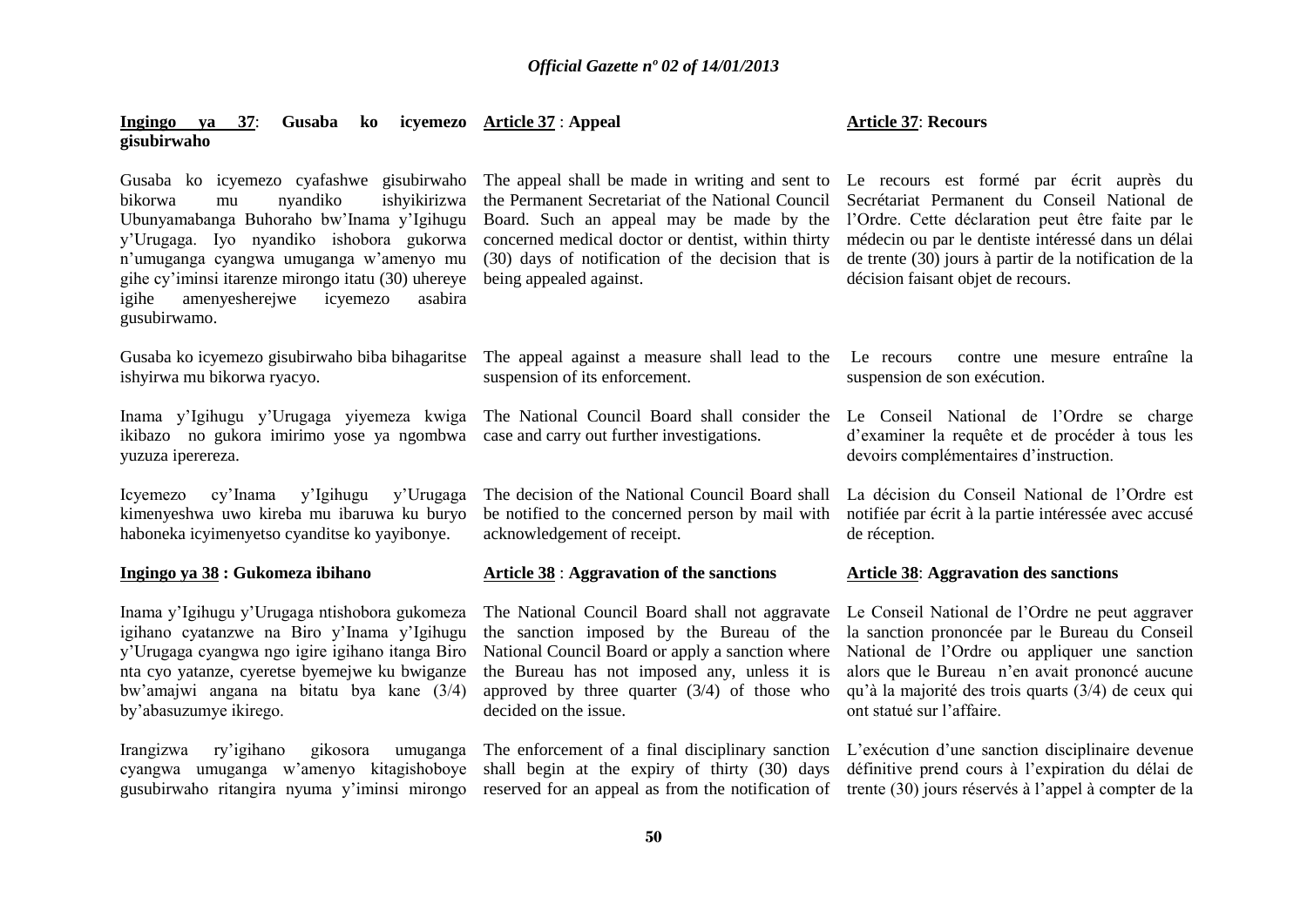| itatu (30) y'ubujurire uhereye igihe icyemezo the decision to the medical doctor or the dentist.<br>kijyanye n'igihano kimenyesherejwe umuganga<br>cyangwa umuganga w'amenyo.                                        |                                                                                                                                                                                                                     | notification de la décision au médecin ou au<br>dentiste.                                                                                                                                                                              |
|----------------------------------------------------------------------------------------------------------------------------------------------------------------------------------------------------------------------|---------------------------------------------------------------------------------------------------------------------------------------------------------------------------------------------------------------------|----------------------------------------------------------------------------------------------------------------------------------------------------------------------------------------------------------------------------------------|
| Icyemezo cyose gifitanye isano no gukurwa ku<br>rutonde rw'Urugaga kinagena umunsi gitangira<br>gukurikizwa.                                                                                                         | Any decision relating to the removal from the<br>register of the Council shall indicate the date from<br>which it takes effect.                                                                                     | Toute décision relative à la radiation du tableau de<br>l'Ordre indique la date à partir de laquelle elle sort<br>ses effets.                                                                                                          |
| Icyemezo gifatiwe umuganga cyangwa umuganga<br>cyo kumuhagarika by'agateganyo<br>w'amenyo<br>cyangwa kumuvana ku rutonde rw'Urugaga<br>kigomba kumenyeshwa abaturage na Minisitiri<br>ufite ubuzima mu nshingano ze. | A decision of temporary suspension or removal<br>from the register of members of the Council<br>against a medical doctor or dentist shall be<br>communicated to the public and the Minister in<br>charge of health. | La décision de suspension temporaire ou de<br>radiation du tableau de l'Ordre prise à l'encontre<br>d'un médecin ou un dentiste doit être portée à la<br>connaissance du public et du Ministre ayant la<br>santé dans ses attributions |
| Uburyo bikorwamo buteganywa n'amategeko<br>ngengamikorere.                                                                                                                                                           | The implementation of such a decision is provided<br>under the internal rules and regulations.                                                                                                                      | La mise en application de cette décision est<br>prévue dans le règlement d'ordre intérieur.                                                                                                                                            |
| <b>UMUTUNGO</b><br><b>UMUTWE</b><br><b>WA</b><br>VII:<br><b>W'URUGAGA</b>                                                                                                                                            | <b>CHAPTER VII:</b><br><b>PROPERTY</b><br><b>THE</b><br>OF<br><b>COUNCIL</b>                                                                                                                                        | <b>PATRIMOINE</b><br><b>CHAPITRE</b><br>VII:<br><b>DE</b><br><b>L'ORDRE</b>                                                                                                                                                            |
| Ingingo ya 39 : Inkomoko y'umutungo                                                                                                                                                                                  | <b>Article 39 : Sources of the property</b>                                                                                                                                                                         | Article 39 : Source du patrimoine                                                                                                                                                                                                      |
|                                                                                                                                                                                                                      |                                                                                                                                                                                                                     |                                                                                                                                                                                                                                        |
| w'Urugaga<br>Umutungo<br>ugizwe<br>n'ibintu<br>byimukanwa n'ibitimukanwa.                                                                                                                                            | The property of the Council shall be comprised of<br>movable and immovable assets.                                                                                                                                  | Le patrimoine de l'Ordre comprend les biens<br>meubles et immeubles.                                                                                                                                                                   |
| Umutungo<br>w'Urugaga<br>ukomoka<br>ibi<br>kuri<br>bikurikira:<br>1° imisanzu itangwa n'abanyamuryango;                                                                                                              | The property of the Council shall come from the<br>following:<br>1° members' contributions;                                                                                                                         | Le patrimoine de l'Ordre provient des sources<br>suivantes:<br>$1^\circ$ cotisations des membres;                                                                                                                                      |
| inkunga, impano n'indagano;                                                                                                                                                                                          | subsidies, donations and bequest;<br>$2^{\circ}$                                                                                                                                                                    | subventions, dons et legs;<br>$2^{\circ}$                                                                                                                                                                                              |
| ibikorwa Urugaga rushoramo imari;<br>$3^\circ$                                                                                                                                                                       | investments of the Council;<br>$3^\circ$                                                                                                                                                                            | 3° investissements de l'Ordre;                                                                                                                                                                                                         |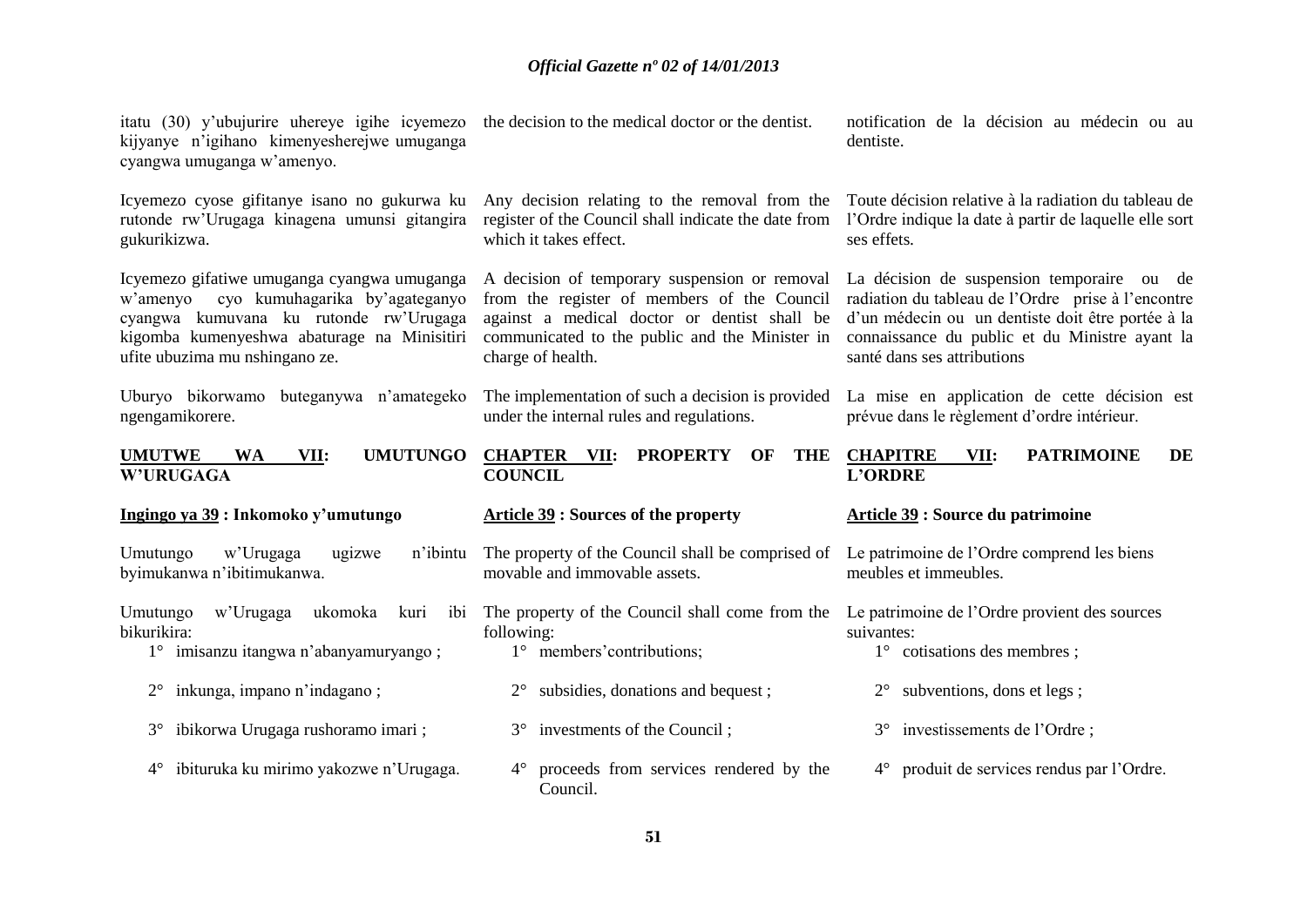| <b>UMUTWE</b><br>VIII:<br><b>INGINGO</b><br><b>WA</b><br>ZINYURANYE N'IZISOZA                                                                                        | CHAPTER VIII: MISCELLANEOUS AND<br><b>FINAL PROVISIONS</b>                                                                                                                                                                                              | <b>CHAPITRE</b><br><b>DISPOSITIONS</b><br>VIII:<br><b>DIVERSES ET FINALES</b>                                                                                                                                       |
|----------------------------------------------------------------------------------------------------------------------------------------------------------------------|---------------------------------------------------------------------------------------------------------------------------------------------------------------------------------------------------------------------------------------------------------|---------------------------------------------------------------------------------------------------------------------------------------------------------------------------------------------------------------------|
| <b>Ingingo</b> ya 40: Igitabo cy'imyifatire igenga Article $40$ : Code of ethics<br>umwuga                                                                           |                                                                                                                                                                                                                                                         | <b>Article 40 : Code d'éthique professionnelle</b>                                                                                                                                                                  |
| Igitabo cy'imyifatire y'abagize Urugaga kigenwa<br>n'Iteka rya Minisitiri ufite ubuzima mu nshingano<br>ze.                                                          | The Code of Ethics of members of the Council Le Code d'éthique des membres de l'Ordre est<br>shall be determined by an Order of the Minister in<br>charge of health.                                                                                    | défini par arrêté du Ministre ayant la santé dans<br>ses attributions.                                                                                                                                              |
| Ingingo ya 41: Itegurwa, isuzumwa n'itorwa<br>ry'iri tegeko                                                                                                          | <b>Article 41: Drafting, consideration and</b><br>adoption of this Law                                                                                                                                                                                  | Article 41: Initiation, examen et adoption de la<br>présente loi                                                                                                                                                    |
| Iri tegeko ryateguwe mu rurimi rw'Igifaransa,<br>kandi<br>risuzumwa<br>ritorwa<br>mu<br>rurimi<br>rw'Ikinyarwanda.                                                   | This Law was drafted in French, considered and<br>adopted in Kinyarwanda.                                                                                                                                                                               | La présente loi a été initiée en français, examinée<br>et adoptée en kinyarwanda.                                                                                                                                   |
| ya $42$ :<br>Ingingo<br>Ivanwaho<br>zinyuranyije n'iri tegeko                                                                                                        | ry'ingingo Article 42: Repealing provision                                                                                                                                                                                                              | <b>Article 42: Disposition abrogatoire</b>                                                                                                                                                                          |
| imitunganyirize,<br>imikorere<br>n'ububasha<br>rw'abaganga<br>n'ingingo<br>by'Urugaga<br>zose<br>z'amategeko abanziriza iri kandi zinyuranyije na<br>ryo bivanyweho. | Itegeko nº 30/2001 ryo ku wa 12/06/2001 rigena The Law nº 30/2001 of 12/06/2001 on the<br>organization, functioning and scope of activities<br>of the Medical Council and all previous legal<br>provisions contrary to this Law are hereby<br>repealed. | La Loi nº 30/2001 du $12/06/2001$ portant<br>organisation, fonctionnement et compétence de<br>l'Ordre des Médecins et toutes les dispositions<br>légales antérieures contraires à la présente loi sont<br>abrogées. |
| itegeko<br>Ingingo ya<br>43:<br>Igihe<br>gukurikizwa                                                                                                                 | ritangira Article 43 : Commencement                                                                                                                                                                                                                     | Article 43: Entrée en vigueur                                                                                                                                                                                       |
| Iri tegeko ritangira gukurikizwa ku munsi This Law shall come into force on the date of its<br>ritangarijweho mu Igazeti ya Leta ya Repubulika<br>y'u Rwanda.        | publication in the Official Gazette of the Republic<br>of Rwanda.                                                                                                                                                                                       | La présente loi entre en vigueur le jour de sa<br>publication au Journal Officiel de la République<br>du Rwanda.                                                                                                    |
| Kigali, ku wa 14/01/2013                                                                                                                                             | Kigali, on $14/01/2013$                                                                                                                                                                                                                                 | Kigali, le 14/01/2013                                                                                                                                                                                               |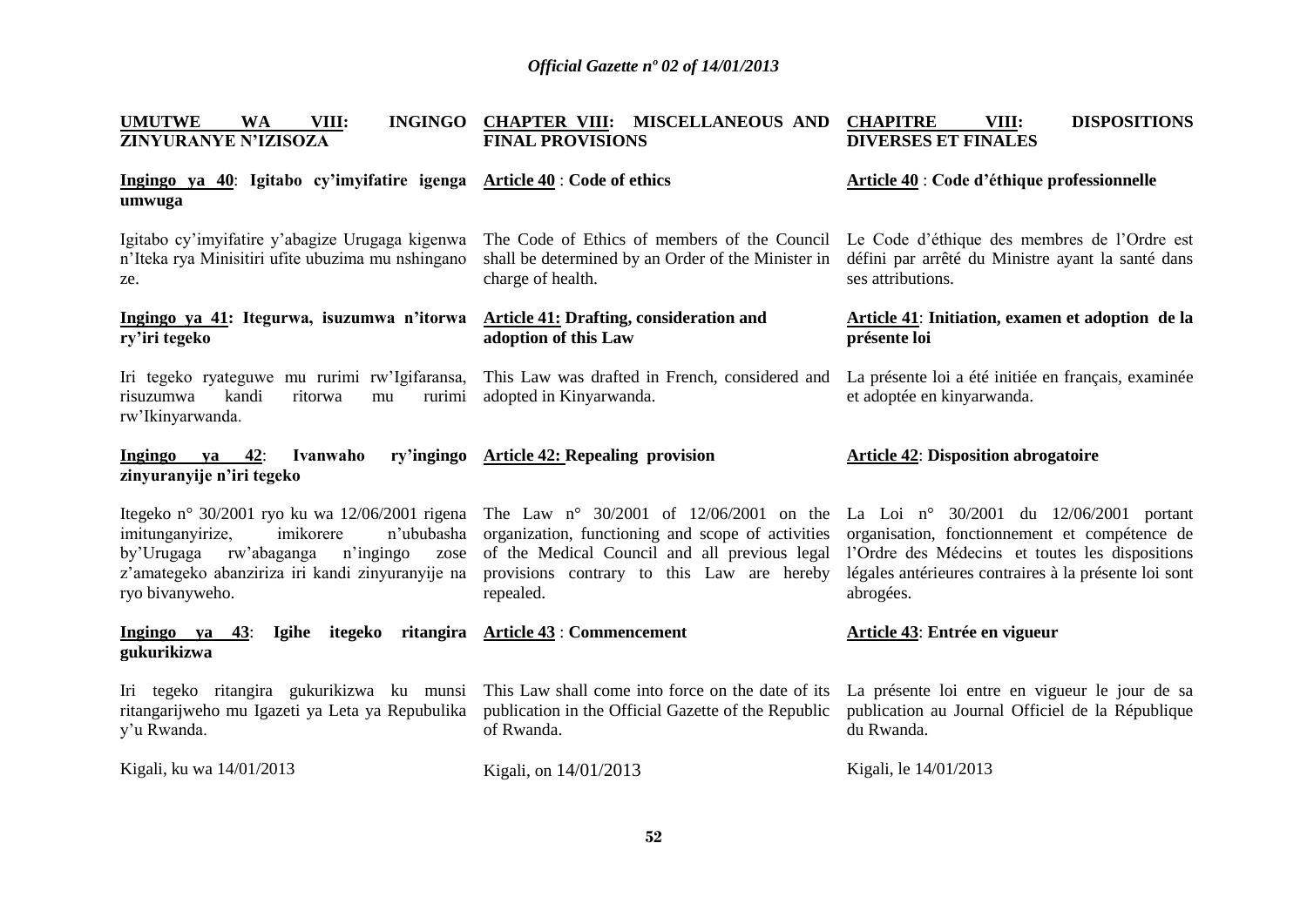(sé)

(sé)

**KAGAME Paul** President of the Republic

**KAGAME Paul** Perezida wa Repubulika

(sé)

**Dr HABUMUREMYI Pierre Damien** Minisitiri w'Intebe

> **Bibonywe kandi bishyizweho Ikirango cya Repubulika:**

(sé)

**Dr HABUMUREMYI Pierre Damien** Prime Minister

> **Seen and sealed with the Seal of the Republic:**

> > $(sé)$

**KARUGARAMA Tharcisse** Minisitiri w'Ubutabera/Intumwa Nkuru ya Leta

(sé)

**KARUGARAMA Tharcisse** Minister of Justice/Attorney General

**KARUGARAMA Tharcisse** Ministre de la Justice/Garde des Sceaux

(sé)

**KAGAME Paul** Président de la République

(sé)

**Dr HABUMUREMYI Pierre Damien** Premier Ministre

> **Vu et scellé du Sceau de la République:**

(sé)

**53**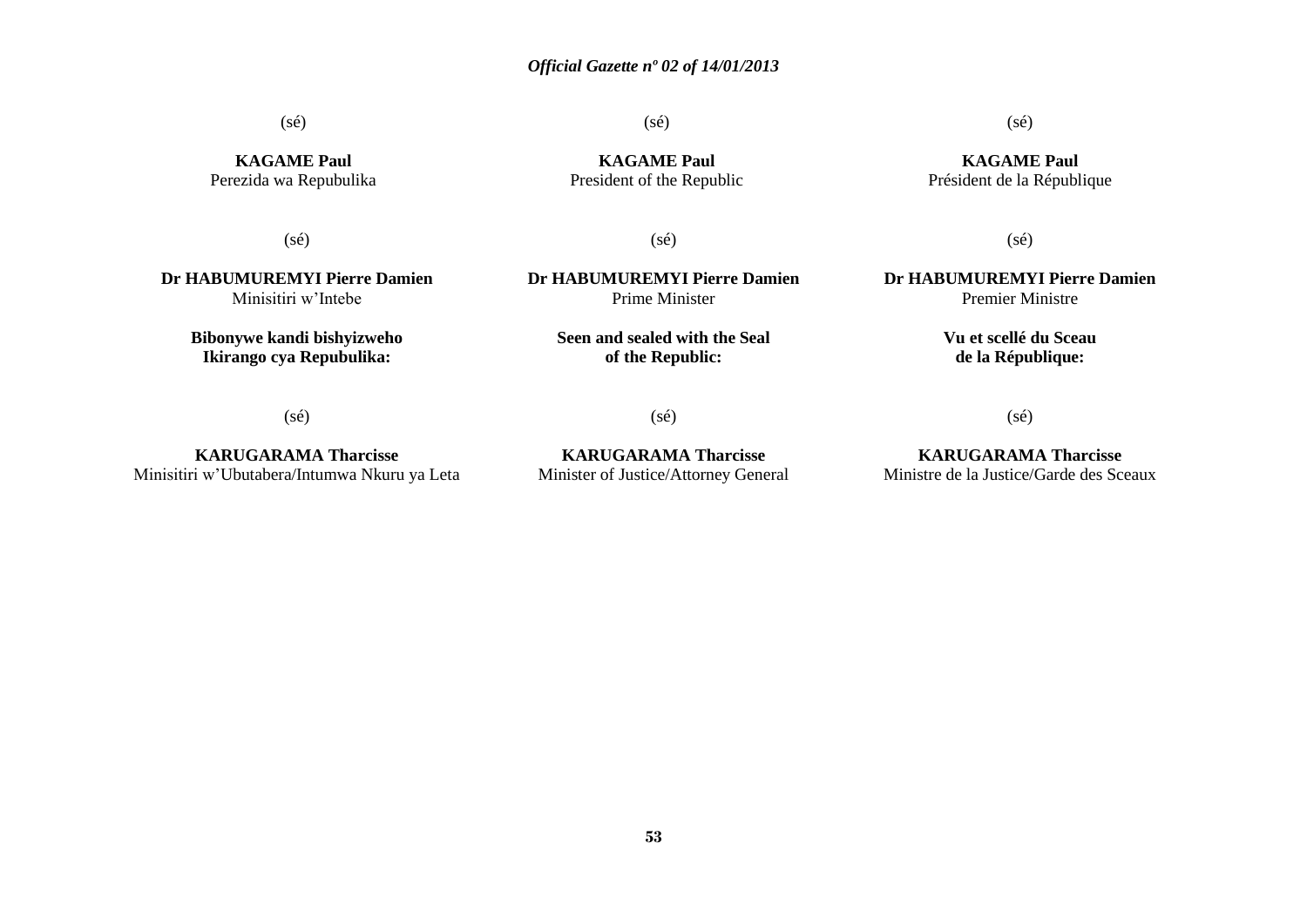**ITEGEKO RYA MINISITIRI Nº173/08.11 MINISTERIAl ORDER Nº173/08.11 OF ARRETE MINISTERIEL Nº173/08.11 DU**  RYO KUWA 23/11/2012<br>UBUZIMAGATOZI UMI **UBUZIMAGATOZI UMURYANGO TO THE ASSOCIATION ‹‹ PARLEMENT CIVILE A L'ASSOCIATION ‹‹ PARLEMENT ‹‹PARLEMENT DES JEUNES RWANDAIS DES JEUNES RWANDAIS (PAJER)›› AND DES JEUNES RWANDAIS (PAJER)›› ET (PAJER)›› KANDI RYEMERA ABAVUGIZI APPROVING ITS LEGAL BAWO 23/11/2012 GRANTING LEGAL STATUS 23/11/2012 ACCORDANT LA PERSONNALITE REPRESENTATIVES PORTANT AGREMENT DE SES REPRESENTANTS LEGAUX**

#### **ISHAKIRO TABLE OF CONTENTS TABLE DES MATIERES**

| Ingingo<br>n'icvicaro<br>Izina<br>mbere:<br>va  | Article One: Name and Head office of the        | Article premier: Dénomination et siège de    |
|-------------------------------------------------|-------------------------------------------------|----------------------------------------------|
| by'umuryango                                    | <b>Association</b>                              | l'Association                                |
| Ingingo ya 2: Intego z'umuryango                | <b>Article 2: Objectives of the Association</b> | <b>Article 2: Objectifs de l'Association</b> |
| Ingingo ya 3: Abavugizi b'Umuryango             | <b>Article 3: Legal Representantives</b>        | <b>Article 3: Représentants Légaux</b>       |
| Ingongo ya 4: Igihe iteka ritangira gukurikizwa | <b>Article 4: Commencement</b>                  | Article 4: Entrée en vigueu                  |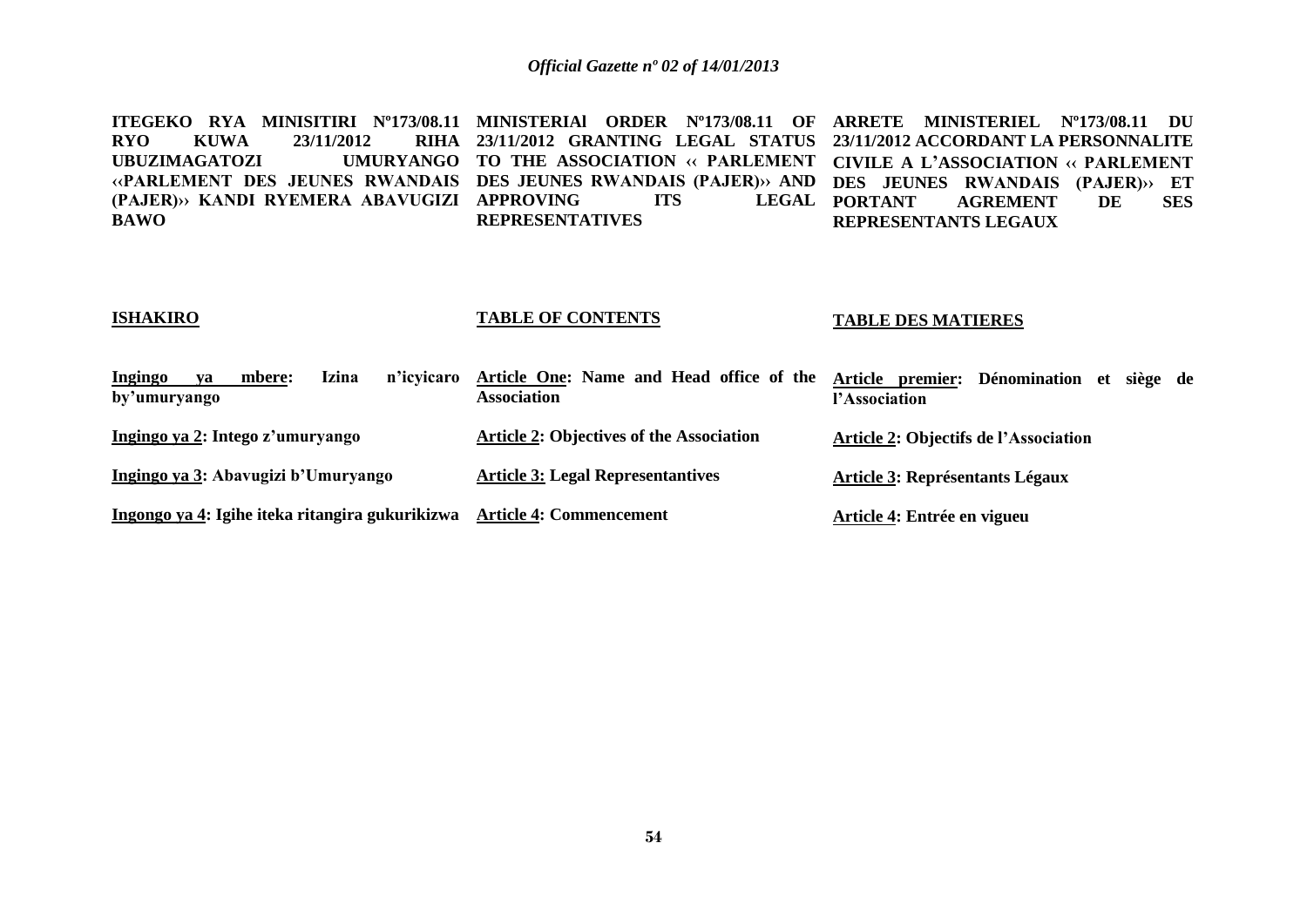| ITEGEKO RYA MINISITIRI Nº 173/08.11 RYO<br>KUWA 23/11/2012 RIHA UBUZIMAGATOZI<br><b>UMURYANGO « PARLEMENT DES JEUNES</b><br>RWANDAIS (PAJER)» KANDI RYEMERA<br><b>ABAVUGIZI BAWO</b>                                       | MINISTERIAI ORDER Nº 173/08.11<br>OF<br>23/11/2012 GRANTING LEGAL STATUS TO<br>THE ASSOCIATION «PARLEMENT<br><b>DES</b><br><b>JEUNES</b><br><b>RWANDAIS</b><br>(PAJER)<br><b>AND</b><br><b>ITS</b><br><b>LEGAL</b><br><b>APPROVING</b><br><b>REPRESENTATIVES</b> | ARRETE MINISTERIEL Nº 173/08.11<br>DU<br>23/11/2012<br><b>ACCORDANT</b><br>LA<br><b>PERSONNALITE</b><br><b>CIVILE</b><br>$\mathbf{A}$<br>L'ASSOCIATION<br><b>DES</b><br><b>«PARLEMENT</b><br><b>JEUNES</b><br><b>RWANDAIS</b><br>ET<br>(PAJER)<br><b>PORTANT</b><br><b>SES</b><br><b>AGREMENT</b><br>DE<br>REPRESENTANT LEGAUX |
|----------------------------------------------------------------------------------------------------------------------------------------------------------------------------------------------------------------------------|------------------------------------------------------------------------------------------------------------------------------------------------------------------------------------------------------------------------------------------------------------------|--------------------------------------------------------------------------------------------------------------------------------------------------------------------------------------------------------------------------------------------------------------------------------------------------------------------------------|
| Minisitiri w'Ubutabera/Intumwa Nkuru ya Leta,                                                                                                                                                                              | The Minister of Justice/Attorney General,                                                                                                                                                                                                                        | Le Ministère de la Justice/Garde des Sceaux,                                                                                                                                                                                                                                                                                   |
| Rwanda ryo kuwa 04 Kamena 2003 nk'uko<br>ryavuguruwe kugeza ubu, cyane cyane mu ngingo<br>zaryo iya 120 n'iya 121;                                                                                                         | Ashingiye ku Itegeko Nshinga rya Repubilika y'u Pursuant to the Constitution of the Republic of<br>Rwanda of June 2003, as amended to date,<br>especially in Articles 120 and 121;                                                                               | Vu la Constitution de la République du Rwanda<br>du 04 juin 2003 telle que révisée á ce jour,<br>spécialement en ses articles 120 et 121;                                                                                                                                                                                      |
| Ashingiye ku Itegeko n° 20/2000 ryo kuwa Pursuant to Law n° 20/2000 of 26/07/2000 relating<br>ryerekeye<br>idaharanira<br>26/07/2000<br>imiryango<br>inyungu, cyane cyane mu ngingo zayo iya 8, iya 9,<br>iya 10 n'iya 20; | to profit Making organization especially in Articles<br>8, 9, 10 and 20;                                                                                                                                                                                         | Vu la Loi nº 20/2000 du 26/07/2000 relative aux<br>associations sans but lucratif spécialement en ses<br>articles 8, 9, 10 et 20;                                                                                                                                                                                              |
| Ashingiye ku Iteka rya Perezida n° 27/01 ryo kuwa<br>18/07/2004 rigena amwe mu mateka y'Abaminisitiri<br>yemezwa atanyuze mu nama y'Abaminisitiri cyane<br>cyane mu ngingo yaryo ya mbere;                                 | Pursuant to the Presidential Order n°27/01 of<br>18/07/2004 determining certain Ministerial Orders<br>which are adopted without consideration buy the<br>Cabinet, especially in Article one;                                                                     | Vu l'Arrêté Présidentiel Order nº 27/01 of<br>18/07/2004<br>déterminant<br>certains<br>Arrêtés<br>Ministériels qui ne sont pas adoptés par le Conseil<br>des Ministres, spécialement en son article<br>premier;                                                                                                                |
| Abisabwe<br>n'Umuvugizi<br>w'Umuryango<br>«PARLEMENT DES JEUNES RWANDAIS<br>(PAJER) >> mu rwandiko rwe rwakiriwe kuwa<br>27/09/2011;                                                                                       | On request lodged by the Legal Representative of<br>the Association « PARLEMENT DES JEUNES<br><b>RWANDAIS (PAJER)</b> $\rightarrow$ on 27/09/2011;                                                                                                               | du Représentant Légal<br>Sur requéte<br>de<br>l'Association « PARLEMENT DES JEUNES<br><b>RWANDAIS (PAJER)</b> $\rightarrow$ reçue le 27/09/2011;                                                                                                                                                                               |
| <b>ATEGETSE:</b>                                                                                                                                                                                                           | <b>HEREBY ORDERS:</b>                                                                                                                                                                                                                                            | <b>ARRETE:</b>                                                                                                                                                                                                                                                                                                                 |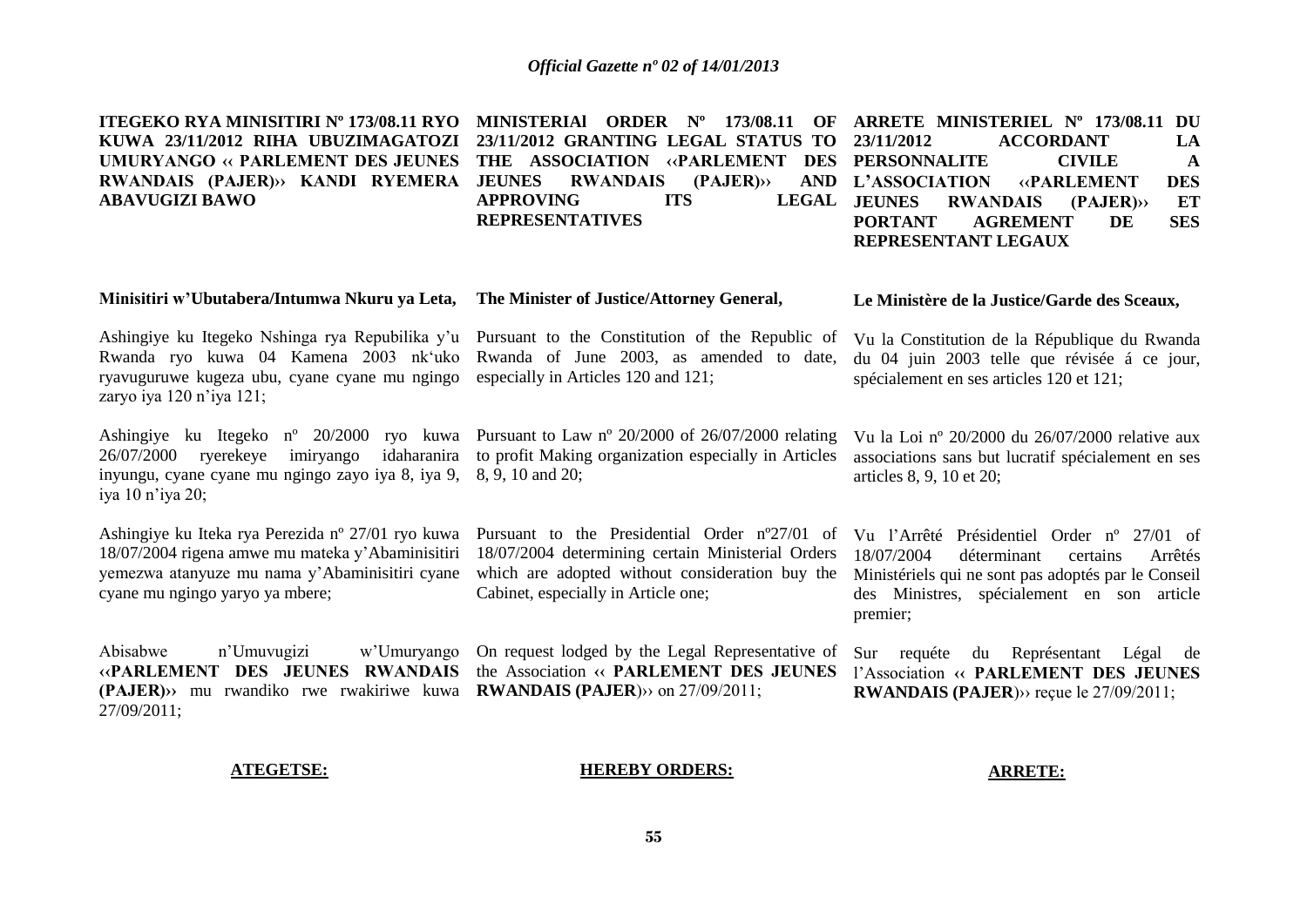#### **Ingingo yambere: izina n'icyicaro by'umuryango**

Ubuzimagatozi buhawe umuryango **‹‹PARLEMENT DES JEUNES RWANDAIS (PAJER)›› u**fite icyicaro mu Karere ka Gasabo Umujyi wa Kigali.

Umuryango uzakorera imirimo yawo mu gihugu hose.

#### **Ingingo ya 2: Intego z'umuryango**

Umuryango ugamije **:**

- Kwimakaza umuco w'amahoro binyujijwe mu kubahiriza uburenganzira bwa muntu, ubworoherane, ubumwe n'ubwiyunge mu baturage, urubyiruko by'umwihariko;
- Gukangurira abaturage, urubyiruko by'umwihariko kugira uruhare mu iterambere ryabo n'iry'igihugu muri rusange;
- Gukangurira urubyiruko gufata neza ibidukikije, kwirinda indwara z'ibyorezo, kugira uruhare mu iterambere no mumibereho myiza yabo;
- Gukora ubushakashatsi n'isesengura ku bibazo birebana n'urubyiruko;
- Guteza imbere uburenganzira bw'umwana n'iterambere ry'umukobwa by'umwihariko.

#### **Article One: Name and heard office of the Article premier: Dénomination et siège social association**

Legal status is herby granted to the association **‹‹PARLEMENT DES JEUNES RWANDAIS (PAJER)››** situate at Gasabo District in Kigali City. The Association shall carry out its activitiesin the entire Rwandan territory.

#### **Article 2: Objectives of the Association**

The Association aims at achieving the following L'Association a pour objectifs: objectives:

- To promote the culture of peace towards the respect of human rights tolerance,unity and in reconciliation among the population in general and youth in particural;
- To mobilize the population and youth in particular in development and in of their countryand their own promotion;
- Public awareness about environmental protection fight against transmitted disease, water and sanitation and contribute to improve social welfare among the population and youth in particular;
- To condact research and analysis about the issues and challenge which affect a youth a welfare;
- To promote children rights in particular the right of girls.

# **de l'Association**

La personnalité civile est accordée à l'Association **‹‹ PARLEMENT DES JEUNES RWANDAIS (PAJER)››** dont le siège est dans le District de Gasabo dans le Ville de Kigali. Association exercera ses activités sur tout le territoire du Rwanda.

#### **Article 2: Objectifs de l'Association**

- Proumouvoir la culture de la paix á travers le respect de droits de l'homme, la tolérance, l'unité et la réconciliation au sein de la population en particulier aux jeunes;
- Sensibiliser la population en particulier les jeunes á participer á leur développement et ce lui du pays en général;
- Sensibiliser les jeunes à protéger l'environement, lutter contre les maladies épidemiques et à contrubuer à la promotion de leur bien être social;
- Faire les recherches et l'analyse approfondie sur les problèmes qui affectent les jeunes;
- Promouvoir les droits de l'enfant et les droits des jeunes filles en particulier.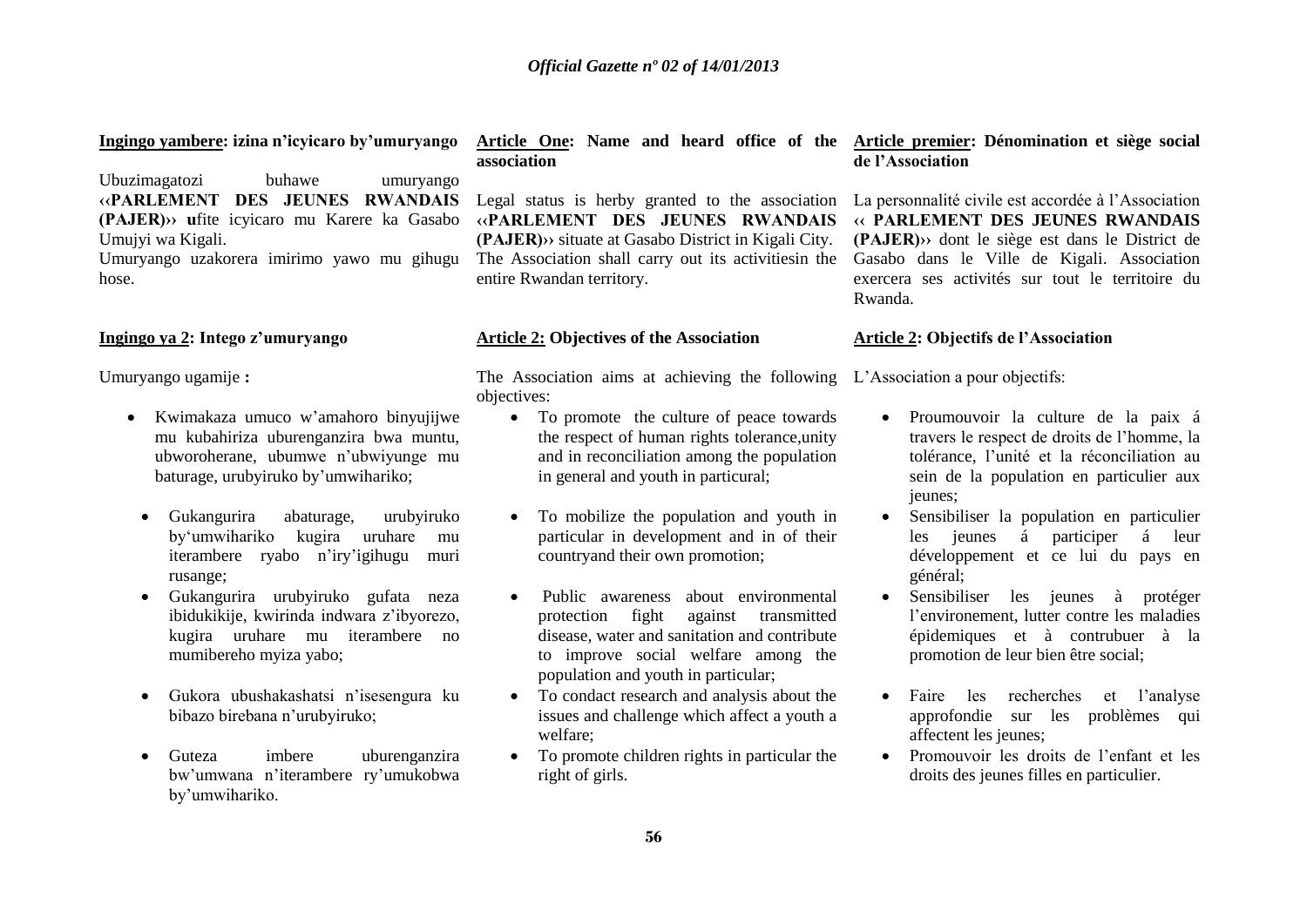| Ingingo ya 3: Abavugizi b'Umuryango                                                                                                                                                                                              | <b>Article 3: Legal Representantives</b>                                                                                                                                                                                                 | <b>Article 3: Représentants Légaux</b>                                                                                                                                                                                                      |
|----------------------------------------------------------------------------------------------------------------------------------------------------------------------------------------------------------------------------------|------------------------------------------------------------------------------------------------------------------------------------------------------------------------------------------------------------------------------------------|---------------------------------------------------------------------------------------------------------------------------------------------------------------------------------------------------------------------------------------------|
| Uwemerewe Kuba Umuvugizi w'umuryango<br>JEUNES<br><b>RWANDAIS</b><br><b>«PARLEMENT</b><br><b>DES</b><br>(PAJER)<br>ni Bwana KARANGWA Patrick<br>umunyarwanda uba mu Murenge wa Kimironko,<br>Akarere ka Gasabo Umujyi wa Kigali. | Mr KARANGWA Patrick of Rwandan nationality,<br>residing in Kimironko Sector, Gasabo District.<br>Kigali city is hereby authorised to be the Legal<br>Representative of the Association « PARLEMENT<br>DES JEUNES RWANDAIS (PAJER)».      | Est agrée en qualité de Représentant Légal de<br>«PARLEMENT DES JEUNES RWANDAIS<br>(PAJER)» Monsieur KARANGWA Patrick de<br>nationalité rwandaise résidant dans le Secteur de<br>Kimironko, District de Gasabo dans les Ville de<br>Kigali. |
| muryango ni Bwana RUBANGISA Vincent,<br>Umunyarwanda uba mu Murenge wa Niboyi<br>Akarere ka Kicukiro, Umujyi wa Kigali.                                                                                                          | Uwemerewe kuba Umuvugizi Wungirije w'uwo Mr RUBANGISA Vincent of Rwandan nationality,<br>residing in Niboyi Sector, Kicukiro District, Kigali<br>City, is hereby authorized to be the Deputy Legal<br>Representative of the association. | Est agréé en qualité de Représentant Légal<br>supléant de la même Association, Monsieur<br>RUBANGISA Vincent de nationalité Rwandaise,<br>résidant dans le Secteur de Niboyi District de<br>Kicukiro dans la Ville de Kigali.               |
| Ingingo ya 4: Igihe iteka ritangira gukurikizwa                                                                                                                                                                                  | <b>Article 4: Commencement</b>                                                                                                                                                                                                           | Article 4: Entrée en vigueur                                                                                                                                                                                                                |
| teka ritangira gukurikizwa ku munsi<br>Iri<br>ritangarijweho mu Igazeti ya Leta ya Republika y'u<br>Rwanda.                                                                                                                      | This Order shall come into force on the date of its<br>publication in the Official Gazette of Republic of<br>Rwanda.                                                                                                                     | Le présent arrété entre en vigeur le jour de sa<br>publication au Journal Officiel de la République<br>du Rwanda.                                                                                                                           |
| Kigali, kuwa 23/11/2012                                                                                                                                                                                                          | Kigali, on 23/11/2012                                                                                                                                                                                                                    | Kigali, le 23/11/2012                                                                                                                                                                                                                       |
| $(s\acute{e})$<br><b>KARUGARAMA Tharcisse</b><br>Minisitiri w'Ubutabera/Intumwa Nkuru ya Leta                                                                                                                                    | $(s\acute{e})$<br><b>KARUGARAMA Tharcisse</b><br>Minister of Justice/Attorney General                                                                                                                                                    | $(s\acute{e})$<br><b>KARUGARAMA Tharcisse</b><br>Ministre de la Justice/Garde des Sceaux                                                                                                                                                    |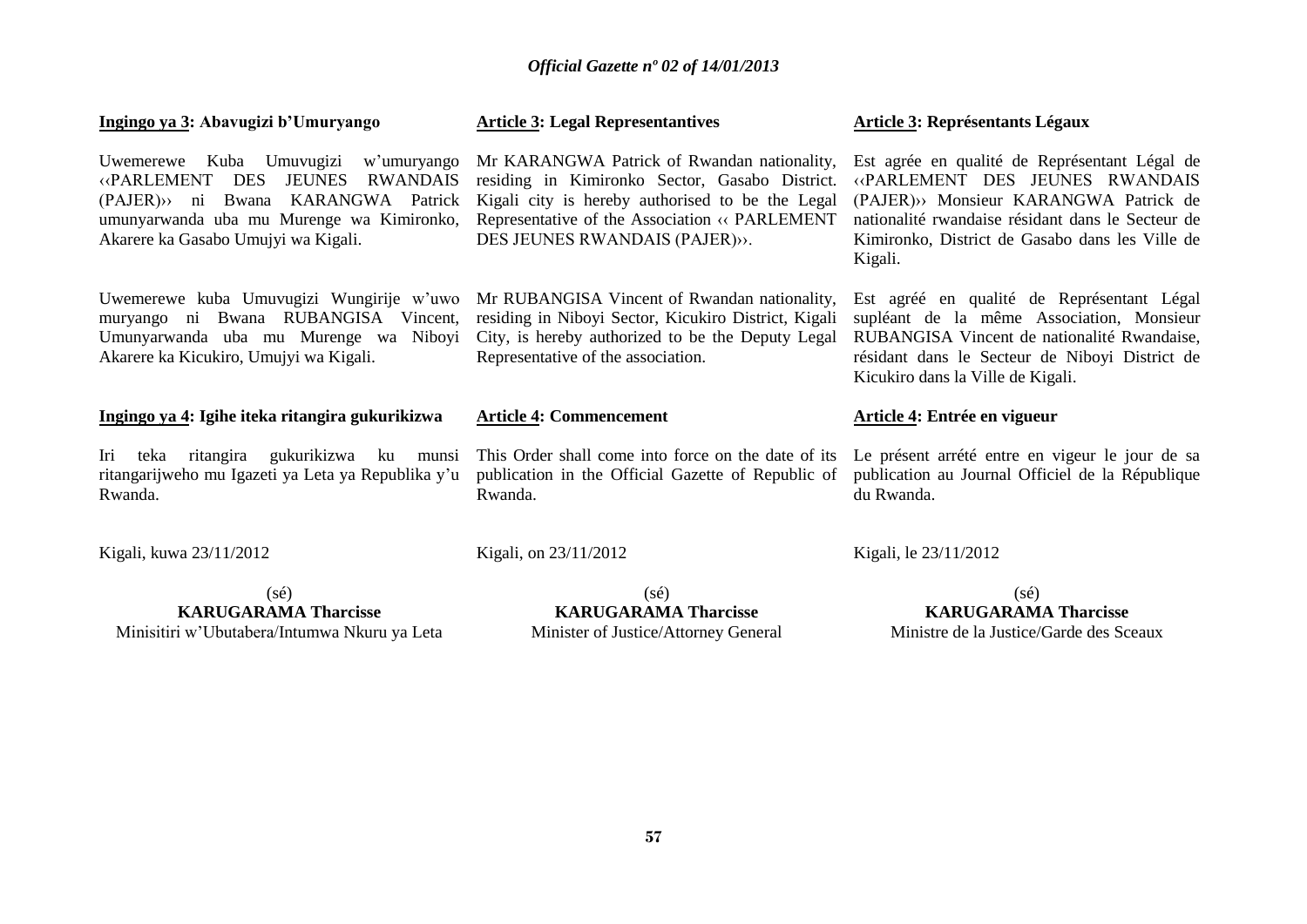#### UMURYANGO UDAHARANIRA INYUNGU **Parlement des Jeunes Rwandais"PAJER"**

#### **AMATEGEKO SHINGIRO**

**UMUTWE WA MBERE**

#### **IZINA, ICYICARO, IGIHE N'INTEGO**

#### **Ingingo ya mbere:**

Abashyize umukono kuri iyi nyandiko bashinze umuryango witwa **Parlement des Jeunes Rwandais"PAJER/RYP** mu ncamake y'igifaransa, rigengwa n'itegeko n° 20/2000 ryo kuwa 26/07/2000 ryerekeye imiryango idaharanira inyungu hamwe n'aya mategeko shingiro.

#### **Ingingo ya 2:**

Icyicaro cy'Umuryango kiri mu Karere ka Gasabo Umurenge wa Kacyiru Umujyi wa Kigali. Gishobora kwimurirwa mu kandi Karere ka Repubulika y'u Rwanda byemejwe n'Inteko District de la République du Rwanda sur décision de Rusange.

#### **Ingingo ya 3:**

Umuryango ukorera imirimo yawo mu Gihugu hose, ariko ushobora kwagurira ibikorwa byawo mu karere, byemejwe n'iteko rusange. Igihe uzamara ntikigenwe.

#### **Ingingo ya 4:**

Umuryango ugamije:

Kwimakaza umuco w'amahoro binyujijwe

ASSOCIATION SANS BUT LUCRATIF **Parlement des Jeunes Rwandais"PAJER**

#### **STATUTS**

**CHAPITRE PREMIER**

### **DENOMINATION, SIEGE, DUREE ET OBJET**

#### **Article premier**:

Il est constitué entre les soussignés, une organisation dénommée **Parlement des Jeunes Rwandais"PAJER/RYP,** en sigle en francais régie par la loi n° 20/2000 du 26/07/2000 relative aux associations sans but lucratif et les présents statuts.

#### **Article 2:**

Le siège de l'Organisation est établi dans le District de Gasabo Secteur Kacyiru Ville de Kigali. Cependant, il peut être transféré en tout autre l'Assemblée Générale.

#### **Article 3:**

L'Organisation exerce ses activités sur toute l'étendue du territoire Rwandais, mais peut les étendre dans la région sur décision de l'Assemblée Générale. Elle est créée pour une durée indéterminée.

#### **Article 4:**

L'organisation a pour objet de:

Promouvoir la culture de la paix à travers le

#### NON PROFIT MAKING ORGANIZATION **Parlement des Jeunes Rwandais"PAJER**

#### **STATUTES**

#### **CHAPTER ONE**

#### **NAME, HEAD OFFICE, DURATION AND OBJECTIVES**

#### **Article one:**

The undersigned people convene to create a non profit making organization named **Parlement, des Jeunes Rwandais" PAJER/RYP** in French abbreviation, governed by the Law n° 20/2000 of 26/07/2000, relating to non profit making organizations and the present statutes.

#### **Article 2:**

The Head Office of the Organization is established in Gasabo District, Kacyiru Sector Kigali City. It can be however transferred to any other District by the decision of the General Assembly.

#### **Article 3:**

The organization shall carry out its activities in the whole territory of Republic of Rwanda. However, it can extend its activities in the Region, when decided by the general assembly. It is created for an undetermined term.

#### **Article 4:**

The organization aims at:

• To promote the culture of peace towards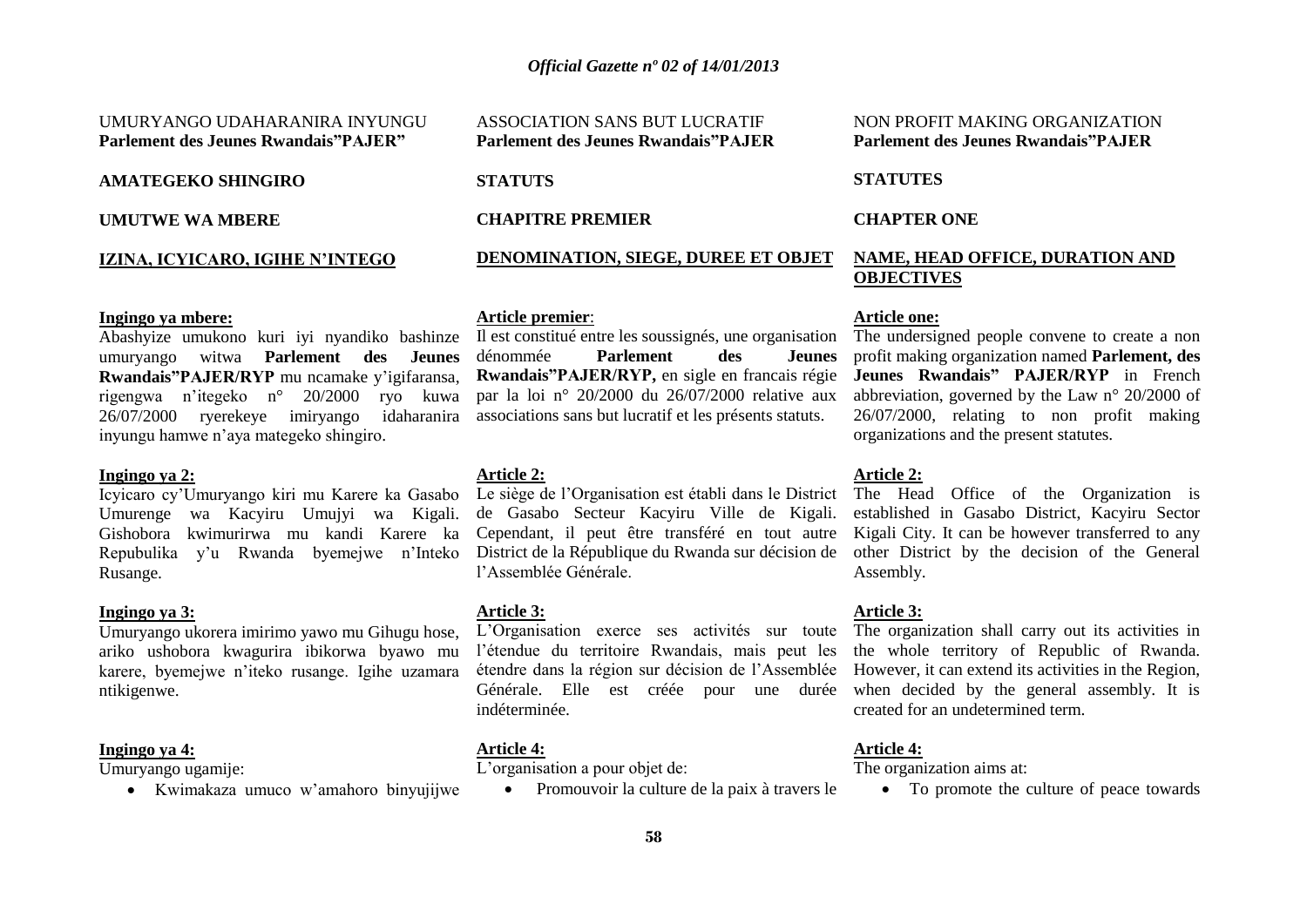mu kubahiriza uburenganzira bwa muntu, ubworoherane, ubumwe n'ubwiyunge mu baturage, urubyiruko by'umwihariko;

- Gukangurira: abaturage, urubyiruko, byumwihariko kugira uruhare mu iterambere ryabo niry'igihugu muri rusange;
- Gukangurira:,urubyiruko gufata neza ibidukikije kwirinda indwara zibyorezo no kugira uruhare mwiterambere nimibereho myiza yabo;
- Gukora ubushakashatsi n'isesengura kubibazo birebana n'urubyiruko;
- Gutezimbere uburenganzira bw'umwana niterambere ryumukobwa byumwihariko.

#### **Ingingo ya 5:**

Umuco w'ibiganiro mpaka uzaba imwe mu inzira y'ibanze mu kugera ku Ntego z'Umuryango.

#### **UMUTWE WA II: ABANYAMURYANGO**

#### **Ingingo ya 6:**

Umuryango ugizwe n'abanyamuryango bawushinze, abawinjiramo n'ab'icyubahiro.

#### **Ingingo ya 7:**

Abashinze umuryango ni abashyize umukono kuri aya mategeko shingiro.

respect des droits humains, la tolérance, l'unité et la réconciliation au sein de la population, en particulier les jeunes ;

- Sensibiliser la population, en particulier les jeunes à participer en général et pour leur autopromotion;
- Sensibiliser la population, en particulier les jeunes à protéger l'environnement, lutter contre les maladies transmissibles et contribuer à la promotion des leurs bien-être social ;
- Faire les recherches et l'analyses approfondies sur les problèmes qui affectent les biens être des jeunes ;
- Promouvoir les droits de l''anfants et les droits des jeunes filles en particulier.

#### **Article 5:**

La culture de dialogue, des débats publics sera une des voies principales qui conduira à la réalisation des objectifs de l'organisation.

#### **CHAPITRE II: DES MEMBRES**

#### **Article 6:**

L'organisation se compose des membres fondateurs, des membres adhérents et des membres d'honneur.

#### **Article 7:**

Sont membres fondateurs les signataires des présents statuts. Sont membres adhérents les personnes physiques qui, sur requête et après avoir

the respect of human rights, tolerance, unity and reconciliation among the population and youth in particular;

- To mobilize the population and youth in particular in development of their country and their own promotion;
- Public awareness about environmental protection fight against transmitted disease, water and sanitation and contribute to the improvement of the social welfare among the population and the youth in particular;
- To conduct research and analysis about the issues and challenge which affect a youth a welfare;
- To promote the children right and young female right to particular.

#### . **Article 5:**

Debate and dialogue culture shall be one of the principal tool to achieve the objectives of the organization.

#### **CHAPTER II: MEMBERSHIP**

#### **Article 6:**

The organization is composed of founder members, adherent members and honorary members.

#### **Article 7:**

Founder members are the signatories to the present statutes.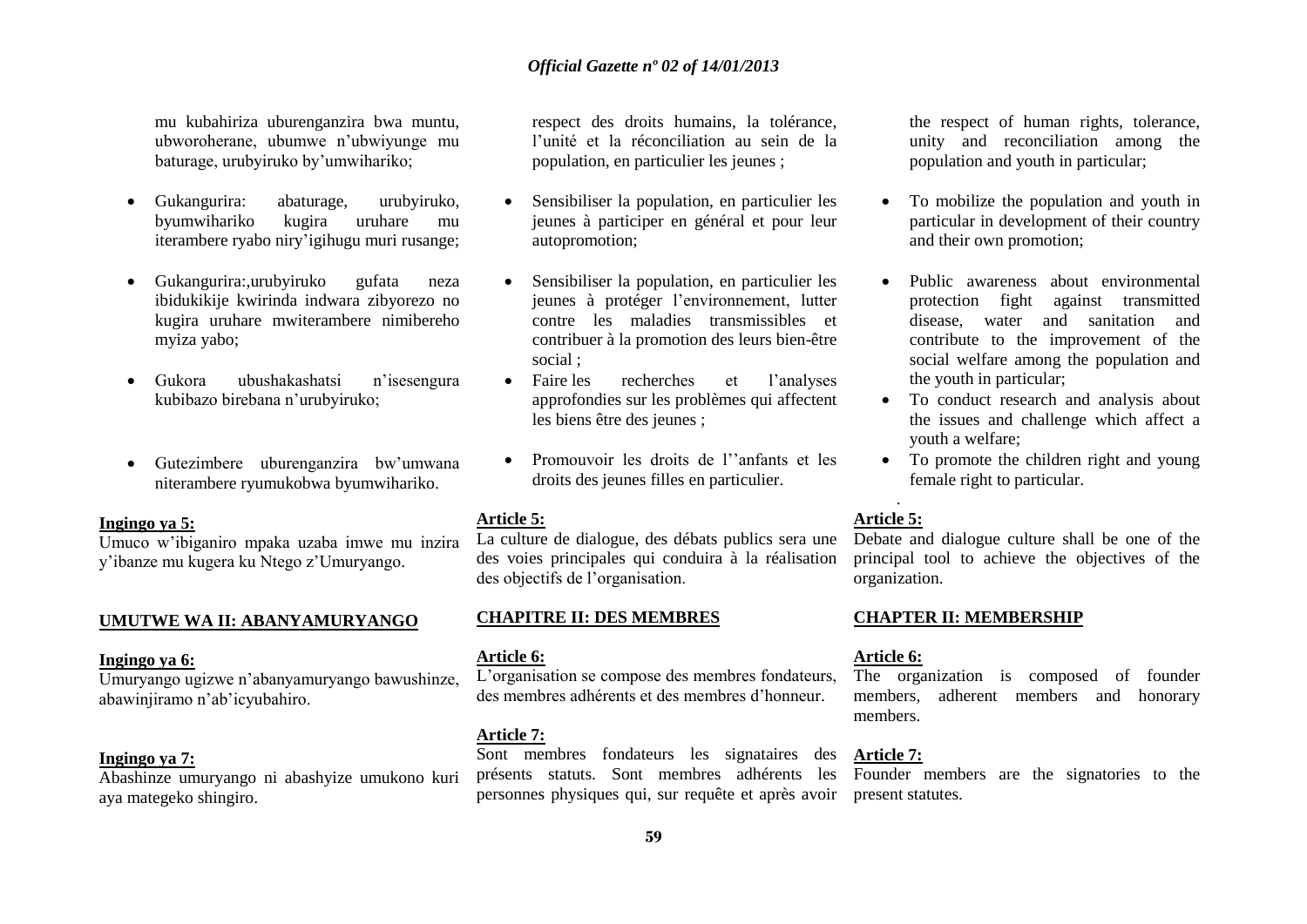Abanyamuryango bawinjiramo ni abantu babisaba souscrit aux présents statuts, sont agrées par bamaze kwiyemeza gukurikiza aya mategeko l'Assemblée Générale. shingiro, bakemerwa n'Inteko Rusange. Umunyamuryango w'icyubahiro ni umuntu wese l'Assemblée Générale décerne ce titre en ubihabwa n'Inteko Rusange kubera ibyiza by'akarusho yakoreye cyangwa umuryango.Abashinze umuryango n'abanyamuryango bawinjiyemo nabanyamuryango nyakuri.

#### **Ingingo ya 8:**

Nyobozi, bakemerwa n'Inteko Rusange. Bagishwa inama gusa ariko ntibatora mu nama z'Inteko Rusange.

#### **Ingingo ya 9:**

mu bikorwa byose by'umuryango. uburenganzira n'inshingano zingana.

Baza mu nama z'Inteko Rusange zose bafite uburenganzira bwo gutora kandi bagomba gutanga umusanzu ugenwa n'Inteko Rusange.

#### **Ingingo ya 10:**

Inzandiko zisaba kwinjira mu muryango zohererezwa Perezida wa Komite Nyobozi, bikemezwa n'Inteko Rusange.

Est membre d'honneur toute personne à laquelle reconnaissance des services spéciaux et appréciables azakorera déjà rendus ou à rendre à l'organisation. Les membres fondateurs et adhérents sont tous membres hose effectifs

#### **Article 8:**

Abanyamuryango b'icyubahiro batangwa na Komite Les membres d'honneur sont proposés par le Comité Exécutif et agréés par l'Assemblée Générale. Ils jouent un rôle consultatif mais ne prennent pas de voix délibérative lors des réunions de l'Assemblée Générale.

#### **Article 9:**

Abashinze umuryango n'abawinjiramo bose ni Les membres fondateurs et les membres adhérents abanyamuryango nyakuri. Biyemeza kugira uruhare constituent les membres effectifs de l'organisation. Bafite Ils ont les mêmes droits et obligations.

> Ils prennent l'engagement de participer activement à toutes les activités de l'organisation.

> Ils assistent aux réunions de l'Assemblée Générale avec voix délibérative et doivent verser une cotisation fixée par l'Assemblée Générale.

#### **Article 10:**

Les demandes d'adhésion sont adressées au Président du Comité Exécutif approuvées par l'Assemblée Générale.

Adherent members are physical persons who, upon request and after subscription to the present statutes, shall be agreed by the General Assembly. Shall be considered as honorary member any person to whom the General Assembly shall grant that title due to special and appreciable support rendered or render able to the organization. Founder members and adherent are both effective members.

#### **Article 8:**

Honorary members shall be proposed by the Executive Board and approved by the General Assembly. They play a consultative role, but have no right to votes in the General Assembly's meetings.

#### **Article 9:**

Founder members and adherent members are both effective members of the organization. They have the same rights and responsibilities.

They are committed to actively participate in all activities of the organization. They have to attend all the meetings of the General Assembly with the right to vote and have to give contributions decided upon by the General Assembly.

#### **Article 10:**

Applications for membership are addressed to the President of the Executive Board and approved by the General Assembly.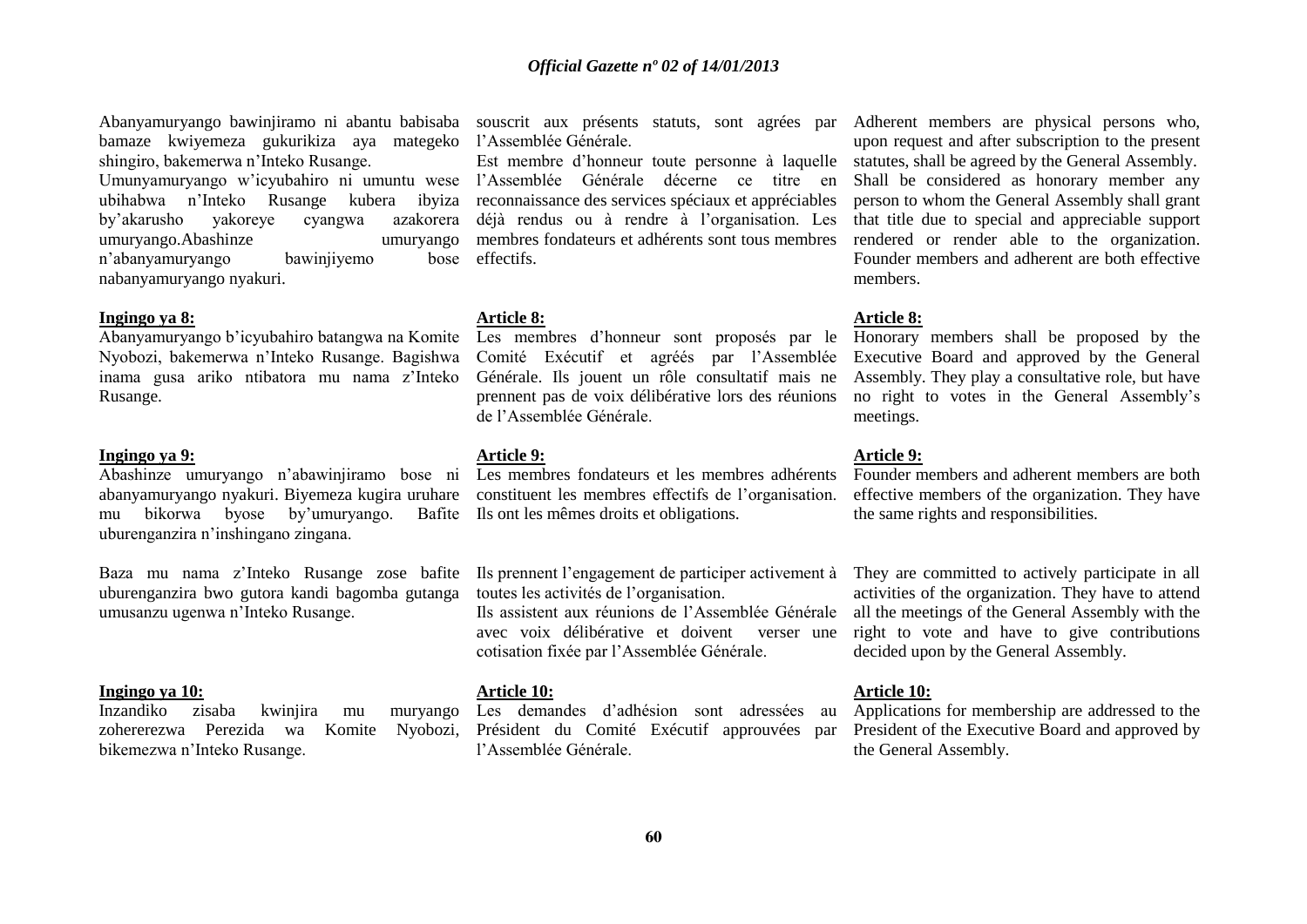#### **Ingingo ya 11:**

Ubunyamuryango burangira iyo umuntu apfuye, iyo La qualité de membre se perd par le décès, le retrait asezeye ku bushake, iyo yirukanywe cyangwa igihe volontaire, l'exclusion ou la dissolution de umuryango usheshwe.

Nyobozi, bikemezwa n'Inteko Rusange.

Icyemezo cyo kwirukana umunyamuryango gifatwa n'Inteko Rusange ku bwiganze bwa bibiri bya gatatu (2/3) by'amajwi iyo atacyubahiriza aya mategeko shingiro n'amabwiriza ngengamikorere y'umuryango.

#### **UMUTWE WA III: IBYEREKEYE INZEGO**

#### **Ingingo ya 12:**

Inzego z'umuryango ni Inteko Rusange, Komite Nyobozi n'Ubugenzuzi bw'imari. Inteko Rusange ishobora gushyiraho izindi nzego.

#### **Igice cya mbere: Ibyerekeye Inteko Rusange**

#### **Ingingo ya 13:**

Inteko Rusange nirwo rwego rw'ikirenga rw'umuryango. Igizwe n'abanyamuryango nyakuri l'organisation. Elle est composée de tous les bose**.**

#### **Ingingo ya 14:**

Inteko Rusange ihamagazwa kandi ikayoborwa na Perezida wa Komite Nyobozi, yaba adahari cyangwa atabonetse, bigakorwa na Visi-Perezida. Iyo Perezida na Visi-Perezida bombi badahari,

#### **Article 11:**

Usezeye ku bushake yandikira Perezida wa Komite écrit au Président du Comité Exécutif et approuvé l'organisation. Le retrait volontaire est adressé par par l'Assemblée Générale.

> L'exclusion est prononcée par l'Assemblée Générale à la majorité de deux tiers (2/3) de voix contre un membre qui ne se conforme plus aux présents statuts et au règlement d'ordre intérieur de l'organisation.

#### **CHAPITRE III: DES ORGANES**

#### **Article 12:**

Les organes de l'organisation sont l'Assemblée Générale, le Comité Exécutif et le Commissariat aux comptes. L'Assemblée Générale peut décider de la création d'autres organes.

#### **Section première: De l'Assemblée Générale**

#### **Article 13:**

L'Assemblée Générale est l'organe suprême de membres effectifs de l'organisation.

#### **Article 14:**

L'Assemblée Générale est convoquée et dirigée par le Président du Comité Exécutif, en cas d'absence ou d'empêchement, par le Vice-président.

#### **Article 11:**

Membership shall cease in case of a member's death, voluntary resignation, exclusion or dissolution of the organization. Voluntary resignation shall be addressed to the President of the Executive Board and approved by the General Assembly.

Exclusion shall be adopted by the General Assembly upon the two third (2/3) majority votes against any member who no longer conforms to the present statutes and the internal regulations of the organization.

#### **CHAPTER III: THE ORGANS**

#### **Article 12:**

The organization is administered by the General Assembly, the Executive Board and the Audit Committee. The General Assembly may decide the creation of other organs.

#### **Section one: The General Assembly**

#### **Article 13:**

The General Assembly is the supreme body of the organization. It is composed of all the effective members of the organization.

#### **Article 14:**

The General Assembly is convened and chaired by the President of the Executive Board or, in case of absence, by the Vice-President.

En cas d'absence, d'empêchement ou de défaillance In case both the President and the Vice-President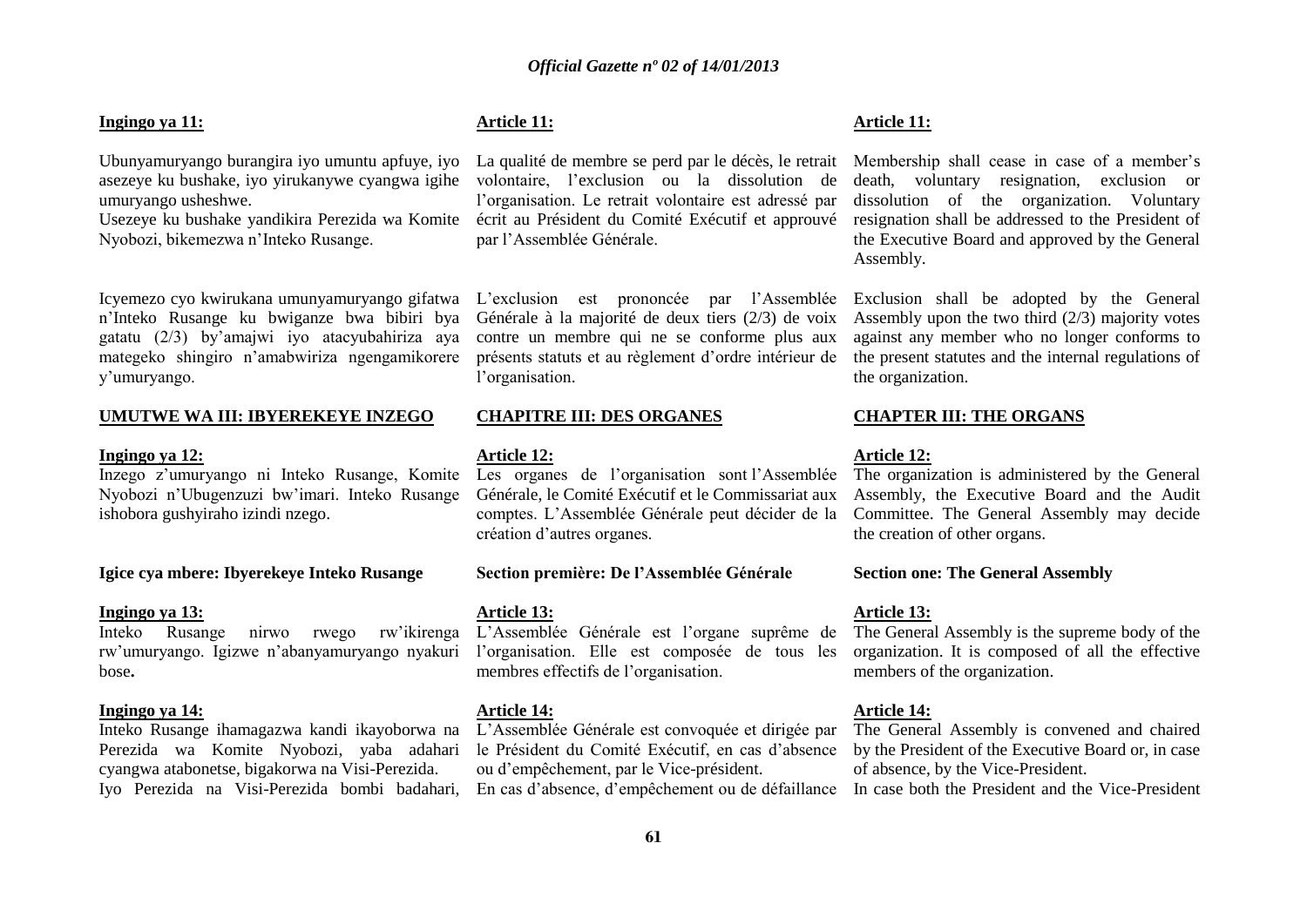batabonetse cyangwa banze, Inteko Rusange simultanés du Président et du Vice-président, ihamagazwa na kimwe cya cy'abanyamuryango nyakuri. Icyo gihe, abagize un tiers (1/3) des membres effectifs. Dans ce cas, Inteko bitoramo Perezida w'inama.

#### **Ingingo ya 15:**

Inteko Rusange iterana nibura kabiri mu mwaka mu nama isanzwe n'igihe cyose bibaye ngombwa mu nama zidasanzwe. Inzandiko z'ubutumire zikubiyemo ibiri ku murongo w'ibyigwa zishyikirizwa abanyamuryango nibura mbere y'iminsi mirongo itatu (30).

#### **Ingingo ya 16:**

Inteko Rusange iterana kandi igafata ibyemezo bifite agaciro iyo bibiri bya gatatu (2/3) by'abanyamuryango nyakuri bahari. Iyo uwo mubare utuzuye, indi nama itumizwa mu minsi cumi n'itanu (15). Icyo gihe, Inteko Rusange iraterana kandi igafata ibyemezo bifite agaciro ititaye ku mubare w'abahari.

#### **Ingingo ya 17:**

Inteko Rusange idasanzwe iterana igihe cyose bibaye ngombwa. Ihamagazwa kandi ikayoborwa mu buryo bumwe nk'ubw'Inteko Rusange isanzwe. Igihe cyo kuyitumiza gishyizwe ku minsi cumi n'itanu (15).

Impaka zigibwa gusa ku kibazo cyateganyijwe mu butumire.

#### **Ingingo ya 18:**

Uretse ibiteganywa ukundi n'itegeko ryerekeye Sauf pour les cas expressément prévus par la loi Except for cases explicitly provided for by the law

l'Assemblée Générale est convoquée par au moins elle élit en son sein un Président de la session.

#### **Article 15:**

L'Assemblée Générale se réunit deux fois par an en session ordinaire et en sessions extraordinaires au tant de fois que les besoins se fait sentir. Les invitations contenant l'ordre du jour sont remises aux membres au moins trente (30) jours avant la réunion.

#### **Article 16:**

L'Assemblée Générale siège et délibère valablement lorsque les deux tiers (2/3) des membres effectifs sont présents. Si le quorum n'est pas atteint, une nouvelle convocation est lancée dans quinze (15) jours. Dans ce cas, l'Assemblée Générale siège et délibère valablement quel que soit le nombre de participants.

#### **Article 17:**

L'Assemblée Générale extraordinaire se tient autant de fois que de besoin. Les modalités de sa convocation et de sa présidence sont les mêmes que celles de l'Assemblée Générale ordinaire. Le délai de sa convocation est de quinze (15) jours. Les débats portent uniquement sur la question inscrite à l'ordre du jour.

#### **Article 18:**

are absent or fail to convene it, the General Assembly shall be convened by at least the third (1/3) of the effective membership. In that case, the Assembly shall elect a Chairman for the session amongst the members present.

#### **Article 15:**

The General Assembly shall meet twice a year in ordinary session and as often as needed in extraordinary sessions. Invitation letters containing the agenda shall be transmitted to members at least thirty (30) days before the meeting.

#### **Article 16:**

The General Assembly legally meets when it gathers the two third  $(2/3)$  of the effective membership. In case the quorum is not reached, a second meeting is convened within fifteen (15) days. In that case, the General Assembly shall meet and take valid resolutions irrespectively of the number of participants.

#### **Article 17:**

The extraordinary General Assembly is convened as often as it is deemed necessary. The modalities in which it is convened and chaired are the same as for the ordinary one. The deadline to convene it is fifteen (15) days. Debates shall deal only with the matters on the agenda.

#### **Article 18:**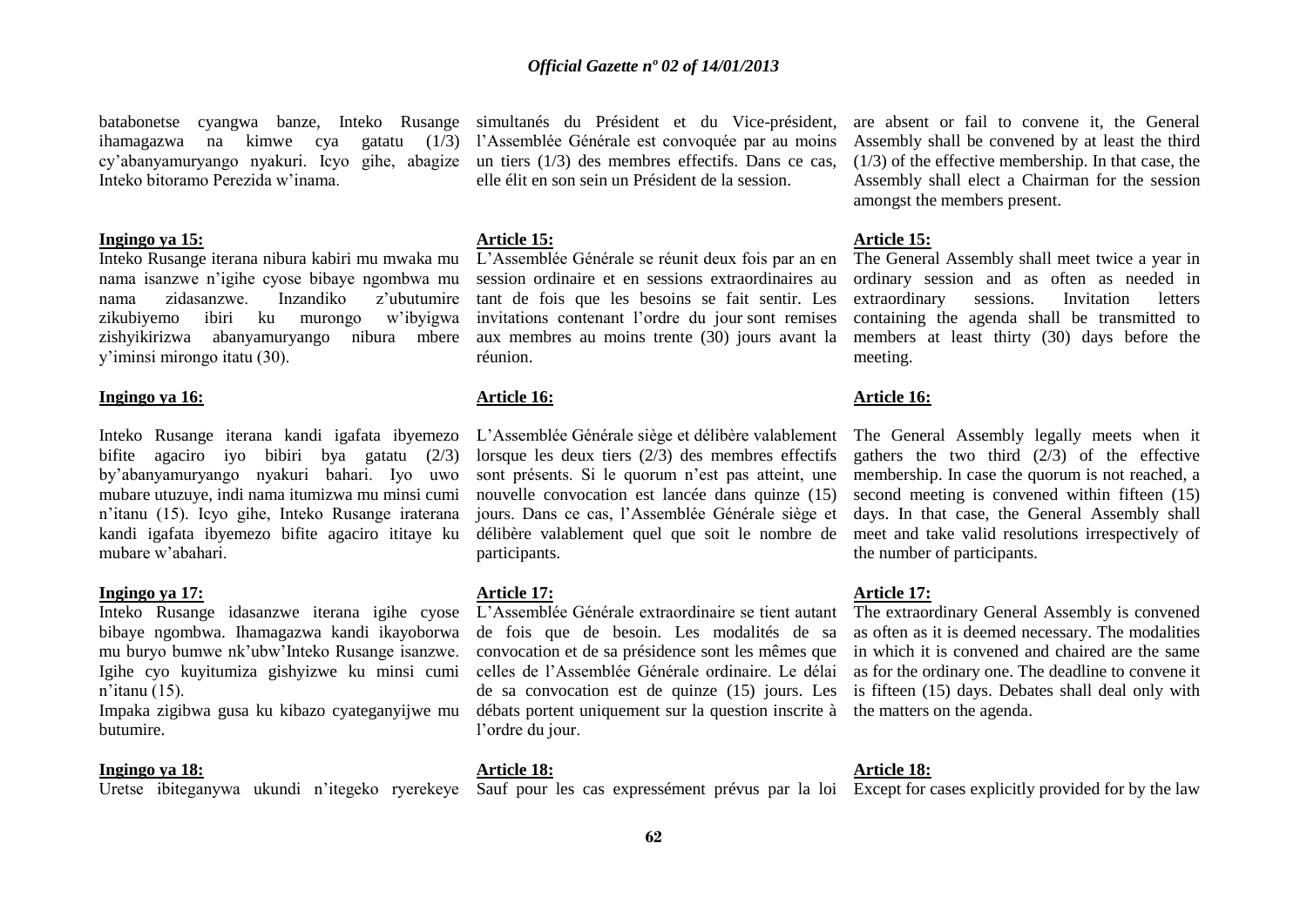imiryango idaharanira inyungu kimwe n'aya relative aux associations sans but lucratif et par les mategeko shingiro, ibyemezo by'Inteko Rusange bifatwa ku bwiganze busesuye bw'amajwi. Iyo amajwi angana, irya Perezida rigira uburemere bw'abiri.

#### **Ingingo ya 19:**

Inteko Rusange ifite ububasha bukurikira:

-kwemeza no guhindura amategeko agenga umuryango n'amabwiriza mbonezamikorere yawo; -gushyiraho no kuvanaho abagize Komite Nyobozi n'Ubugenzuzi bw'imari;

-kwemeza ibyo umuryango uzakora;

-kwakira, guhagarika no kwirukana umunyamuryango; -kwemeza buri mwaka imicungire y'imari;

-kwemera impano n'indagano;

-gusesa umuryango;

-ibindi bikorwa byose bidashinzwe izindi nzego.

#### **Igice cya kabiri: Komite Nyobozi**

#### **Ingingo ya 20:**

Komite Nyobozi igizwe na: -Perezida: Umuvugizi w'umuryango;

-Visi-Perezida: Umuvugizi Wungirije; -Abakomiseri :

- Komisariya ishinzwe imibanire n'itumanaho;
- Komisariya ishinzwe ubukangurabanga n'ubukungu;

présents statuts, les décisions de l'Assemblée Générale sont prises à la majorité absolue des voix. En cas de parité de voix, celle du Président compte double.

#### **Article 19:**

L'Assemblée Générale est dotée des pouvoirs ciaprès:

-adoption et modification des statuts et du règlement d'ordre intérieur;

-nomination et révocation des membres du Comité Exécutif et des Commissaires aux comptes; -détermination des activités de l'organisation; -admission, suspension ou exclusion d'un membre;

-approbation des comptes annuels;

-acceptation des dons et legs; -dissolution de l'organisation; -toute autre tâche non attribuée à aucun autre organe.

#### **Section deuxième: Du Comité Exécutif**

**Article 20:**

Le Comité Exécutif est composé: -du Président: Représentant Légal de l'organisation;

-du Vice-président: Représentant Légal Suppléant; -les commissaires :

- Commissariat aux relations publiques et communication
- Commissariat chargé de la mobilisation et production

governing the non profit making organizations and the present statutes, the resolutions of the General Assembly are valid when adopted by the absolute majority of votes. In case of equal votes, the President has a casting vote.

#### **Article 19:**

The General Assembly has the following powers:

-To -to adopt and amend the constitution and internal regulations of the organization; to -to appoint and dismiss the Executive Board and the Audit Committee;

-to determine the organization's activities;

-to admit, to suspend and to expel a member;

-to approve the annual accounts of the organization;

-to accept donations and legacies;

- -to dissolve the organization;
- -to carry on any activity not attributed to any other organ.

#### **Section Two: The Executive Board**

#### **Article 20:**

The Executive Board shall be composed of: -The President: Legal Representative of the organization;

-The Vice-President: Deputy Legal Representative -Commissioners:

- Commissioner in charge of public relation and communication
- Commissioner in charge of mobilization and outreach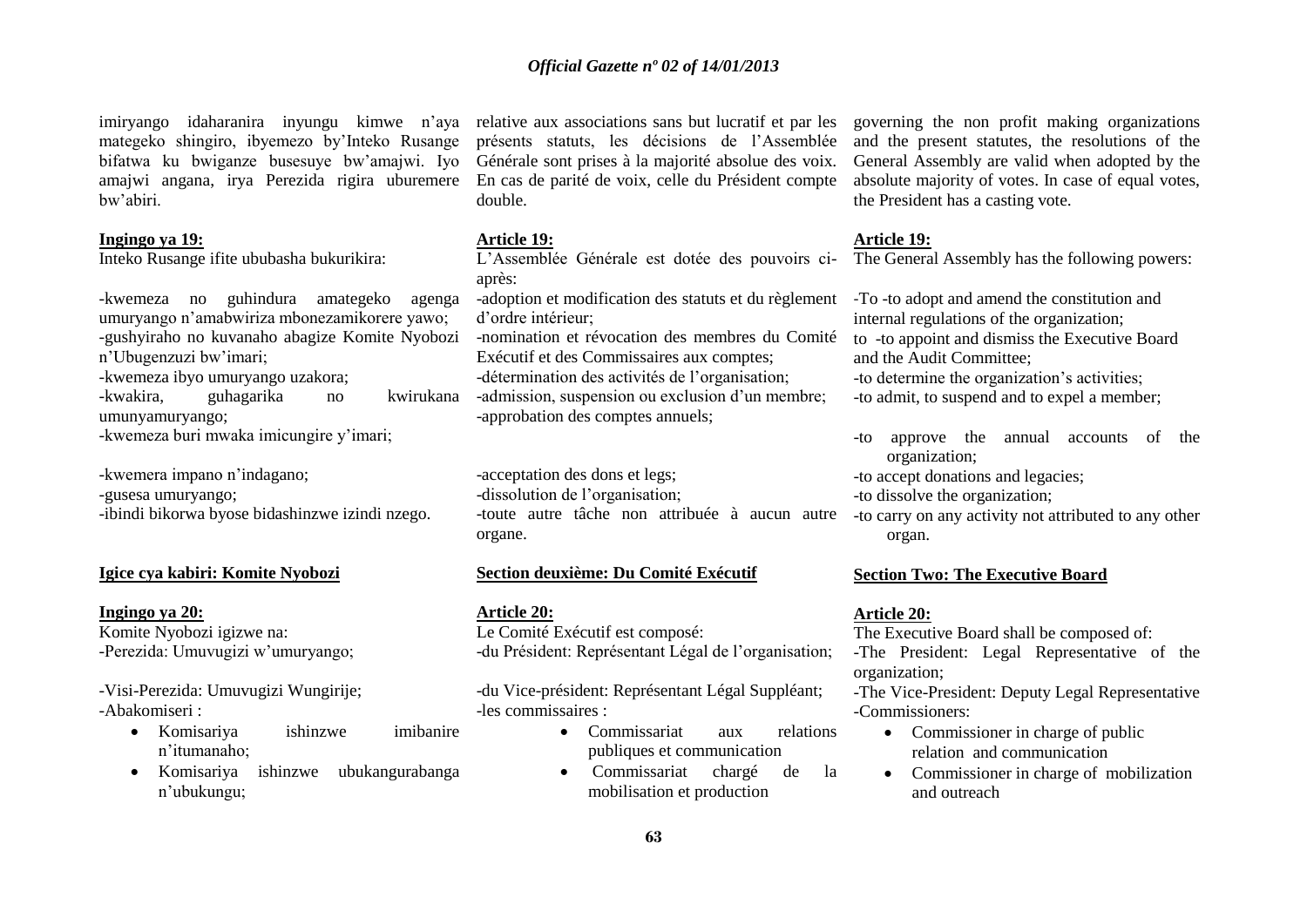-Umunyamabanga Mukuru; -Umubitsi.

#### **Ingingo ya 21:**

Abagize Komite Nyobozi batorwa n'Inteko Rusange mu banyamuryango nyakuri ku bwiganze busesuye. Manda yabo imara imyaka itatu ishobora kongerwa.

#### **Ingingo ya 22:**

Komite Nyobozi iterana igihe cyose bibaye ngombwa, ariko byanze bikunze rimwe mu gihembwe, ihamagawe kandi iyobowe na Perezida sur convocation et sous la direction du Président ou cyangwa Visi-Perezida.

Iterana iyo hari bitatu bya gatanu (3/5) by'abayigize. Ibyemezo byayo bifatwa ku bwiganze busanzwe bw'amajwi iyo hatabayeho ubwumvikane.

#### **Ingingo ya 23:**

Komite Nyobozi ishinzwe:

-gushyira mu bikorwa ibyemezo n'ibyifuzo by'Inteko Rusange;

-kwita ku micungire ya buri munsi y'umuryango;

-gukora raporo z'ibyakozwe mu mwaka urangiye;

-gutegura ingengo y'imari igomba gushyikirizwa Inteko Rusange;

-gushyikiriza Inteko Rusange ingingo z'amategeko n'amabwiriza ngengamikorere zigomba guhindurwa;

-gutegura inama z'Inteko Rusange;

-du secrétaire général; - du trésorier.

#### **Article 21:**

Les membres du Comité Exécutif sont élus par l'Assemblée Générale parmi les membres effectifs à la majorité absolue de voix. Leur mandat est de trois ans renouvelable.

#### **Article 22:**

Le Comité Exécutif se réunit autant de fois que de besoin, mais obligatoirement une fois par trimestre, à défaut, du Vice-président. Il siège lorsque les trois cinquième (3/5) des membres sont présents. Ses décisions se prennent à la majorité simple des voix lorsqu'il n'v a pas de consensus.

#### **Article 23:**

Le Comité Exécutif est chargé de:

recommandations de l'Assemblée Générale; -s'occuper de la gestion quotidienne

l'organisation;

-rédiger les rapports annuels d'activités de -to elaborate annual reports of activities; l'exercice écoulé;

-élaborer les prévisions budgétaires à soumettre à l'Assemblée Générale;

-proposer à l'Assemblée Générale les modifications aux statuts et au règlement intérieur;

-préparer les sessions de l'Assemblée Générale;

-The General secretary; -The Treasurer.

#### **Article 21:**

The Executives shall be elected by the General Assembly among the effective membership upon the absolute majority votes for three years term renewable.

#### **Article 22:**

The Executive Board shall meet as often as it bids necessary but obligatorily once in a term. It shall be convened by the President or in case of absence, by the Vice-President. It shall legally meet when three fifth (3/5) of the members are present. Its decisions shall be adopted upon the simple majority votes in case of lack of consensus.

#### **Article 23:**

The Executive Board has the following attributions:

-mettre en exécution les décisions et les -to execute the decisions and recommendations of the General Assembly;

> -to deal with the day to day management of the organization;

-to elaborate budget provisions to submit to the approval of the General Assembly;

-to propose to the General Assembly all the amendments to the constitution and the internal regulations;

-to prepare and chair the sessions of the General Assembly;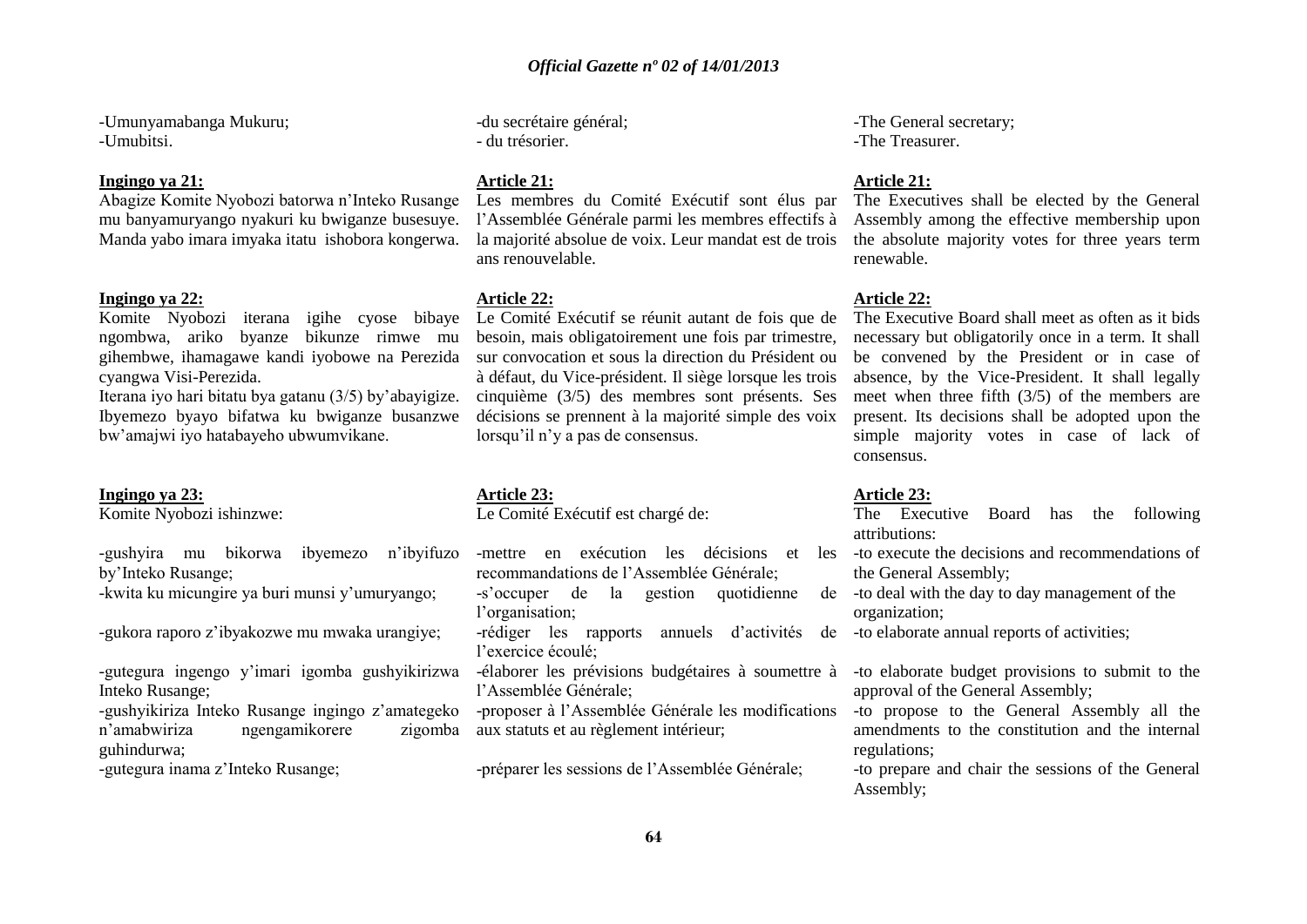-kugirana imishyikirano n'indi miryango igamije ubutwererane no gushaka inkunga; -gushaka, gushyiraho no gusezerera abakozi.

#### **Igice cya gatatu: Ubugenzuzi bw'imari**

#### **Ingingo ya 24:**

Inteko Rusange ishyiraho buri manda Abagenzuzi b'imari bafite inshingano yo kugenzura buri gihe imicungire y'imari n'indi mitungo by'umuryango no kubikorera raporo. Bafite uburenganzira bwo kureba mu bitabo n'izindi nyandiko z'ibaruramari by'umuryango ariko batabijyanye hanze y'ububiko.

Inteko Rusange ishobora gushyiraho izindi nzego.

#### **UMUTWE WA IV: UMUTUNGO**

#### **Ingingo ya 25:**

 $U$ mutungo w'umuryango ugizwe n'imisanzu y'abanyamuryango, impano n'imirage, imfashanyo zinyuranye n'umusaruro ukomoka ku bikorwa by'umuryango.

#### **Ingingo ya 26:**

Umuryango ushobora gutira no gutunga ibintu byimukanwa n'ibitimukanwa ukeneye kugirango ugere ku ntego zawo**.**

#### **Ingingo ya 27:**

Umuryango ugenera umutungo wawo ibikorwa byose byatuma ugera ku ntego zawo ku buryo buziguye cyangwa butaziguye.

-négocier les accords de coopération et de -to negotiate funding with partners; financement avec des partenaires; -recruter, nommer et révoquer le personnel.

#### **Section troisième: Du Commissariat aux comptes**

#### **Article 24:**

L'Assemblée Générale nomme pour chaque mandat des Commissaires aux comptes ayant pour mission de contrôler en tout temps la gestion des finances et d'autres patrimoines de l'organisation et lui en faire rapport. Ils ont l'accès, sans les déplacer, aux livres et aux autres écritures comptables de l'organisation.

L'assemblée peut décider de mettre en place d'autres organes.

#### **CHAPITRE IV: DES RESSOURCES**

#### **Article 25**

Les ressources de l'organisation sont constituées notamment par les cotisations des membres, les dons et legs, les subventions diverses et les revenus issus des activités de l'organisation.

#### **Article 26:**

L'organisation peut posséder, soit en jouissance, soit en propriété, des biens meubles et immeubles nécessaires à la réalisation de ses objectifs.

#### **Article 27:**

L'organisation affecte ses ressources à tout ce qui concourt directement ou indirectement à la activity which contributes directly or indirectly to réalisation de ses objectifs.

-to recruit, appoint and dismiss the staff.

#### **Section Three: The Auditing Committee**

#### **Article 24:**

The General Assembly appoints at each mandate Auditors committed to control at any time the management of finances and other properties of the organization and make report. They have access, without carrying them outside, to any accounting documents of the organization.

The general Assembly may decide to put other organs.

#### **CHAPTER IV: THE ASSETS**

#### **Article 25:**

The assets come from the contributions of the members, tithes, offerings, donations, legacies, various subsidies and revenues generated from activities of the organization.

#### **Article 26:**

The organization may hire or own movable properties and real estates needed to achieve its objectives.

#### **Article 27:**

The organization shall allocate its assets to any the achievement of its objectives.

Nta munyamuryango ushobora kuwiyitirira Aucun membre ne peut s'en arroger le droit de Nomember shall have the right to own it or claim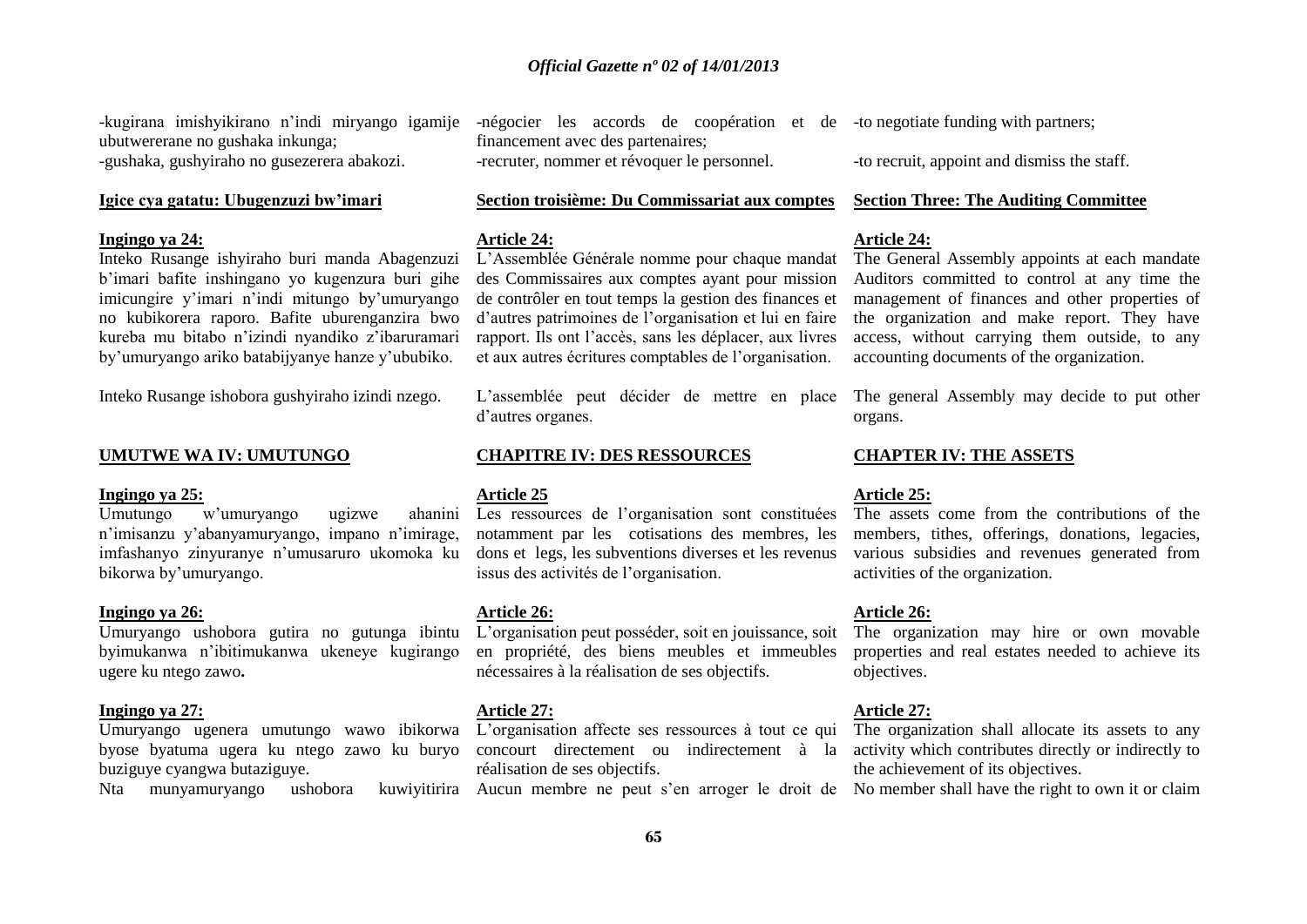cyangwa ngo agire imigabane asaba igihe asezeye possession ni en exiger une part quelconque en cas any share in case of voluntary resignation, ku bushake, iyo yirukanywe cyangwa iyo umuryango usheshwe.

### **RY'AMATEGEKO RY'UMURYANGO**

#### **Ingingo ya 28:**

Aya mategeko ashobora guhindurwa byemejwe Les présents statuts peuvent faire objet de n'Inteko Rusange ku bwiganze busesuye bw'amajwi, bisabwe na Komite Nyobozi cyangwa na kimwe cya gatatu (1/3) cy'abanyamuryango nyakuri.

#### **Ingingo ya 29:**

Byemejwe ku bwiganze bwa bibiri bya gatatu (2/3) by'amajwi, Inteko Rusange ishobora gusesa umuryango.

Igihe umuryango usheshwe, hamaze gukorwa En cas de dissolution, après inventaire des biens ibarura ry'ibintu byimukanwa n'ibitimukanwa by'umuryango no kwishyura imyenda, umutungo usigaye uhabwa undi muryango nyarwanda bihuje intego.

#### **UMUTWE WA VI: IKEMURWA RY'IMPAKA N'AMAKIMBIRANE**

#### **Ingingo ya 30:**

Impaka cyangwa n'andi makimbirane yavuka, azakemurwa mu buryo bw'ubwumvikane hagati y'abanyamuryango.

#### **Ingingo ya 31:**

Igihe cyose hatabayeho ubwumvikane mwikemurwa Au cas où il devient impossible de tranche le Whenever there is failure to resolve any conflict

de retrait volontaire, d'exclusion ou de dissolution exclusion or dissolution of the organization. de l'organisation.

**UMUTWE WA V: IHINDURWA CHAPITRE V: DES MODIFICATIONS AUX CHAPTER V: AMENDMENTS OF THE STATUTS ET DE LA DISSOLUTION DE L'ORGANISATION**

#### **Article 28:**

modifications sur décision de l'Assemblée Générale prise à la majorité absolue de voix sur proposition du Comité Exécutif ou à la demande d'un tiers (1/3) des membres effectifs.

#### **Article 29:**

L'Assemblée Générale, sur décision de la majorité de deux tiers (2/3) des voix, peut prononcer la dissolution de l'organisation.

meubles et immeubles de l'organisation et apurement du passif, l'actif du patrimoine sera cédé à une institution rwandaise poursuivant des objectifs similaires.

 $VI:$  **RESOLUTION CONFLITS**

#### **Article 30:**

seront résolus à l'amiable entre les membres de l'organisation.

**Article 31 :** 

### **CONSTITUTION AND DISSOLUTION OF THE ORGANIZATION**

#### **Article 28:**

The present statutes may be amended by the General Assembly upon absolute majority votes, on proposal from the Executive Board or upon request from the third of (1/3) of the effective membership.

#### **Article 29:**

Upon decision of the two third  $(2/3)$  majority votes, the General Assembly may dissolve the organization.

In case of dissolution, after inventory of movable properties and real estates as well as after payment of debts, the remaining assets shall be transferred to a Rwandan institution pursuing similar objectives.

**CHAPTER VI: CONFLICT RESOLUTION**

#### **Article 30:**

Les discussions et/ou autres conflits pouvant naitre Any misunderstanding or conflicts that may arise will be resolved amicable between the members of the organization.

**Article 31:**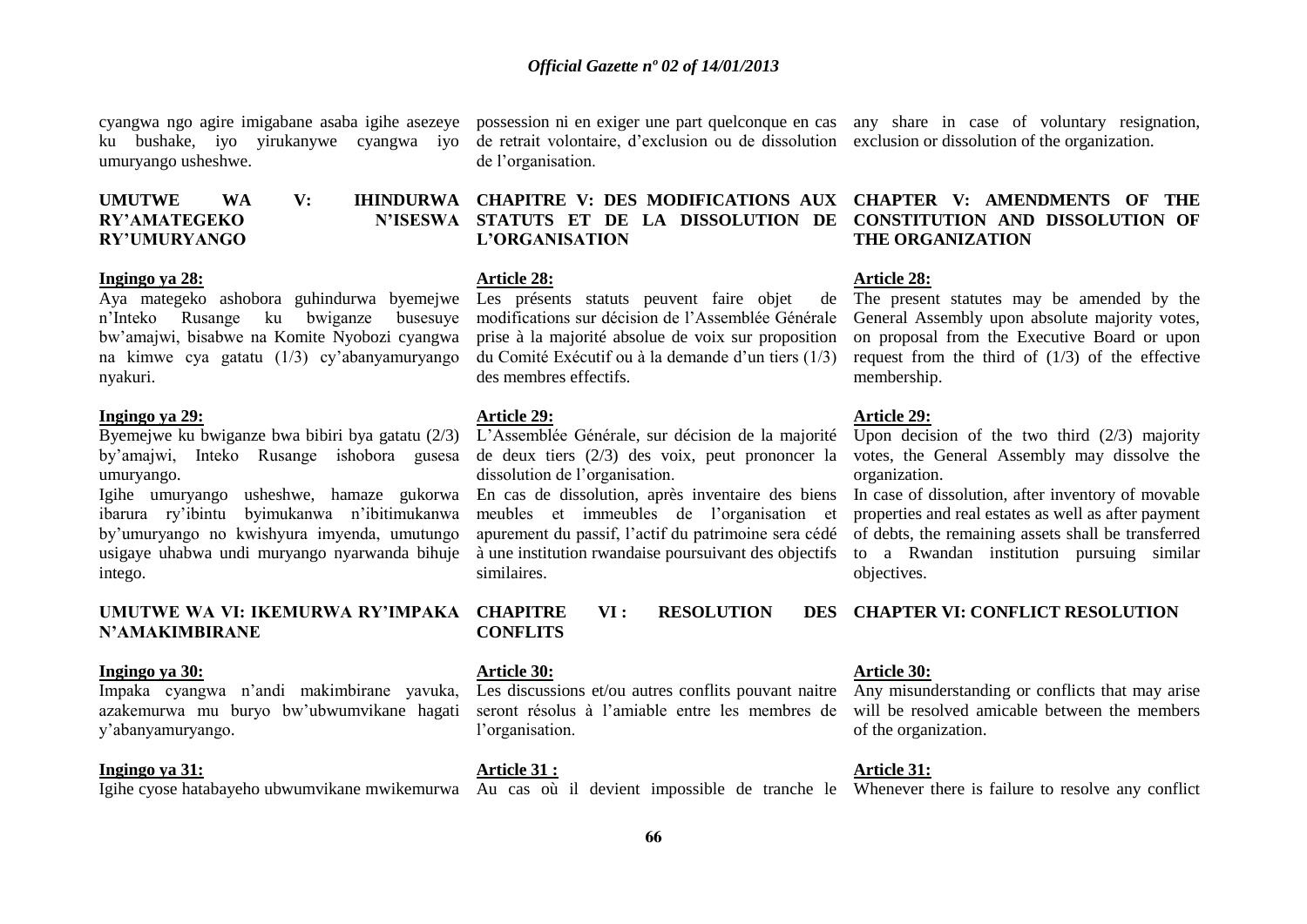**67**

#### *Official Gazette nº 02 of 14/01/2013*

ry'impaka cyangwa andi makimbirane, hazitabazwa urukiko rubifitiye ububasha.

#### **UMUTWE WA VII: IBYEREKEYE INGINGO ZISOZA**

#### **Ingingo ya 32:**

Uburyo aya mategeko shingiro azubahirizwa kimwe n'ibindi bidateganyijwe bizasobanurwa ku buryo burambuye mu mabwiriza ngengamikorere y'umuryango yemejwe n'Inteko Rusange.

#### **Ingingo ya 33:**

Aya mategeko yemejwe n'abanyamuryango nyakuri bayashyizeho umukono mu Nteko Rusange Shingiro.

Bikorewe i Kigali, kuwa 15/01/2000

**(sé) KARANGWA PATRICK** Umuvugizi w'umuryango

**(sé) RUBANGISA VINCENT** Umuvugizi wungirije

différend à l'amiable, le cas sera saisi par le tribunal that may arise, the case will be taken to competent compétent.

court.

#### **CHAPITRE VII: DES DISPOSITIONS CHAPTER VI: FINAL PROVISIONS FINALES**

#### **Article 32:**

Les modalités d'exécution des présents statuts et tout ce qui n'y est pas prévu seront déterminés dans un règlement d'ordre intérieur de l'organisation adopté par l'Assemblée Générale

#### **Article 33:**

Les présents statuts sont approuvés et adoptés par les membres effectifs réunis en Assemblée Générale **Constitutive** 

> **(sé) KARANGWA PATRICK** Le Représentant Légal de l'organisation

Fait à Kigali, le 15/01/2000

#### **Article 32:**

The modalities of implementing the present statutes and any lacking provision shall be determined in the internal regulations of the organization adopted by the General Assembly.

#### **Article 33:**

The present constitution is hereby approved and adopted by the effective members meeting in the Constitutive General Assembly.

Done in Kigali, on 15/01/2000

#### **(sé) KARANGWA PATRICK**

The Legal Representative of the organization

**(sé) RUBANGISA VINCENT** Le Représentant Légal Suppléant

**(sé) RUBANGISA VINCENT** Deputy Legal **Representative**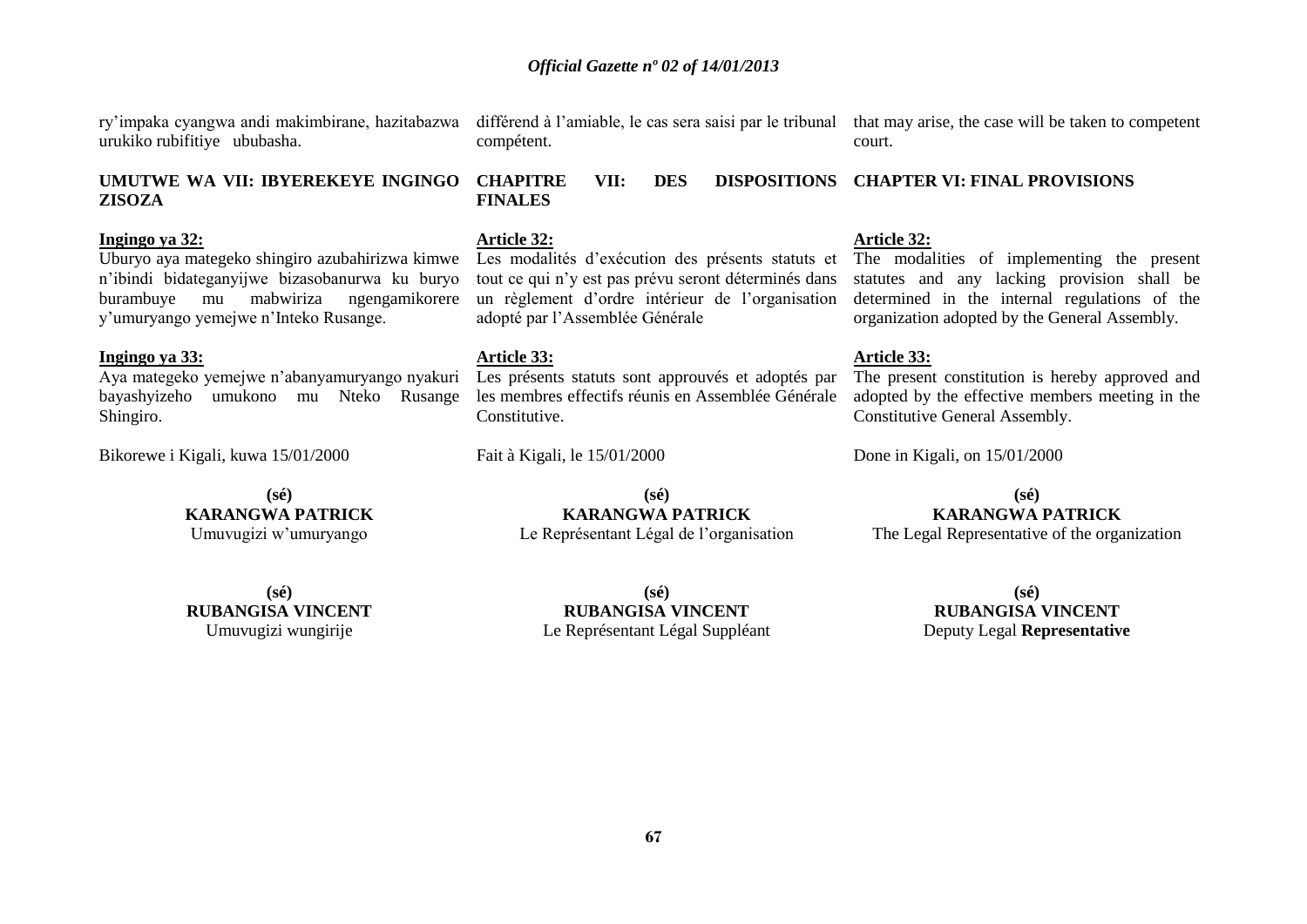### **INYANDIKO MVUGO Y'INAMA RUSANGE IDASANZWE Y'UMURYANGO PAJER YO KUWA 26/01/2007**

Inama yateranye kuwa 26/01/2007 itangira saa cyenda(15hoo) iyoborwa n'umukuru w'inama y'ubuyobozi KARAGWA Patrick**.** Yatangiye ashimira abayitabiriye.

Ku murongo w'ibyigwa hari ingingo zikurikira:

- Kwakira abanyamuryango bashya,
- Kwiga ku kibazo cy'abanyamuryango batari actifs no gufata ibyemezo,
- Gutora komite nshya,
- Utuntu nutundi.

Ku bijyanye ni ingingo ya mbere yo kwacyira abanyamuryango bashya, nyuma yo kwiga kuri dossiers z' abasaba kwinjira mu muryango **˝PAJER,** inteko yahisemo kwakira abafite dossiers zuzuye, bakaba ari aba bakurikira:

- 1. GATOTO Emmanuel,
- 2. KANEZA Aline,
- 3. MUGABO Jean Marie Vianney.

Ku birebana n'abanyamuryango badafite icyo bamariye umuryango kubera ko batitabira amanama, ntibatange umusanzu w'umuryango, inteko rusange ishingiye ku ngingo ya 19 y'amategeko agenga umuryango yafashe icyemezo cyo gusezerera mu muryango aba bakurikira:

- 1. KABAGA Francis,
- 2. KAYIRANGA RWIGAMBA Frank,
- 3. RUKUNDO Jean de Dieu.

Nyuma y'aho, inteko rusange yashyizeho abahagarariye inzego z'umuryango mu buryo bukurikira:

- 1. KARANGWA Patrick: Président wa Komite Nyobozi akaba n'Umuvugizi w'umuryango
- 2. RUBANGISA Vincent: V/Président akaba n'Umuvugizi Wungirije w'umuryango
- 3. KANEZA Aline: Umunyamabanga Mukuru w'umuryango
- 4. GATOTO Emanuel : Umubitsi
- 5. MUGABO Jean Marie Vianney: Ushizwe relation publique et communication.

Ku bijyanye n'utuntu n'utundi, inteko yasabye abanyamuryango kuzajya bitabira amanama kuko ariho batangira ibitekerezo byo kwubaka umuryango.

Abitabiriye inama ni aba bakurikira:

1. Membres fondateurs :

| <b>AMAZINA</b>      | <b>UMUKONO</b> |
|---------------------|----------------|
| KARANGWA<br>Patrick | (sé`           |
| RUBANGISA VINCENT   | sé.            |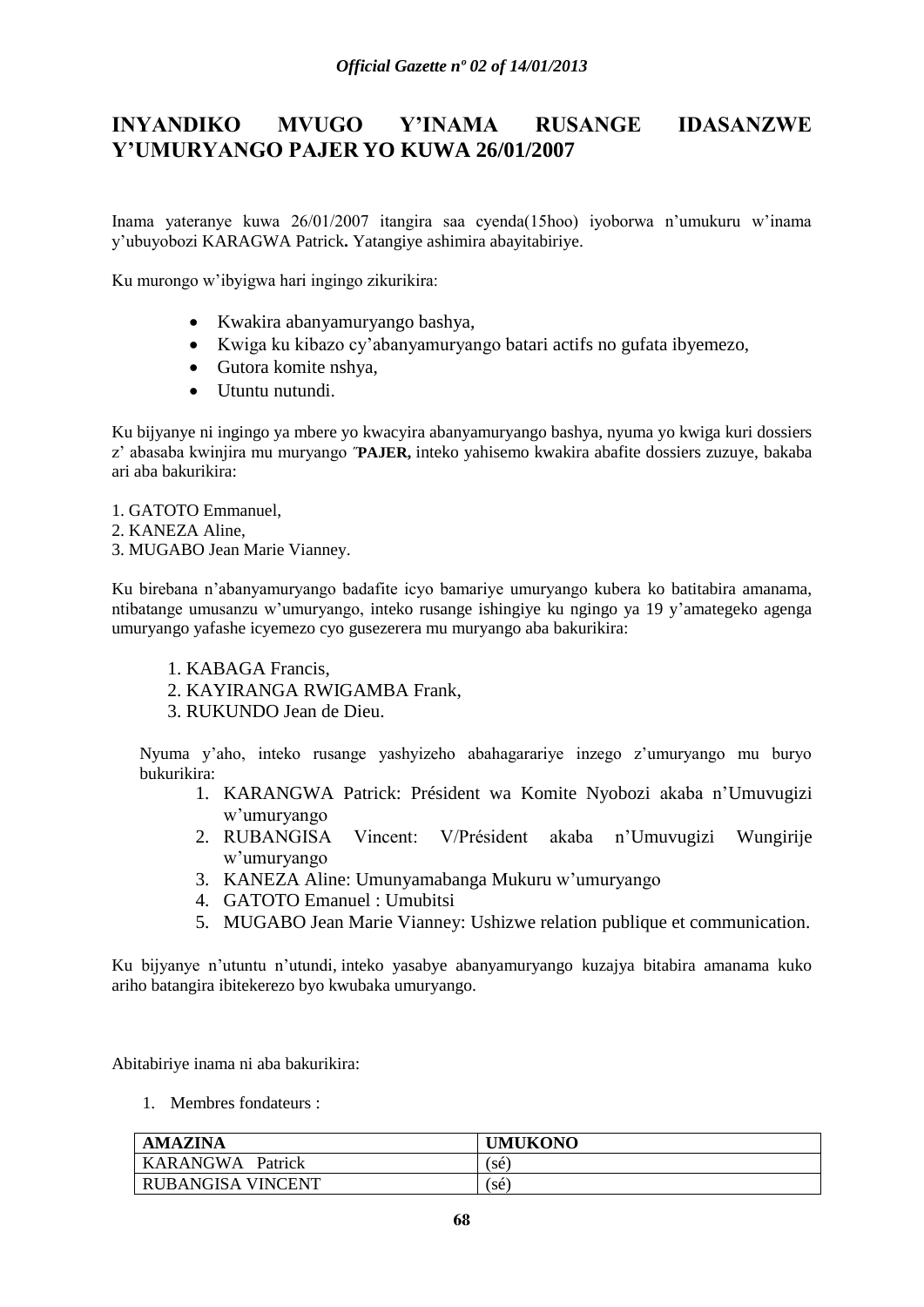2. Membres adhérents :

| <b>AMAZINA</b>                   | <b>UMUKONO</b> |
|----------------------------------|----------------|
| <b>GATOTO</b> Emmanuel           | sé             |
| KANEZA ALINE                     | sé.            |
| <b>MUGABO Jean Marie Vianney</b> | sé.            |

Inama yashojwe mu mutuzo n'umukuru w'inama y'ubuyobozi KARANGWA Patrick saa kumi n'imwe z 'umugoroba.

KARANGWA Patrick  $(s\acute{e})$  (sé)

**Umuyobozi w'inama Umwanditsi w'inama**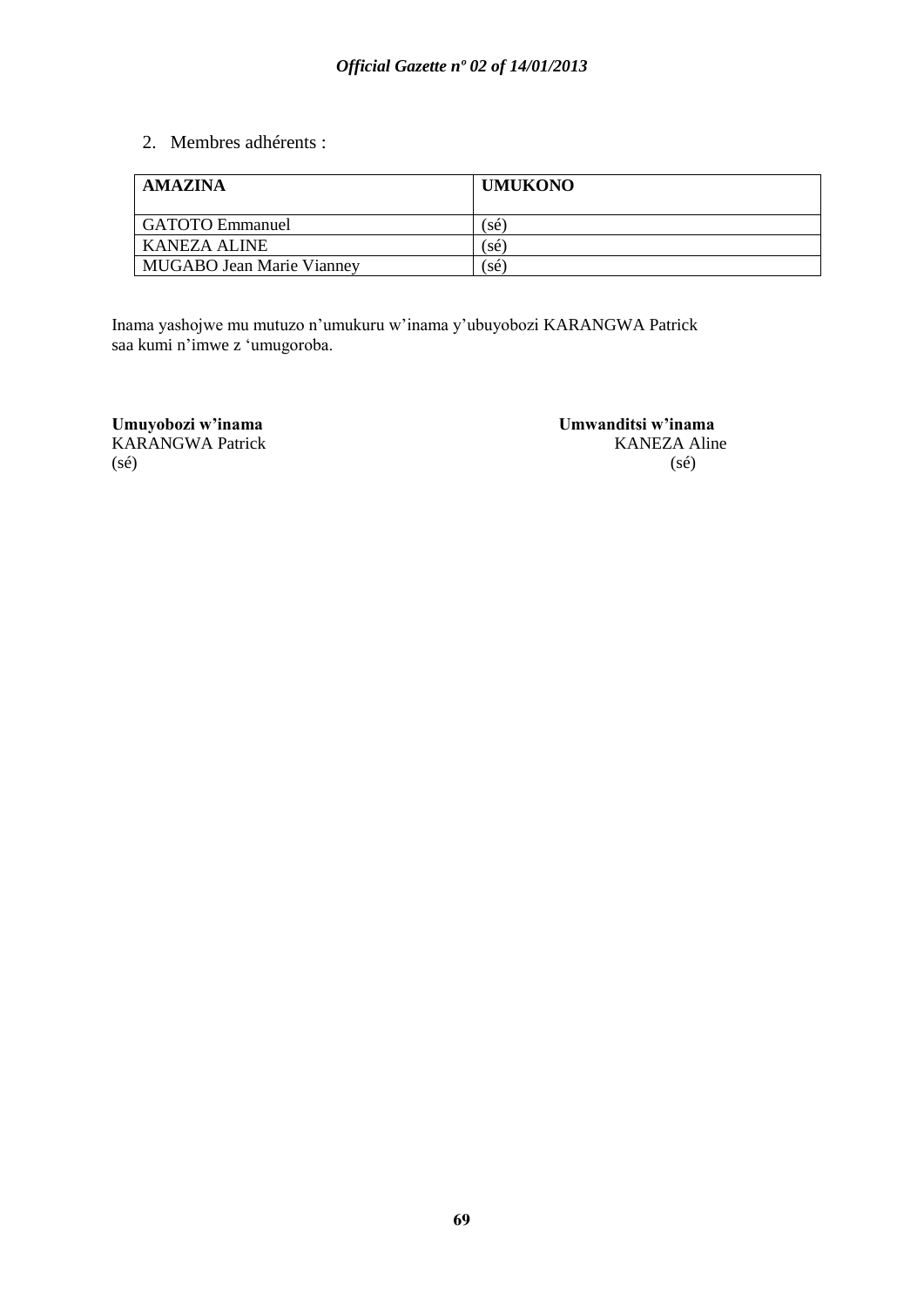### **Legal Representative Declaration**

 We, KARANGWA Patrick, Legal Representative and RUBANGISA Vincent, Deputy Legal Representative of non-profit making organisation named Parlement des jeunes Rwandais " PAJER", accept to fulfill the mandate given by Assembly.

Done at Kigali, on 26/01/2007

#### **Mr KARANGWA Patrick (sé) Mr RUBANGISA Vincent (sé)**

Legal Representative Deputy Legal Representative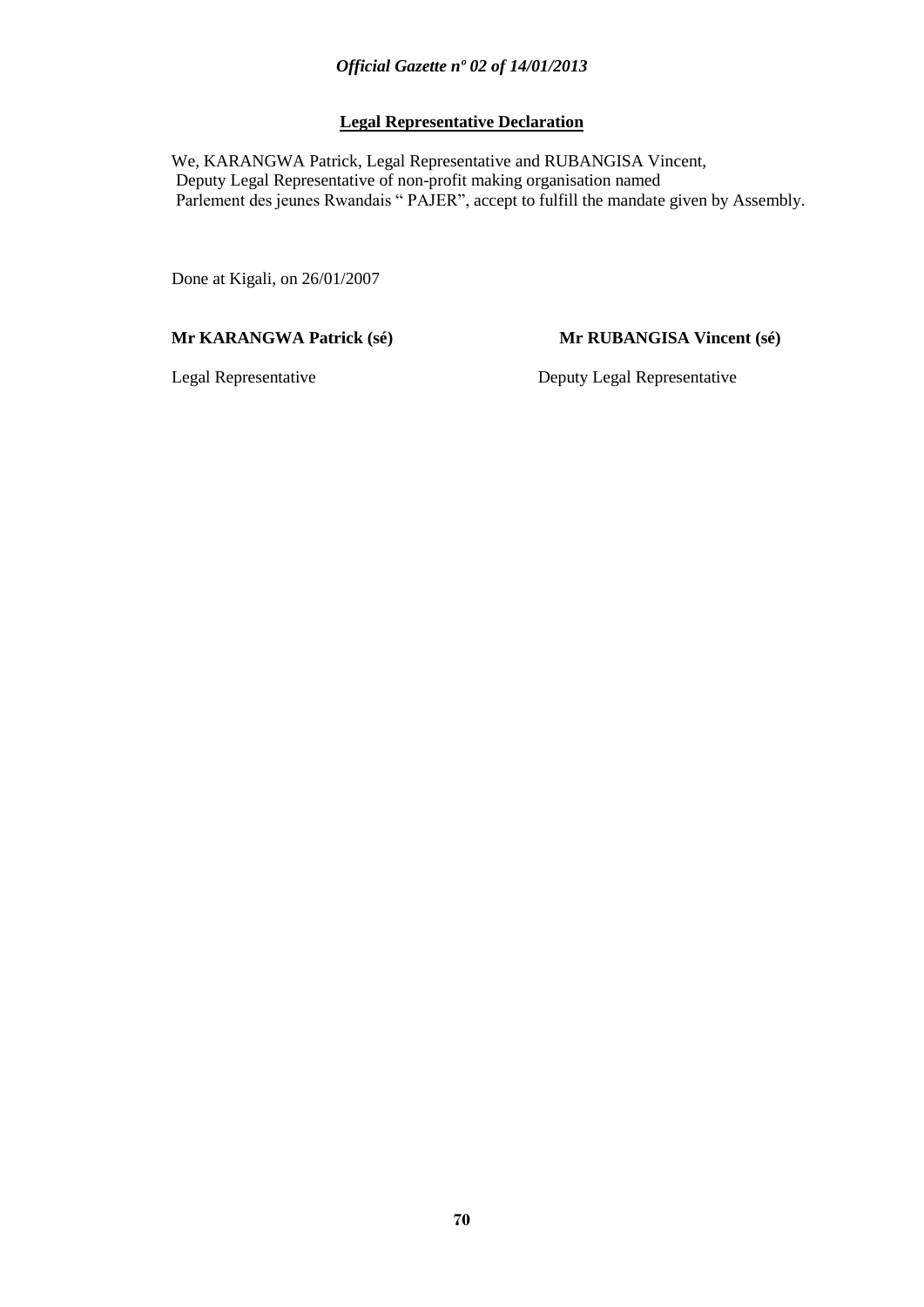**Abashinze umuryango Les Membres Fondateurs Member Founders** 

| <b>NAMES</b>                     | <b>ID NUMBER</b> | TEL                | <b>SIGNATURE</b> |
|----------------------------------|------------------|--------------------|------------------|
|                                  |                  |                    |                  |
| <b>KARANGWA Patrick</b>          | 1197180007641092 | $(+250)0783021333$ | $(s\acute{e})$   |
| RUBANGISA Vincent                | 1195980004484025 | $(+250)0788771944$ | $(s\acute{e})$   |
| KANEZA Aline                     | 1198170020945061 | $(+250)788625140$  | $(s\acute{e})$   |
| <b>GATOTO</b> Emmanuel           | 1198180000057034 | $(+250)0788312441$ | $(s\acute{e})$   |
| <b>MUGABO Jean Marie Vianney</b> | 1196280036099162 | $(+250)784264544$  | $(s\acute{e})$   |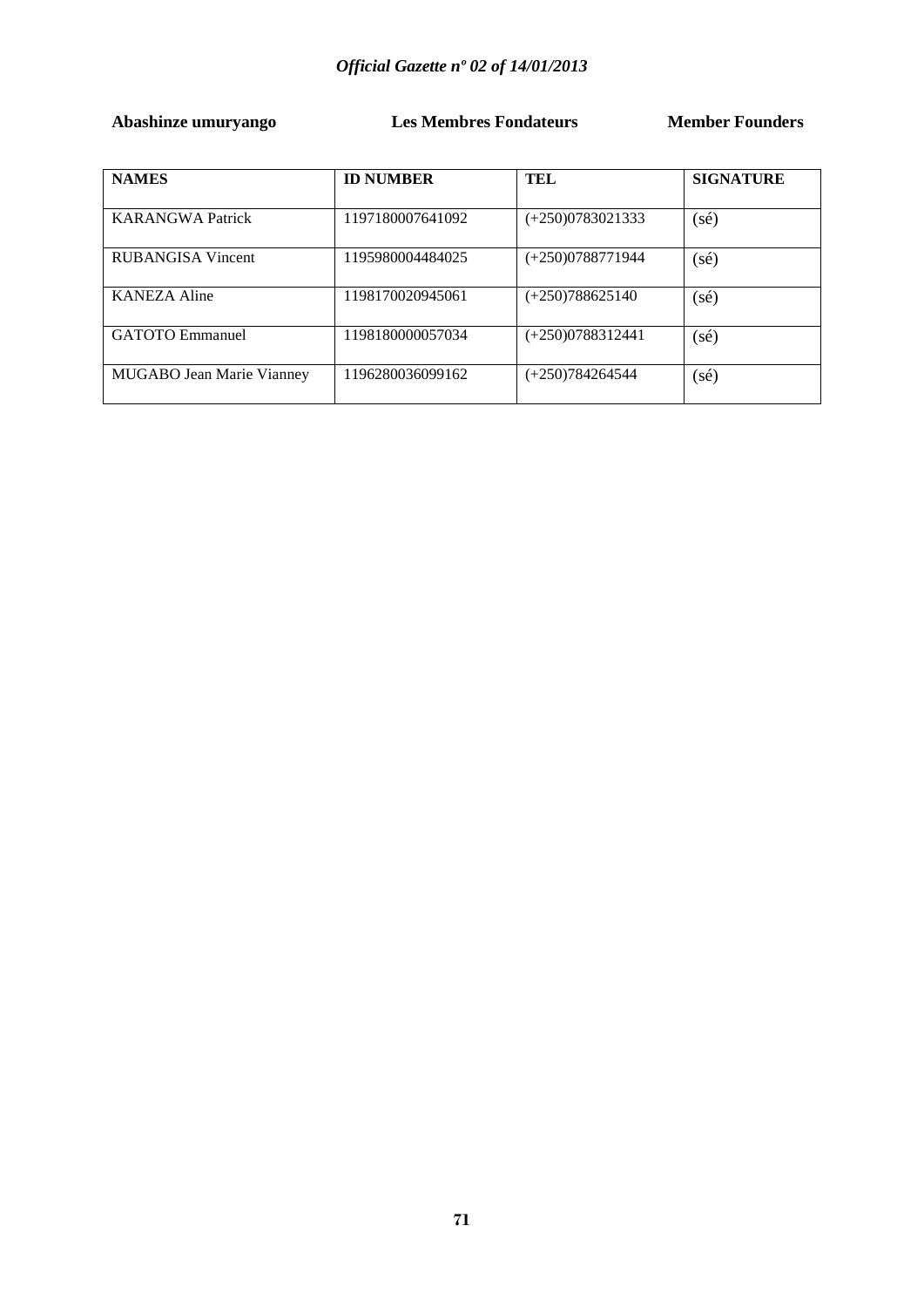### **INGINGO Z'INGENZI Z'URWANDIKO RWA MBYARIYEHE Mucyo Noel RUSABA GUHINDURA IZINA**

Uwitwa **MBYARIYEHE Mucyo Noel** utuye mu Murenge wa Nyarugenge, Akarere ka Nyarugenge, Umujyi wa Kigali, yasabye gukura izina rya **MBYARIYEHE** mu irangamimerere ye.

Impamvu atanga ngo ni uko iryo zina rya **MBYARIYEHE** ari izina atigeze amenya ubusobanuro bwaryo kuko abarimwise bapfuye atarabibabaza, ngo rikaba rimutera ipfunwe, gukomeza kuryitwa ngo yumva bimugabanyiriza icyizere cy'ejo hazaza he;

Arifuza ko izina rya **MBYARIYEHE** ryakurwa mu irangamimerere ye, bityo akitwa **Mucyo Noel**.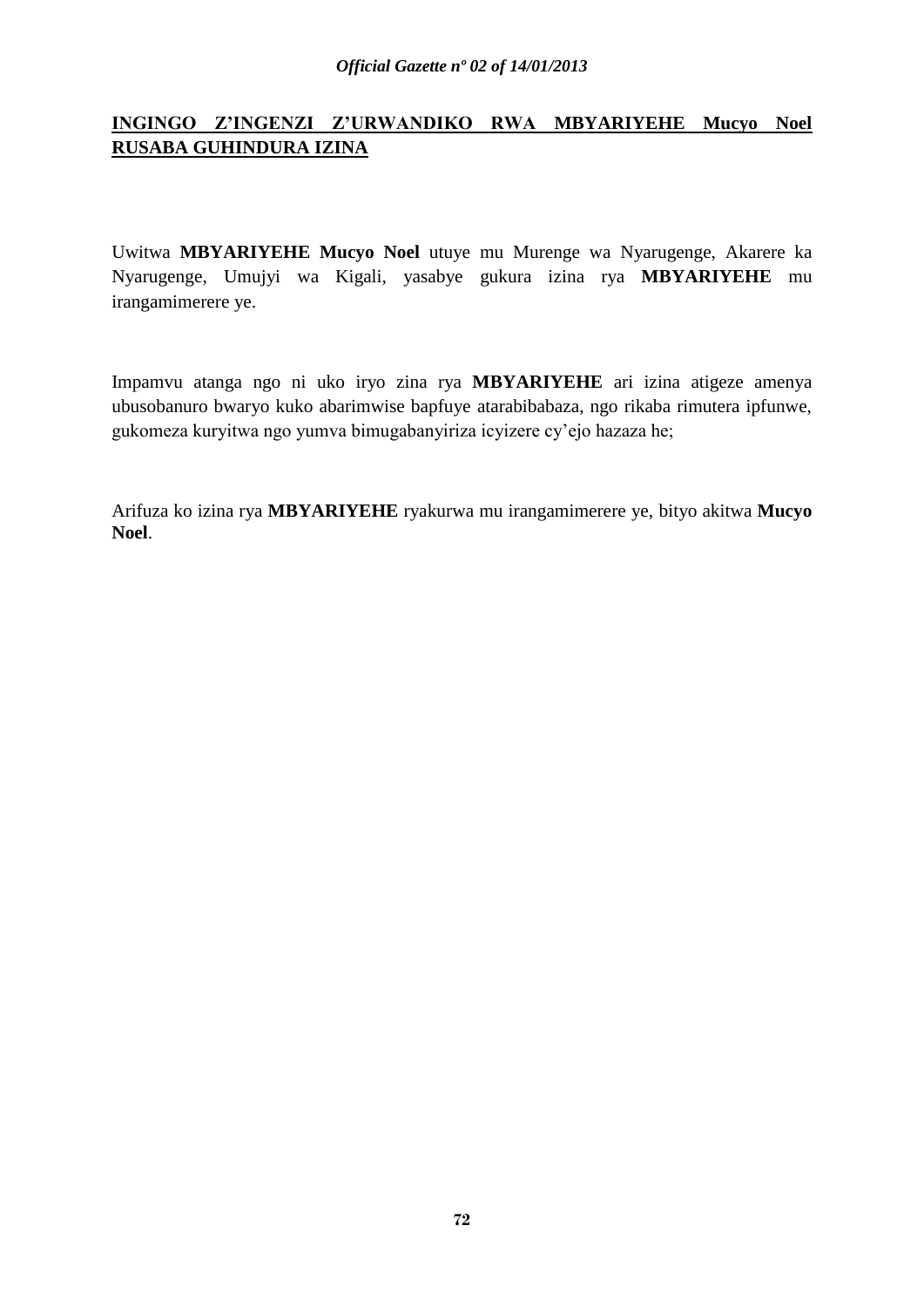# **ICYEMEZO** *<sup>O</sup>RCA/1518/***2009 CYO KUWA 16/12/2009 GIHA UBUZIMAGATOZI KOPERATIVE YO KUZIGAMA NO KUGURIZANYA «UMURAVA-GASHAKI» (COOPEC UMURAVA-GASHAKI)**

#### **Umuyobozi w'Ikigo cy'Igihugu gishinzwe guteza imbere Amakoperative;**

Ashingiye ku Itegeko nº 50/2007 ryo kuwa 18 Nzeri 2007 rigena ishyirwaho, imiterere n'imikorere y'Amakoperative mu Rwanda, cyane cyane mu ngingo yaryo ya 23, igika cya 3;

Ashingiye ku Itegeko nº 16/2008 ryo kuwa 11/06/2008 rishyiraho Ikigo cy'Igihugu gishinzwe guteza Imbere Amakoperative, cyane cyane mu ngingo yaryo ya 3, igika cya 2;

Abisabwe na Perezida wa Koperative **« COOPEC UMURAVA-GASHAKI»,** ifite icyicaro mu Murenge wa Gashaki, Akarere ka Musanze, Intara y'Amajyaruguru; mu rwandiko rwe rwakiriwe kuwa 02 Ugushyingo 2009,

# **YEMEJE:**

#### **Ingingo ya mbere:**

**COOPEC UMURAVA-GASHAKI**, ifite icyicaro mu Murenge wa Gashaki, Akarere ka Musanze, Intara y'Amajyaruguru, ihawe ubuzimagatozi.

# **Ingingo ya 2:**

**COOPEC UMURAVA-GASHAKI,** igamije guteza imbere abanyamuryango ibafasha kwizigamira no guhabwa inguzanyo. Ntiyemerewe gukora indi mirimo inyuranye n'iyo iherewe ubuzimagatozi, keretse ibanje kubisaba ikanabiherwa uburenganzira.

#### **Ingingo ya 3:**

Iki Cyemezo kigira agaciro guhera umunsi cyatangarijweho mu Igazeti ya Leta ya Repubulika y'u Rwanda.

**Kigali, kuwa 16/12/2009**

**(sé)**

#### **MUGABO Damien**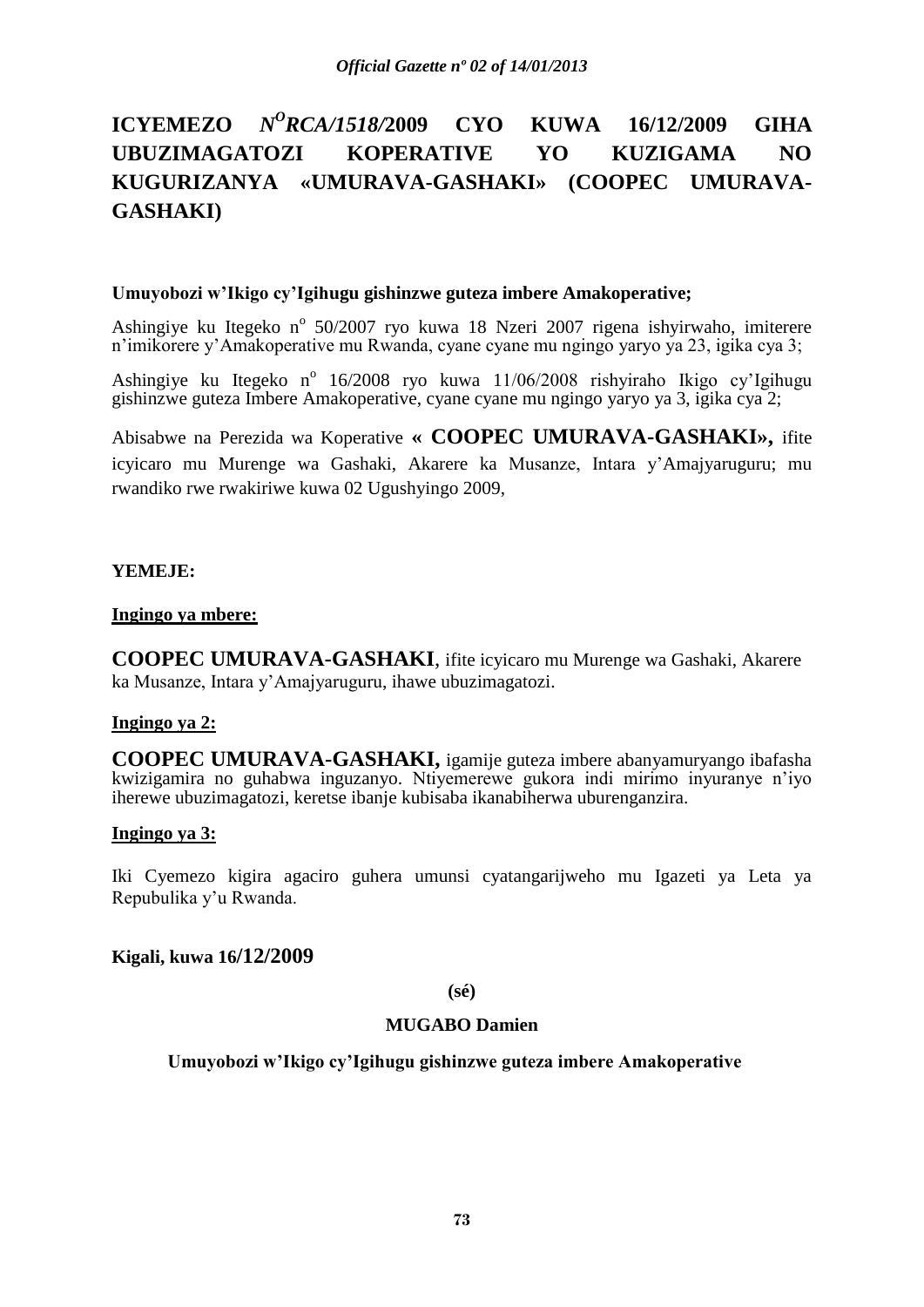# **ICYEMEZO** *<sup>O</sup>RCA/1622/***2009 CYO KUWA 23/12/2009 GIHA UBUZIMAGATOZI KOPERATIVE YO KUZIGAMA NO KUGURIZANYA «SACCO KALISIMBI JENDA» (SAKAJE)**

# **Umuyobozi w'Ikigo cy'Igihugu gishinzwe guteza imbere Amakoperative;**

Ashingiye ku Itegeko nº 50/2007 ryo kuwa 18 Nzeri 2007 rigena ishyirwaho, imiterere n'imikorere y'Amakoperative mu Rwanda, cyane cyane mu ngingo yaryo ya 23, igika cya 3;

Ashingiye ku Itegeko nº 16/2008 ryo kuwa 11/06/2008 rishyiraho Ikigo cy'Igihugu gishinzwe guteza Imbere Amakoperative, cyane cyane mu ngingo yaryo ya 3, igika cya 2;

Abisabwe na Perezida wa Koperative **« SAKAJE »,** ifite icyicaro i Nyabihu, Umurenge wa Jenda, Akarere ka Nyabihu, Intara y'Iburengerazuba, mu rwandiko rwe rwakiriwe kuwa 09 Ukuboza 2009;

# **YEMEJE:**

# **Ingingo ya mbere:**

Koperative **«SAKAJE »**, ifite icyicaro i Nyabihu, Umurenge wa Jenda, Akarere ka Nyabihu, Intara y'Iburengerazuba, ihawe ubuzimagatozi.

# **Ingingo ya 2:**

Koperative **«SAKAJE »**, igamije guteza imbere abanyamuryango ibafasha kwizigamira no guhabwa inguzanyo. Ntiyemerewe gukora indi mirimo inyuranye n'iyo iherewe ubuzimagatozi, keretse ibanje kubisaba ikanabiherwa uburenganzira.

# **Ingingo ya 3:**

Iki Cyemezo kigira agaciro guhera umunsi cyatangarijweho mu Igazeti ya Leta ya Repubulika y'u Rwanda.

# **Kigali, kuwa 23/12/2009**

**(sé)**

# **MUGABO Damien**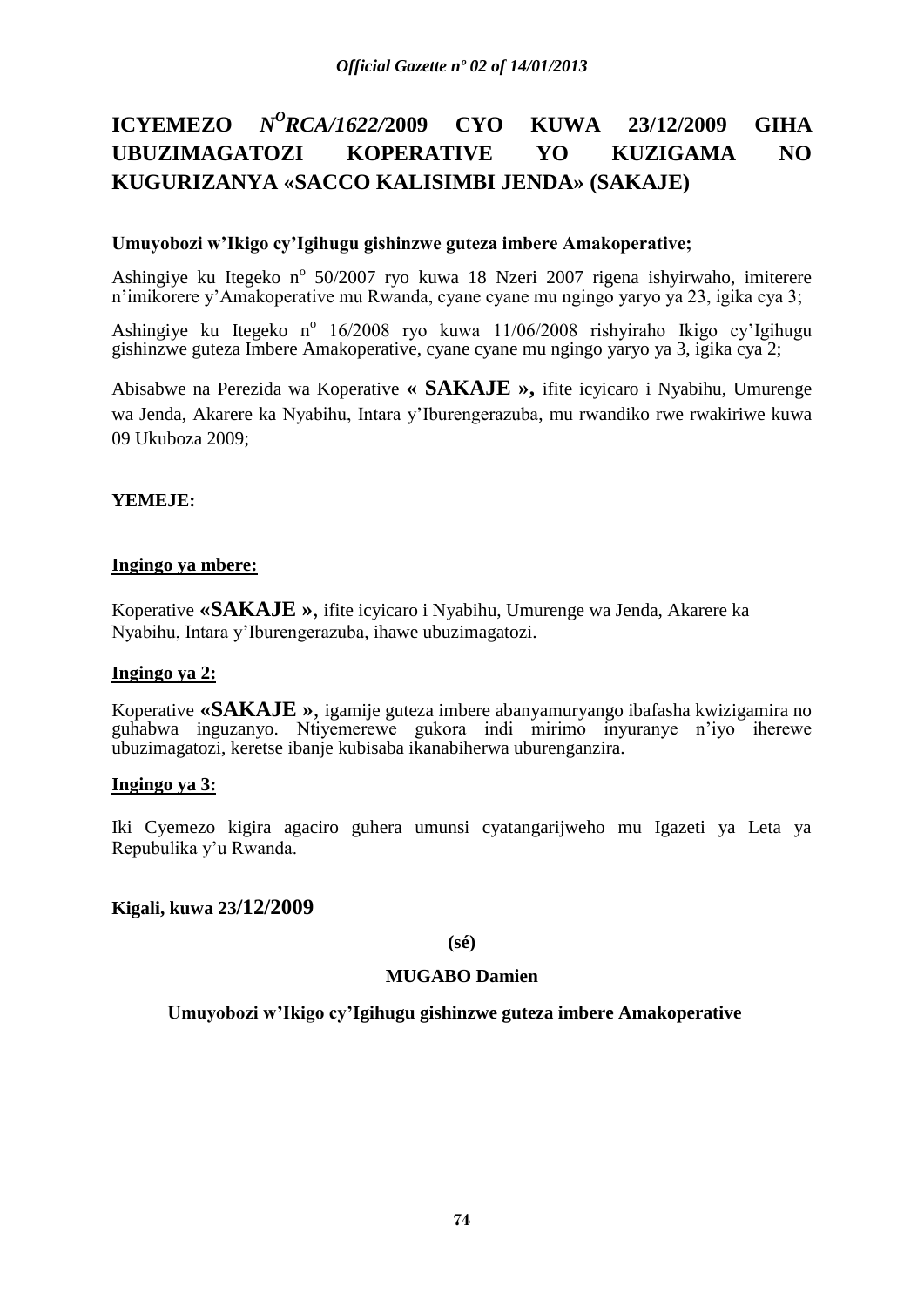# **ICYEMEZO** *N <sup>O</sup>RCA /334/***2010 CYO KUWA 02/03/2010 GIHA UBUZIMAGATOZI «SAVINGS AND CREDIT COOPERATIVE TWIHUTE KARAGO» (SACCO TWIHUTE KARAGO)**

# **Umuyobozi w'Ikigo cy'Igihugu gishinzwe guteza imbere Amakoperative;**

Ashingiye ku Itegeko nº 50/2007 ryo kuwa 18 Nzeri 2007 rigena ishyirwaho, imiterere n'imikorere y'Amakoperative mu Rwanda, cyane cyane mu ngingo yaryo ya 23, igika cya 3;

Ashingiye ku Itegeko nº 16/2008 ryo kuwa 11/06/2008 rishyiraho Ikigo cy'Igihugu gishinzwe guteza Imbere Amakoperative, cyane cyane mu ngingo yaryo ya 3, igika cya 2;

Abisabwe na Perezida wa Koperative **« SACCO TWIHUTE KARAGO »**, ifite icyicaro i Karago, Umurenge wa Karago, Akarere ka Nyabihu, Intara y'Iburengerazuba, mu rwandiko rwe rwakiriwe kuwa 04 Mutarama 2010;

# **YEMEJE:**

# **Ingingo ya mbere:**

**SACCO TWIHUTE KARAGO**, ifite icyicaro i Karago, Umurenge wa Karago, Akarere ka Nyabihu, Intara y'Iburengerazuba, ihawe ubuzimagatozi.

# **Ingingo ya 2:**

**SACCO TWIHUTE KARAGO**, igamije guteza imbere abanyamuryango ibafasha kwizigamira no gubona inguzanyo. Ntiyemerewe gukora indi mirimo inyuranye n'iyo iherewe ubuzimagatozi, keretse ibanje kubisaba ikanabiherwa uburenganzira.

# **Ingingo ya 3:**

Iki Cyemezo kigira agaciro guhera umunsi cyatangarijweho mu Igazeti ya Leta ya Repubulika y'u Rwanda.

# **Kigali, kuwa 02/03/2010**

**(sé)**

# **MUGABO Damien**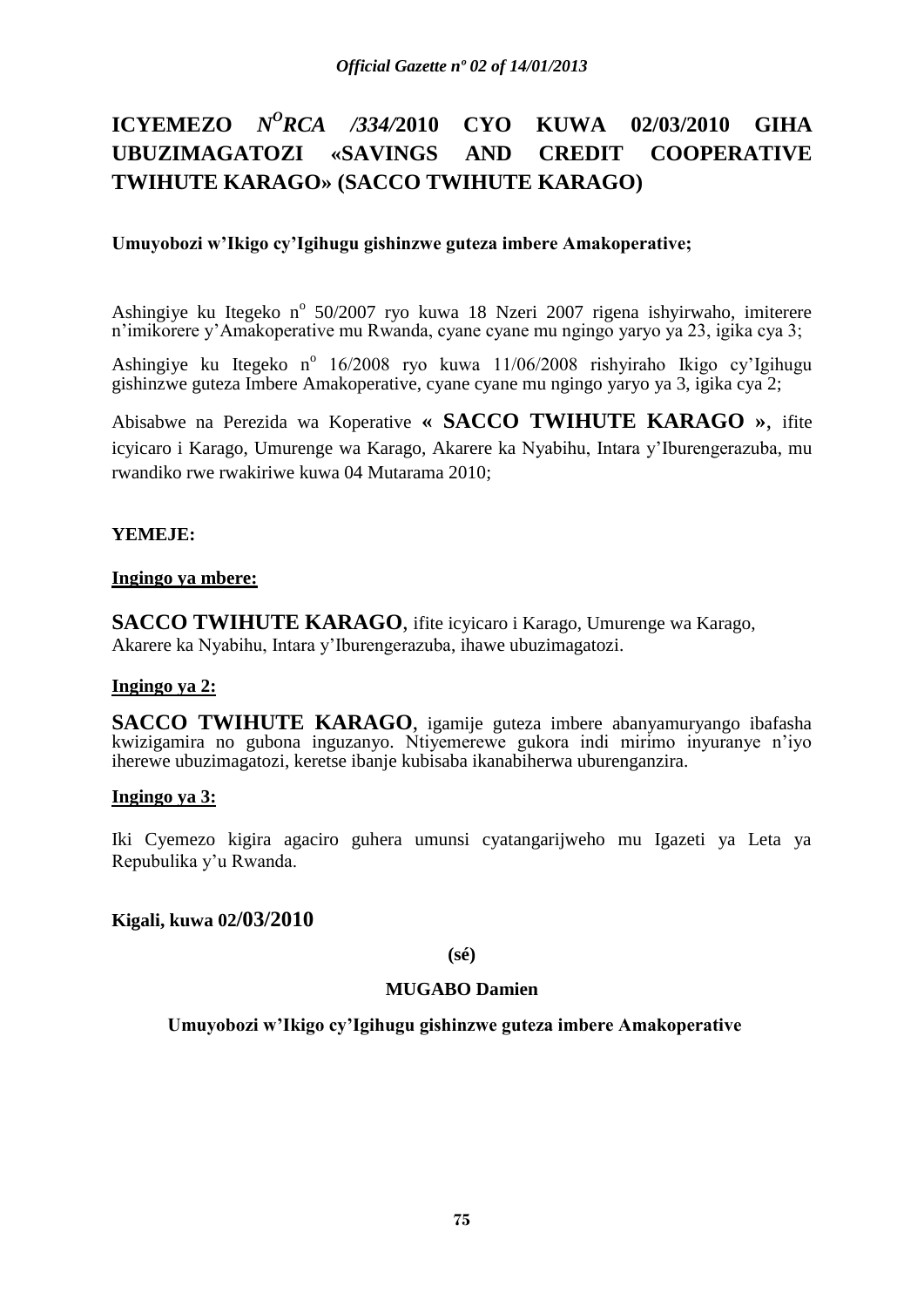# **ICYEMEZO** *N<sup>O</sup>RCA /793/2012* **CYO KUWA 19/11/2012 GIHA UBUZIMAGATOZI KOPERATIVE «AMIZERO Y'UBUZIMA BWIZA/ KAGEYO»**

# **Umuyobozi w'Ikigo cy'Igihugu gishinzwe guteza imbere Amakoperative;**

Ashingiye ku Itegeko nº 50/2007 ryo kuwa 18 Nzeri 2007 rigena ishyirwaho, imiterere n'imikorere y'Amakoperative mu Rwanda, cyane cyane mu ngingo yaryo ya 23, igika cya 3;

Ashingiye ku Itegeko nº 16/2008 ryo kuwa 11/06/2008 rishyiraho Ikigo cy'Igihugu gishinzwe guteza Imbere Amakoperative, cyane cyane mu ngingo yaryo ya 3, igika cya 2;

Abisabwe na Perezidante wa Koperative **« AMIZERO Y'UBUZIMA BWIZA** 

**KAGEYO »,** ifite icyicaro i Muhondo, Umurenge wa Kageyo, Akarere ka Gicumbi, Intara y'Amajyaruguru;

# **YEMEJE:**

#### **Ingingo ya mbere:**

Koperative **« AMIZERO Y'UBUZIMA BWIZA KAGEYO »**, ifite icyicaro i Muhondo, Umurenge wa Kageyo, Akarere ka Gicumbi, Intara y'Amajyaruguru, ihawe ubuzimagatozi.

# **Ingingo ya 2:**

Koperative **« AMIZERO Y'UBUZIMA BWIZA KAGEYO »**, igamije gutanga serivisi zijyanye n'ubujyanama bw'ubuzima. Ntiyemerewe gukora indi mirimo inyuranye n'iyo iherewe ubuzimagatozi, keretse ibanje kubisaba ikanabiherwa uburenganzira.

# **Ingingo ya 3:**

Koperative **« AMIZERO Y'UBUZIMA BWIZA KAGEYO »**, itegetswe gutangaza iki Cyemezo mu Igazeti ya Leta ya Repubulika y'u Rwanda mu gihe kitarenze iminsi mirongo itatu (30) ikimara kugihabwa.

# **Kigali, kuwa 19/11/2012**

# **(sé)**

#### **MUGABO Damien**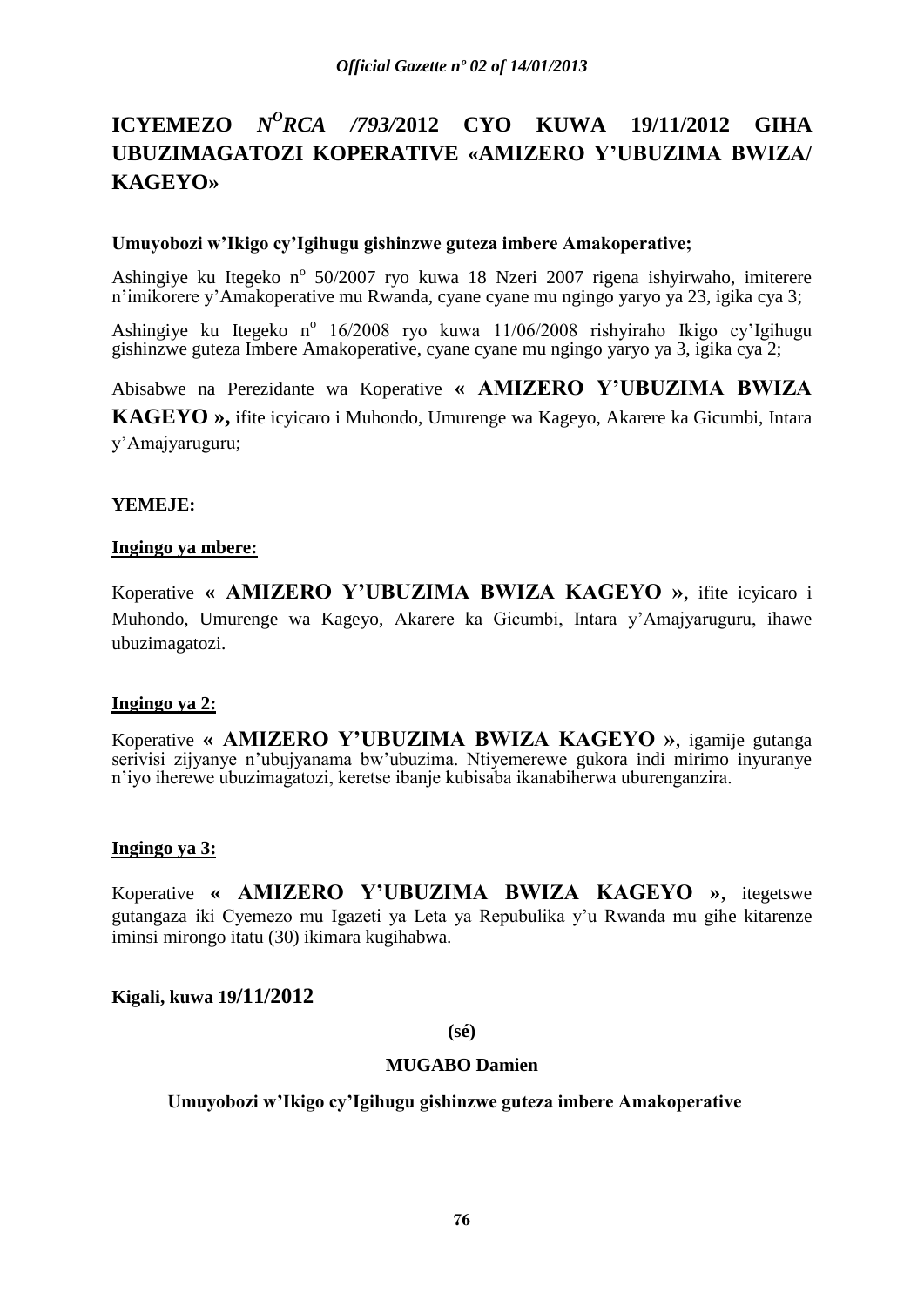# **ICYEMEZO** *N<sup>O</sup>RCA /643/2012* **CYO KUWA 10/09/2012 GIHA UBUZIMAGATOZI « GITOKI MAIZE COOPERATIVE» (GIMACO)**

# **Umuyobozi w'Ikigo cy'Igihugu gishinzwe guteza imbere Amakoperative;**

Ashingiye ku Itegeko nº 50/2007 ryo kuwa 18 Nzeri 2007 rigena ishyirwaho, imiterere n'imikorere y'Amakoperative mu Rwanda, cyane cyane mu ngingo yaryo ya 23, igika cya 3;

Ashingiye ku Itegeko n<sup>o</sup> 16/2008 ryo kuwa 11/06/2008 rishyiraho Ikigo cy'Igihugu gishinzwe guteza Imbere Amakoperative, cyane cyane mu ngingo yaryo ya 3, igika cya 2;

Abisabwe na Perezida wa Koperative **« GIMACO »**, ifite icyicaro mu Kagari ka Rubira, Umurenge wa Gitoki, Akarere ka Gatsibo, Intara y'Iburasizuba;

# **YEMEJE:**

# **Ingingo ya mbere:**

Koperative **« GIMACO »**, ifite icyicaro mu Kagari ka Rubira, Umurenge wa Gitoki, Akarere ka Gatsibo, Intara y'Iburasizuba, ihawe ubuzimagatozi.

# **Ingingo ya 2:**

Koperative **« GIMACO »**, igamije guteza imbere ubuhinzi bw'ibigori. Ntiyemerewe gukora indi mirimo inyuranye n'iyo iherewe ubuzimagatozi, keretse ibanje kubisaba ikanabiherwa uburenganzira.

# **Ingingo ya 3:**

Koperative **« GIMACO »**, itegetswe gutangaza iki Cyemezo mu Igazeti ya Leta ya Repubulika y'u Rwanda mu gihe kitarenze iminsi mirongo itatu (30) ikimara kugihabwa.

# **Kigali, kuwa 10/09/2012**

#### **(sé)**

# **MUGABO Damien**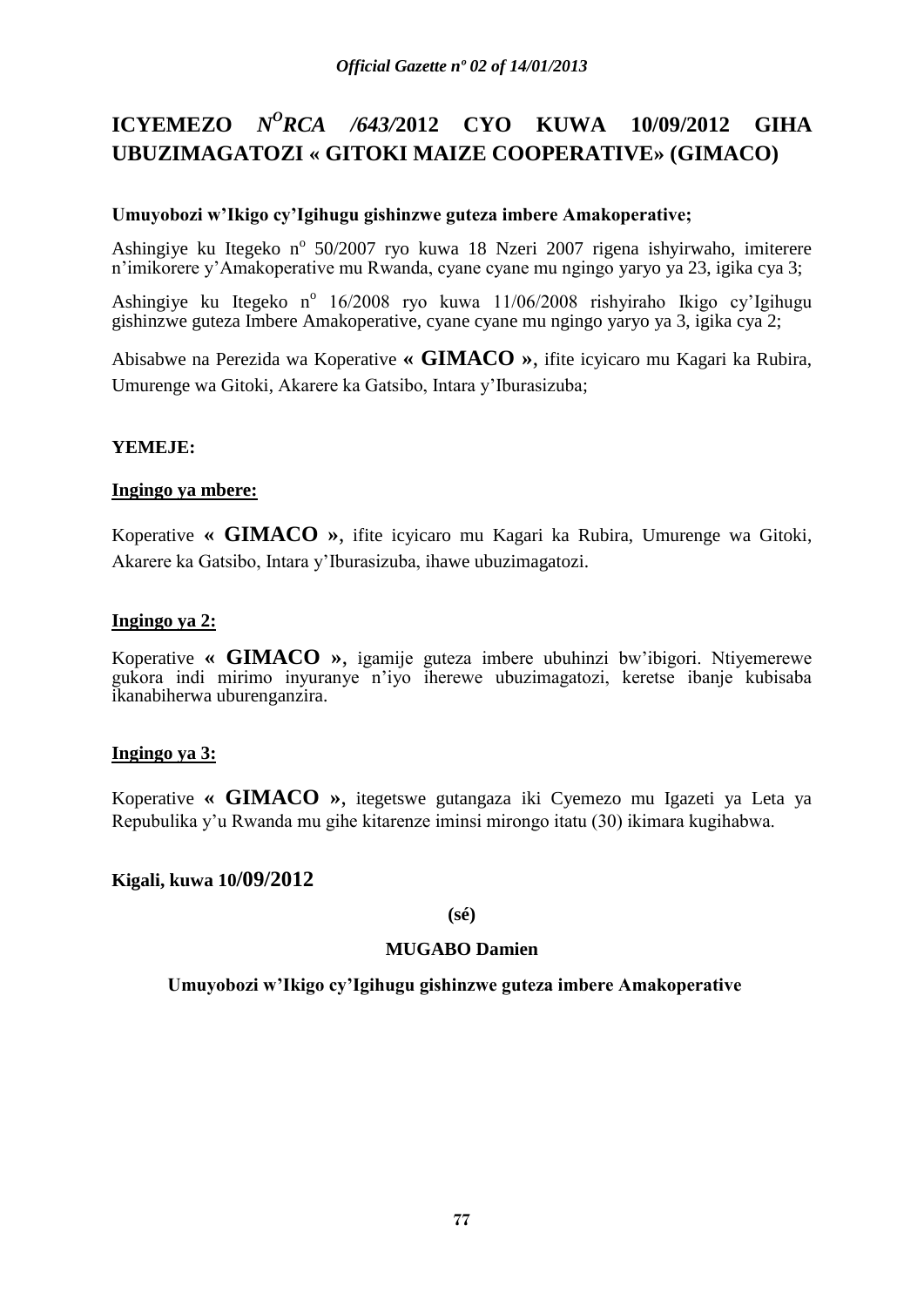# **ICYEMEZO** *N<sup>O</sup>RCA /759/2012* **CYO KUWA 12/11/2012 GIHA UBUZIMAGATOZI KOPERATIVE «TWITANEHO RUBIRIZI»**

# **Umuyobozi w'Ikigo cy'Igihugu gishinzwe guteza imbere Amakoperative;**

Ashingiye ku Itegeko nº 50/2007 ryo kuwa 18 Nzeri 2007 rigena ishyirwaho, imiterere n'imikorere y'Amakoperative mu Rwanda, cyane cyane mu ngingo yaryo ya 23, igika cya 3;

Ashingiye ku Itegeko n<sup>o</sup> 16/2008 ryo kuwa 11/06/2008 rishyiraho Ikigo cy'Igihugu gishinzwe guteza Imbere Amakoperative, cyane cyane mu ngingo yaryo ya 3, igika cya 2;

Abisabwe na Perezida wa Koperative **« TWITANEHO RUBIRIZI »**, ifite icyicaro i Rubilizi, Umurenge wa Kanombe, Akarere ka Kicukiro, Umujyi wa Kigali;

# **YEMEJE:**

# **Ingingo ya mbere:**

Koperative **« TWITANEHO RUBIRIZI »,** ifite icyicaro i Rubilizi, Umurenge wa Kanombe, Akarere ka Kicukiro, Umujyi wa Kigali, ihawe ubuzimagatozi.

# **Ingingo ya 2:**

Koperative **« TWITANEHO RUBIRIZI »**, igamije guteza imbere ububoshyi bw'agaseke n'indi mitako. Ntiyemerewe gukora indi mirimo inyuranye n'iyo iherewe ubuzimagatozi, keretse ibanje kubisaba ikanabiherwa uburenganzira.

# **Ingingo ya 3:**

Koperative **« TWITANEHO RUBIRIZI »**, itegetswe gutangaza iki Cyemezo mu Igazeti ya Leta ya Repubulika y'u Rwanda mu gihe kitarenze iminsi mirongo itatu (30) ikimara kugihabwa.

# **Kigali, kuwa 12/11/2012**

**(sé)**

# **MUGABO Damien**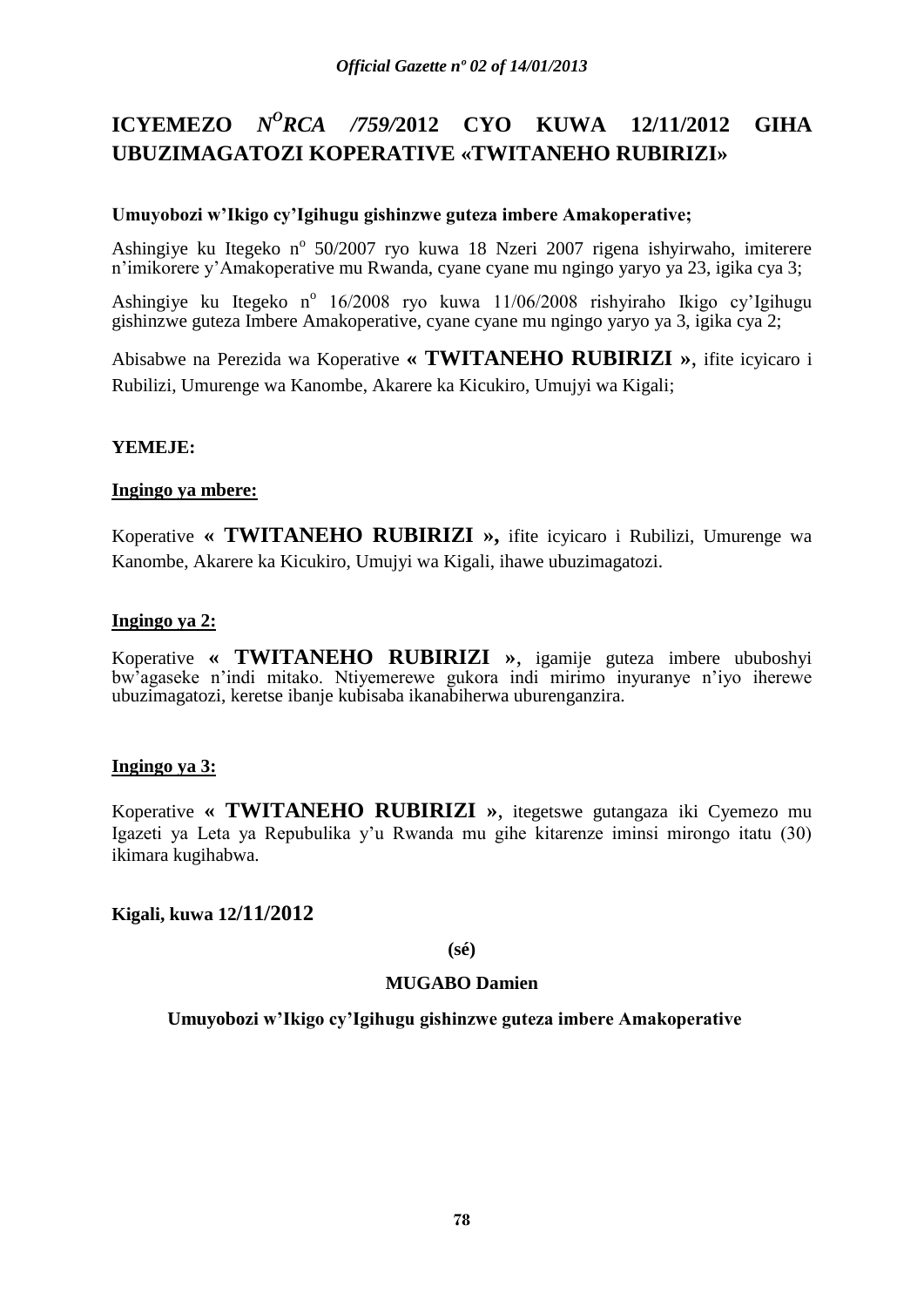# **ICYEMEZO** *N<sup>O</sup>RCA /419/2012* **CYO KUWA 25/06/2012 GIHA UBUZIMAGATOZI «KOPERATIVE Y'ABOROZI B'I NSINDA» (KOPANSI)**

#### **Umuyobozi w'Ikigo cy'Igihugu gishinzwe guteza imbere Amakoperative;**

Ashingiye ku Itegeko nº 50/2007 ryo kuwa 18 Nzeri 2007 rigena ishyirwaho, imiterere n'imikorere y'Amakoperative mu Rwanda, cyane cyane mu ngingo yaryo ya 23, igika cya 3;

Ashingiye ku Itegeko nº 16/2008 ryo kuwa 11/06/2008 rishyiraho Ikigo cy'Igihugu gishinzwe guteza Imbere Amakoperative, cyane cyane mu ngingo yaryo ya 3, igika cya 2;

Abisabwe na Perezida wa Koperative **« KOPANSI »**, ifite icyicaro i Nsinda, Umurenge wa Kanombe, Akarere ka Kicukiro, Umujyi wa Kigali;

#### **YEMEJE:**

#### **Ingingo ya mbere:**

Koperative **« KOPANSI »**, ifite icyicaro i Nsinda, Umurenge wa Kanombe, Akarere ka Kicukiro, Umujyi wa Kigali, ihawe ubuzimagatozi.

#### **Ingingo ya 2:**

Koperative **« KOPANSI »**, igamije guteza imbere ubworozi bw'inka za kijyambere. Ntiyemerewe gukora indi mirimo inyuranye n'iyo iherewe ubuzimagatozi, keretse ibanje kubisaba ikanabiherwa uburenganzira.

#### **Ingingo ya 3:**

Koperative **« KOPANSI »**, itegetswe gutangaza iki Cyemezo mu Igazeti ya Leta ya Repubulika y'u Rwanda mu gihe kitarenze iminsi mirongo itatu (30) ikimara kugihabwa.

# **Kigali, kuwa 25/06/2012**

#### **(sé)**

#### **MUGABO Damien**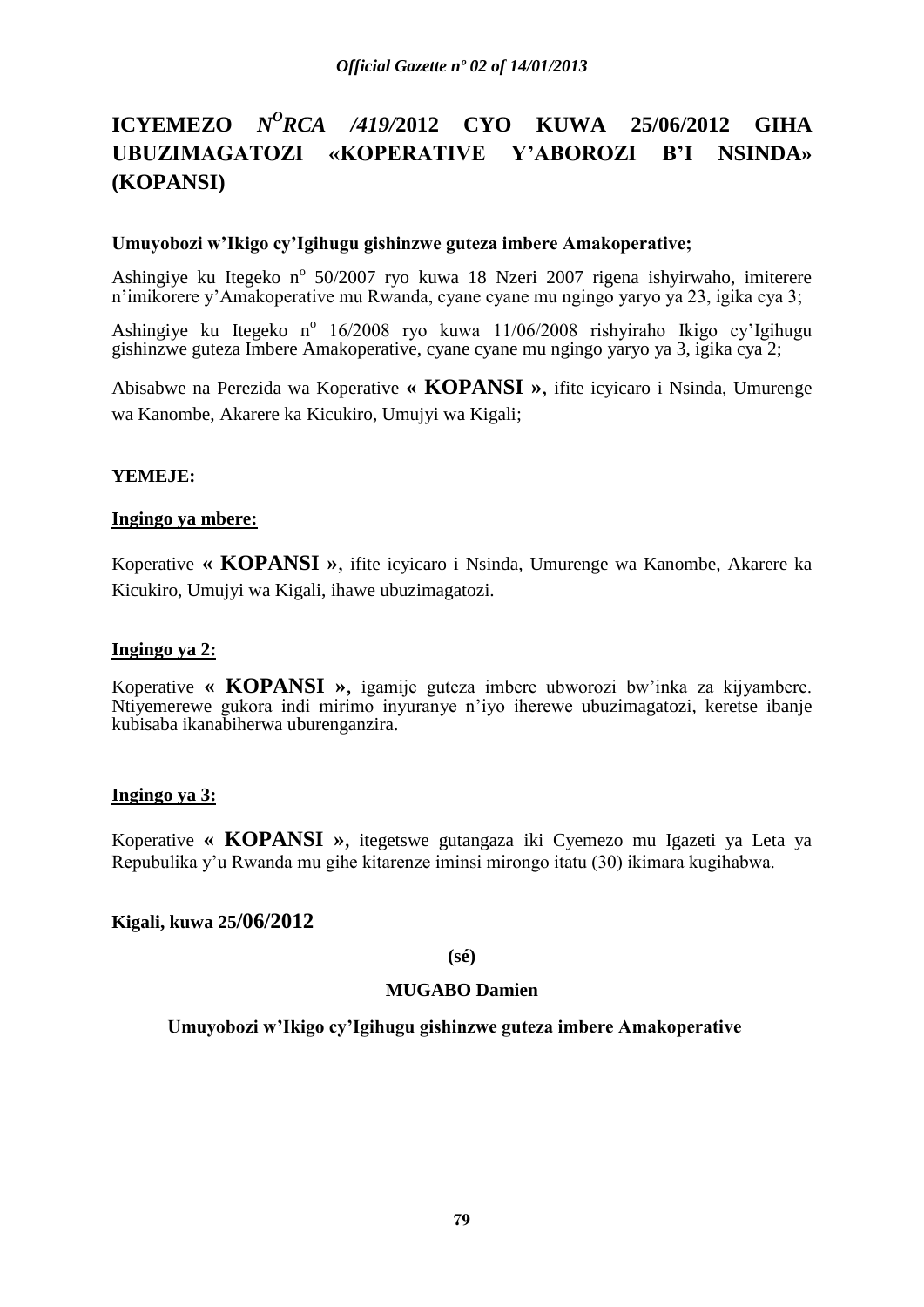# **ICYEMEZO** *N<sup>O</sup>RCA /788/2012* **CYO KUWA 19/11/2012 GIHA UBUZIMAGATOZI KOPERATIVE «ABISHYIZEHAMWE MUHIMA»**

# **Umuyobozi w'Ikigo cy'Igihugu gishinzwe guteza imbere Amakoperative;**

Ashingiye ku Itegeko nº 50/2007 ryo kuwa 18 Nzeri 2007 rigena ishyirwaho, imiterere n'imikorere y'Amakoperative mu Rwanda, cyane cyane mu ngingo yaryo ya 23, igika cya 3;

Ashingiye ku Itegeko n<sup>o</sup> 16/2008 ryo kuwa 11/06/2008 rishyiraho Ikigo cy'Igihugu gishinzwe guteza Imbere Amakoperative, cyane cyane mu ngingo yaryo ya 3, igika cya 2;

Abisabwe na Perezida wa Koperative **« ABISHYIZEHAMWE MUHIMA»**, ifite icyicaro mu Kagari ka Tetero, Umurenge wa Muhima, Akarere ka Nyarugenge, Umujyi wa Kigali;

# **YEMEJE:**

# **Ingingo ya mbere:**

Koperative **« ABISHYIZEHAMWE MUHIMA»**, ifite icyicaro mu Kagari ka Tetero, Umurenge wa Muhima, Akarere ka Nyarugenge, Umujyi wa Kigali,ihawe ubuzimagatozi.

# **Ingingo ya 2:**

Koperative **« ABISHYIZEHAMWE MUHIMA »**, igamije guteza imbere ubudozi bw'imyenda. Ntiyemerewe gukora indi mirimo inyuranye n'iyo iherewe ubuzimagatozi, keretse ibanje kubisaba ikanabiherwa uburenganzira.

# **Ingingo ya 3:**

Koperative **« ABISHYIZEHAMWE MUHIMA »**, itegetswe gutangaza iki Cyemezo mu Igazeti ya Leta ya Repubulika y'u Rwanda mu gihe kitarenze iminsi mirongo itatu (30) ikimara kugihabwa.

# **Kigali, kuwa 19/11/2012**

# **(sé)**

# **MUGABO Damien**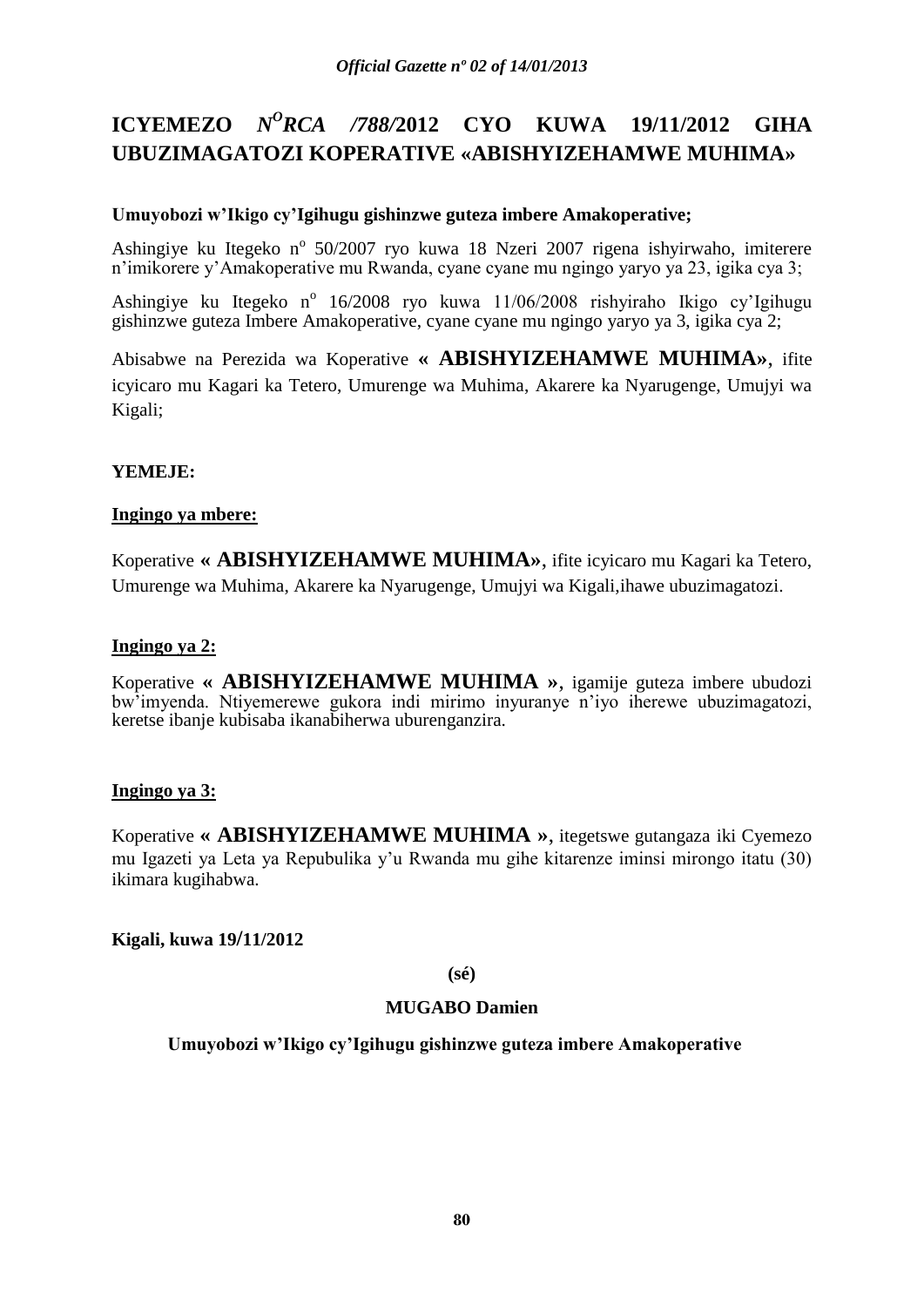# **ICYEMEZO** *N<sup>O</sup>RCA /516/2011* **CYO KUWA 13/06/2011 GIHA UBUZIMAGATOZI KOPERATIVE «KORA NTA BUTE»**

# **Umuyobozi w'Ikigo cy'Igihugu gishinzwe guteza imbere Amakoperative;**

Ashingiye ku Itegeko nº 50/2007 ryo kuwa 18 Nzeri 2007 rigena ishyirwaho, imiterere n'imikorere y'Amakoperative mu Rwanda, cyane cyane mu ngingo yaryo ya 23, igika cya 3;

Ashingiye ku Itegeko nº 16/2008 ryo kuwa 11/06/2008 rishyiraho Ikigo cy'Igihugu gishinzwe guteza Imbere Amakoperative, cyane cyane mu ngingo yaryo ya 3, igika cya 2;

Abisabwe na Perezida wa Koperative **« KORA NTA BUTE »**, ifite icyicaro i Muhoza, Umurenge wa Muhoza, Akarere ka Musanze, Intara y'Amajyaruguru, mu rwandiko rwe rwakiriwe kuwa 27 Mata 2011;

# **YEMEJE:**

# **Ingingo ya mbere:**

Koperative **« KORA NTA BUTE »**, ifite icyicaro i Muhoza, Umurenge wa Muhoza, Akarere ka Musanze, Intara y'Amajyaruguru, ihawe ubuzimagatozi.

# **Ingingo ya 2:**

Koperative **« KORA NTA BUTE »**, igamije guteza imbere ubucuruzi bw'amakara. Ntiyemerewe gukora indi mirimo inyuranye n'iyo iherewe ubuzimagatozi, keretse ibanje kubisaba ikanabiherwa uburenganzira.

#### **Ingingo ya 3:**

Iki Cyemezo kigira agaciro guhera umunsi cyatangarijweho mu Igazeti ya Leta ya Repubulika y'u Rwanda.

# **Kigali, kuwa 13/06/2011**

#### **(sé)**

# **MUGABO Damien**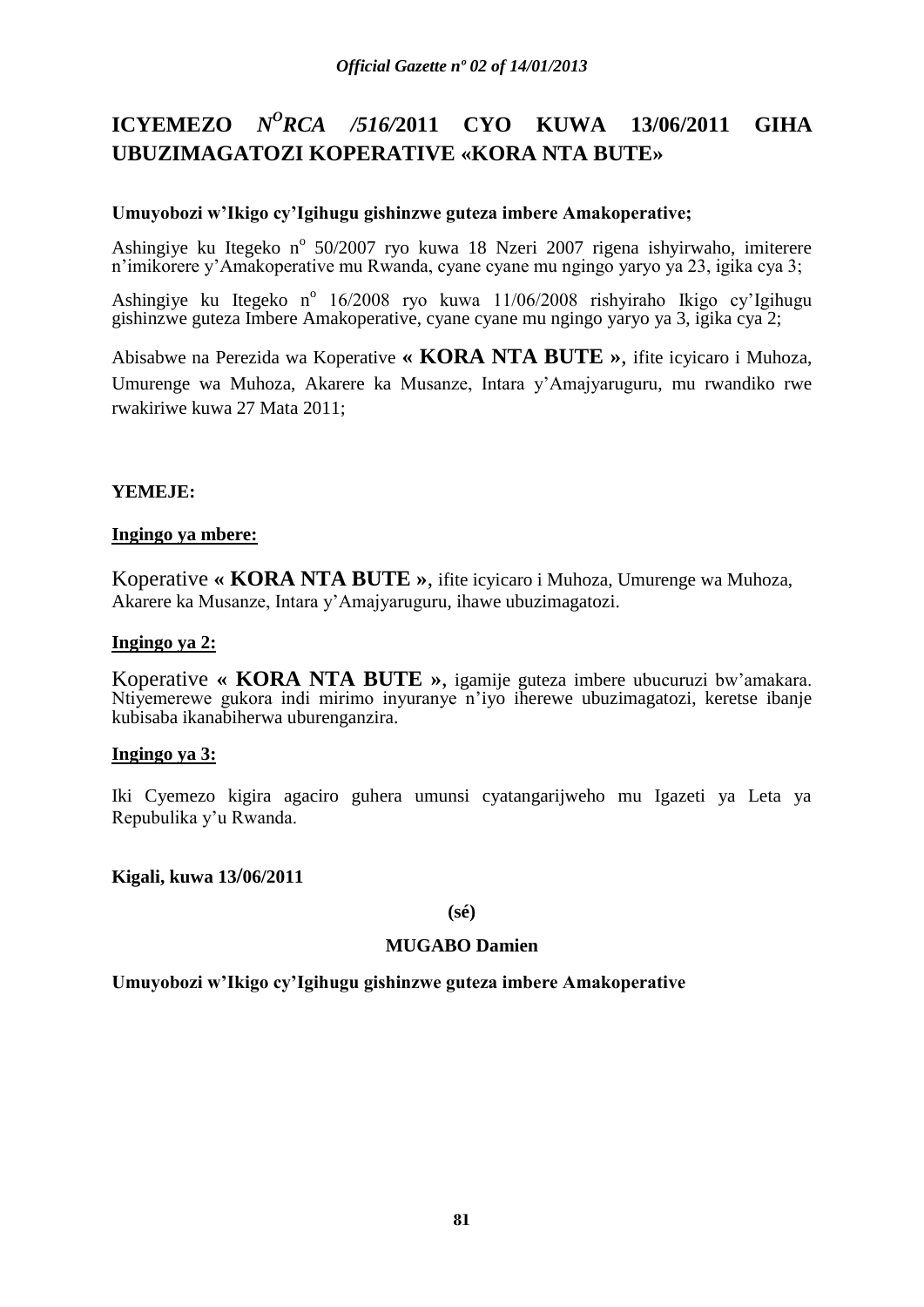# **ICYEMEZO** *N <sup>O</sup>RCA /1570/***2009 CYO KUWA 21/12/2009 GIHA UBUZIMAGATOZI KOPERATIVEYO KUZIGAMA NO KUGURIZANYA «INTARUTWA SACCO YA RUGERERO» (KOISARU)**

#### **Umuyobozi w'Ikigo cy'Igihugu gishinzwe guteza imbere Amakoperative;**

Ashingiye ku Itegeko nº 50/2007 ryo kuwa 18 Nzeri 2007 rigena ishyirwaho, imiterere n'imikorere y'Amakoperative mu Rwanda, cyane cyane mu ngingo yaryo ya 23, igika cya 3;

Ashingiye ku Itegeko nº 16/2008 ryo kuwa 11/06/2008 rishyiraho Ikigo cy'Igihugu gishinzwe guteza Imbere Amakoperative, cyane cyane mu ngingo yaryo ya 3, igika cya 2;

Abisabwe na Perezida wa Koperative **« KOISARU »**, ifite icyicaro mu Rugerero, Umurenge wa Rugererro, Akarere ka Rubavu, Intara y'Iburengerazuba, mu rwandiko rwe rwakiriwe kuwa 26 Ukwakira 2009;

# **YEMEJE:**

#### **Ingingo ya mbere:**

Koperative **« KOISARU »**, ifite icyicaro mu Rugerero, Umurenge wa Rugererro, Akarere ka Rubavu, Intara y'Iburengerazuba, ihawe ubuzimagatozi.

# **Ingingo ya 2:**

Koperative **« KOISARU»**, igamije guteza imbere abanyamuryango ibafasha kwizigamira no kubona inguzanyo. Ntiyemerewe gukora indi mirimo inyuranye n'iyo iherewe ubuzimagatozi, keretse ibanje kubisaba ikanabiherwa uburenganzira.

#### **Ingingo ya 3:**

Iki Cyemezo kigira agaciro guhera umunsi cyatangarijweho mu Igazeti ya Leta ya Repubulika y'u Rwanda.

# **Kigali, kuwa 21/12/2009**

**(sé)**

#### **MUGABO Damien**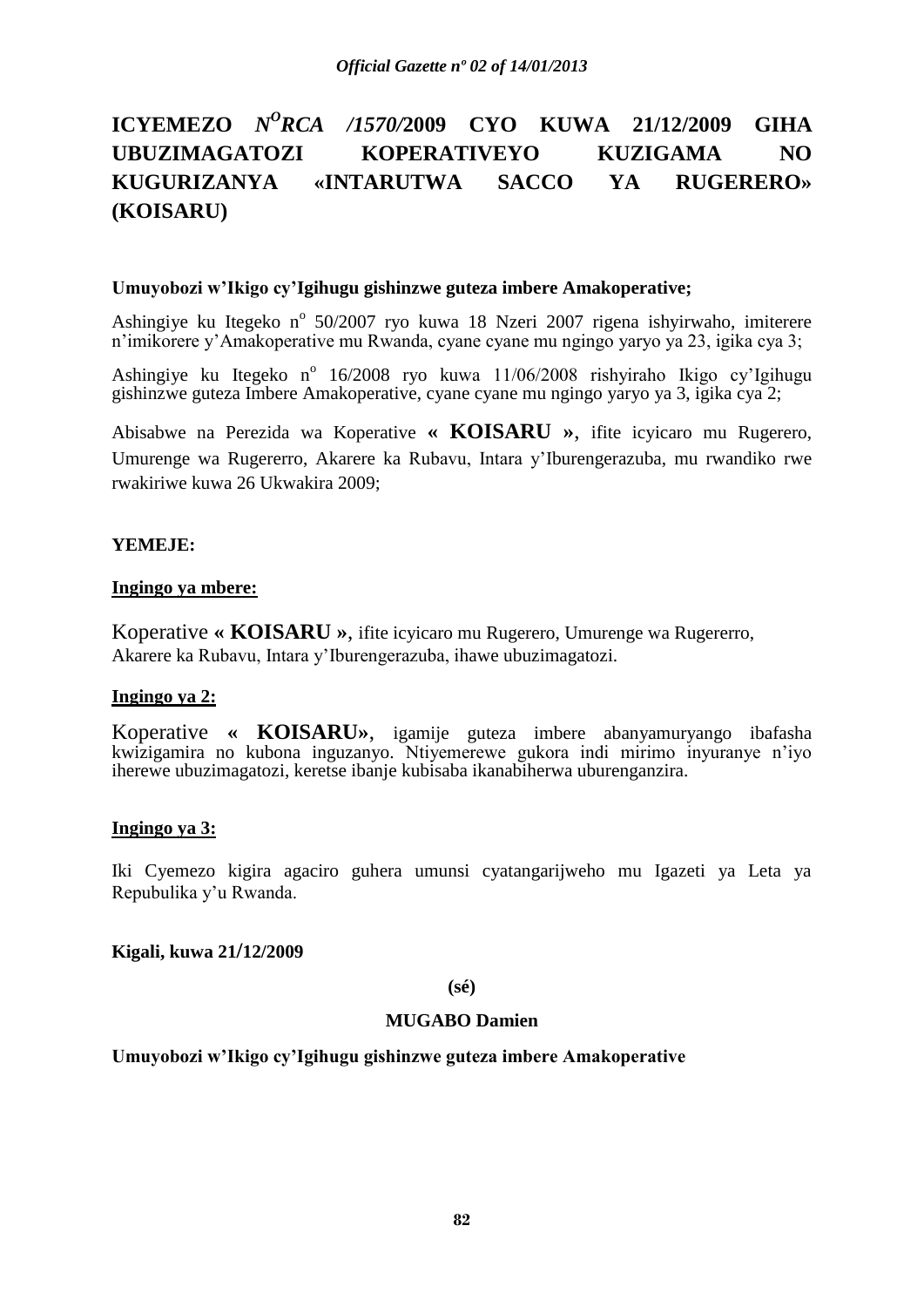# **ICYEMEZO** *N<sup>O</sup>RCA /729/2*012 **CYO KUWA 05/11/2012 GIHA UBUZIMAGATOZI «COOPERATIVE DES TAXIMENS MOTO DE GITOKI - IMBARAGA» (COTAMOGI-IMBARAGA)**

# **Umuyobozi w'Ikigo cy'Igihugu gishinzwe guteza imbere Amakoperative;**

Ashingiye ku Itegeko nº 50/2007 ryo kuwa 18 Nzeri 2007 rigena ishyirwaho, imiterere n'imikorere y'Amakoperative mu Rwanda, cyane cyane mu ngingo yaryo ya 23, igika cya 3;

Ashingiye ku Itegeko nº 16/2008 ryo kuwa 11/06/2008 rishyiraho Ikigo cy'Igihugu gishinzwe guteza Imbere Amakoperative, cyane cyane mu ngingo yaryo ya 3, igika cya 2;

Abisabwe na Perezida wa Koperative **« COTAMOGI-IMBARAGA »**, ifite icyicaro mu Kagari ka Bukomane, Umurenge wa Gitoki, Akarere ka Gatsibo, Intara y'Iburasirazuba;

# **YEMEJE:**

# **Ingingo ya mbere:**

Koperative **« COTAMOGI-IMBARAGA »**, ifite icyicaro mu Kagari ka Bukomane, Umurenge wa Gitoki, Akarere ka Gatsibo, Intara y'Iburasirazuba, ihawe ubuzimagatozi.

# **Ingingo ya 2:**

Koperative **« COTAMOGI-IMBARAGA »**, igamije gutanga serivisi zijyanye no gutwara abagenzi hakoreshejwe amapikipiki. Ntiyemerewe gukora indi mirimo inyuranye n'iyo iherewe ubuzimagatozi, keretse ibanje kubisaba ikanabiherwa uburenganzira.

# **Ingingo ya 3:**

Koperative **« COTAMOGI-IMBARAGA »**, itegetswe gutangaza iki Cyemezo mu Igazeti ya Leta ya Repubulika y'u Rwanda mu gihe kitarenze iminsi mirongo itatu (30) ikimara kugihabwa.

# **Kigali, kuwa 05/11/2012**

**(sé)**

# **MUGABO Damien**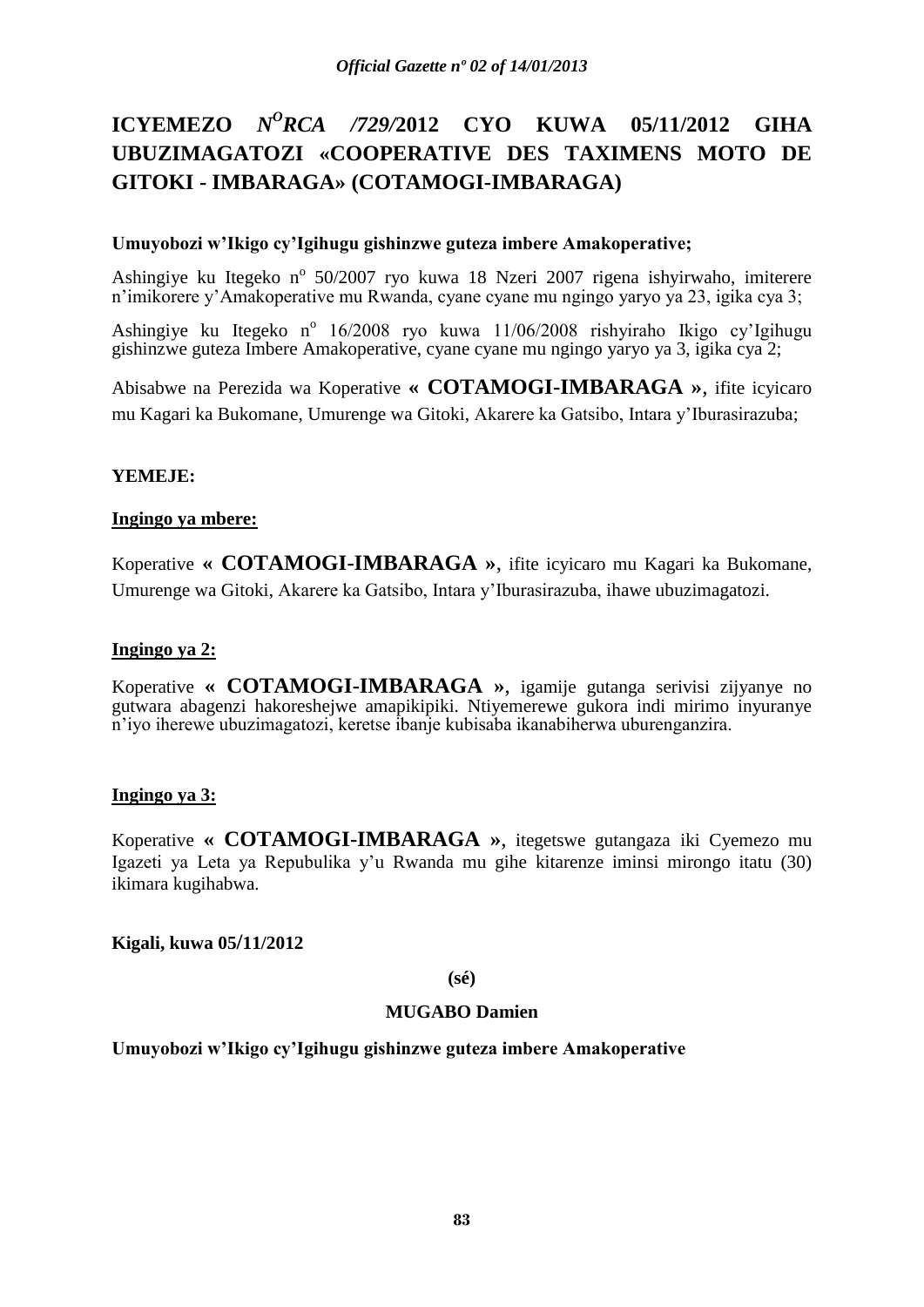# **ICYEMEZO** *N<sup>O</sup>RCA /757/2012* **CYO KUWA 12/11/2012 GIHA UBUZIMAGATOZI KOPERATIVE «ABIZERANYE MU BIKORWA»**

# **Umuyobozi w'Ikigo cy'Igihugu gishinzwe guteza imbere Amakoperative;**

Ashingiye ku Itegeko nº 50/2007 ryo kuwa 18 Nzeri 2007 rigena ishyirwaho, imiterere n'imikorere y'Amakoperative mu Rwanda, cyane cyane mu ngingo yaryo ya 23, igika cya 3;

Ashingiye ku Itegeko nº 16/2008 ryo kuwa 11/06/2008 rishyiraho Ikigo cy'Igihugu gishinzwe guteza Imbere Amakoperative, cyane cyane mu ngingo yaryo ya 3, igika cya 2;

Abisabwe na Perezida wa Koperative **« ABIZERANYE MU BIKORWA»**, ifite icyicaro i Kayonza, Umurenge wa Mukarange, Akarere ka Kayonza, Intara y'Iburasirazuba;

# **YEMEJE:**

# **Ingingo ya mbere:**

Koperative **« ABIZERANYE MU BIKORWA»**, ifite icyicaro i Kayonza, Umurenge wa Mukarange, Akarere ka Kayonza, Intara y'Iburasirazuba, ihawe ubuzimagatozi.

# **Ingingo ya 2:**

Koperative **« ABIZERANYE MU BIKORWA »**, igamije guteza imbere ubworozi bw'amafi Ntiyemerewe gukora indi mirimo inyuranye n'iyo iherewe ubuzimagatozi, keretse ibanje kubisaba ikanabiherwa uburenganzira.

# **Ingingo ya 3:**

Koperative **« ABIZERANYE MU BIKORWA »**, itegetswe gutangaza iki Cyemezo mu Igazeti ya Leta ya Repubulika y'u Rwanda mu gihe kitarenze iminsi mirongo itatu (30) ikimara kugihabwa.

# **Kigali, kuwa 12/11/2012**

#### **(sé)**

# **MUGABO Damien**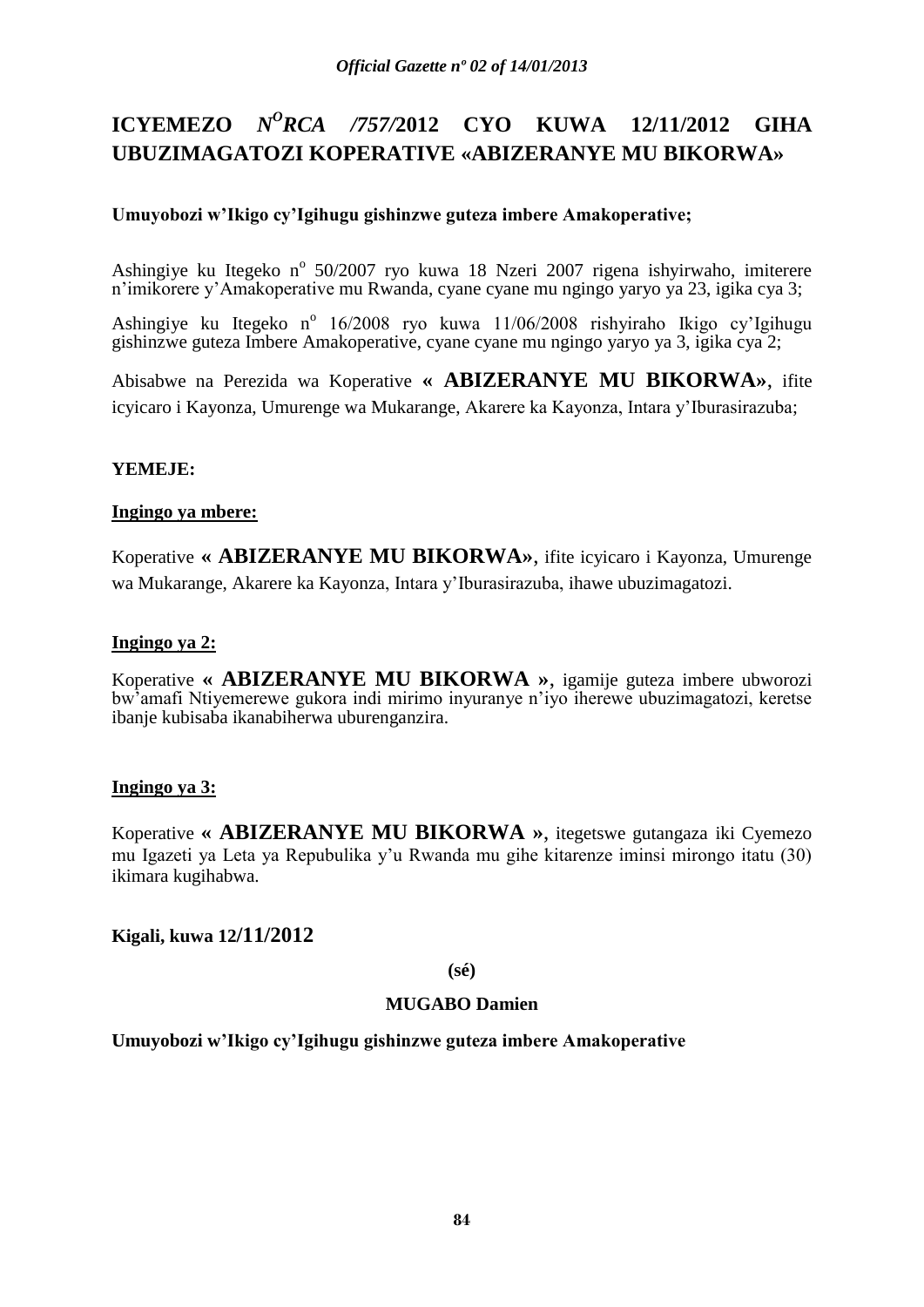# **ICYEMEZO** *N<sup>O</sup>RCA /753/2012* **CYO KUWA 12/11/2012 GIHA UBUZIMAGATOZI «IHURIRO RYA KOPERATIVE Z'ABAROBYI BA MUHAZI» (IKOAMU)**

# **Umuyobozi w'Ikigo cy'Igihugu gishinzwe guteza imbere Amakoperative;**

Ashingiye ku Itegeko nº 50/2007 ryo kuwa 18 Nzeri 2007 rigena ishyirwaho, imiterere n'imikorere y'Amakoperative mu Rwanda, cyane cyane mu ngingo yaryo ya 23, igika cya 3;

Ashingiye ku Itegeko nº 16/2008 ryo kuwa 11/06/2008 rishyiraho Ikigo cy'Igihugu gishinzwe guteza Imbere Amakoperative, cyane cyane mu ngingo yaryo ya 3, igika cya 2;

Abisabwe na Perezida w'ihuriro **« IKOAMU »**, rifite icyicaro i Rwamagana, Umurenge wa Kigabiro, Akarere ka Rwamagana, Intara y'Iburasirazuba;

# **YEMEJE:**

# **Ingingo ya mbere:**

Ihuriro **« IKOAMU »**, rifite icyicaro i Rwamagana, Umurenge wa Kigabiro, Akarere ka Rwamagana, Intara y'Iburasirazuba, ihawe ubuzimagatozi.

# **Ingingo ya 2:**

Ihuriro **« IKOAMU »**, rigamije guteza imbere uburobyi bw'amafi. Ntiryemerewe gukora indi mirimo inyuranye n'iyo riherewe ubuzimagatozi, keretse ribanje kubisaba rikanabiherwa uburenganzira.

# **Ingingo ya 3:**

Ihuriro **« IKOAMU»**, ritegetswe gutangaza iki Cyemezo mu Igazeti ya Leta ya Repubulika y'u Rwanda mu gihe kitarenze iminsi mirongo itatu (30) rikimara kugihabwa.

# **Kigali, kuwa 12/11/2012**

# **(sé)**

# **MUGABO Damien**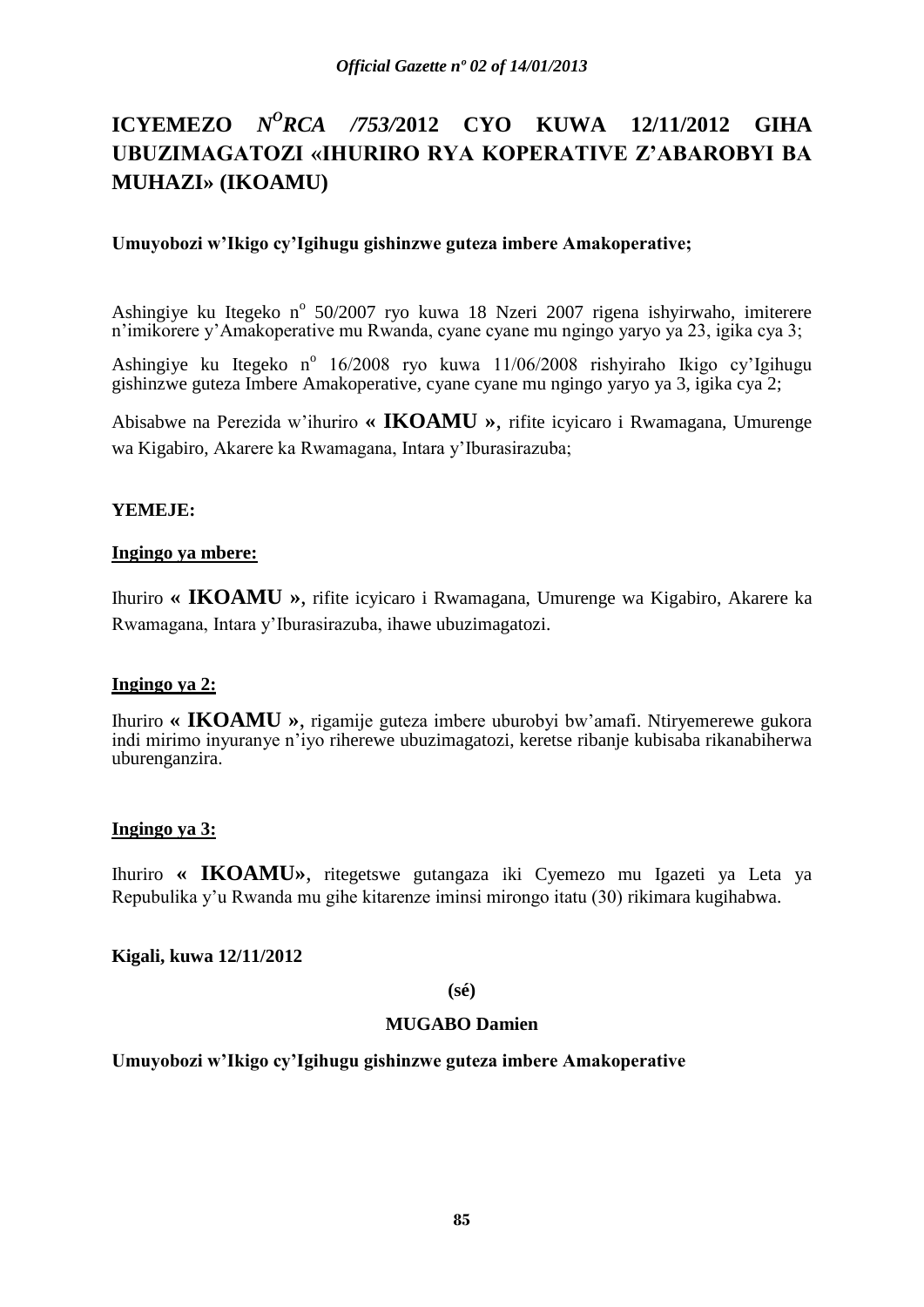# **ICYEMEZO** *N<sup>O</sup>RCA /1172/2010* **CYO KUWA 18/10/2010 GIHA UBUZIMAGATOZI KOPERATIVE «ABASERUKANASUKA»**

# **Umuyobozi w'Ikigo cy'Igihugu gishinzwe guteza imbere Amakoperative;**

Ashingiye ku Itegeko nº 50/2007 ryo kuwa 18 Nzeri 2007 rigena ishyirwaho, imiterere n'imikorere y'Amakoperative mu Rwanda, cyane cyane mu ngingo yaryo ya 23, igika cya 3;

Ashingiye ku Itegeko n<sup>o</sup> 16/2008 ryo kuwa 11/06/2008 rishyiraho Ikigo cy'Igihugu gishinzwe guteza Imbere Amakoperative, cyane cyane mu ngingo yaryo ya 3, igika cya 2;

Abisabwe na Perezida wa Koperative **« ABASERUKANASUKA »**, ifite icyicaro i Kaguhu, Umurenge wa Kinigi, Akarere ka Musanze, Intara y'Amajyaruguru, mu rwandiko rwe rwakiriwe kuwa 27 Kanama 2010;

# **YEMEJE:**

# **Ingingo ya mbere:**

Koperative **« ABASERUKANASUKA »**, ifite icyicaro Kaguhu, Umurenge wa Kinigi, Akarere ka Musanze, Intara y'Amajyaruguru, ihawe ubuzimagatozi.

# **Ingingo ya 2:**

Koperative **« ABASERUKANASUKA»**, igamije guteza imbere ubuhinzi bw'ibirayi. Ntiyemerewe gukora indi mirimo inyuranye n'iyo iherewe ubuzimagatozi, keretse ibanje kubisaba ikanabiherwa uburenganzira.

# **Ingingo ya 3:**

Iki Cyemezo kigira agaciro guhera umunsi cyatangarijweho mu Igazeti ya Leta ya Repubulika y'u Rwanda.

# **Kigali, kuwa 18/10/2010**

#### **(sé)**

# **MUGABO Damien**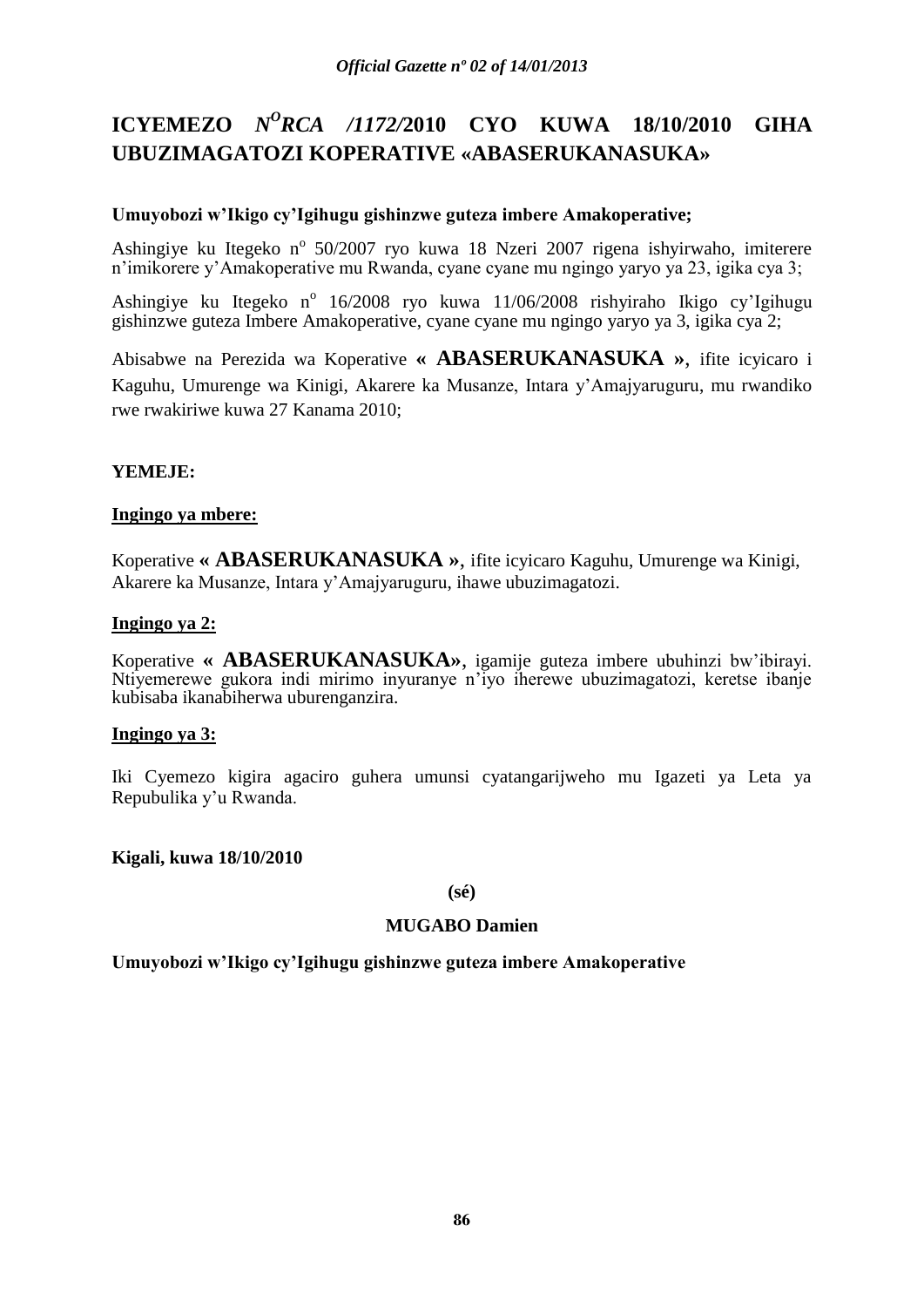# **ICYEMEZO** *N<sup>O</sup>RCA /785/2012* **CYO KUWA 19/11/2012 GIHA UBUZIMAGATOZI «KOPERATIVE Y'ABOROZI B'INKA B'I KABARONDO - GIRAMATA» (KOPABIKA GIRAMATA)**

# **Umuyobozi w'Ikigo cy'Igihugu gishinzwe guteza imbere Amakoperative;**

Ashingiye ku Itegeko nº 50/2007 ryo kuwa 18 Nzeri 2007 rigena ishyirwaho, imiterere n'imikorere y'Amakoperative mu Rwanda, cyane cyane mu ngingo yaryo ya 23, igika cya 3;

Ashingiye ku Itegeko nº 16/2008 ryo kuwa 11/06/2008 rishyiraho Ikigo cy'Igihugu gishinzwe guteza Imbere Amakoperative, cyane cyane mu ngingo yaryo ya 3, igika cya 2;

Abisabwe na Perezidante wa Koperative **« KOPABIKA GIRAMATA »**, ifite icyicaro i Cyabajwa, Umurenge wa Kabarondo, Akarere ka Kayonza, Intara y'Iburasirazuba;

# **YEMEJE:**

# **Ingingo ya mbere:**

Koperative **« KOPABIKA GIRAMATA »,** ifite icyicaro i Cyabajwa, Umurenge wa Kabarondo, Akarere ka Kayonza, Intara y'Iburasirazuba, ihawe ubuzimagatozi.

# **Ingingo ya 2:**

Koperative **« KOPABIKA GIRAMATA»**, igamije guteza imbere ubworozi bw'inka za kijyambere. Ntiyemerewe gukora indi mirimo inyuranye n'iyo iherewe ubuzimagatozi, keretse ibanje kubisaba ikanabiherwa uburenganzira.

# **Ingingo ya 3:**

Koperative **« KOPABIKA GIRAMATA»**, itegetswe gutangaza iki Cyemezo mu Igazeti ya Leta ya Repubulika y'u Rwanda mu gihe kitarenze iminsi mirongo itatu (30) ikimara kugihabwa.

# **Kigali, kuwa 19/11/2012**

# **(sé)**

# **MUGABO Damien**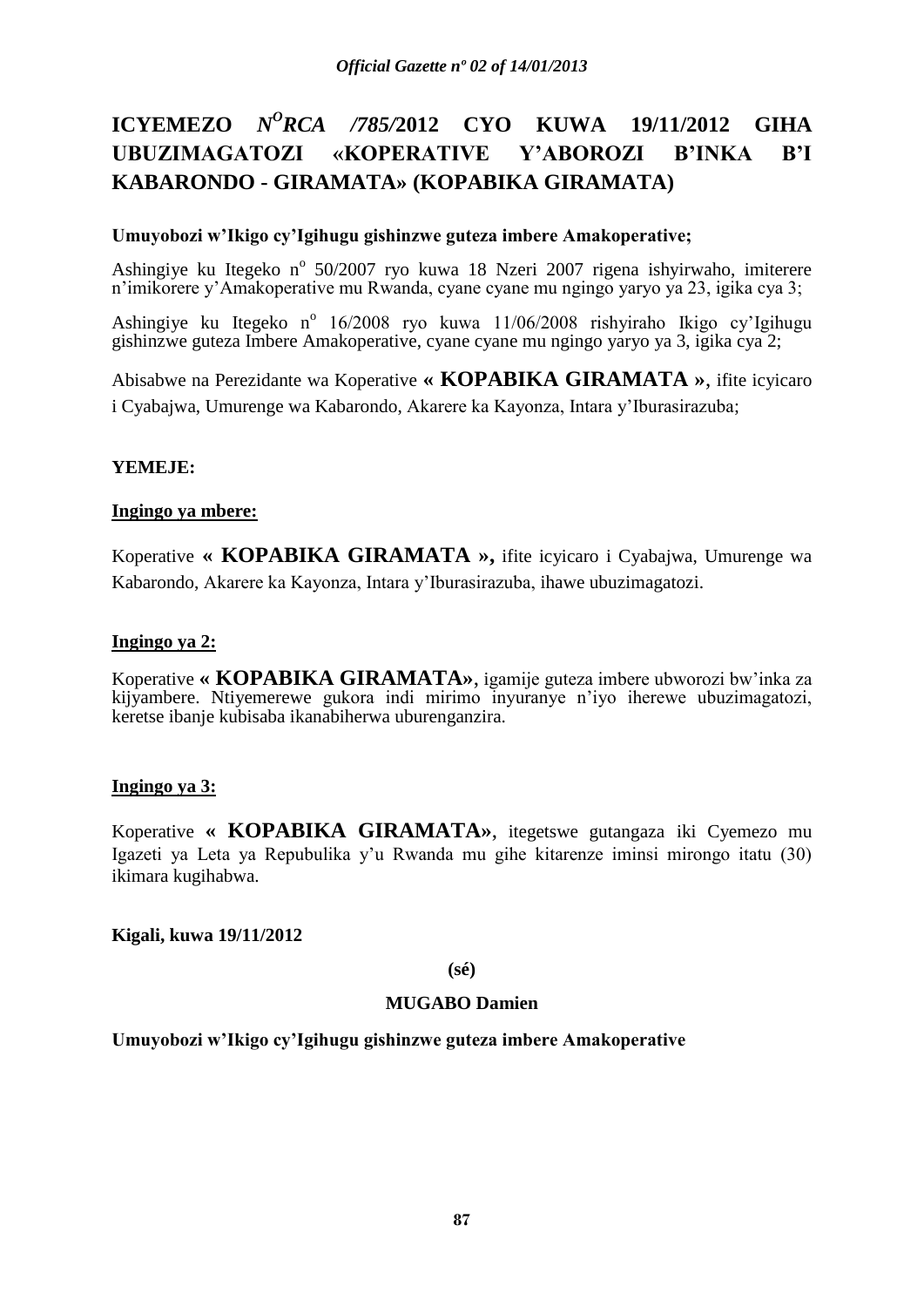# **ICYEMEZO** *N<sup>O</sup>RCA /591/2012* CYO KUWA 03/09/2012 GIHA **UBUZIMAGATOZI KOPERATIVE«TWAMBIKANE MASAKA»**

# **Umuyobozi w'Ikigo cy'Igihugu gishinzwe guteza imbere Amakoperative;**

Ashingiye ku Itegeko nº 50/2007 ryo kuwa 18 Nzeri 2007 rigena ishyirwaho, imiterere n'imikorere y'Amakoperative mu Rwanda, cyane cyane mu ngingo yaryo ya 23, igika cya 3;

Ashingiye ku Itegeko nº 16/2008 ryo kuwa 11/06/2008 rishyiraho Ikigo cy'Igihugu gishinzwe guteza Imbere Amakoperative, cyane cyane mu ngingo yaryo ya 3, igika cya 2;

Abisabwe na Perezida wa Koperative **« TWAMBIKANE MASAKA »**, ifite icyicaro i Gatagara, Umurenge wa Masaka, Akarere ka Kicukiro, Umujyi wa Kigali;

# **YEMEJE:**

# **Ingingo ya mbere:**

Koperative **« TWAMBIKANE MASAKA »**, ifite icyicaro i Gatagara, Umurenge wa Masaka, Akarere ka Kicukiro, Umujyi wa Kigali, ihawe ubuzimagatozi.

# **Ingingo ya 2:**

Koperative **« TWAMBIKANE MASAKA»**, igamije guteza imbere ububoshyi bw'agaseke. Ntiyemerewe gukora indi mirimo inyuranye n'iyo iherewe ubuzimagatozi, keretse ibanje kubisaba ikanabiherwa uburenganzira.

# **Ingingo ya 3:**

Koperative **« TWAMBIKANE MASAKA »**, itegetswe gutangaza iki Cyemezo mu Igazeti ya Leta ya Repubulika y'u Rwanda mu gihe kitarenze iminsi mirongo itatu (30) ikimara kugihabwa.

**Kigali, kuwa 03/09/2012**

**(sé)**

# **MUGABO Damien**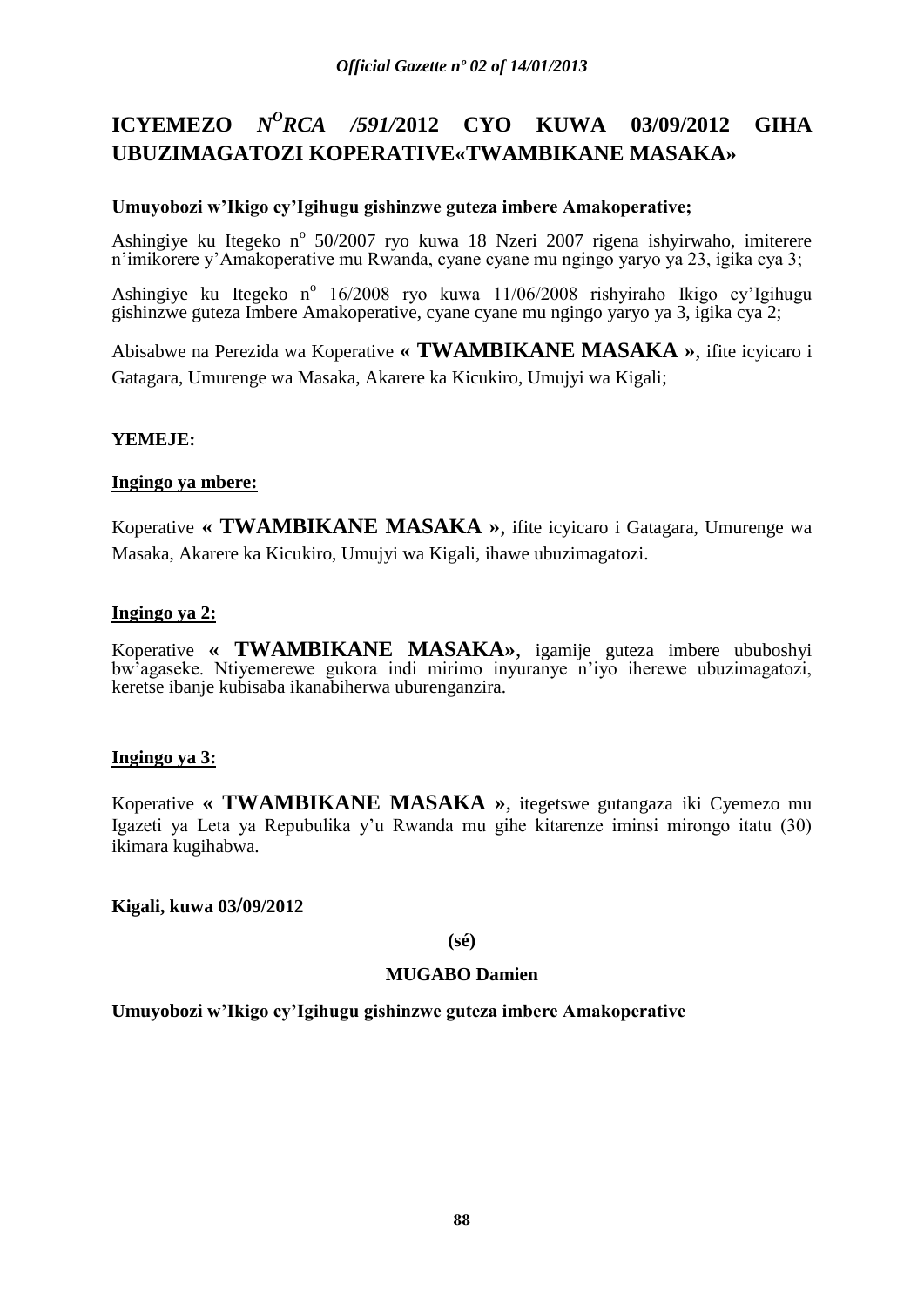# **ICYEMEZO** *N<sup>O</sup>RCA /1071/2011* **CYO KUWA 30/12/2011 GIHA UBUZIMAGATOZI «COOPERATIVE POUR LA PROMOTION DE LA CULTURE DU RIZ DE KIZURA» (COPRORIKI)**

# **Umuyobozi w'Ikigo cy'Igihugu gishinzwe guteza imbere Amakoperative;**

Ashingiye ku Itegeko nº 50/2007 ryo kuwa 18 Nzeri 2007 rigena ishyirwaho, imiterere n'imikorere y'Amakoperative mu Rwanda, cyane cyane mu ngingo yaryo ya 23, igika cya 3;

Ashingiye ku Itegeko nº 16/2008 ryo kuwa 11/06/2008 rishyiraho Ikigo cy'Igihugu gishinzwe guteza Imbere Amakoperative, cyane cyane mu ngingo yaryo ya 3, igika cya 2;

Abisabwe na Perezida wa Koperative **« COPRORIKI »,** ifite icyicaro i Kizura, Umurenge wa Gikundamvura, Akarere ka Rusizi, Intara y'Iburengerazuba, mu rwandiko rwe rwakiriwe kuwa 19 Ukuboza 2011;

# **YEMEJE:**

# **Ingingo ya mbere:**

Koperative **« COPRORIKI »**, ifite icyicaro i Kizura, Umurenge wa Gikundamvura, Akarere ka Rusizi, Intara y'Iburengerazuba, ihawe ubuzimagatozi.

# **Ingingo ya 2:**

Koperative **« COPRORIKI »**, igamije guteza imbere ubuhinzi bw'umuceri. Ntiyemerewe gukora indi mirimo inyuranye n'iyo iherewe ubuzimagatozi, keretse ibanje kubisaba ikanabiherwa uburenganzira.

# **Ingingo ya 3:**

Koperative **« COPRORIKI »**, itegetswe gutangaza iki Cyemezo mu Igazeti ya Leta ya Repubulika y'u Rwanda mu gihe kitarenze iminsi mirongo itatu (30) ikimara kugihabwa.

# **Kigali, kuwa 30/12/2011**

# **(sé)**

# **MUGABO Damien**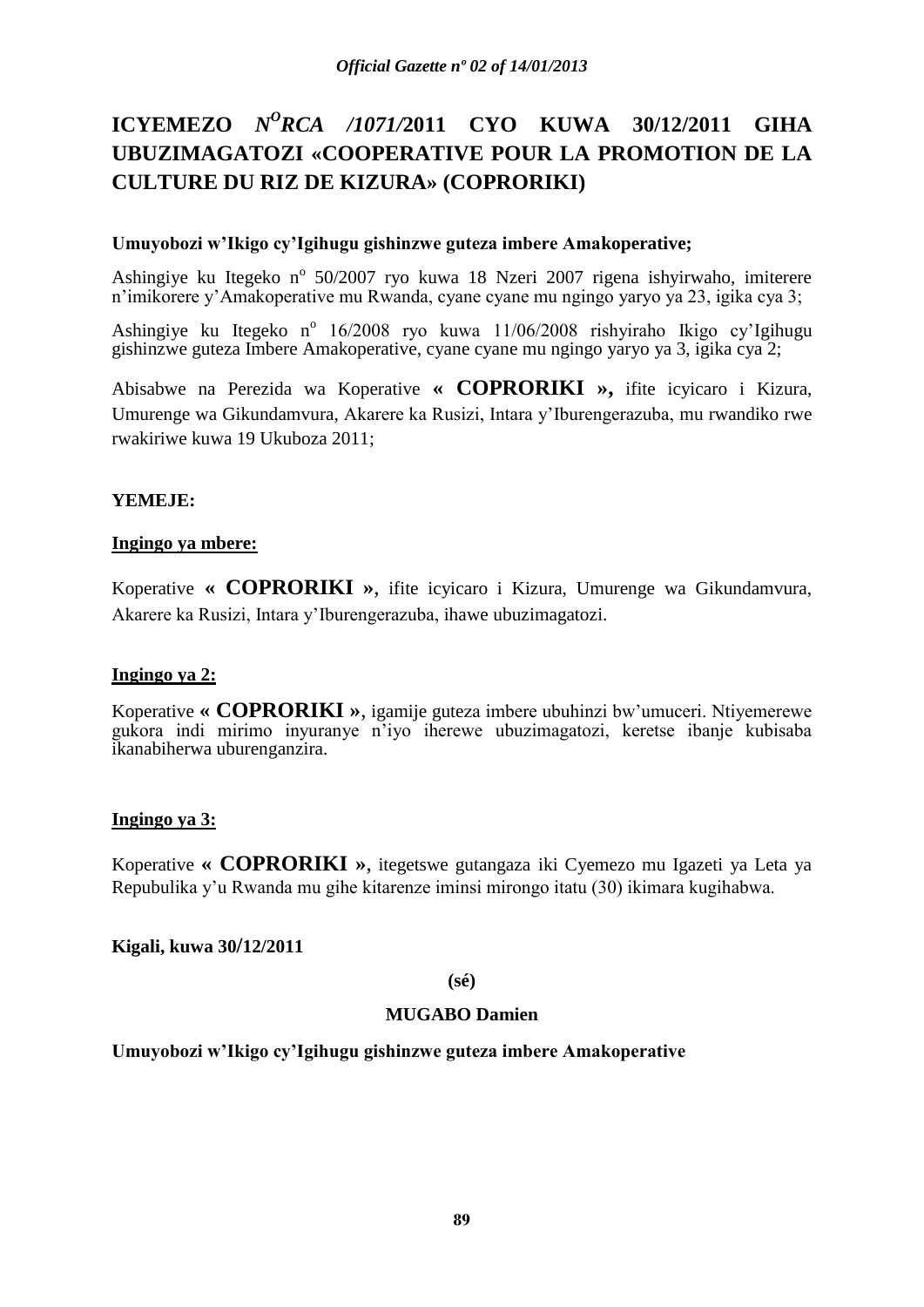# **ICYEMEZO** *N<sup>O</sup>RCA /1072/2011* **CYO KUWA 30/12/2011 GIHA UBUZIMAGATOZI «KOPERATIVE EJO HEZA MUHINZI W'UMUCERI» (KEHMU)**

# **Umuyobozi w'Ikigo cy'Igihugu gishinzwe guteza imbere Amakoperative;**

Ashingiye ku Itegeko nº 50/2007 ryo kuwa 18 Nzeri 2007 rigena ishyirwaho, imiterere n'imikorere y'Amakoperative mu Rwanda, cyane cyane mu ngingo yaryo ya 23, igika cya 3;

Ashingiye ku Itegeko nº 16/2008 ryo kuwa 11/06/2008 rishyiraho Ikigo cy'Igihugu gishinzwe guteza Imbere Amakoperative, cyane cyane mu ngingo yaryo ya 3, igika cya 2;

Abisabwe na Perezida wa Koperative **« KEHMU »**, ifite icyicaro i Bugarama, Umurenge wa Bugarama, Akarere ka Rusizi, Intara y'Iburengerazuba, mu rwandiko rwe rwakiriwe kuwa 19 Ukuboza 2011;

# **YEMEJE:**

# **Ingingo ya mbere:**

Koperative **« KEHMU »**, ifite icyicaro i Bugarama, Umurenge wa Bugarama, Akarere ka Rusizi, Intara y'Iburengerazuba, ihawe ubuzimagatozi.

#### **Ingingo ya 2:**

Koperative **« KEHMU »**, igamije guteza imbere ubuhinzi bw'umuceri. Ntiyemerewe gukora indi mirimo inyuranye n'iyo iherewe ubuzimagatozi, keretse ibanje kubisaba ikanabiherwa uburenganzira.

# **Ingingo ya 3:**

Koperative **« KEHMU »**, itegetswe gutangaza iki Cyemezo mu Igazeti ya Leta ya Repubulika y'u Rwanda mu gihe kitarenze iminsi mirongo itatu (30) ikimara kugihabwa.

# **Kigali, kuwa 30/12/2011**

#### **(sé)**

# **MUGABO Damien**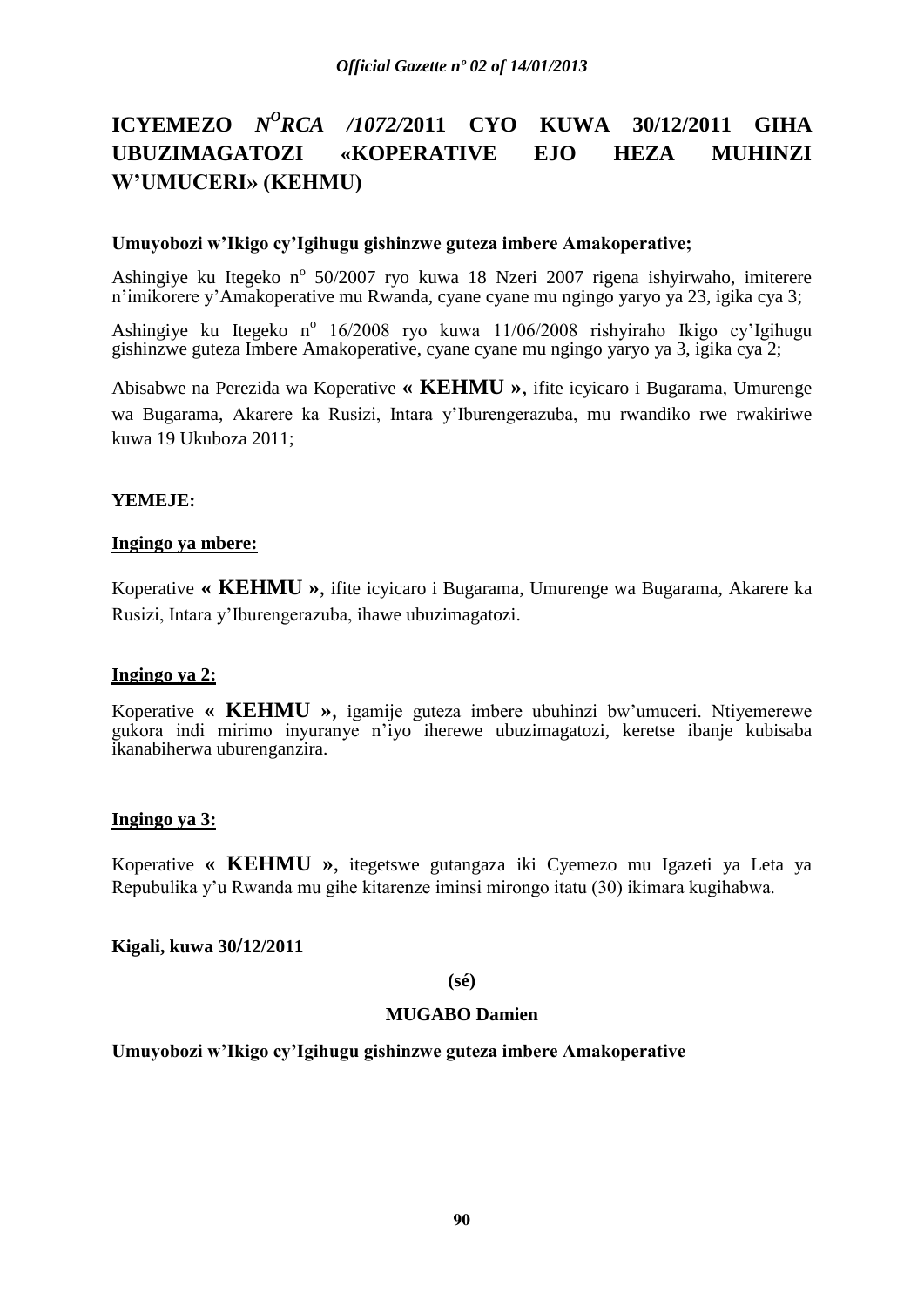# **ICYEMEZO** *N <sup>O</sup>RCA /1073/***2011 CYO KUWA 30/12/2011 GIHA UBUZIMAGATOZI KOPERATIVE «JYAMBERE MUHINZI W'UMUCERI »**

#### **Umuyobozi w'Ikigo cy'Igihugu gishinzwe guteza imbere Amakoperative;**

Ashingiye ku Itegeko nº 50/2007 ryo kuwa 18 Nzeri 2007 rigena ishyirwaho, imiterere n'imikorere y'Amakoperative mu Rwanda, cyane cyane mu ngingo yaryo ya 23, igika cya 3;

Ashingiye ku Itegeko nº 16/2008 ryo kuwa 11/06/2008 rishyiraho Ikigo cy'Igihugu gishinzwe guteza Imbere Amakoperative, cyane cyane mu ngingo yaryo ya 3, igika cya 2;

Abisabwe na Perezida wa Koperative **« JYAMBERE MUHINZI W'UMUCERI »**, ifite icyicaro i Gakoni, Umurenge wa Muganza, Akarere ka Rusizi, Intara y'Iburengerazuba, mu rwandiko rwe rwakiriwe kuwa 19 Ukuboza 2011;

# **YEMEJE:**

#### **Ingingo ya mbere:**

Koperative **« JYAMBERE MUHINZI W'UMUCERI »**, ifite icyicaro i Gakoni, Umurenge wa Muganza, Akarere ka Rusizi, Intara y'Iburengerazuba, ihawe ubuzimagatozi.

# **Ingingo ya 2:**

Koperative **« JYAMBERE MUHINZI W'UMUCERI»**, igamije guteza imbere ubuhinzi bw'umuceri. Ntiyemerewe gukora indi mirimo inyuranye n'iyo iherewe ubuzimagatozi, keretse ibanje kubisaba ikanabiherwa uburenganzira.

# **Ingingo ya 3:**

Koperative **« JYAMBERE MUHINZI W'UMUCERI»**, itegetswe gutangaza iki Cyemezo mu Igazeti ya Leta ya Repubulika y'u Rwanda mu gihe kitarenze iminsi mirongo itatu (30) ikimara kugihabwa.

**Kigali, kuwa 30/12/2011**

**(sé)**

# **MUGABO Damien**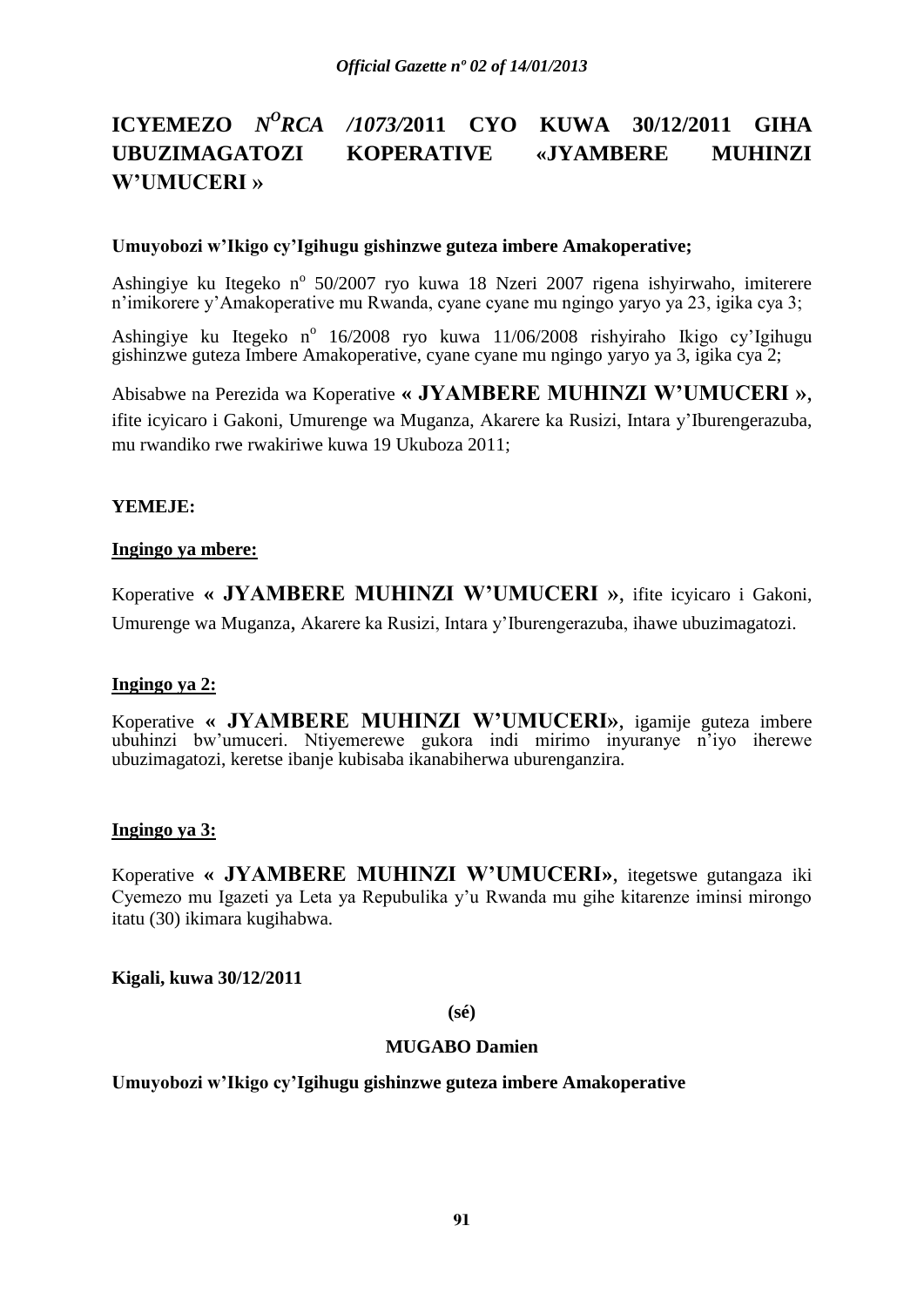# **ICYEMEZO** *N<sup>O</sup>RCA /617/2012* **CYO KUWA 03/09/2012 GIHA UBUZIMAGATOZI KOPERATIVE «CANA NEZA »**

# **Umuyobozi w'Ikigo cy'Igihugu gishinzwe guteza imbere Amakoperative;**

Ashingiye ku Itegeko nº 50/2007 ryo kuwa 18 Nzeri 2007 rigena ishyirwaho, imiterere n'imikorere y'Amakoperative mu Rwanda, cyane cyane mu ngingo yaryo ya 23, igika cya 3;

Ashingiye ku Itegeko nº 16/2008 ryo kuwa 11/06/2008 rishyiraho Ikigo cy'Igihugu gishinzwe guteza Imbere Amakoperative, cyane cyane mu ngingo yaryo ya 3, igika cya 2;

Abisabwe na Perezida wa Koperative **« CANA NEZA»**, ifite icyicaro i Kamurera, Umurenge wa Kamembe, Akarere ka Rusizi, Intara y'Iburengerazuba;

# **YEMEJE:**

# **Ingingo ya mbere:**

Koperative **« CANA NEZA»**, ifite icyicaro i Kamurera, Umurenge wa Kamembe, Akarere ka Rusizi, Intara y'Iburengerazuba, ihawe ubuzimagatozi.

# **Ingingo ya 2:**

Koperative **« CANA NEZA»**, igamije guteza imbere ubucuruzi bw'amakara. Ntiyemerewe gukora indi mirimo inyuranye n'iyo iherewe ubuzimagatozi, keretse ibanje kubisaba ikanabiherwa uburenganzira.

# **Ingingo ya 3:**

Koperative **« CANA NEZA»**, itegetswe gutangaza iki Cyemezo mu Igazeti ya Leta ya Repubulika y'u Rwanda mu gihe kitarenze iminsi mirongo itatu (30) ikimara kugihabwa.

**Kigali, kuwa 03/09/2012**

# **(sé)**

# **MUGABO Damien**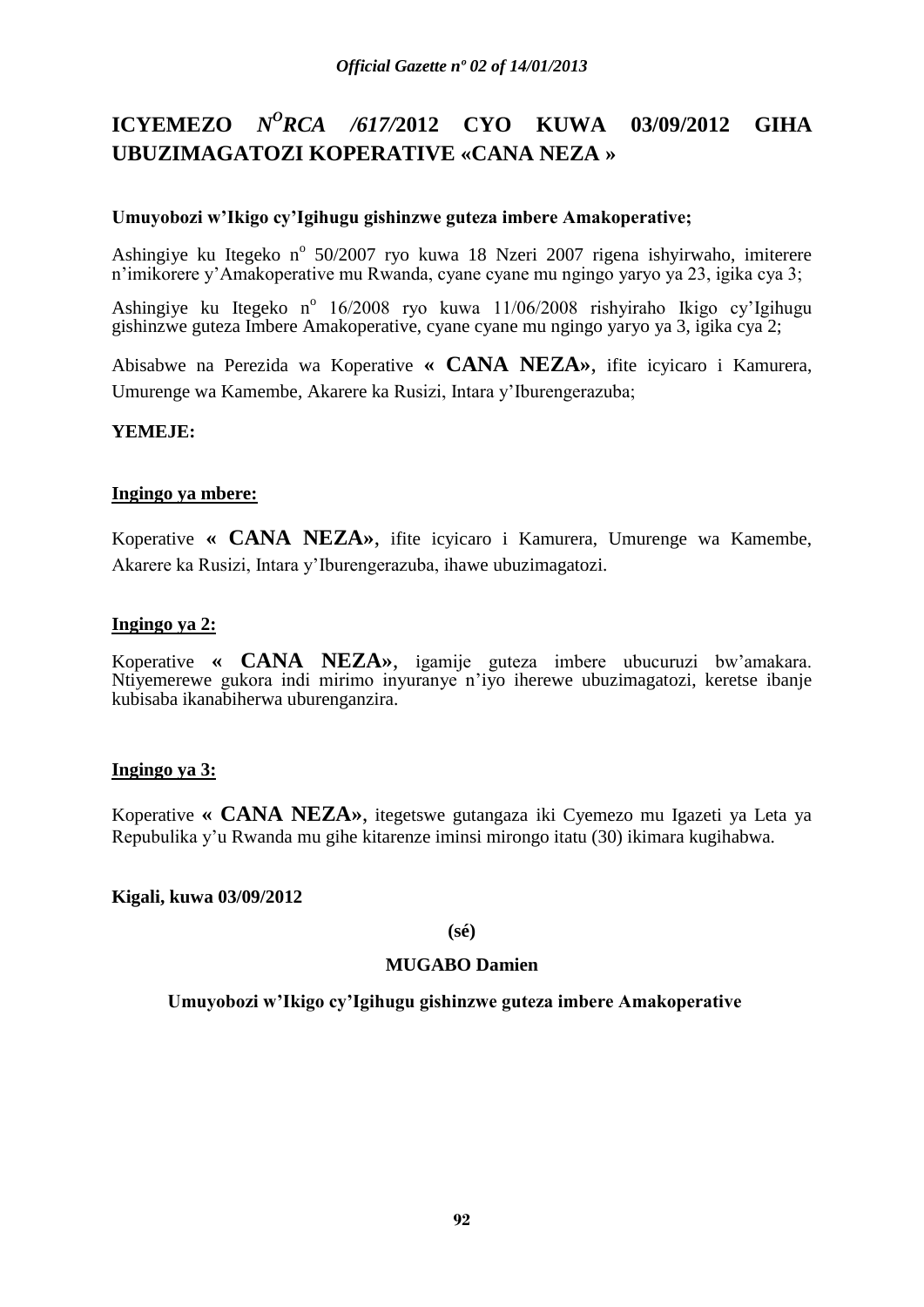# **ICYEMEZO** *N<sup>O</sup>RCA /146/2012* **CYO KUWA 12/03/2012 GIHA UBUZIMAGATOZI KOPERATIVE «IMBANZABIGWI MUHINZI W'UMUCERI NYAKABUYE » (KOIMUNYA)**

# **Umuyobozi w'Ikigo cy'Igihugu gishinzwe guteza imbere Amakoperative;**

Ashingiye ku Itegeko nº 50/2007 ryo kuwa 18 Nzeri 2007 rigena ishyirwaho, imiterere n'imikorere y'Amakoperative mu Rwanda, cyane cyane mu ngingo yaryo ya 23, igika cya 3;

Ashingiye ku Itegeko nº 16/2008 ryo kuwa 11/06/2008 rishyiraho Ikigo cy'Igihugu gishinzwe guteza Imbere Amakoperative, cyane cyane mu ngingo yaryo ya 3, igika cya 2;

Abisabwe na Perezida wa Koperative **« KOIMUNYA »**, ifite icyicaro i Cyamura, Umurenge wa Nyakabuye, Akarere ka Rusizi, Intara y'Iburengerazuba, mu rwandiko rwe rwakiriwe kuwa 02 Werurwe 2012;

# **YEMEJE:**

# **Ingingo ya mbere:**

Koperative **« KOIMUNYA »**, ifite icyicaro i Cyamura, Umurenge wa Nyakabuye, Akarere ka Rusizi, Intara y'Iburengerazuba, ihawe ubuzimagatozi.

# **Ingingo ya 2:**

Koperative **« KOIMUNYA »**, igamije guteza imbere ubuhinzi bw'umuceri. Ntiyemerewe gukora indi mirimo inyuranye n'iyo iherewe ubuzimagatozi, keretse ibanje kubisaba ikanabiherwa uburenganzira.

# **Ingingo ya 3:**

Koperative **« KOIMUNYA »**, itegetswe gutangaza iki Cyemezo mu Igazeti ya Leta ya Repubulika y'u Rwanda mu gihe kitarenze iminsi mirongo itatu (30) ikimara kugihabwa.

# **Kigali, kuwa 12/03/2012**

**(sé)**

# **MUGABO Damien**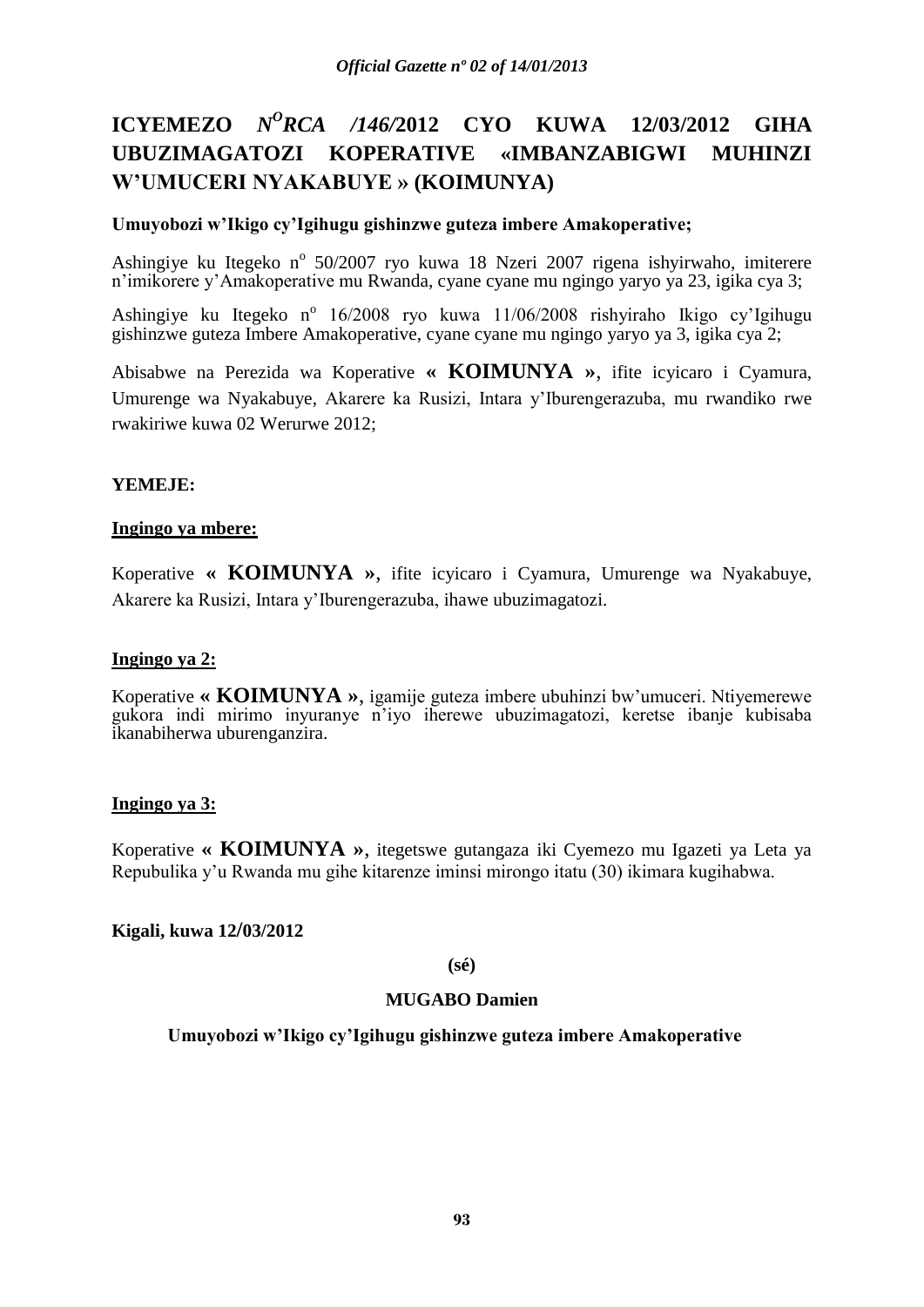# **ICYEMEZO** *N <sup>O</sup>RCA /781/***2012 CYO KUWA 12/11/2012 GIHA UBUZIMAGATOZI «UMUCYO KIMINA »**

# **Umuyobozi w'Ikigo cy'Igihugu gishinzwe guteza imbere Amakoperative;**

Ashingiye ku Itegeko nº 50/2007 ryo kuwa 18 Nzeri 2007 rigena ishyirwaho, imiterere n'imikorere y'Amakoperative mu Rwanda, cyane cyane mu ngingo yaryo ya 23, igika cya 3;

Ashingiye ku Itegeko nº 16/2008 ryo kuwa 11/06/2008 rishyiraho Ikigo cy'Igihugu gishinzwe guteza Imbere Amakoperative, cyane cyane mu ngingo yaryo ya 3, igika cya 2;

Abisabwe na Perezida wa Koperative **« UMUCYO KIMINA »**, ifite icyicaro i Kimina, Umurenge wa Kivu, Akarere ka Nyaruguru, Intara y'Amajyepfo;

# **YEMEJE:**

# **Ingingo ya mbere:**

Koperative **« UMUCYO KIMINA »**, ifite icyicaro i Kimina, Umurenge wa Kivu, Akarere ka Nyaruguru, Intara y'Amajyepfo, ihawe ubuzimagatozi.

#### **Ingingo ya 2:**

Koperative **« UMUCYO KIMINA »**, igamije guteza imbere ubworozi bw'inka. Ntiyemerewe gukora indi mirimo inyuranye n'iyo iherewe ubuzimagatozi, keretse ibanje kubisaba ikanabiherwa uburenganzira.

# **Ingingo ya 3:**

Koperative **« UMUCYO KIMINA »**, itegetswe gutangaza iki Cyemezo mu Igazeti ya Leta ya Repubulika y'u Rwanda mu gihe kitarenze iminsi mirongo itatu (30) ikimara kugihabwa.

# **Kigali, kuwa 12/11/2012**

#### **(sé)**

# **MUGABO Damien**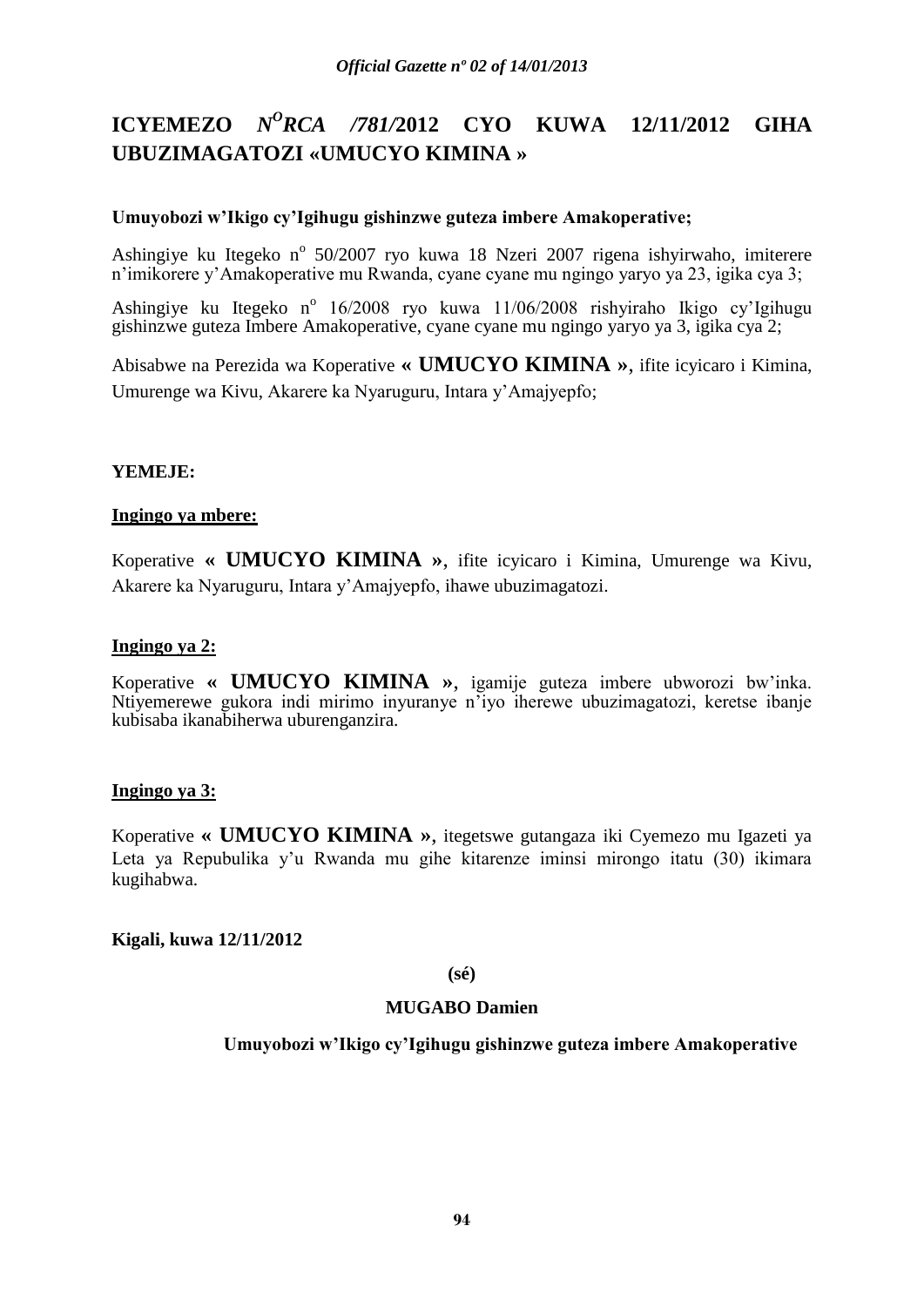#### **ICYEMEZO** *<sup>O</sup>RCA/490/***2012 CYO KUWA 06/08/2012 GIHA UBUZIMAGATOZI KOPERATIVE «FATANYA ATAKUWA »**

# **Umuyobozi w'Ikigo cy'Igihugu gishinzwe guteza imbere Amakoperative;**

Ashingiye ku Itegeko nº 50/2007 ryo kuwa 18 Nzeri 2007 rigena ishyirwaho, imiterere n'imikorere y'Amakoperative mu Rwanda, cyane cyane mu ngingo yaryo ya 23, igika cya 3;

Ashingiye ku Itegeko nº 16/2008 ryo kuwa 11/06/2008 rishyiraho Ikigo cy'Igihugu gishinzwe guteza Imbere Amakoperative, cyane cyane mu ngingo yaryo ya 3, igika cya 2;

Abisabwe na Perezida wa Koperative **« FATANYA ATAKUWA »**, ifite icyicaro i Rubavu, Umurenge wa Gisenyi, Akarere ka Rubavu, Intara y'Iburengerazuba;

# **YEMEJE:**

# **Ingingo ya mbere:**

Koperative **« FATANYA ATAKUWA »**, ifite icyicaro i Rubavu, Umurenge wa Gisenyi, Akarere ka Rubavu, Intara y'Iburengerazuba, ihawe ubuzimagatozi.

# **Ingingo ya 2:**

Koperative **« FATANYA ATAKUWA »**, igamije guteza imbere ubucuruzi bw'ibikoresho bikoreshwa mu gihe cy'iminsi mikuru (imyenda y'abageni, amasafuriya, amasahani, amabakuri) no kubikodesha. Ntiyemerewe gukora indi mirimo inyuranye n'iyo iherewe ubuzimagatozi, keretse ibanje kubisaba ikanabiherwa uburenganzira.

# **Ingingo ya 3:**

Koperative **« FATANYA ATAKUWA»**, itegetswe gutangaza iki Cyemezo mu Igazeti ya Leta ya Repubulika y'u Rwanda mu gihe kitarenze iminsi mirongo itatu (30) ikimara kugihabwa.

# **Kigali, kuwa 06/08/2012**

#### **(sé)**

# **MUGABO Damien**